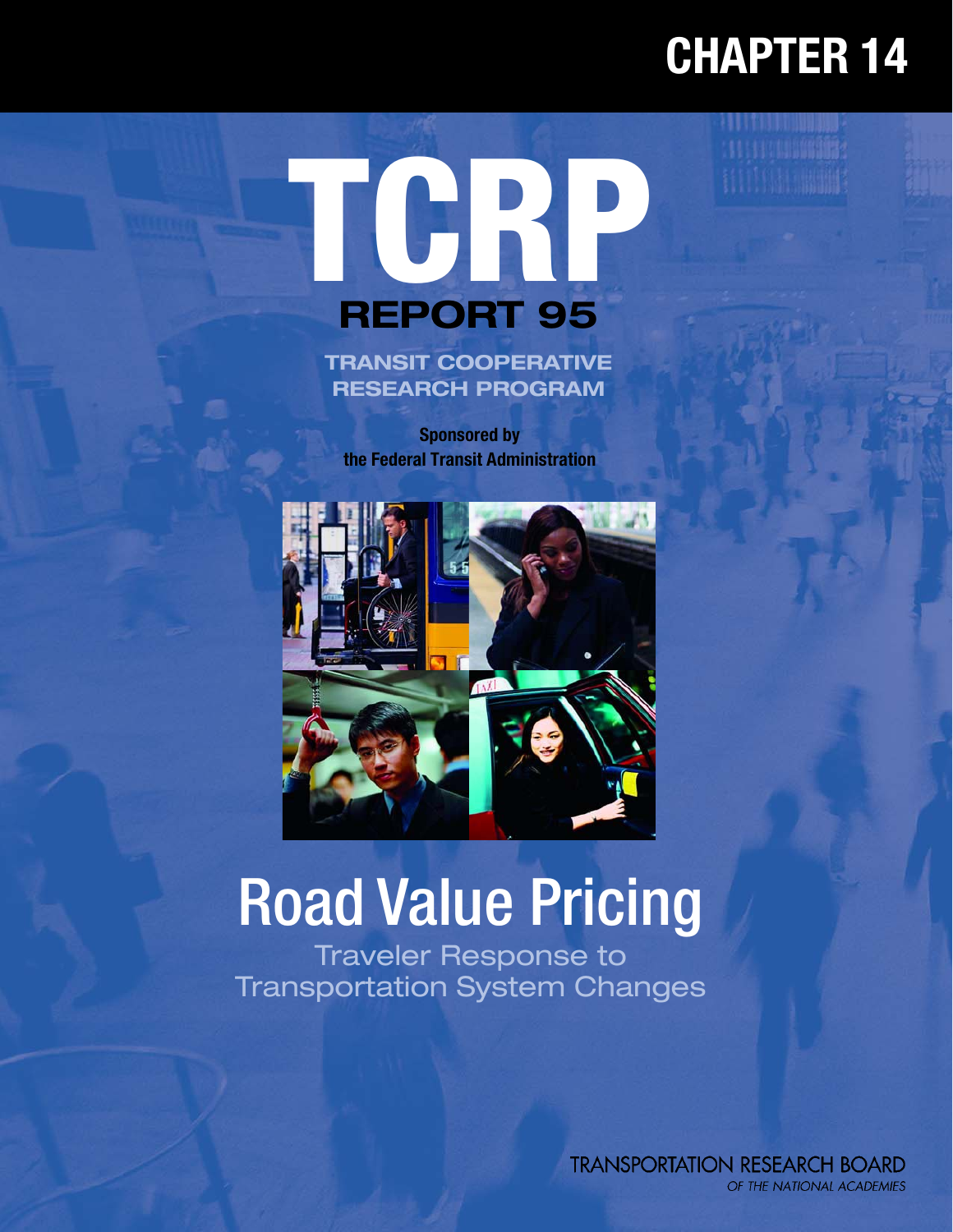#### **TCRP OVERSIGHT AND PROJECT SELECTION COMMITTEE** (as of June 2003)

**CHAIR**

J. BARRY BARKER *Transit Authority of River City*

#### **MEMBERS**

DANNY ALVAREZ *Miami-Dade Transit Agency* KAREN ANTION *Karen Antion Consulting* GORDON AOYAGI *Montgomery County Government* JEAN PAUL BAILLY *Union Internationale des Transports Publics* RONALD L. BARNES *Central Ohio Transit Authority* LINDA J. BOHLINGER *HNTB Corp.* ANDREW BONDS, JR. *Parsons Transportation Group, Inc.* JENNIFER L. DORN *FTA* NATHANIEL P. FORD, SR. *Metropolitan Atlanta RTA* CONSTANCE GARBER *York County Community Action Corp.* FRED M. GILLIAM *Capital Metropolitan Transportation Authority* KIM R. GREEN *GFI GENFARE* SHARON GREENE *Sharon Greene & Associates* JILL A. HOUGH *North Dakota State University* ROBERT H. IRWIN *British Columbia Transit* CELIA G. KUPERSMITH *Golden Gate Bridge, Highway and Transportation District* PAUL J. LARROUSSE *National Transit Institute* DAVID A. LEE *Connecticut Transit* CLARENCE W. MARSELLA *Denver Regional Transportation District* FAYE L. M. MOORE *Southeastern Pennsylvania Transportation Authority* STEPHANIE L. PINSON *Gilbert Tweed Associates, Inc.* ROBERT H. PRINCE, JR. *DMJM+HARRIS* JEFFERY M. ROSENBERG *Amalgamated Transit Union* RICHARD J. SIMONETTA *pbConsult* PAUL P. SKOUTELAS *Port Authority of Allegheny County* LINDA S. WATSON *Corpus Christi RTA* 

#### **EX OFFICIO MEMBERS**

WILLIAM W. MILLAR *APTA* MARY E. PETERS *FHWA* JOHN C. HORSLEY *AASHTO* ROBERT E. SKINNER, JR. *TRB*

#### **TDC EXECUTIVE DIRECTOR**

LOUIS F. SANDERS *APTA*

#### **SECRETARY**

ROBERT J. REILLY *TRB*

#### **TRANSPORTATION RESEARCH BOARD EXECUTIVE COMMITTEE 2003 (Membership as of August 2003)**

#### **OFFICERS**

**Chair:** *Genevieve Giuliano, Director and Prof., School of Policy, Planning, and Development, USC, Los Angeles* **Vice Chair:** *Michael S. Townes, President and CEO, Hampton Roads Transit, Hampton, VA* **Executive Director:** *Robert E. Skinner, Jr., Transportation Research Board*

#### **MEMBERS**

MICHAEL W. BEHRENS, *Executive Director, Texas DOT* JOSEPH H. BOARDMAN, *Commissioner, New York State DOT* SARAH C. CAMPBELL, *President, TransManagement, Inc., Washington, DC* E. DEAN CARLSON*, President, Carlson Associates, Topeka, KS* JOANNE F. CASEY, *President and CEO, Intermodal Association of North America* JAMES C. CODELL III, *Secretary, Kentucky Transportation Cabinet* JOHN L. CRAIG, *Director, Nebraska Department of Roads* BERNARD S. GROSECLOSE, JR., *President and CEO, South Carolina State Ports Authority* SUSAN HANSON, *Landry University Prof. of Geography, Graduate School of Geography, Clark University* LESTER A. HOEL, *L. A. Lacy Distinguished Professor, Depart. of Civil Engineering, University of Virginia* HENRY L. HUNGERBEELER, *Director, Missouri DOT* ADIB K. KANAFANI, *Cahill Prof. and Chair, Dept. of Civil and Environmental Engineering, University of California at Berkeley*  RONALD F. KIRBY, *Director of Transportation Planning, Metropolitan Washington Council of Governments* HERBERT S. LEVINSON, *Principal, Herbert S. Levinson Transportation Consultant, New Haven, CT* MICHAEL D. MEYER, *Professor, School of Civil and Environmental Engineering, Georgia Institute of Technology* JEFF P. MORALES, *Director of Transportation, California DOT* KAM MOVASSAGHI, *Secretary of Transportation, Louisiana Department of Transportation and Development* CAROL A. MURRAY, *Commissioner, New Hampshire DOT* DAVID PLAVIN, *President, Airports Council International, Washington, DC*  JOHN REBENSDORF, *Vice Pres., Network and Service Planning, Union Pacific Railroad Co., Omaha, NE* CATHERINE L. ROSS, *Harry West Chair of Quality Growth and Regional Development, College of Architecture, Georgia Institute of Technology* JOHN M. SAMUELS*, Sr. Vice Pres., Operations, Planning and Support, Norfolk Southern Corporation, Norfolk, VA* PAUL P. SKOUTELAS, *CEO, Port Authority of Allegheny County, Pittsburgh, PA* MARTIN WACHS, *Director, Institute of Transportation Studies, University of California at Berkeley* MICHAEL W. WICKHAM, *Chairman and CEO, Roadway Express, Inc., Akron, OH* **EX OFFICIO MEMBERS** MARION C. BLAKEY, *Federal Aviation Administrator, U.S.DOT* SAMUEL G. BONASSO, *Acting Administrator, Research and Special Programs Administration, U.S.DOT* (ex officio) REBECCA M. BREWSTER, *President and COO, American Transportation Research Institute, Smyrna, GA* (ex officio) THOMAS H. COLLINS (Adm., U.S. Coast Guard), *Commandant, U.S. Coast Guard* JENNIFER L. DORN, *Federal Transit Administrator, U.S.DOT*  ROBERT B. FLOWERS (Lt. Gen., U.S. Army), *Chief of Engineers and Commander, U.S. Army Corps of Engineers* HAROLD K. FORSEN, *Foreign Secretary, National Academy of Engineering* EDWARD R. HAMBERGER, *President and CEO, Association of American Railroads* JOHN C. HORSLEY, *Exec. Dir., American Association of State Highway and Transportation Officials* MICHAEL P. JACKSON, *Deputy Secretary of Transportation, U.S.DOT* ROGER L. KING, *Chief Applications Technologist, National Aeronautics and Space Administration* ROBERT S. KIRK, *Director, Office of Advanced Automotive Technologies, U.S. DOE* RICK KOWALEWSKI, *Acting Director, Bureau of Transportation Statistics, U.S.DOT* WILLIAM W. MILLAR, *President, American Public Transportation Association* MARY E. PETERS, *Federal Highway Administrator, U.S.DOT* SUZANNE RUDZINSKI, *Director, Transportation and Regional Programs, U.S. EPA* JEFFREY W. RUNGE, *National Highway Traffic Safety Administrator, U.S.DOT* ALLAN RUTTER, *Federal Railroad Administrator, U.S.DOT* ANNETTE M. SANDBERG, *Deputy Administrator, Federal Motor Carrier Safety Administration, U.S.DOT*  WILLIAM G. SCHUBERT, *Maritime Administrator, U.S.DOT* **TRANSIT COOPERATIVE RESEARCH PROGRAM** *Transportation Research Board Executive Committee Subcommittee for TCRP*

GENEVIEVE GIULIANO, *University of Southern California, Los Angeles* (Chair) E. DEAN CARLSON, *Carlson Associates, Topeka, KS* JENNIFER L. DORN, *Federal Transit Administration, U.S.DOT*  LESTER A. HOEL, *University of Virginia* WILLIAM W. MILLAR, *American Public Transportation Association* ROBERT E. SKINNER, JR., *Transportation Research Board* PAUL P. SKOUTELAS, *Port Authority of Allegheny County, Pittsburgh, PA* MICHAEL S. TOWNES, *Hampton Roads Transit, Hampton, VA*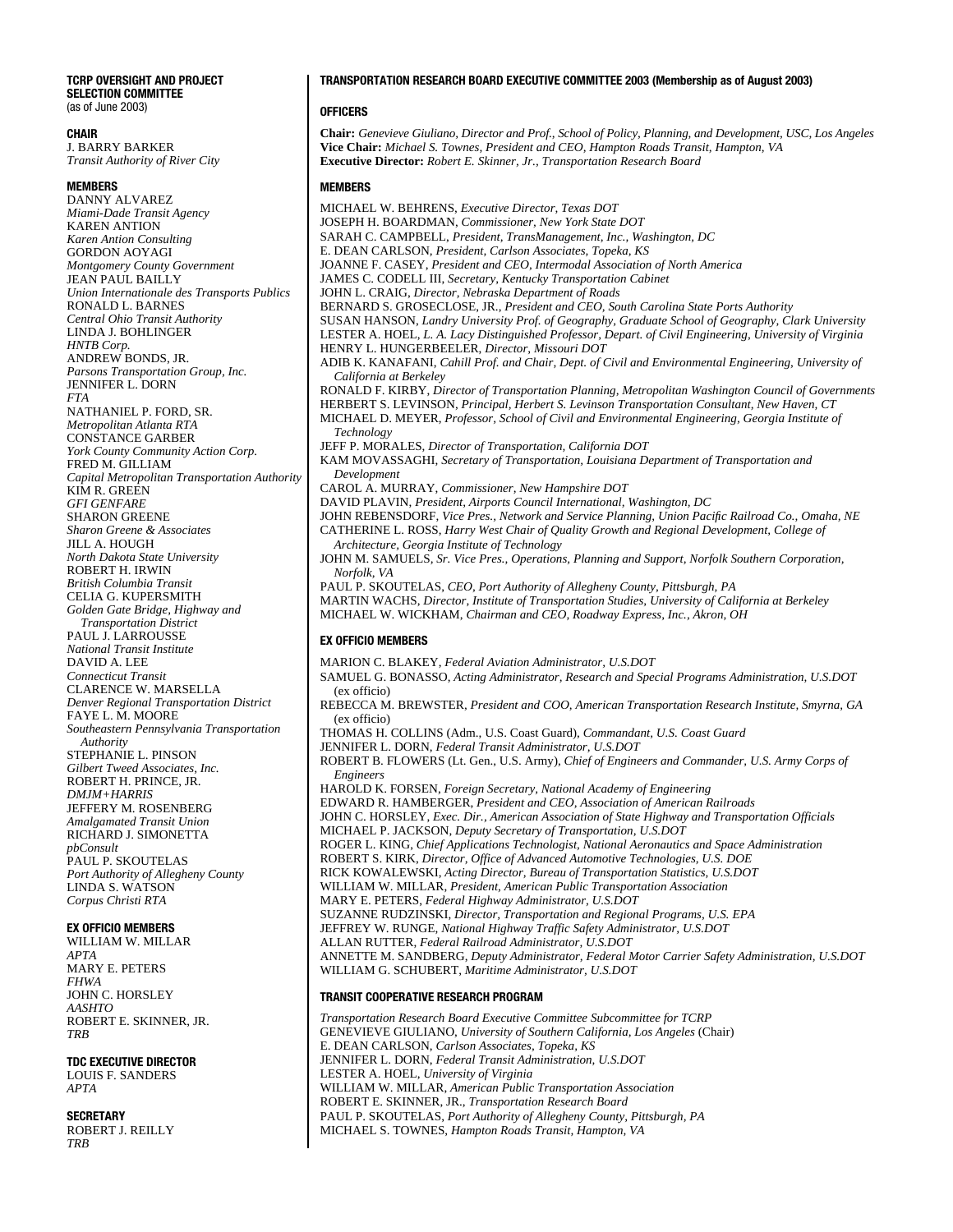#### **TRANSIT COOPERATIVE RESEARCH PROGRAM**

## **TCRP REPORT 95**

## *Traveler Response to Transportation System Changes* **Chapter 14—Road Value Pricing**

**JOHN E. (JAY) EVANS, IV** Lead Chapter Author

**KIRAN U. BHATT**

and

**KATHERINE F. TURNBULL** Contributing Chapter Authors

**RICHARD H. PRATT, CONSULTANT, INC.** Garrett Park, MD

**TEXAS TRANSPORTATION INSTITUTE** College Station, TX

**JAY EVANS CONSULTING LLC** Washington, DC

**PARSONS BRINCKERHOFF QUADE & DOUGLAS, INC.** Baltimore, MD and San Francisco, CA

> **CAMBRIDGE SYSTEMATICS, INC.** Chevy Chase, MD

**J. RICHARD KUZMYAK, L.L.C.** Silver Spring, MD

> **SG ASSOCIATES, INC.** Annandale, VA

**GALLOP CORPORATION** Rockville, MD

**MCCOLLOM MANAGEMENT CONSULTING, INC.** Darnestown, MD

**HERBERT S. LEVINSON, TRANSPORTATION CONSULTANT**

New Haven, CT

**K.T. ANALYTICS, INC.** Bethesda, MD

**SUBJECT AREAS**

Planning and Administration • Public Transit • Highway Operations, Capacity and Traffic Control

Research Sponsored by the Federal Transit Administration in Cooperation with the Transit Development Corporation

### **TRANSPORTATION RESEARCH BOARD**

WASHINGTON, D.C. 2003 www.TRB.org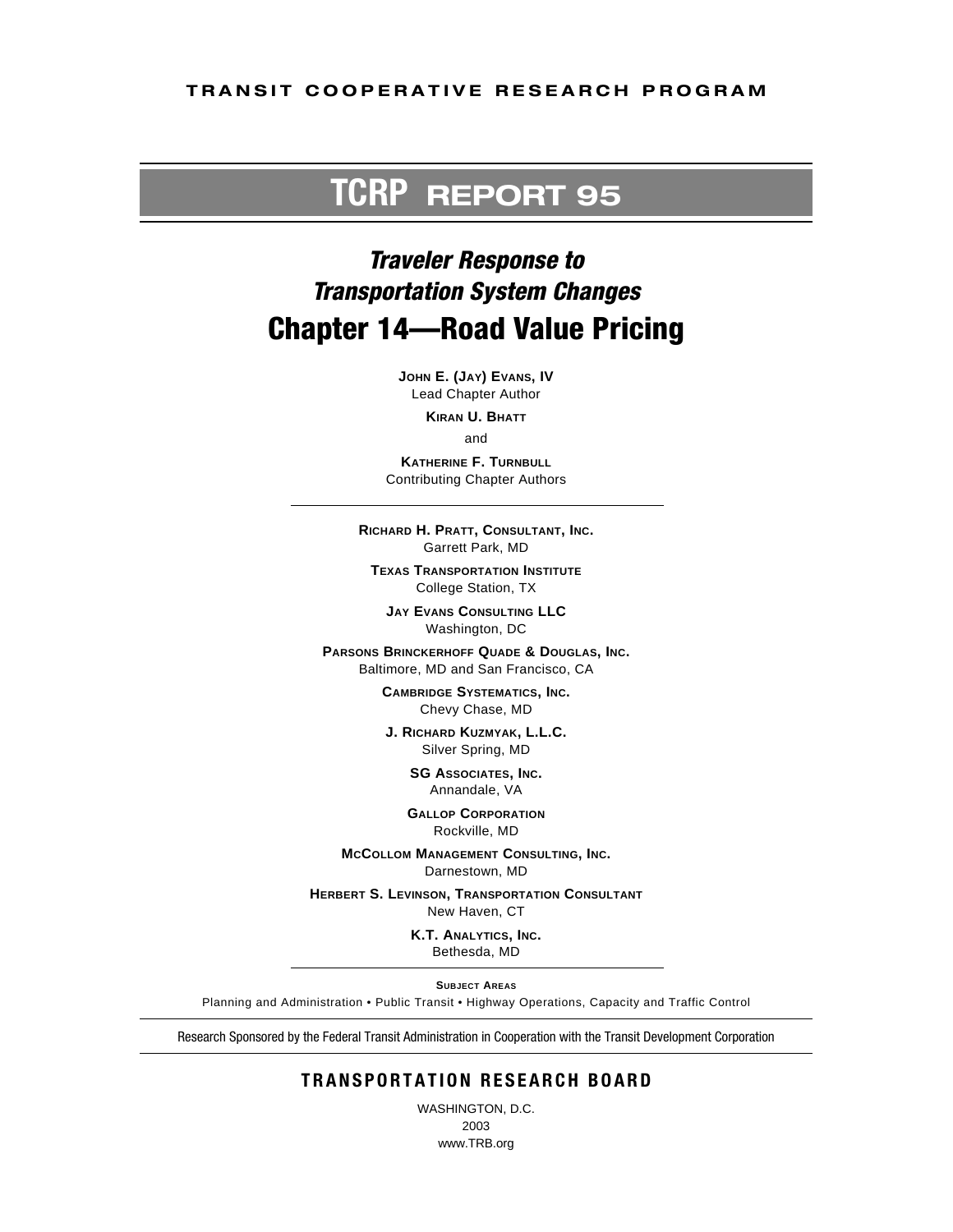#### **TRANSIT COOPERATIVE RESEARCH PROGRAM**

The nation's growth and the need to meet mobility, environmental, and energy objectives place demands on public transit systems. Current systems, some of which are old and in need of upgrading, must expand service area, increase service frequency, and improve efficiency to serve these demands. Research is necessary to solve operating problems, to adapt appropriate new technologies from other industries, and to introduce innovations into the transit industry. The Transit Cooperative Research Program (TCRP) serves as one of the principal means by which the transit industry can develop innovative near-term solutions to meet demands placed on it.

The need for TCRP was originally identified in *TRB Special Report 213—Research for Public Transit: New Directions,* published in 1987 and based on a study sponsored by the Urban Mass Transportation Administration—now the Federal Transit Administration (FTA). A report by the American Public Transportation Association (APTA), *Transportation 2000*, also recognized the need for local, problem-solving research. TCRP, modeled after the longstanding and successful National Cooperative Highway Research Program, undertakes research and other technical activities in response to the needs of transit service providers. The scope of TCRP includes a variety of transit research fields including planning, service configuration, equipment, facilities, operations, human resources, maintenance, policy, and administrative practices.

TCRP was established under FTA sponsorship in July 1992. Proposed by the U.S. Department of Transportation, TCRP was authorized as part of the Intermodal Surface Transportation Efficiency Act of 1991 (ISTEA). On May 13, 1992, a memorandum agreement outlining TCRP operating procedures was executed by the three cooperating organizations: FTA; the National Academies, acting through the Transportation Research Board (TRB); and the Transit Development Corporation, Inc. (TDC), a nonprofit educational and research organization established by APTA. TDC is responsible for forming the independent governing board, designated as the TCRP Oversight and Project Selection (TOPS) Committee.

Research problem statements for TCRP are solicited periodically but may be submitted to TRB by anyone at any time. It is the responsibility of the TOPS Committee to formulate the research program by identifying the highest priority projects. As part of the evaluation, the TOPS Committee defines funding levels and expected products.

Once selected, each project is assigned to an expert panel, appointed by the Transportation Research Board. The panels prepare project statements (requests for proposals), select contractors, and provide technical guidance and counsel throughout the life of the project. The process for developing research problem statements and selecting research agencies has been used by TRB in managing cooperative research programs since 1962. As in other TRB activities, TCRP project panels serve voluntarily without compensation.

Because research cannot have the desired impact if products fail to reach the intended audience, special emphasis is placed on disseminating TCRP results to the intended end users of the research: transit agencies, service providers, and suppliers. TRB provides a series of research reports, syntheses of transit practice, and other supporting material developed by TCRP research. APTA will arrange for workshops, training aids, field visits, and other activities to ensure that results are implemented by urban and rural transit industry practitioners.

The TCRP provides a forum where transit agencies can cooperatively address common operational problems. The TCRP results support and complement other ongoing transit research and training programs.

#### **TCRP REPORT 95: Chapter 14**

Project B-12A FY'99 ISSN 1073-4872 ISBN 0-309-08763-5 Library of Congress Control Number 2003108813

© 2003 Transportation Research Board

**Price \$20.00**

#### **NOTICE**

The project that is the subject of this report was a part of the Transit Cooperative Research Program conducted by the Transportation Research Board with the approval of the Governing Board of the National Research Council. Such approval reflects the Governing Board's judgment that the project concerned is appropriate with respect to both the purposes and resources of the National Research Council.

The members of the technical advisory panel selected to monitor this project and to review this report were chosen for recognized scholarly competence and with due consideration for the balance of disciplines appropriate to the project. The opinions and conclusions expressed or implied are those of the research agency that performed the research, and while they have been accepted as appropriate by the technical panel, they are not necessarily those of the Transportation Research Board, the National Research Council, the Transit Development Corporation, or the Federal Transit Administration of the U.S. Department of Transportation.

Each report is reviewed and accepted for publication by the technical panel according to procedures established and monitored by the Transportation Research Board Executive Committee and the Governing Board of the National Research Council.

#### **Special Notice**

The Transportation Research Board, the National Research Council, the Transit Development Corporation, and the Federal Transit Administration (sponsor of the Transit Cooperative Research Program) do not endorse products or manufacturers. Trade or manufacturers' names appear herein solely because they are considered essential to the clarity and completeness of the project reporting.

*Published reports of the* 

#### **TRANSIT COOPERATIVE RESEARCH PROGRAM**

*are available from:*

Transportation Research Board Business Office 500 Fifth Street, NW Washington, DC 20001

and can be ordered through the Internet at http://www.national-academies.org/trb/bookstore

Printed in the United States of America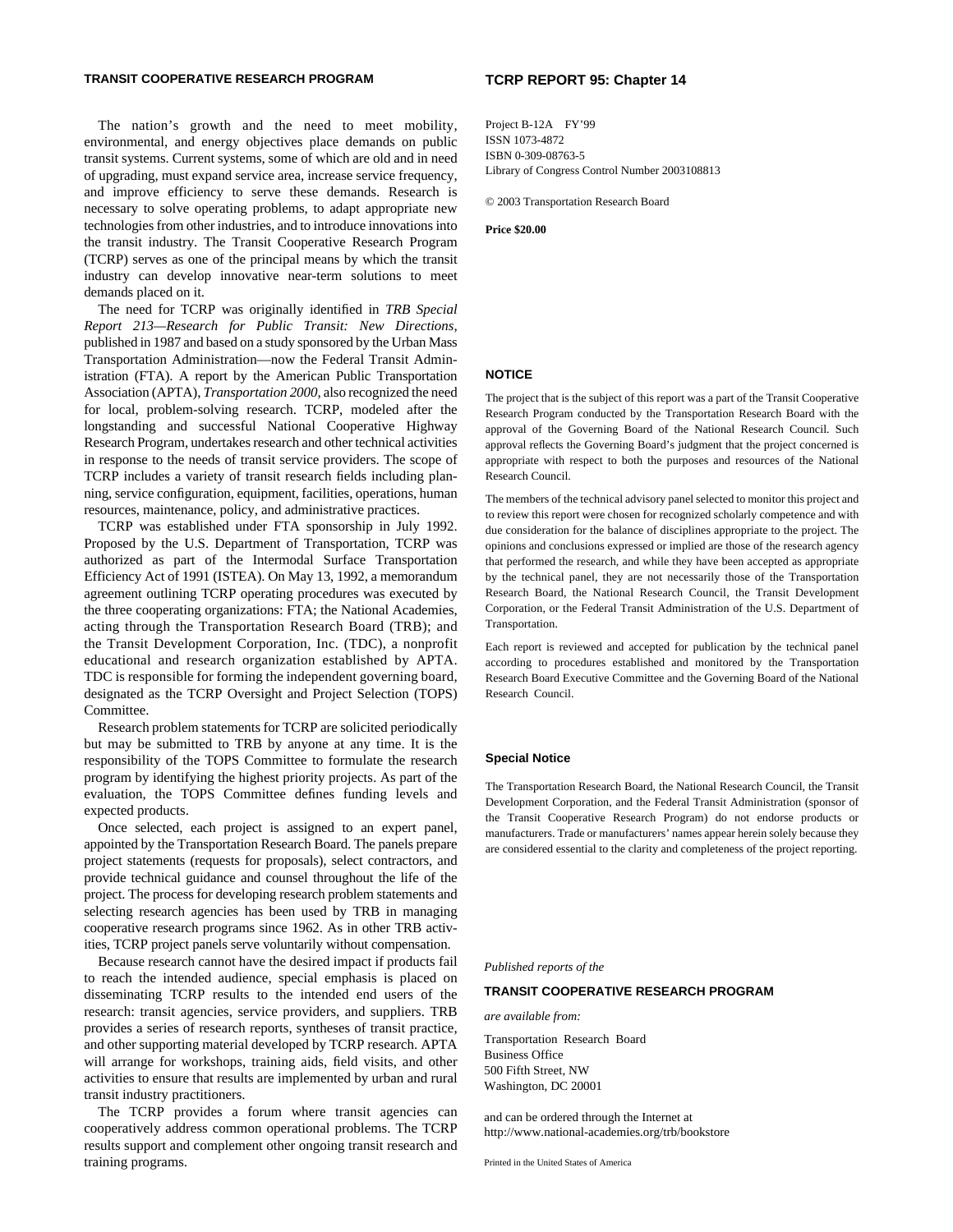## **THE NATIONAL ACADEMIES**

Advisers to the Nation on Science, Engineering, and Medicine

The **National Academy of Sciences** is a private, nonprofit, self-perpetuating society of distinguished scholars engaged in scientific and engineering research, dedicated to the furtherance of science and technology and to their use for the general welfare. On the authority of the charter granted to it by the Congress in 1863, the Academy has a mandate that requires it to advise the federal government on scientific and technical matters. Dr. Bruce M. Alberts is president of the National Academy of Sciences.

The **National Academy of Engineering** was established in 1964, under the charter of the National Academy of Sciences, as a parallel organization of outstanding engineers. It is autonomous in its administration and in the selection of its members, sharing with the National Academy of Sciences the responsibility for advising the federal government. The National Academy of Engineering also sponsors engineering programs aimed at meeting national needs, encourages education and research, and recognizes the superior achievements of engineers. Dr. William A. Wulf is president of the National Academy of Engineering.

The **Institute of Medicine** was established in 1970 by the National Academy of Sciences to secure the services of eminent members of appropriate professions in the examination of policy matters pertaining to the health of the public. The Institute acts under the responsibility given to the National Academy of Sciences by its congressional charter to be an adviser to the federal government and, on its own initiative, to identify issues of medical care, research, and education. Dr. Harvey V. Fineberg is president of the Institute of Medicine.

The **National Research Council** was organized by the National Academy of Sciences in 1916 to associate the broad community of science and technology with the Academy's purposes of furthering knowledge and advising the federal government. Functioning in accordance with general policies determined by the Academy, the Council has become the principal operating agency of both the National Academy of Sciences and the National Academy of Engineering in providing services to the government, the public, and the scientific and engineering communities. The Council is administered jointly by both the Academies and the Institute of Medicine. Dr. Bruce M. Alberts and Dr. William A. Wulf are chair and vice chair, respectively, of the National Research Council.

The **Transportation Research Board** is a division of the National Research Council, which serves the National Academy of Sciences and the National Academy of Engineering. The Board's mission is to promote innovation and progress in transportation through research. In an objective and interdisciplinary setting, the Board facilitates the sharing of information on transportation practice and policy by researchers and practitioners; stimulates research and offers research management services that promote technical excellence; provides expert advice on transportation policy and programs; and disseminates research results broadly and encourages their implementation. The Board's varied activities annually engage more than 4,000 engineers, scientists, and other transportation researchers and practitioners from the public and private sectors and academia, all of whom contribute their expertise in the public interest. The program is supported by state transportation departments, federal agencies including the component administrations of the U.S. Department of Transportation, and other organizations and individuals interested in the development of transportation. **www.TRB.org**

#### **www.national-academies.org**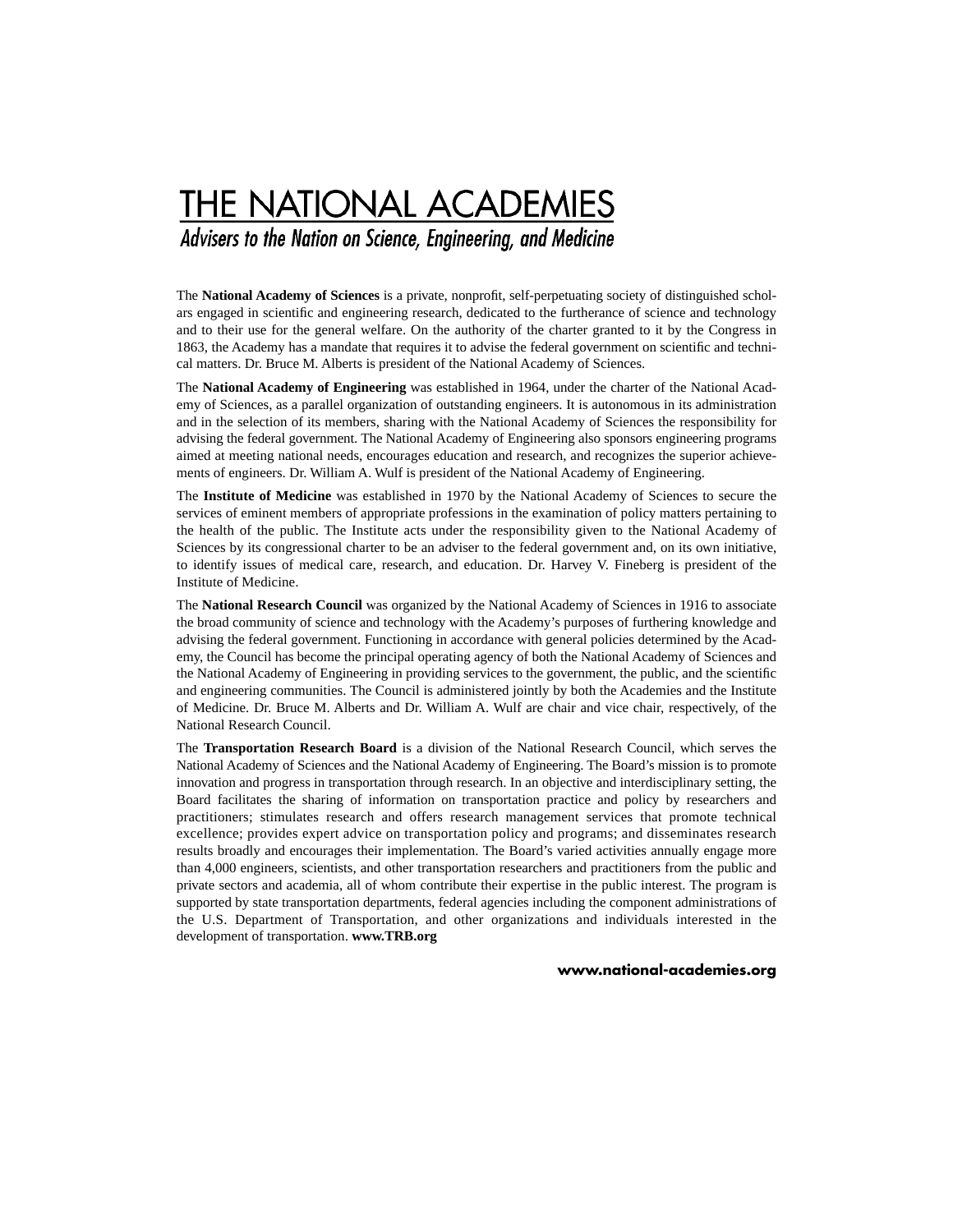### **COOPERATIVE RESEARCH PROGRAMS STAFF FOR TCRP REPORT 95**

ROBERT J. REILLY, *Director, Cooperative Research Programs* CHRISTOPHER W. JENKS, *TCRP Manager* STEPHAN A. PARKER, *Senior Program Officer* EILEEN P. DELANEY, *Managing Editor* NATASSJA LINZAU, *Associate Editor*

#### **TCRP PROJECT B-12A PANEL Field of Service Configuration**

PAUL J. LARROUSSE, *National Transit Institute, Rutgers University, NJ* (Chair) PATRICK T. DeCORLA-SOUZA, *Federal Highway Administration* KEITH L. KILLOUGH, *KLK Consulting, Los Angeles, CA*  REZA NAVAI, *California DOT* CYNTHIA ANN NORDT, *Houston, TX* NEIL J. PEDERSEN, *Maryland State Highway Administration* G. SCOTT RUTHERFORD, *University of Washington, Seattle, WA* DARWIN G. STUART*, Skokie, IL* RON FISHER, *FTA Liaison Representative* RICHARD WEAVER, *APTA Liaison Representative* KIM FISHER, *TRB Liaison Representative*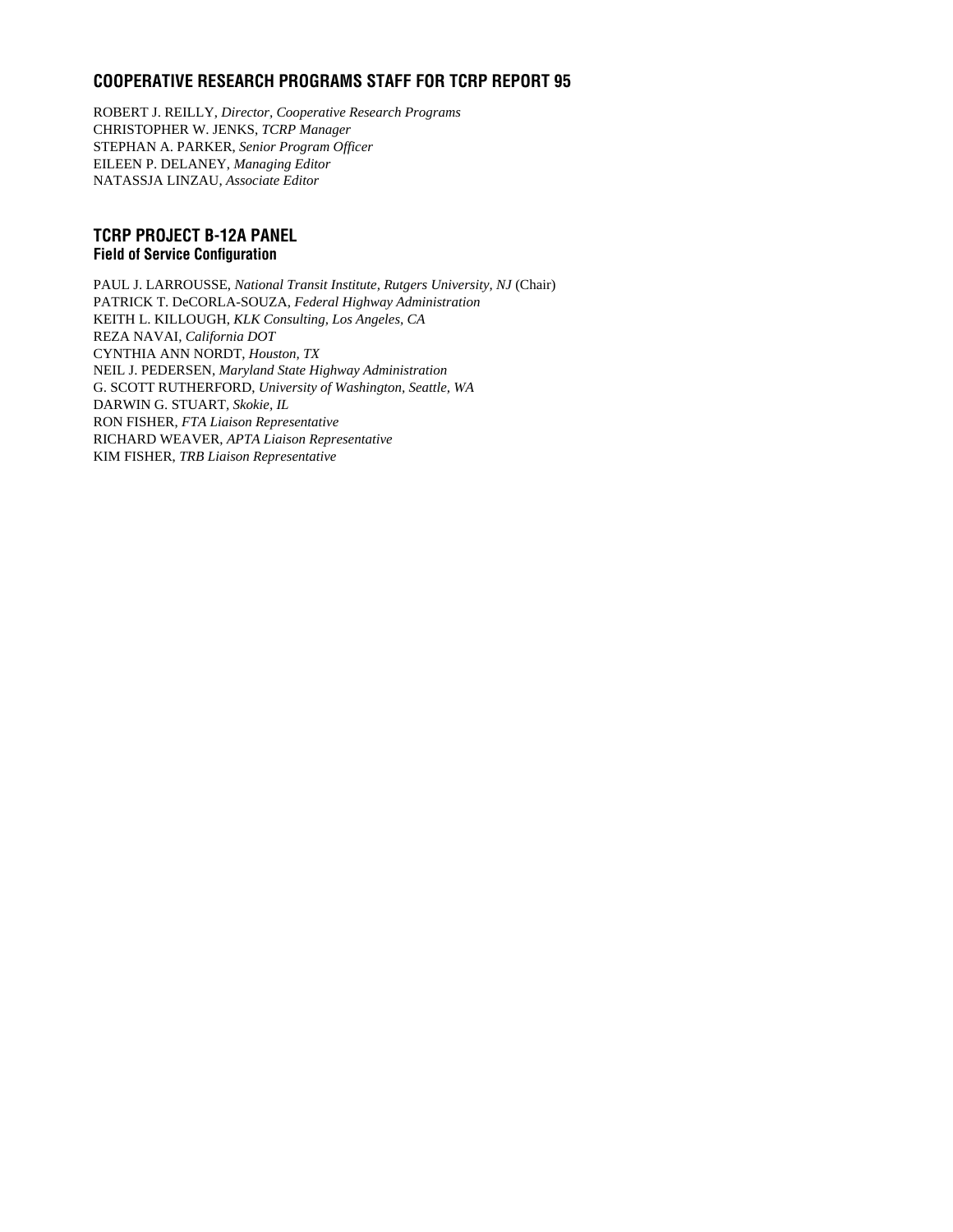## **FOREWORD**

*By Stephan A. Parker Staff Officer, Transportation Research Board*

This chapter focuses on automobile-oriented pricing, including discussion of its impact on other travel modes. The emphasis is on areawide, corridor, and individual facility pricing schemes for urbanized areas, although one particularly instructive example of an intercity value pricing project is offered. Toll roads with static pricing are not considered within the realm of road value pricing or the scope of this chapter, but are looked to for specific relevant lessons. Pricing of parking, which can have similarities to road value pricing, is covered in *TCRP Report 95: Chapter 13, Parking Pricing and Fees*.

*TCRP Report 95: Chapter 14, Road Value Pricing* will be of interest to transit and transportation planning practitioners; educators and researchers; and professionals across a broad spectrum of transportation agencies, MPOs, and local, state, and federal government agencies.

The overarching objective of the *Traveler Response to Transportation System Changes Handbook* is to equip members of the transportation profession with a comprehensive, readily accessible, interpretive documentation of results and experience obtained across the United States and elsewhere from (1) different types of transportation system changes and policy actions and (2) alternative land use and site development design approaches. While the focus is on contemporary observations and assessments of traveler responses as expressed in travel demand changes, the presentation is seasoned with earlier experiences and findings to identify trends or stability, and to fill information gaps that would otherwise exist. Comprehensive referencing of additional reference materials is provided to facilitate and encourage in-depth exploration of topics of interest. Travel demand and related impacts are expressed using such measures as usage of transportation facilities and services, before-and-after market shares and percentage changes, and elasticity.

The findings in the *Handbook* are intended to aid—as a general guide—in preliminary screening activities and quick turn-around assessments. The *Handbook* is not intended for use as a substitute for regional or project-specific travel demand evaluations and model applications, or other independent surveys and analyses.

The Second Edition of the handbook *Traveler Response to Transportation System Changes* was published by USDOT in July 1981, and it has been a valuable tool for transportation professionals, providing documentation of results from different types of transportation actions. This Third Edition of the *Handbook* covers 18 topic areas, including essentially all of the nine topic areas in the 1981 edition, modified slightly in scope, plus nine new topic areas. Each topic is published as a chapter of TCRP Report 95. To access the chapters, select "TCRP, All Projects, B-12" from the TCRP website: http://www4.national-academies.org/trb/crp.nsf.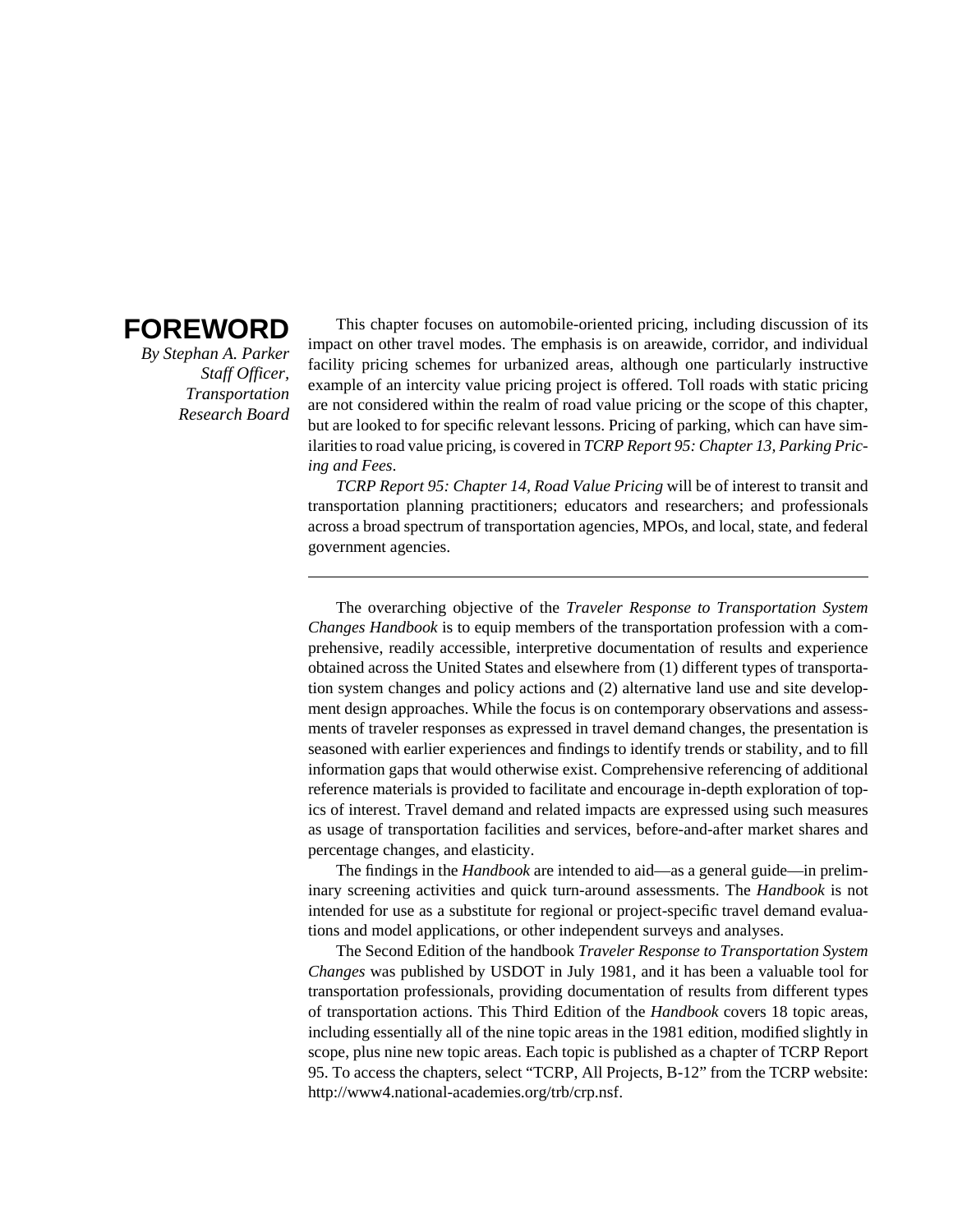A team led by Richard H. Pratt, Consultant, Inc. is responsible for the *Traveler Response to Transportation System Changes Handbook, Third Edition*, through work conducted under TCRP Projects B-12, B-12A, and B-12B.

#### **REPORT ORGANIZATION**

The *Handbook*, organized for simultaneous print and electronic chapter-bychapter publication, treats each chapter essentially as a stand-alone document. Each chapter includes text and self-contained references and sources on that topic. For example, the references cited in the text of Chapter 6, "Demand Responsive/ADA," refer to the Reference List at the end of that chapter. The *Handbook* user should, however, be conversant with the background and guidance provided in *TCRP Report 95: Chapter 1, Introduction*.

Upon completion of the *Report 95* series, the final Chapter 1 publication will include a CD-ROM of all 19 chapters. The complete outline of chapters is provided below.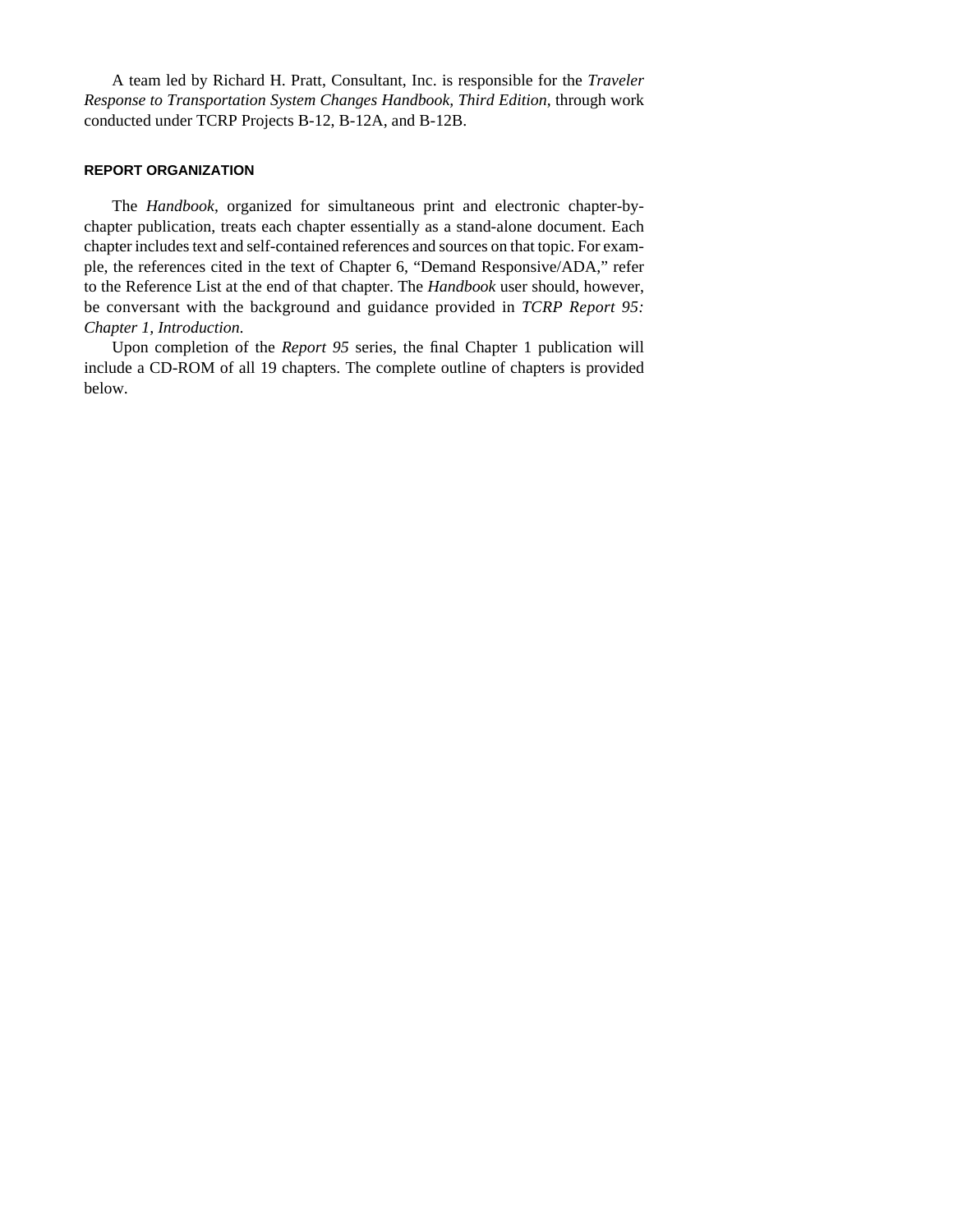|                                                                                                                                                                     |                         | <b>U.S. DOT Publication</b>     | <b>TCRP Report 95</b>                    |                                                      |  |
|---------------------------------------------------------------------------------------------------------------------------------------------------------------------|-------------------------|---------------------------------|------------------------------------------|------------------------------------------------------|--|
| <b>General Sections and Topic Area Chapters</b><br>(TCRP Report 95 Nomenclature)                                                                                    | First<br><b>Edition</b> | <b>Second</b><br><b>Edition</b> | <b>Source Data</b><br><b>Cutoff Date</b> | <b>Estimated</b><br><b>Publication</b><br>Date       |  |
| $Ch. 1 - Introduction (with Appendices A, B)$                                                                                                                       | 1977                    | 1981                            | $2003^a$                                 | 2000/03/04 <sup>a</sup>                              |  |
| <b>Multimodal/Intermodal Facilities</b>                                                                                                                             |                         |                                 |                                          |                                                      |  |
| Ch. 2 - HOV Facilities                                                                                                                                              | 1977                    | 1981                            | 1999                                     | 2000/04 <sup>b</sup>                                 |  |
| Ch. 3 – Park-and-Ride and Park-and-Pool                                                                                                                             |                         | 1981                            | $2003^{\circ}$                           | $2004^{\rm d}$                                       |  |
| <b>Transit Facilities and Services</b>                                                                                                                              |                         |                                 |                                          |                                                      |  |
| Ch. 4 - Busways, BRT and Express Bus                                                                                                                                | $1977$ <sup>e</sup>     | 1981                            | 2003 <sup>c</sup>                        | $2004^{\rm d}$                                       |  |
| $Ch. 5 - Vanpools$ and Buspools                                                                                                                                     | 1977                    | 1981                            | 1999                                     | 2000/04 <sup>b</sup>                                 |  |
| $Ch. 6$ – Demand Responsive/ADA                                                                                                                                     |                         |                                 | 1999                                     | 2000/04 <sup>b</sup>                                 |  |
| Ch. 7 - Light Rail Transit                                                                                                                                          |                         |                                 | 2003                                     | $2004^d$                                             |  |
| Ch. 8 - Commuter Rail                                                                                                                                               |                         |                                 | 2003                                     | $2004^d$                                             |  |
| <b>Public Transit Operations</b><br>$Ch. 9 - Transit Scheduling and Frequency$<br>$Ch. 10 - Bus$ Routing and Coverage<br>Ch. 11 - Transit Information and Promotion | 1977<br>1977<br>1977    | 1981<br>1981<br>1981            | 1999<br>1999<br>2002                     | 2000/04 <sup>b</sup><br>2000/04 <sup>b</sup><br>2003 |  |
| <b>Transportation Pricing</b>                                                                                                                                       |                         |                                 |                                          |                                                      |  |
| $Ch. 12$ – Transit Pricing and Fares                                                                                                                                | 1977                    | 1981                            | 1999                                     | 2000/04 <sup>b</sup>                                 |  |
| Ch. 13 - Parking Pricing and Fees                                                                                                                                   | $1977$ <sup>e</sup>     |                                 | 1999                                     | 2000/04 <sup>b</sup>                                 |  |
| Ch. 14 – Road Value Pricing                                                                                                                                         | $1977$ <sup>e</sup>     |                                 | $2002 - 03$ <sup>f</sup>                 | 2003                                                 |  |
| <b>Land Use and Non-Motorized Travel</b>                                                                                                                            |                         |                                 |                                          |                                                      |  |
| Ch. 15 – Land Use and Site Design                                                                                                                                   |                         |                                 | $2001 - 02$ <sup>f</sup>                 | 2003                                                 |  |
| Ch. 16 - Pedestrian and Bicycle Facilities                                                                                                                          |                         |                                 | 2003                                     | $2004^d$                                             |  |
| Ch. 17 - Transit Oriented Design                                                                                                                                    |                         |                                 | 2003 <sup>d</sup>                        | $2004^d$                                             |  |
| <b>Transportation Demand Management</b>                                                                                                                             |                         |                                 |                                          |                                                      |  |
| Ch. 18 - Parking Management and Supply                                                                                                                              |                         |                                 | $2000 - 02$ <sup>f</sup>                 | 2003                                                 |  |
| Ch. 19 - Employer and Institutional TDM Strategies                                                                                                                  | $1977$ <sup>e</sup>     | $1981^\circ$                    | 2003                                     | $2004^d$                                             |  |

#### **Handbook Outline Showing Publication and Source-Data-Cutoff Dates**

NOTES: <sup>a</sup> Published in TCRP Web Document 12, *Interim Handbook* (March 2000), without Appendix B. The "Interim Introduction" (2003) is a replacement. Publication of the final version of Chapter 1, "Introduction," as part of the TCRP Report 95 series, is anticipated for 2004. <sup>b</sup> Published in TCRP Web Document 12, *Interim Handbook*, in March 2000. Available now at http://www4.nas.edu/trb/crp.nsf/

All+Projects/TCRP+B-12. Publication as part of the TCRP Report 95 series is anticipated for the second half of 2004.

<sup>c</sup> The source data cutoff date for certain components of this chapter was 1999.

 $^{\text{d}}$  Estimated.

<sup>e</sup> The edition in question addressed only certain aspects of later edition topical coverage.

<sup>f</sup> Primary cutoff was first year listed, but with selected information from second year listed.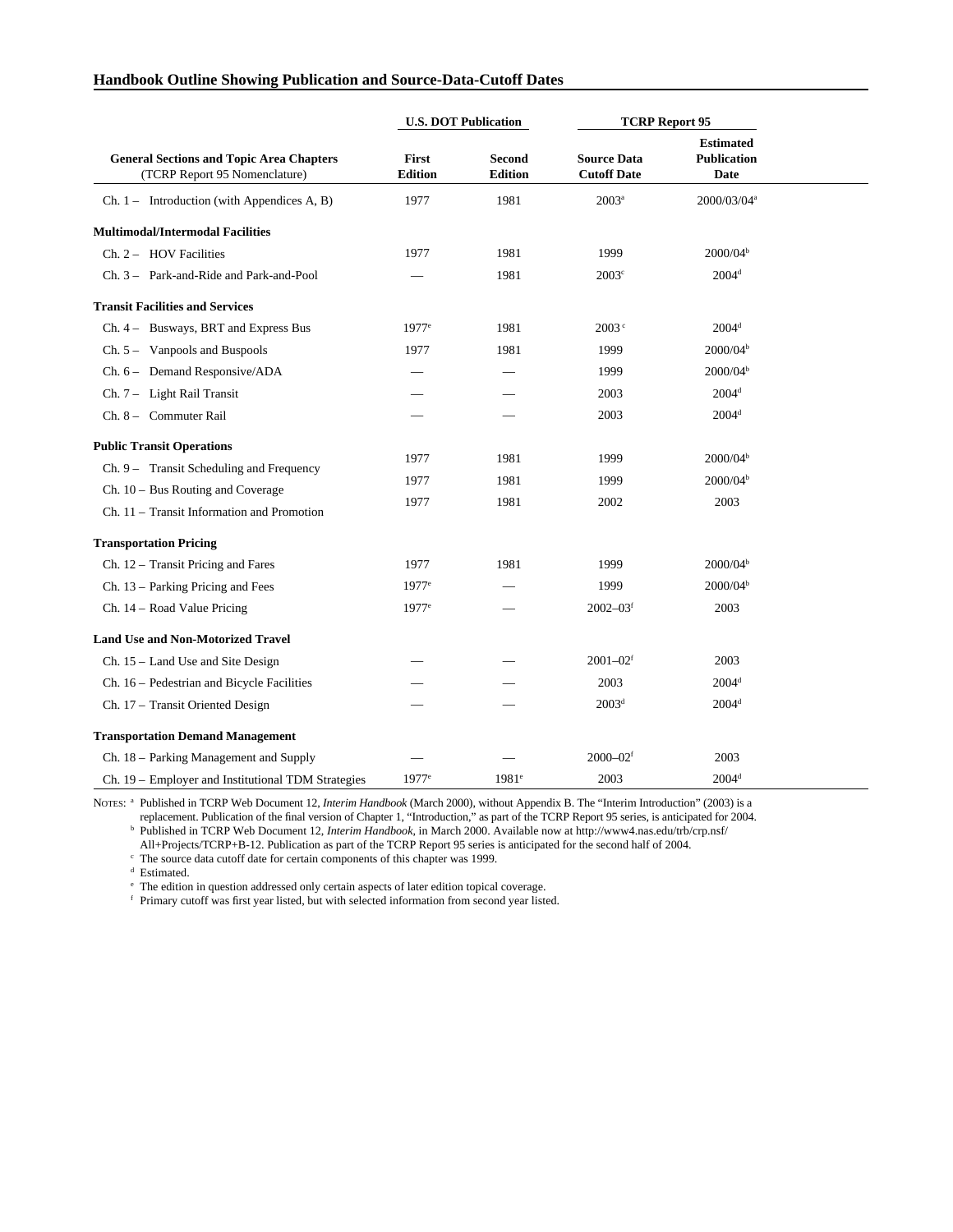#### **CHAPTER 14 AUTHOR AND CONTRIBUTOR ACKNOWLEDGMENTS**

*TCRP Report 95*, in essence the Third Edition of the "Traveler Response to Transportation System Changes" Handbook, was prepared under TCRP Projects B-12, B-12A, and B-12B by Richard H. Pratt, Consultant, Inc. in association with the Texas Transportation Institute; Jay Evans Consulting LLC; Parsons Brinckerhoff Quade & Douglas, Inc.; Cambridge Systematics, Inc.; J. Richard Kuzmyak, L.L.C.; SG Associates, Inc.; Gallop Corporation; McCollom Management Consulting, Inc.; Herbert S. Levinson, Transportation Consultant; and K.T. Analytics, Inc.

Richard H. Pratt is the Principal Investigator. Dr. Katherine F. Turnbull of the Texas Transportation Institute assisted as co-Principal Investigator during initial Project B-12 phases, leading up to the Phase I Interim Report and the Phase II Draft Interim Handbook. Lead Handbook chapter authors and co-authors, in addition to Mr. Pratt, are John E. (Jay) Evans, IV, initially of Parsons Brinckerhoff and now of Jay Evans Consulting LLC; Dr. Turnbull; Frank Spielberg of SG Associates, Inc.; Brian E. McCollom of McCollom Management Consulting, Inc.; Erin Vaca of Cambridge Systematics, Inc.; J. Richard Kuzmyak, initially of Cambridge Systematics and now of J. Richard Kuzmyak, L.L.C.; and Dr. G. Bruce Douglas, Parsons Brinckerhoff Quade & Douglas, Inc. Contributing authors include Herbert S. Levinson, Transportation Consultant; Dr. Kiran U. Bhatt, K.T. Analytics, Inc.; Shawn M. Turner, Texas Transportation Institute; Dr. Rachel Weinberger, Cambridge Systematics and now of URS Corporation; and Dr. C. Y. Jeng, Gallop Corporation.

Other research agency team members contributing to the preparatory research, synthesis of information, and development of this Handbook have been Stephen Farnsworth, Laura Higgins, and Rachel Donovan of the Texas Transportation Institute; Nick Vlahos, Vicki Ruiter, and Karen Higgins of Cambridge Systematics, Inc.; Lydia Wong, Gordon Schultz, and Bill Davidson of Parsons Brinckerhoff Quade & Douglas, Inc.; and Laura C. (Peggy) Pratt of Richard H. Pratt, Consultant, Inc. As Principal Investigator, Mr. Pratt has participated iteratively and substantively in the development of each chapter. Dr. C. Y. Jeng of Gallop Corporation has provided prepublication numerical quality control review. By special arrangement, Dr. Daniel B. Rathbone of The Urban Transportation Monitor searched past issues. Assistance in word processing, graphics, and other essential support has been provided by Bonnie Duke and Pam Rowe of the Texas Transportation Institute; Karen Applegate, Laura Reseigh, and Stephen Bozik of Parsons Brinckerhoff; others too numerous to name but fully appreciated; and lastly the warmly remembered late Susan Spielberg of SG Associates.

Special thanks go to all involved for supporting the cooperative process adopted for topic area chapter development. Members of the TCRP Project B-12/B-12A/B-12B Project Panel, named elsewhere, are providing review and comments for what will total over 20 individual publication documents/chapters. They have gone the extra mile in providing support on call including leads, reports, documentation, advice, and direction over what will be the 8-year duration of the project. Four consecutive appointed or acting TCRP Senior Program Officers have given their support: Stephanie N. Robinson, who took the project through scope development and contract negotiation; Stephen J. Andrle, who led the work during the Project B-12 Phase and on into the TCRP B-12A Project Continuation; Harvey Berlin, who saw the Interim Handbook through to website publication; and Stephan A. Parker, who is guiding the entire project to its complete fruition. The efforts of all are greatly appreciated.

Continued recognition is due to the participants in the development of the First and Second Editions, key elements of which are retained. Co-authors to Mr. Pratt were Neil J. Pedersen and Joseph J. Mather for the First Edition and John N. Copple for the Second Edition. Crucial support and guidance for both editions was provided by the Federal Highway Administration's Technical Representative (COTR), Louise E. Skinner.

In the *TCRP Report 95* edition, John (Jay) Evans is lead author for this volume: Chapter 14, "Road Value Pricing." Contributing authors for Chapter 14 are Dr. Kiran U. Bhatt and Dr. Katherine F. Turnbull.

Participation by the profession at large has been absolutely essential to the development of the Handbook and this chapter. Members of volunteer Review Groups, established for each chapter, reviewed outlines, provided leads, and in many cases undertook substantive reviews. Though all Review Group members who assisted are not listed here in the interests of brevity, their contribution is truly valued. Those who have undertaken reviews of Chapter 14 are Wayne Berman, Tom Rye, Myron Swisher, and Johanna Zmud. In addition, Bridget Wieghart and Steve Wilson stepped in to provide needed chapter reviews.

Finally, sincere thanks are due to the many practitioners and researchers who were contacted for information and unstintingly supplied both that and all manner of statistics, data compilations, and reports. Though not feasible to list here, many appear in the "References" section entries of this and other chapters.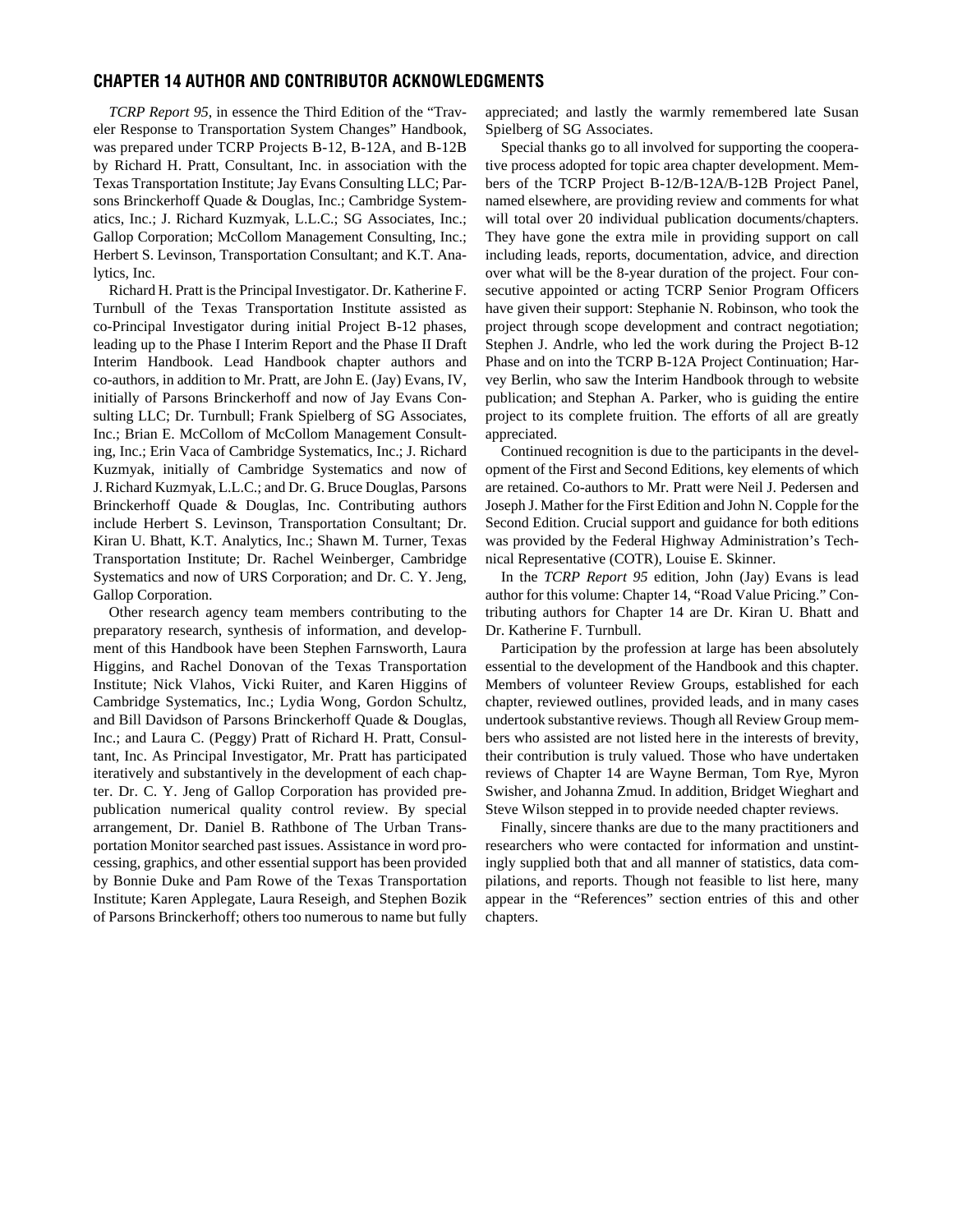## **CHAPTER 14—ROAD VALUE PRICING**

## **CONTENTS**

**Overview and Summary, 14-1 Response by Type of Strategy, 14-6 Underlying Traveler Response Factors, 14-26 Related Information and Impacts, 14-35 Additional Resources, 14-52 Case Studies, 14-52 References, 14-61 How to Order** *TCRP Report 95***, 14-68**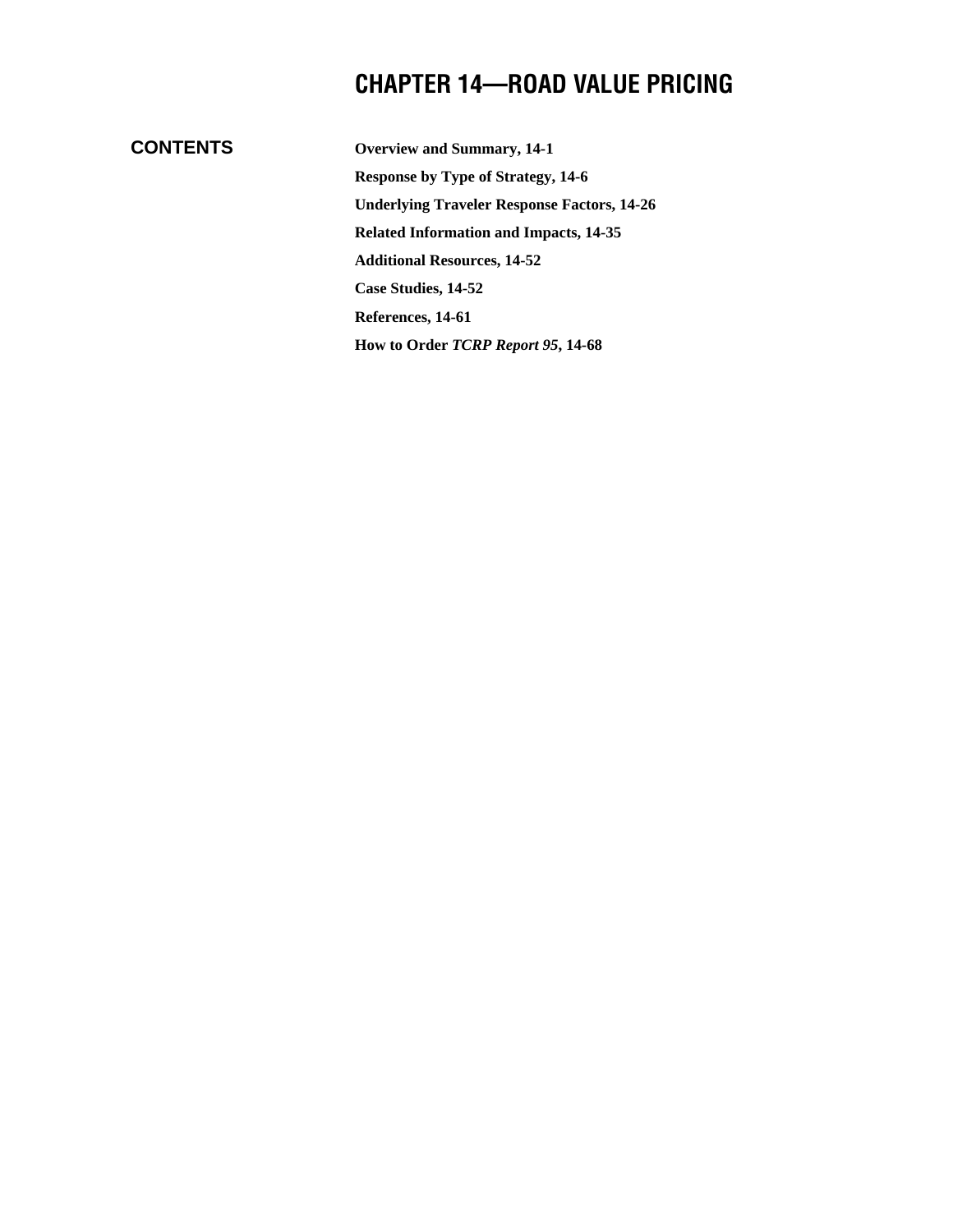## **14 — Road Value Pricing**

## **OVERVIEW AND SUMMARY**

Roadway value pricing employs market forces to allocate limited highway capacity among users by their need to travel and their willingness to pay. The concept, akin to what has been known as congestion pricing, involves charging higher prices for roadway use during peak travel periods, much as telephone companies charge more for calls during peak calling periods. Drivers may choose not to travel or select an alternative time, route, or mode of travel if they are unwilling to pay. Drivers who pay receive the value of being able to drive, when they choose to, with reduced congestion. The concept takes advantage of the differing values people place on making a particular trip at a particular time on a particular route (Federal Highway Administration, 1999).

This "Overview and Summary" section presents:

- "Objectives of Road Value Pricing," which highlights goals, objectives and related perspectives.
- "Types of Road Value Pricing" which uses a taxonomy employed in several congestion pricing studies to categorize applications.
- "Analytical Considerations," which discusses the limitations of available information and the conclusions which may be drawn from it.
- "Traveler Response Summary," which provides highlights of the findings presented in the remainder of the chapter.

Following the "Overview and Summary" are sections on:

- "Response by Type of Road Value Pricing," providing traveler response coverage of most of the road value pricing applications actually in place today.
- "Underlying Traveler Response Factors," examining value pricing interactions from a travel behavior perspective, and summarizing price sensitivities in the form of elasticities.
- "Related Information and Impacts," covering issues of equity, implementation, and mode share impacts among others.
- "Case Studies," expanding on three road pricing application examples.

This chapter focuses on automobile-oriented pricing, including discussion of impact on other travel modes. The emphasis is on pricing for urbanized areas, although one particularly instructive example of intercity value pricing is offered. Toll roads with static pricing are not considered to be within the realm of road value pricing or the scope of this chapter, but are looked to for specific relevant lessons. Otherwise, a broad definition of value pricing is used,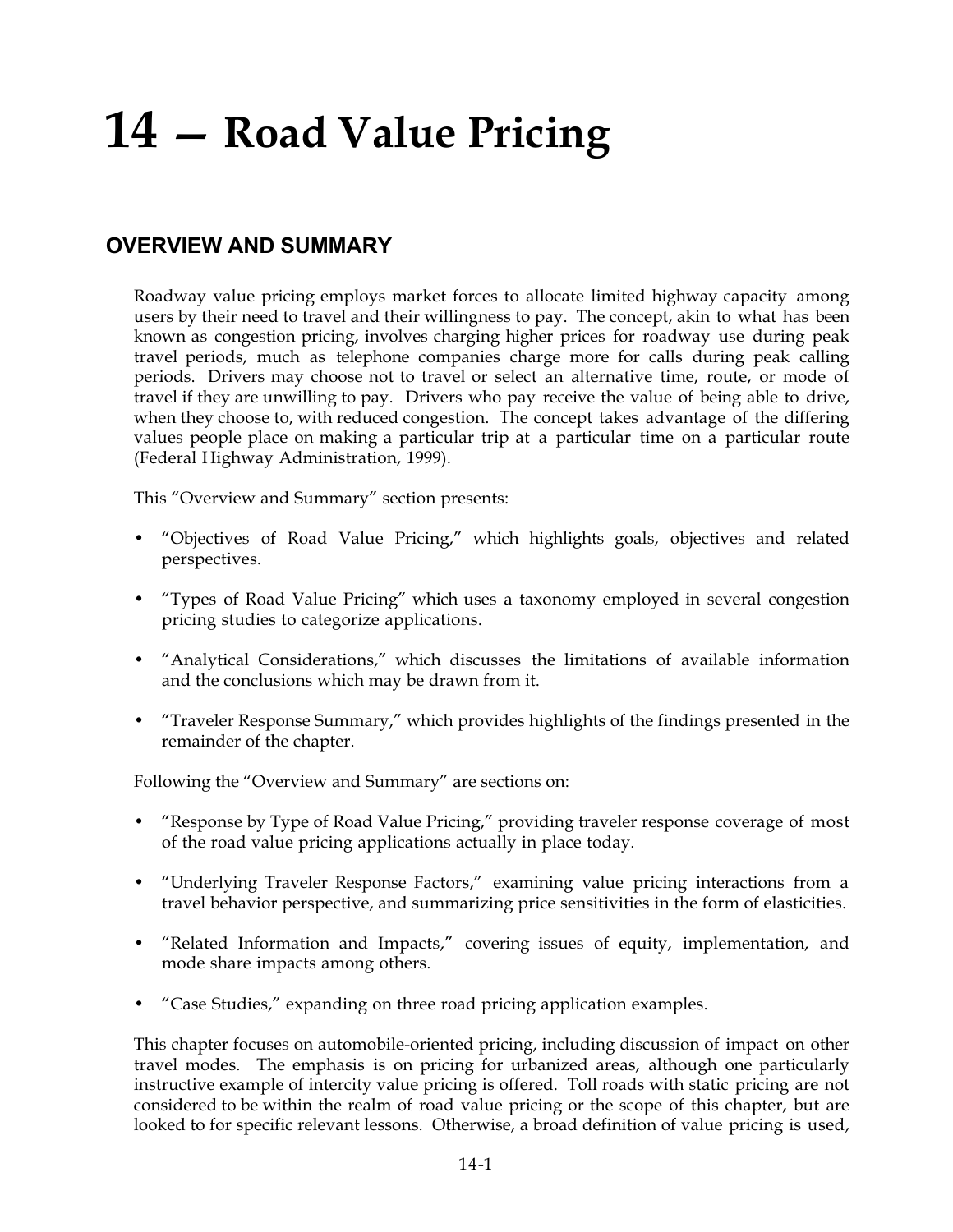one inclusive of most existing congestion pricing. Pricing of parking, an action with certain similarities to road value pricing, is covered in Chapter 13, "Parking Pricing and Fees."

## **Objectives of Road Value Pricing**

Road value pricing projects have been put forward with a number of objectives in mind including:

- Reducing congestion impacts by providing less congested roadway systems, or express lanes to bypass congestion, for those willing to pay.
- Achieving better utilization of special lanes, such as by opening under-utilized high occupancy vehicle lanes to appropriately tolled lower occupancy vehicles.
- Raising revenues for transportation improvements and possibly other uses.
- Encouraging shifts to ridesharing and transit, both by increasing the relative cost savings of using these modes, and optionally by applying toll revenues to their betterment.
- Encouraging fewer and shorter trips, and shifting of trips out of peak periods.
- Achieving reductions in overall congestion.<sup>1</sup>

Economists have long advocated value pricing to encourage more efficient utilization of scarce transportation capacity. Nobel Prize winner William Vickrey argued for pricing to be applied to a range of facilities, and for charges to reflect as closely as possible the marginal social cost of each trip in terms of the impacts on others. In this view, pricing would recognize explicitly both the cost of providing the transportation system capacity to users and the adverse impact users have on each other by using the capacity during congested periods. To the extent user charges exceed the marginal social cost of trip making, the revenues would be returned to the public trust as an added benefit (Vickrey, 1992). For example, revenue from road pricing could be used to fund additional road capacity or transit service. Congestion pricing is viewed as offering greater economic efficiency, in the sense of increasing the net benefits to society, whereas congestion causes significant costs to society (U.S. Environmental Protection Agency, 1998).

Roadway transportation is a relative latecomer to the idea of peak-period pricing. In the U.S., projects began to be implemented after the Federal Highway Administration (FHWA) started funding pilot projects in the 1990s. Many industries employ similar pricing concepts to better manage capacity utilization (and enhanced revenue). Airlines and hotels charge more for peak tourist season seats and rooms. Utilities charge more for energy delivered during peak periods. Charging higher prices for roadway travel during peak periods similarly seeks to manage capacity by providing an incentive to shift some trips to off-peak times, less congested routes, or alternative modes, or to combine some lower-valued trips with other trips, or forgo them (Spock, 1998). Those who choose to pay the higher rates

<sup>&</sup>lt;sup>1</sup> The characteristics of highway traffic flow are such that "a shift in a relatively small proportion of peak-period trips can lead to substantial reductions in overall congestion" (Federal Highway Administration, 1999).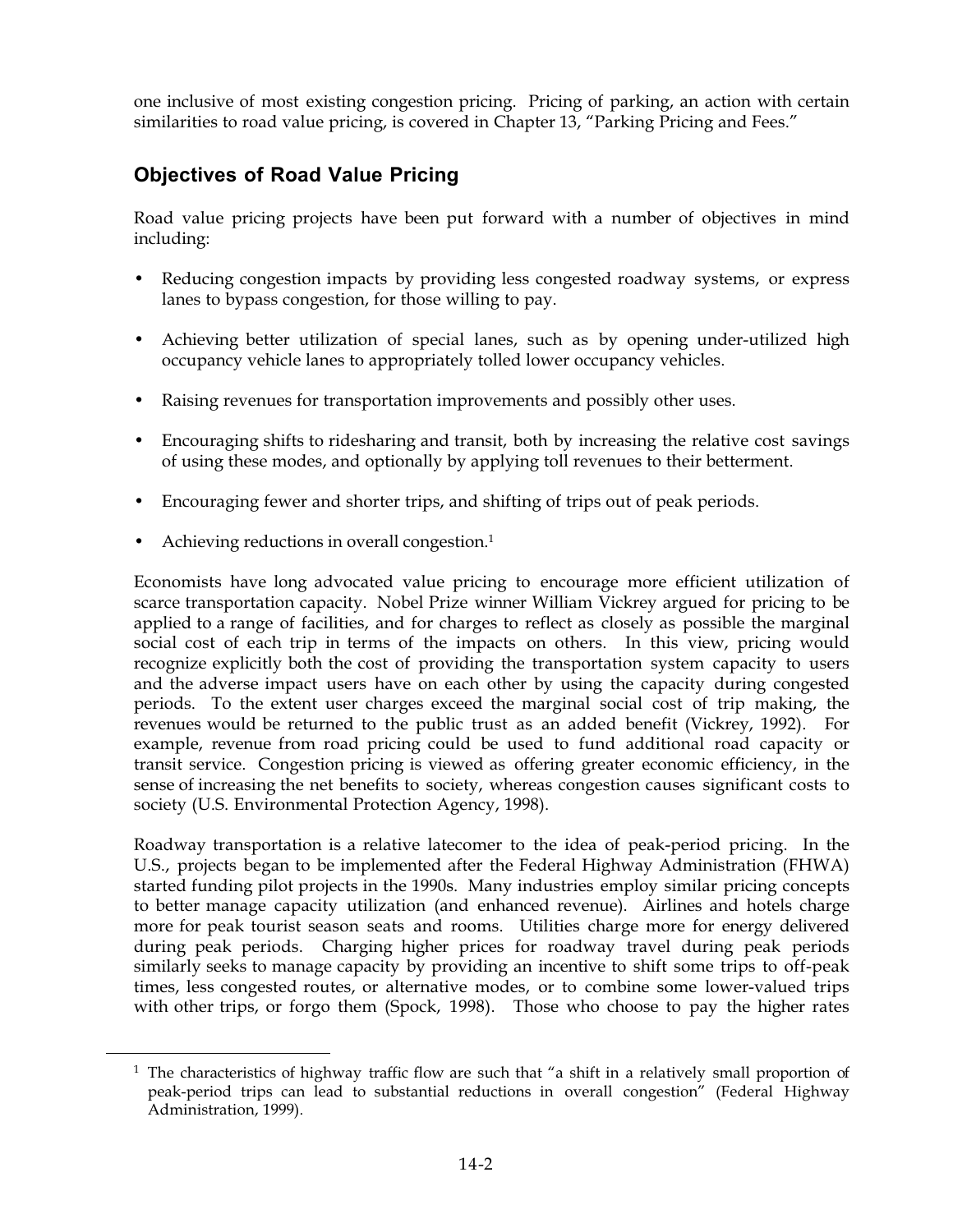receive less congestion and, in a number of roadway applications, access to premium highspeed lanes.

## **Types of Road Value Pricing**

There are many ways to implement the concept of charging more for using transportation facilities when demand is high, and where there is a desire to provide a premium, lesscongested option. Direct applications of the concept to existing tolled facilities may seem the most obvious, but to date have not outpaced other types of value pricing applications. Several types of road value pricing have been identified in the literature. Existing projects fall into the four categories presented below.

**Areawide Value Pricing.** Areawide pricing strategies include charging fees for entering an area, assessing cordon-crossing charges, or levying charges for traveling on a network of routes within a defined area. The manner in which the charges are applied may be a matter of policy or technology. For example, some projects have deployed electronic toll collection using transponders, while some proposed projects would involve the use of payments at the gasoline pump. The Singapore Area License Scheme and the Norwegian toll rings each involve areawide value pricing and are discussed in this chapter.

**Value Pricing on a Single Highway Facility, Route or Corridor.** This type of pricing involves putting peak-period surcharges at "key traffic bottlenecks, single traffic corridors or highway facilities, including bridges and tunnels" (Federal Highway Administration, 1999). The priced facilities may be within a system context that provides free alternatives or may be the only option across a geographic barrier. Value pricing on facilities in Lee County, Florida, New York/New Jersey, Toronto, Canada, and Seoul, Korea, are among those discussed here.

**Value Pricing on Single or Multiple Highway Lanes.** This type of pricing charges for the use of certain highway lanes during peak traffic periods. Probably the most widely known example of this type of pricing is High Occupancy Toll (HOT) lanes. HOT lanes enable entry to high occupancy vehicle (HOV) lanes by vehicles not meeting prescribed HOV occupancy requirements, namely low occupancy vehicles (LOVs), through the payment of a fee. LOVs typically but not always include single occupant vehicles (SOVs) (Federal Highway Administration, 1999). Value pricing on I-15 in San Diego and Houston's Katy Freeway are HOT lane projects discussed in this chapter. SR 91 in Orange County, California, a hybrid project featuring an express roadway with HOV pricing differentiated from non-HOV pricing, is also covered.

**Vehicle Use Pricing Programs.** A number of innovative pricing programs are being implemented that do not fit within the facility classifications above. Each of these programs seeks to convert fixed vehicle ownership costs to variable usage costs. Addressed in this section are pay-by-the-mile insurance projects in Houston and car sharing projects in Switzerland and San Francisco, California.

## **Analytical Considerations**

Experience with roadway value pricing is relatively limited in the U.S. at present, though greatly increased in the past five years because of FHWA project sponsorship. The pilot projects under this program are designed to provide before and after results and examine a variety of impacts, but in a number of cases, the literature reports only preliminary findings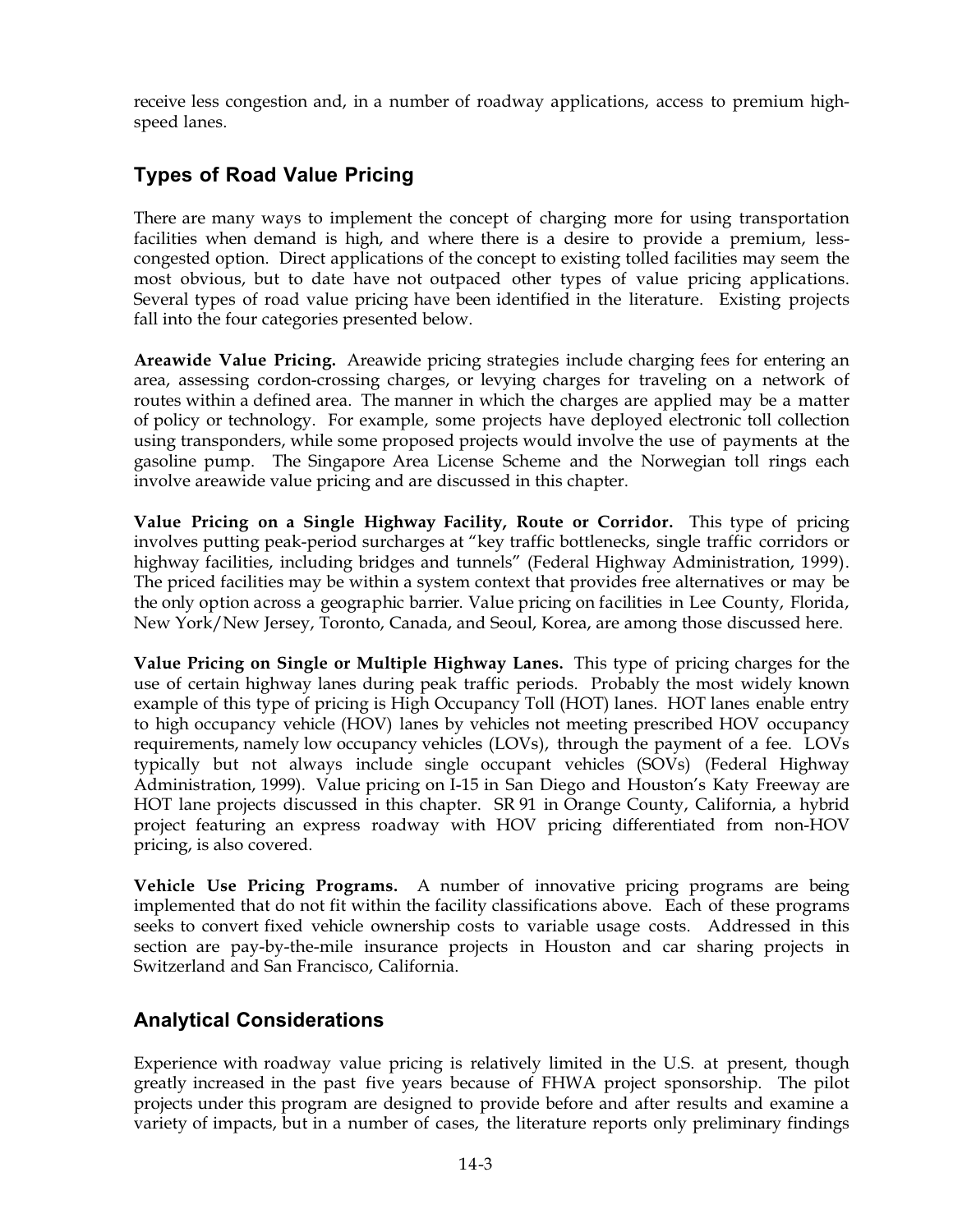at this point in time. Examples from Europe and Asia raise the inevitable questions of to what extent findings are transferable to the U.S. context.

Prior to these federally sponsored projects, numerous theoretical discussions, assessments and modeling exercises were undertaken to explore the likely impacts of congestion pricing schemes. Some of these provide a helpful backdrop to the results now coming from actual pilot projects, and offer some additional insight into the traveler response mechanisms at play. This preparatory research also attempts to address related impacts that may not be directly measurable in the pilot programs themselves, for example emissions effects.

In whichever case, whether relying on preliminary results from pilot projects, findings from overseas applications, or conclusions from modeling, the practitioner should use due caution in drawing broad conclusions. Each project sits within a fabric of community and political attitudes towards pricing, and unique demographic and economic attributes, that may not be encountered in every locale. Each project's design, relationship to other facilities, and geographic context likely plays an important role in its degree of success. The same project in a different environment may yield different results. The small number of project experiences to draw upon, and the preliminary nature of many findings, suggests that extra care be used in efforts to generalize outcomes or transfer results.

Additional evaluation and measurement issues to be alert to in any synthesis of findings are covered in Chapter 1, "Introduction." Within the "Use of The Handbook" section of Chapter 1, see the four subsections titled "Degree of Confidence Issues," "Impact Assessment Considerations," "Demographic Considerations" and "Concept of Elasticity."

A technical note regarding road pricing elasticities: Most or all of the reported projectspecific user sensitivities to domestic (U.S.) road pricing were originally calculated in the manner of *shrinkage ratios*, to use an historic term of the transit industry, even though presented as "elasticities" and even "arc elasticities," or as "point elasticities [that] are approximated."2 The difference is most important in the case of the Lee County Demonstration Project results; employment of shrinkage ratios to describe increases in use being particularly problematical. The Handbook authors have provided arc elasticity recalculations for Lee County, and in the "User Cost" discussion of this chapter's "Underlying Traveler Response Factors" section, for other projects. In this chapter, any elasticity not described as "mid-point arc elasticity" or "log arc elasticity" is of unknown mathematical derivation, unless noted otherwise.

<sup>&</sup>lt;sup>2</sup> A true road pricing arc or point elasticity of -0.2, for example, indicates a 0.2 percent decrease (increase) in roadway use in response to each 1 percent price increase (decrease) in price, calculated in infinitesimally small increments. Shrinkage ratio type calculations are, in contrast, calculated in whatever increment is defined by the "before" and "after" prices, which can make a significant difference in the case of large price changes, and also produces different absolute values for price increases versus price decreases of equal amounts. In either case, a negative sign indicates that the effect operates in the opposite direction from the cause. An elastic value is -1.0 or beyond in the case of arc or point elasticities, and indicates a demand response which is more than proportionate to the change in the impetus. (For additional background, see "Concept of Elasticity" in Chapter 1, "Introduction," and Appendix A, "Elasticity Discussion and Formulae.")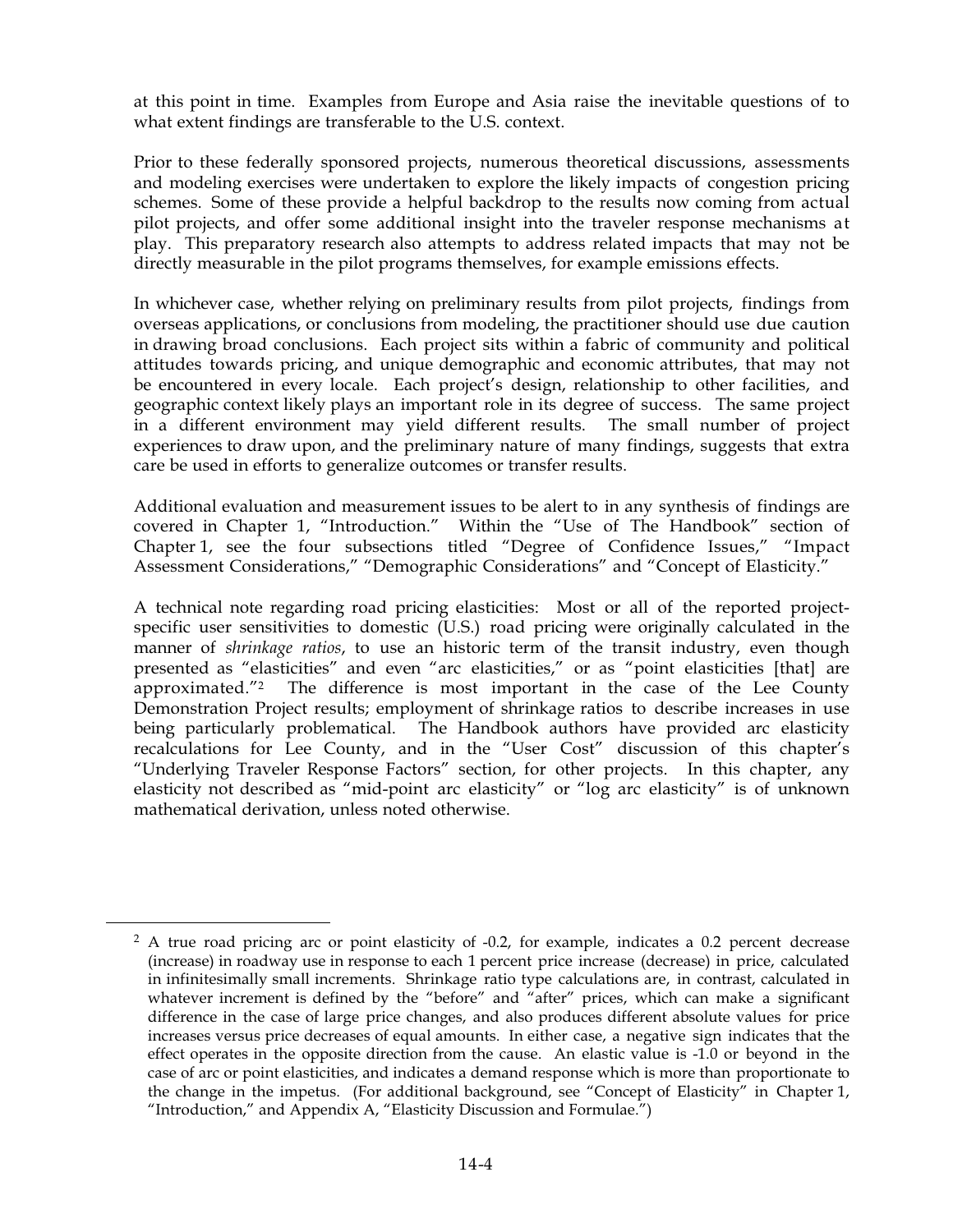## **Traveler Response Summary**

Roadway transportation is a latecomer, relative to utilities, airlines and hotels, to the application of variable or peak-period pricing. In the United States, projects only began to take hold after the FHWA started funding demonstrations in the 1990s. Value pricing clearly impacts traveler behavior. When observed traveler sensitivities to value pricing are expressed as price elasticities, most fall in the range of nil to -0.5, similar to but marginally less than sensitivities to transit fare. Short-term trip-making adjustments made by travelers in response to pricing include changes in route choice, time of travel, mode choice, trip frequency and selection of activity and destination. Route choice adjustments predominate when free highway alternatives are available. Long-term effects are less certain; road value pricing may influence not only further decisions about trip-making, but potentially also automobile ownership and location choice for residences, employers, and activities.

The United States has seen public reluctance to implementing areawide value pricing projects, and they have not been common internationally. The major example of longest standing is the Singapore Area License Scheme (now Electronic Road Pricing), in effect since 1975 within Singapore's central area. Initiated with an AM peak period auto entry fee equivalent to almost 5 percent of a car-owning household's average income, with 4-plus occupant HOVs free, the pricing cut morning traffic entering the zone by over 40 percent and greatly increased transit use and carpooling. Enhancements over the years have kept this island state's central area traffic under control. Three Norway cities have for a decade or more charged autos US \$0.80 to \$1.75 during workday hours for crossing a ring around their central areas. The traffic reduction obtained by diverting some travelers to other modes or hours was on the order of 5 to 10 percent. Early results from a new  $\text{\pounds}5$  (about \$8) congestion charge for entering central London between 7:00 AM and 6:30 PM indicate a 20 percent reduction in entering traffic. No U.S. areawide projects are in place.

Some North American examples of corridor pricing have been implemented, but most so recently that their evaluations are still incomplete. Typically, tolling was already in place, and the value pricing is applied as either an off-peak discount or peak-period surcharge. A bridge toll demonstration in Lee County, Florida, has seen a \$0.25 (50 percent) shoulders-ofthe-peak discount attract drivers away from the peak hours enough to reduce AM peak hour traffic of eligible drivers by 7 percent, with a much lesser effect in the PM. A newly instituted off-peak E-ZPass savings of  $$1.00$  (20 percent), relative to peak E-ZPass crossings from New Jersey into New York, may be producing comparable peak hour reductions. In all of the cases, U.S. and international, there is a clear sensitivity of motorists to peak pricing, and the expected effect of shifting traffic away from periods with the highest charges has been commonly observed.

The United States has three major projects of the lane pricing variety, the SR 91 Express Lanes tollway and I-15 HOT Express Lanes projects in California, and the lower-key Katy Freeway HOT lane project in Houston. Pricing has been successfully used to maintain good levels of service on the premium lanes, while enhancing their use in the case of the HOT lanes, and financing construction and operation in the case of the SR 91 tollway. Only a minority of paying customers elect to use the special lanes regularly, as compared to only occasionally electing to pay in preference to traveling on adjacent free lanes. The LOV toll option has not detracted from use of the HOT lanes by HOVs, indeed, I-15 Express Lanes usage by HOVs grew by more than 20 percent over "before" volumes during three demonstration years. Transit use has not been adversely affected, but questions remain concerning impact on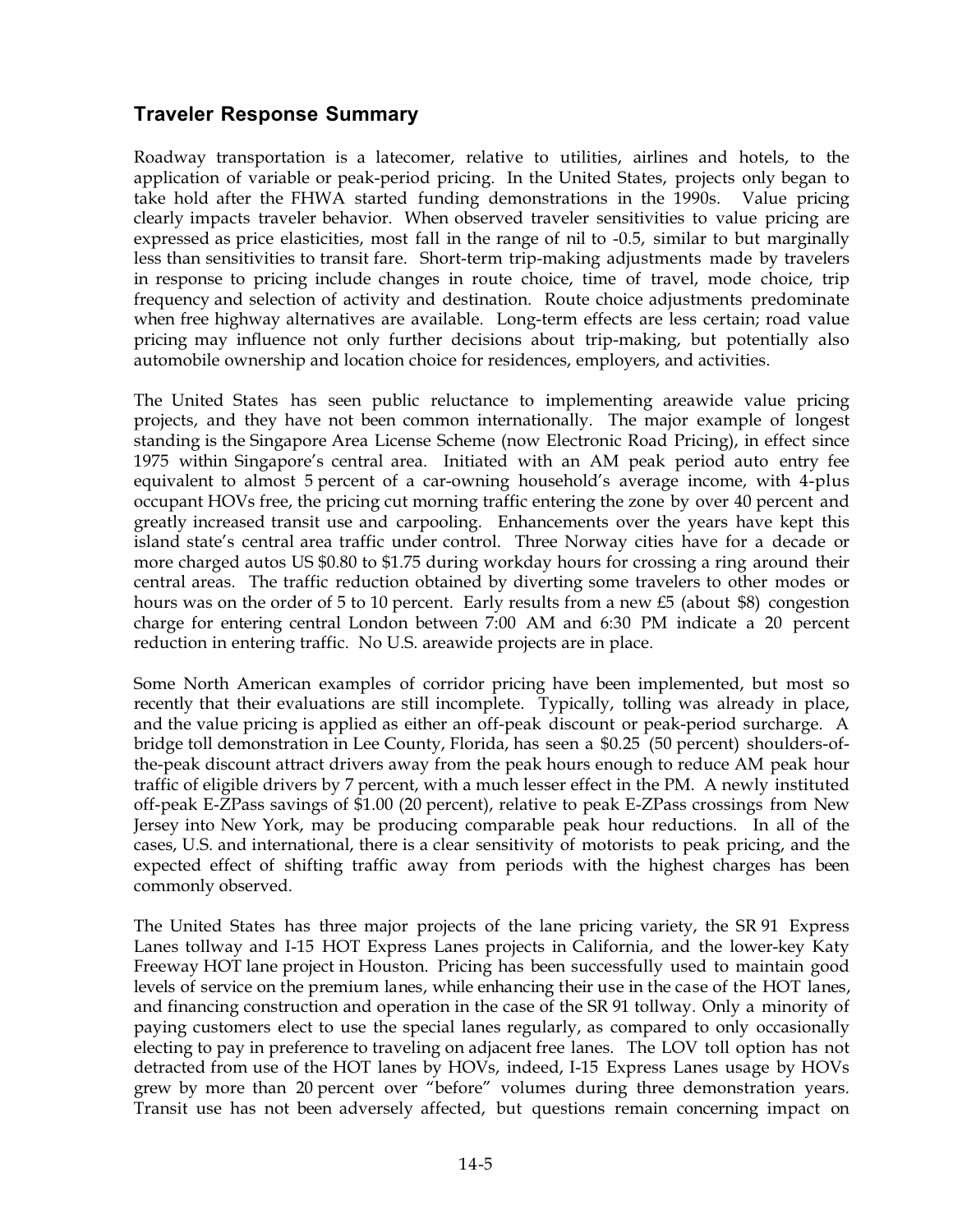overall highway corridor vehicle occupancy. While users come from all income groups, more affluent travelers pay their way onto the lanes more frequently than lower income motorists.

Innovative value pricing programs including car sharing and variable insurance offer promise as another way to introduce the congestion relief benefits of pricing to regions. These programs seek to convert the largely fixed costs of driving into variable costs and in the process make motorists more aware of the costs of driving. A few demonstration projects of this type are underway in the United States and experience overseas suggests these programs may become more significant in the next decade.

## **RESPONSE BY TYPE OF STRATEGY**

Road value pricing has the potential to alter travel behavior in significant and lasting ways. The following sections explore more than a dozen project experiences and are intended to highlight the key traveler response findings from each.

## **Response to Areawide Value Pricing**

Areawide roadway value pricing as contemplated in this chapter refers to charging motorists for traveling in a certain geographic area, either by distance traveled or simply for crossing a boundary into the area. There are parallels between this concept and areawide parking charge programs, and thus the reader is encouraged to consult Chapter 13, "Parking Pricing and Fees," for related traveler response information. Key differences, though, are that with true value pricing the charges vary by time of day in at least a crude reflection of traffic demand, and in any case apply to all targeted roadway users — through traffic included not just those parking in controlled facilities.

The United States has seen a reluctance to implement areawide value pricing projects, though several cities have studied the potential for implementation. Boulder, Colorado, contemplated a pilot demonstration involving areawide value pricing, but faced media and political pressure to stop the project. Outside the United States, electronic road pricing feasibility pilot applications were tried in Hong Kong between 1983 and 1985 and again in 1997, but there, too, the efforts were ultimately deemed politically unworkable (Zen, 1999). In contrast, Singapore and Norway have working, fully established, areawide roadway pricing strategies in place. More recently, areawide road pricing applications have been implemented in Rome and in an historic area of Durham, United Kingdom. Even newer is a major project in central London.

### *Singapore's Area Licensing Scheme*

Singapore's Central Area pricing scheme provides over a quarter century of experience. On the one hand, transferability of Singapore's results to North American conditions is made difficult by economic and social differences ranging from auto ownership (one car for every 16 persons in 1975; one car for every 9 persons in 2002) to style of government. On the other hand, however, the available data is sufficiently stratified to give indication of what might occur in comparable programs. For example, certain results of the initial implementation are available for vehicle-owning households separate from non-vehicle owning households.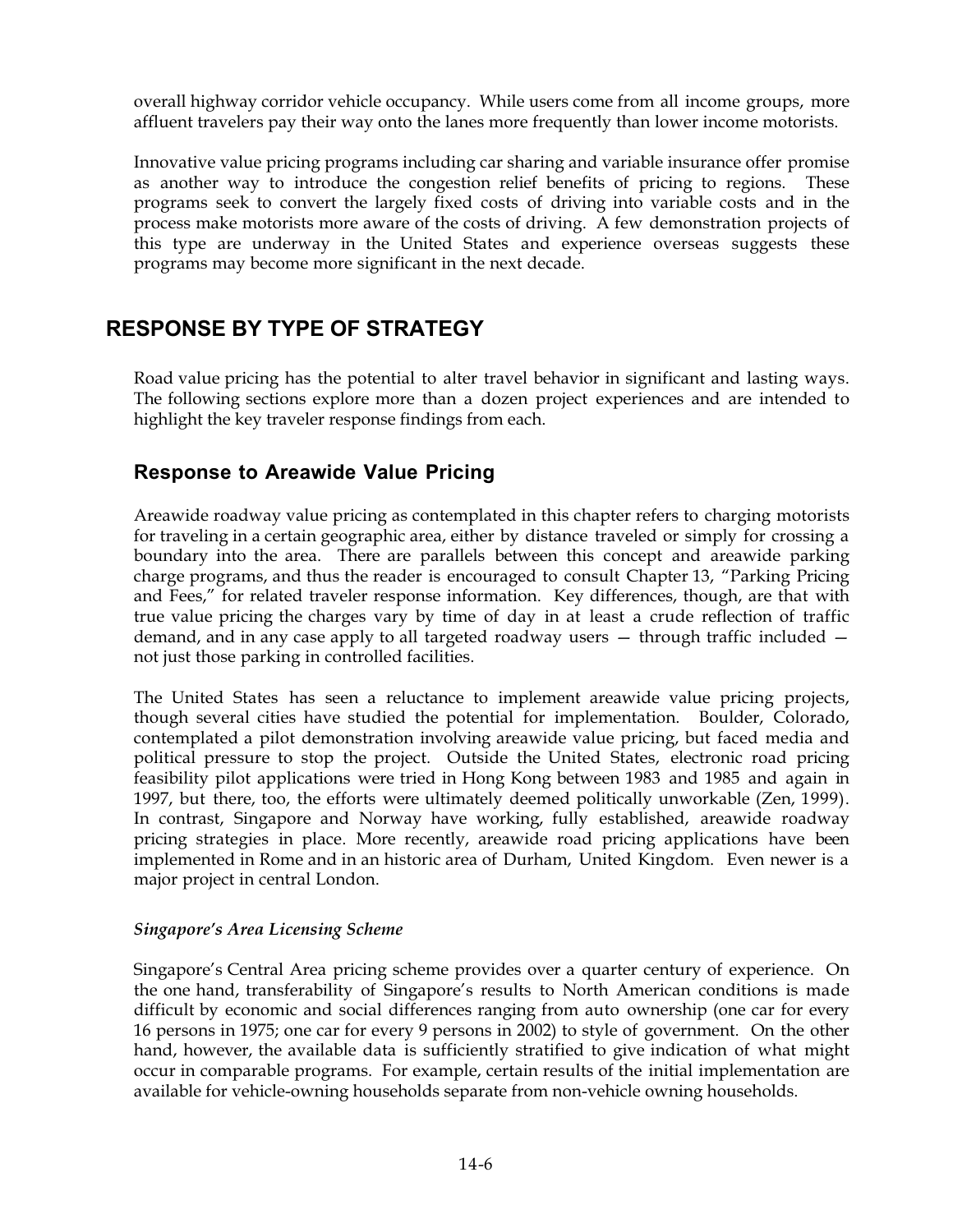Singapore originally put its Area License Scheme (ALS) into place in 1975. The ALS has been modified over time, and now employs electronic payment systems, but was originally implemented using colored paper licenses displayed in windshields. The system involves charging a fee to motorists entering a restricted zone in the Central Area of the city. The zone has about 30 entry points over which gantries with flashing lights indicate the need for the area license. For many years the entry fee was a fixed amount, applying only during peak hours, but now the fee is varied by time of day and covers more hours. The original 1975 restricted zone was 620 hectares (2.4 square miles) in extent, but has been expanded (Menon, Lam and Fan, 1993; Gomez-Ibanez and Small, 1994; World Bank, 2000).

**Initial Implementation and Results.** The 1975 implementation saw fees set at S\$3 per day or S \$60 per month (approximately US \$1.30 and US \$27, respectively, at the time). For perspective, the initial monthly entry fee was itself almost 5 percent of mean reported monthly household income for vehicle owning households. Travel outside the morning peak or in carpools with four or more occupants (HOV4+) was free. Motorcycles were exempted, and initially taxicabs were also. A  $S$  \$50 fine was imposed on violators. Parking rates were raised by  $\frac{1}{5}$  fo S \$20 in conjunction with ALS implementation, resulting in S \$50 to S \$60 monthly parking costs at government owned lots. Entry fees have been raised several times since, and in 1988 were 18 percent higher in Singapore constant dollars than in 1975 (Watson and Holland, 1975 and 1978; Gomez-Ibanez and Small, 1994).

A supplemental shuttle bus service from 10,000 park and ride spaces outside the restricted zone to the central area was introduced concurrently with the ALS. It was initially priced at S\\$30 per month for both shuttle bus and parking, but in response to poor usage, the shuttle fares were reduced to match conventional city bus fares. The shuttles' lack of popularity quickly led to their extension to reach adjacent major housing areas, after which a ridership of 2,500 per day was achieved. As of 2002, these housing area shuttles still operate as part of a larger bus system (Watson and Holland, 1975; Pratt, Pedersen and Mather, 1977; Singapore Shuttle Bus, 2002). In contrast to park-and-ride shuttle use, conventional bus transit ridership rose immediately, up  $15$  percent  $3$  months after ALS implementation compared to 3 months before, and continued to increase in the longer term (Watson and Holland, 1975; Gomez-Ibanez and Small, 1994).

The initial 7:30 AM to 9:30 AM ALS application produced significant vehicular congestion after the restricted hours, resolved by extension of the restricted period to 10:15 AM (Watson and Holland, 1975). Motorized vehicle traffic entering the restricted zone during the 7:30 AM to 10:15 AM period dropped 44 percent, from  $74,000$  to  $41,200$  vehicles per day, comparing 3 months before with 3 months after. The car traffic component, including carpools, plunged from  $42,800$  to  $11,400 -$  down 73 percent (Watson and Holland, 1978). The vehicular traffic reduction was attributable to travelers shifting to HOV4+ carpools and conventional city buses and also to travelers changing their routes and hours of travel (Watson and Holland, 1975; Gomez-Ibanez and Small, 1994).

Mid-point arc price elasticities of demand for restricted zone entry during the restricted hours were computed for private and company automobiles in combination. Response to the initial fee was elastic, in economists' terms, with a computed mid-point arc elasticity to the sum of area license fee, parking charges and auto operating costs of -2.95.3 Response to

<sup>&</sup>lt;sup>3</sup> Negative signs have been added to these midpoint arc elasticities by the Handbook authors, indicating reaction (*decrease* in traffic) that is opposite to the stimulus (*increase* in price).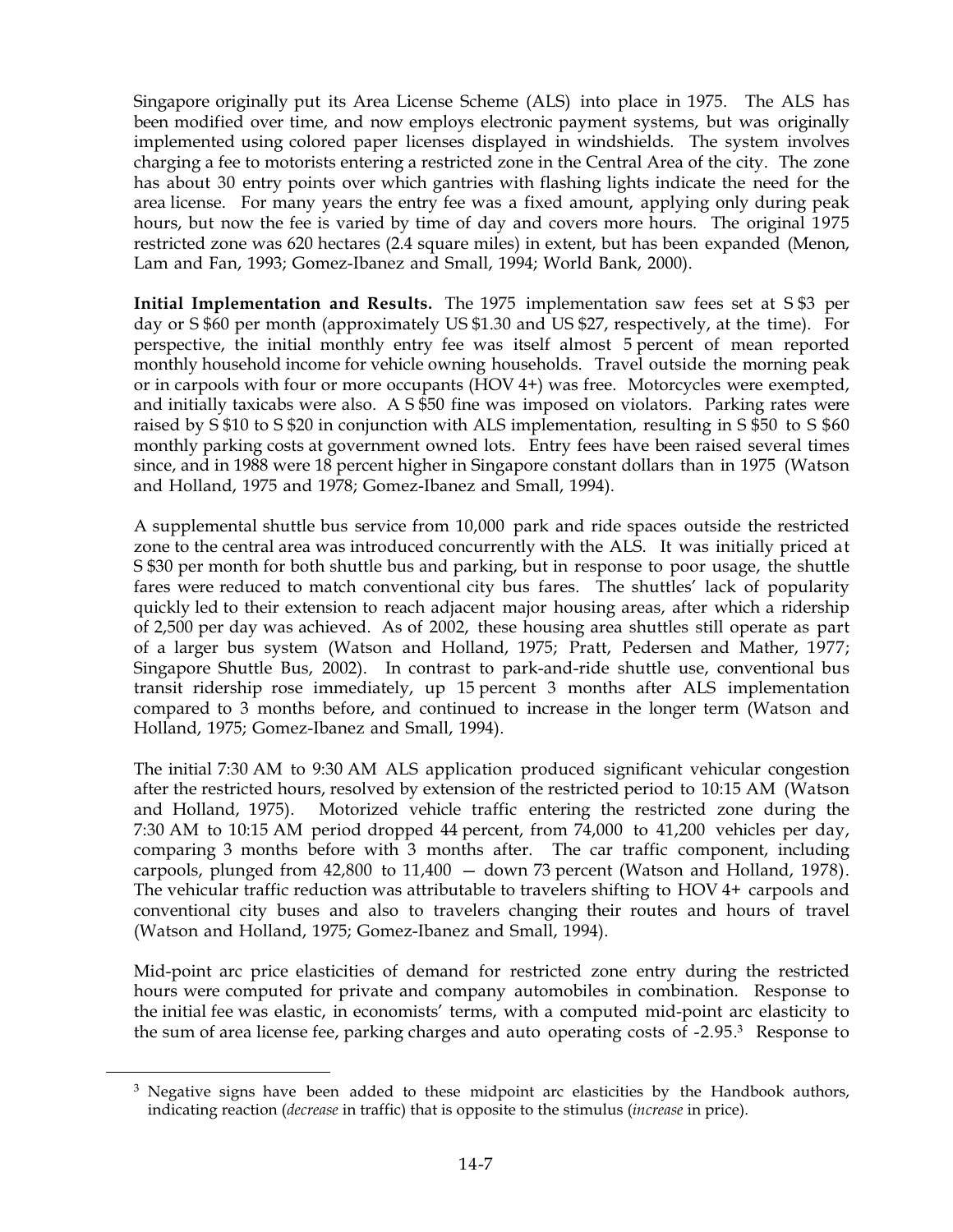increases in the fee later in the year was inelastic, computed to be -0.33, indicating that the proportional effect was then less than the proportional price increase. These results match traditional economic expectations that demand will become less elastic as the price increases (Watson and Holland, 1978). They may also reflect the fact that the fee increases in the second stage were focused more on company cars.

Table 14-1 shows the changes in travel to work mode which occurred in 1975 with ALS implementation. The shift to alternative modes was greatest among inbound commuters from vehicle-owning households who worked in the restricted zone. From those households, the proportion commuting in non-HOV4+ autos dropped from  $48$  to  $27$  percent, while commuting in HOV4+ carpools increased from 8 to 19 percent. The corresponding proportion who used buses increased from 33 to 46 percent, including 3 percent on the new park-and-ride shuttles (Gomez-Ibanez and Small, 1994).

|                               | <b>Work in Restricted Zone</b> |                 | <b>Work Beyond Restricted Zone</b> |                  |
|-------------------------------|--------------------------------|-----------------|------------------------------------|------------------|
|                               | <b>Before ALS</b>              | After ALS       | <b>Before ALS</b>                  | <b>After ALS</b> |
| Vehicle Owning Households     |                                |                 |                                    |                  |
| Car driver <sup>a</sup>       | 32%                            | 20%             | 37.5%                              | 31%              |
| Car passenger <sup>a</sup>    | 16                             | 7               | 10                                 | 5                |
| Carpool (HOV 4+)              | 8                              | 19              | 5                                  | 14               |
| Bus                           | 33                             | 46 <sup>b</sup> | 31.5                               | 40               |
| Motorcycle                    | 7                              | 6               | 13                                 | 9                |
| Other                         | 4                              | 2               | 3                                  | 1                |
| Non-Vehicle Owning Households |                                |                 |                                    |                  |
| Car passenger <sup>a</sup>    | $1\%$                          | 3%              | n/a                                | n/a              |
| Carpool (HOV 4+)              | $\Omega$                       | 2               | n/a                                | 3%               |
| Bus                           | 88                             | 89 <sup>c</sup> | 90%                                | 85               |
| Bicycle                       | 5                              | 4               | 3                                  | 9                |
| Taxi                          | 3                              | $\Omega$        | n/a                                | n/a              |
| Walk                          | $\overline{2}$                 | 2               | n/a                                | n/a              |
| Other                         | n/a                            | n/a             | 6                                  | 3                |

#### **Table'14-1 Changes in Travel Mode for Home to Work Trips in Singapore, 1975**

Notes: <sup>a</sup> Excludes carpools of 4 or more persons.

 $<sup>b</sup>$  Includes 3 percent who used the shuttle bus service from the new park-and-ride lots.</sup>

 $c$  Includes 2 percent who used the shuttle bus service from the new park-and-ride lots. n/a indicates data not applicable or not available (presumably included in "Other"). Some columns do not add to 100 because of rounding.

**Source:** Gomez-Ibanez and Small (1994).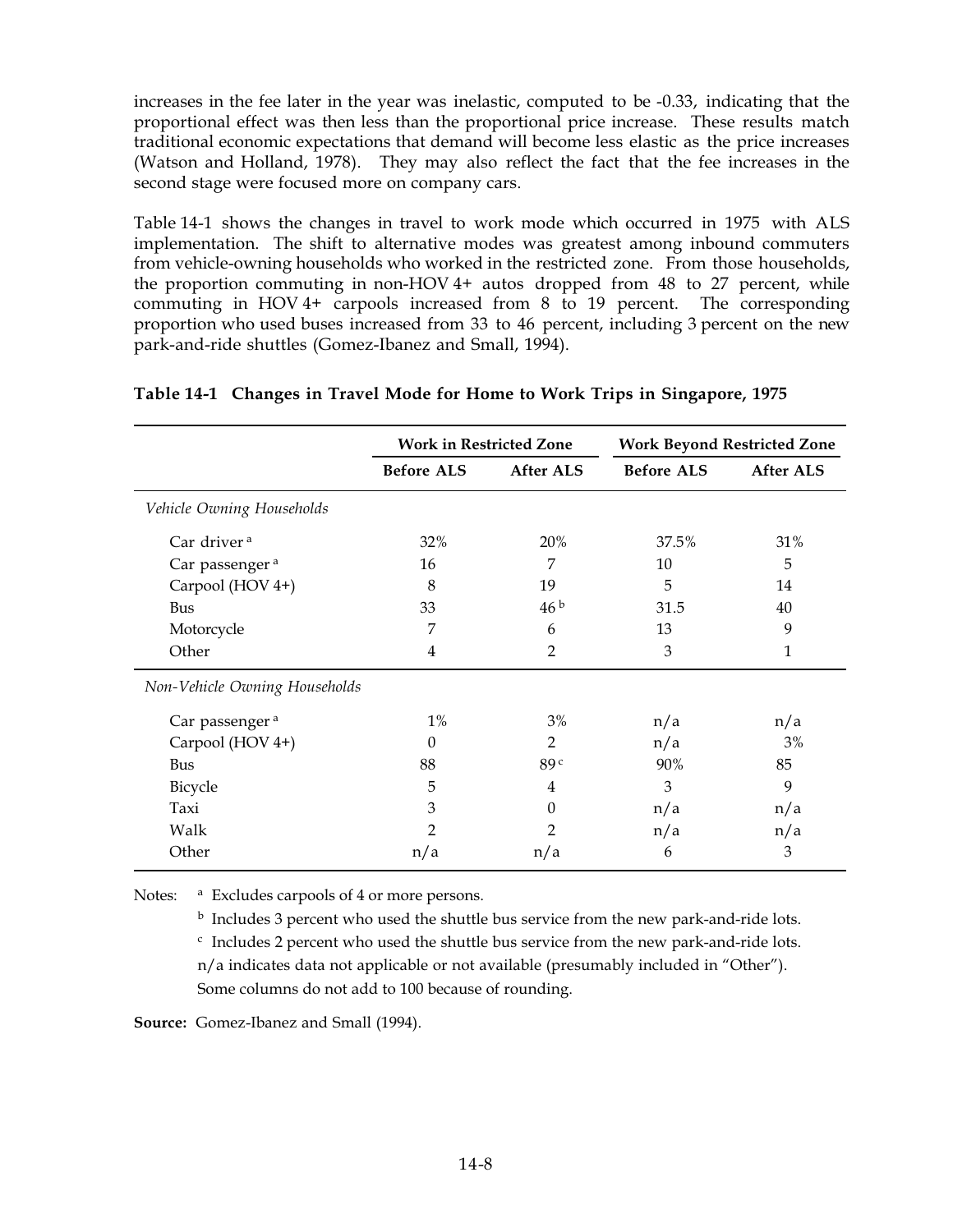Some motorists started their trips earlier to avoid the 7:30 AM to 10:15 AM restricted hours. Car drivers who started their home to work trips before  $7:30$  AM went up from 28 to  $42$ percent for those who worked in the restricted zone, and from 50 to 60 percent for those who worked beyond. The shift to earlier hours accounted for around 5 percent of the reduction in auto traffic during the restraint hours (Gomez-Ibanez and Small, 1994). Total vehicular traffic in the half hour before the restrictions rose 13 percent, but not to the point of causing notable problems (Watson and Holland, 1975 and 1978).

No fees were initially applied in the evening peak period. Contrary to the expected mirroring of morning impacts, 1975 evening peak volumes fell only 3 to 4 percent. This result was attributed in part to existence of a larger through traffic component than had been realized. In the morning, these through trips changed their route to avoid the restricted zone. As seen in the last two columns of Table 14-1, among vehicle owning households, the percentage of commuters traveling to work beyond the zone in non-HOV4+ cars declined from 48 to 36 percent. This was about half the reduction made by their counterparts working in the zone. The proportion of car drivers commuting to jobs beyond the zone who passed through the zone declined from 88 to 66 percent (Gomez-Ibanez and Small, 1994).

Development of comparative before and after travel speeds and times was adversely affected by various measurement difficulties. As best as can be determined, the reduction in auto commuting to the Central Area may have increased average morning speeds by 20 percent or more inside the restricted zone, and by 10 percent on inbound radials leading to the zone. On the ring bypass road, however, vehicular speeds probably declined by about 20 percent in response to the increase in through commuters circumventing the restricted zone. Conventional bus transit service speeds improved correspondingly within the zone but not on inbound radials. Household surveys indicated that average door to door travel times for morning commuters did not change discernibly, except for generally expected travel time consequences of switching modes. Overall the impression is that commuter travel time benefits were at best modest, with considerable time losses by some groups, particularly those changing to bus travel (Watson and Holland, 1978; Gomez-Ibanez and Small, 1994).

The disappointing travel time results in 1975 have been largely blamed on insufficient public transit options and perhaps too high an ALS fee. Over time, persons initially disadvantaged have been better served. An expressway opened in 1981 provides an alternate bypass route around the Central area, a rail Mass Rapid Transit system was introduced in stages from 1987 through 1990, and the bus fleet was expanded by 95 percent between 1974 and 1990. The bus fleet expansion — perhaps the most important improvement — reduced overcrowding and associated delays, and facilitated expansion of express and premium services (Gomez-Ibanez and Small, 1994).

**Longer Term Results through 1988.** Table 14-2 shows the mode used by commuters to the restricted zone as revealed in home interview surveys from 1975 through 1988. Unfortunately neither the HOV4+ carpool mode nor other carpooling is distinguished from automobile use in general. The volume of  $HOV_4+$  carpools as a percentage of all car traffic entering the restricted zone during the restricted hours peaked at 54 percent in the early 1980's. It has since declined, likely as a result of major improvements in the public transport system. While the decreasing automobile mode share was not enough to prevent a 24 percent increase in absolute volumes of traffic entering the restricted zone during the morning restraint hours, from immediately after ALS introduction to 1988, that increase was only one-third of the 72 percent rise in the car population (Menon, Lam and Fan, 1993; Gomez-Ibanez and Small, 1994).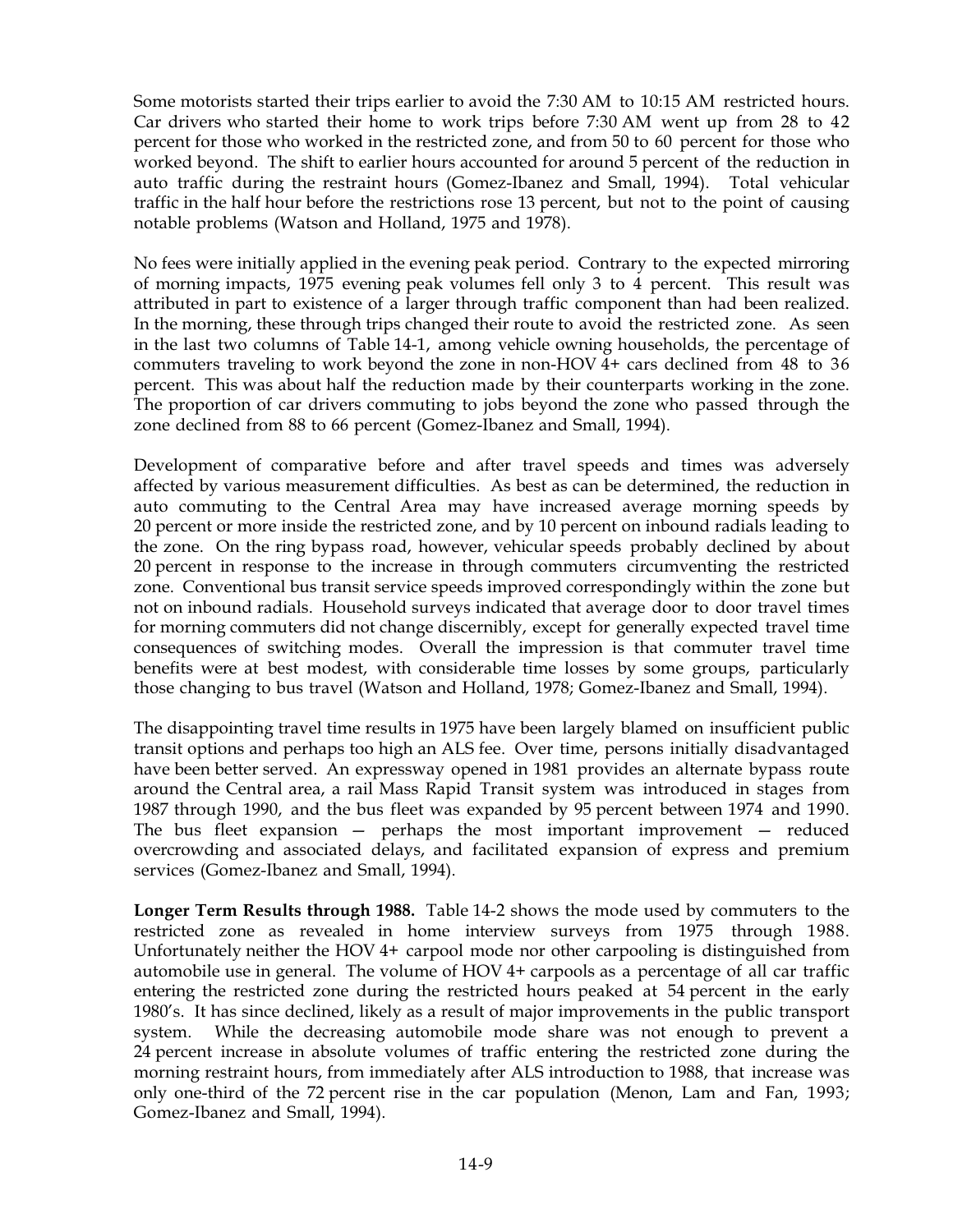| Mode         | <b>Before ALS</b>        | 1976 | 1983 | 1988 |
|--------------|--------------------------|------|------|------|
| Automobiles  | 56%                      | 46%  | 23%  | 23%  |
| Bus          | 33                       | 46   | 69   | 55   |
| Rail Transit | $\overline{\phantom{m}}$ | -    | -    | 11   |
| Motorcycle   |                          | b    | b    | 8    |
| Other        | 4                        |      |      | 3    |

**Table'14-2 Mode Used by Commuters to Singapore's Restricted Zone, 1975-1988**

**Source:** Gomez-Ibanez and Small (1994).

**Post-1988 Changes and Results.** In June 1989, two major changes were made to the ALS: the elimination of the truck, motorcycle and HOV4+ carpool exemptions and the introduction of charges in the evening peak period. Prior to this change, significant levels of casual carpoolers were observed outside the restricted zone, picked up by drivers to obtain the necessary occupants. Most of the casual carpoolers appear to have used buses for the return trip in the evening, as demonstrated by a 1988 survey showing that inbound carpools in the morning restricted hours totaled 34 percent while the outbound figure was only 3.6 percent (Menon, Lam and Fan, 1993).

The expansion of hours to include the evening peak period caused a significant reduction in traffic, as when the original ALS was introduced. During the evening period, entering traffic declined by 54 percent and exiting traffic declined by 34 percent between May 1989 (just before the changes) and May 1990. Over the same time span, during the morning hours, total entering traffic volumes dropped by 14 percent. In 1994, the hours of restraint were expanded further to include the midday period and much of the day on Saturday (Gomez-Ibanez and Small, 1994).

In 1998, an electronic tolling system covering an expanded area replaced the manual system. Now referred to as the "ERP," standing for "Electronic Road Pricing," the system utilizes invehicle transponder units (IU) that accept stored-value CashCards for payment (Willoughby, 2000). The current restricted zone tolling scheme is applied on weekdays from 7:30 AM to 7:00 PM and varies from free (10:00 AM to 12:00 PM) to S \$2.50 (8:30 AM to 9:00 AM) according to a fixed schedule. There are also AM peak period tolls on various expressways that vary by half hour (Land Transport Authority, 2002). With the ERP system in place, weekday traffic volumes entering the Restricted Zone dropped 20 to 24 percent from 271,000 vehicles per day to between 206,000 and 216,000 after new traffic patterns stabilized. With the lower volumes, average traffic speeds in the zone increased from  $30-35$  km/h to  $40-45$  km/h (World Bank, 2000). More on the ERP system is presented as a "Singapore Electronic Road Pricing" case study toward the end of the chapter.

The Singapore ALS demonstrates that congestion pricing can produce large reductions in vehicle use and that the traffic reductions can be sustained over time. Moreover, albeit in a Asian context, the ALS has not appeared to stifle restricted zone business activity. Between 1975 and 1989, employment in the zone grew by 30 percent. Yet even with the 72 percent increase in the automobile fleet, the total inbound traffic during the restricted hours has been capped at below 70 percent of the 1975 pre-ALS volumes. The transit share of work trips to the restricted zone increased from 33 percent in pre-ALS years to 69 percent in 1983, and was about the same in 1993 (Gomez-Ibanez and Small, 1994; Menon, Lam and Fan, 1993).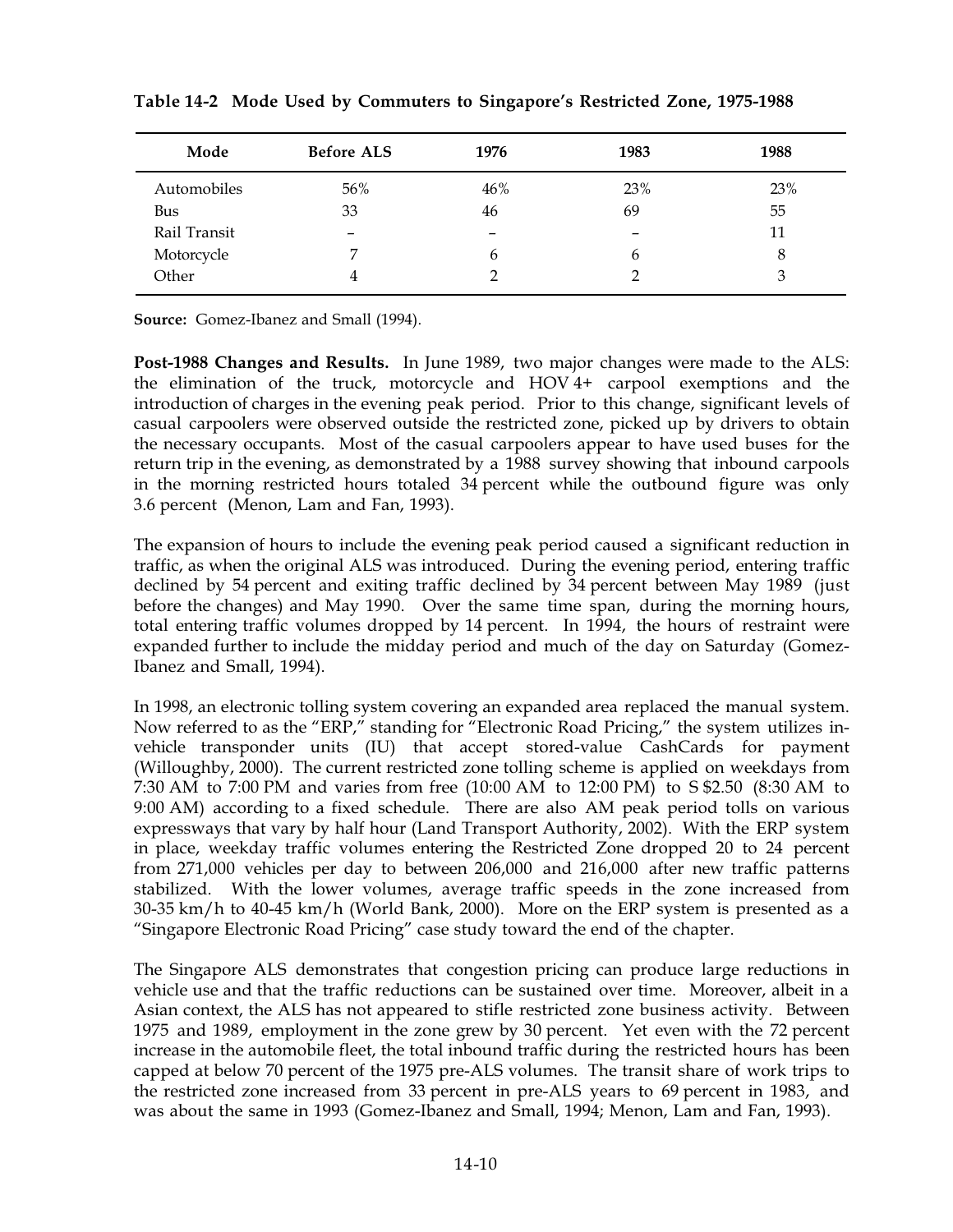### *Norwegian Toll Rings*

Several cordon toll programs are operational in Scandinavian cities. The first of these "toll rings" was established in 1986 in Bergen, Norway's second most populous city (population 300,000). The idea subsequently spread to Oslo, Norway's capital (population 700,000), in 1990, and to Trondheim, Norway's third largest city (population 140,000) in 1991 (Gomez-Ibanez and Small, 1994). At least one additional Scandinavian installation, in Stavanger, Norway, has been added since.

The primary motivation behind the Norwegian toll rings has been revenue generation rather than congestion mitigation, and each features relatively low tolls that do not vary much by time of day. They are significant, though, in being the first citywide applications of road pricing outside Singapore (Gomez-Ibanez and Small, 1994).

**Bergen.** Bergen's system charged motorists about NOK 5 (US \$0.80) as of 1994 to enter the central area except during night hours and on weekends. The small number of access routes to Bergen, three being bridges, facilitated toll ring implementation. Just seven toll stations handle about 70,000 vehicles per day. Nearly 60 percent of car crossings are by vehicles that have passes and are thereby allowed to traverse dedicated lanes. Despite the low charge, Bergen's tolls appear to have restrained weekday traffic growth slightly, and to have lowered vehicle crossings by perhaps 6 to 7 percent during hours of operation. Traffic during hours of free passage increased by about 10 percent (Gomez-Ibanez and Small, 1994).

**Oslo.** Oslo charges a toll of about NOK 11 for crossing the cordon at all times of the day. Surrounding mountains and water concentrates traffic entering the city into three corridors. The system uses electronic toll collection to ensure minimal delays. Consistent with its intent to simply raise revenue, the toll ring has had a small impact on traffic. Estimates of the reduction in cordon crossings in response to the toll average some 5 percent. Most of the drop was during off-peak periods, implying that mainly non-work trips were eliminated or diverted. Many peak-period trips are subsidized. Just over 60 percent of car crossings are covered by monthly subscriptions, and 60 percent of those are paid by employers. Effects of the toll on business and land use could not be discerned (Gomez-Ibanez and Small, 1994).

**Trondheim.** The Trondheim toll ring opened in 1991 and features toll rates that vary somewhat based on the time of day. During the morning peak period the toll is around NOK 10 and during the midday it is around NOK 8. After 5:00 PM and on weekends there is no charge. Surveys before implementation indicated that 91 percent of the area's residents had some alternative to paying the toll—riding the bus, changing destinations, or changing work hours. Respondents indicated a willingness to shift a trip ten minutes earlier or later in order to save NOK 5.70 in toll charge. Table 14-3 illustrates the impact of implementation as reflected in panel surveys of residents living outside the ring conducted before and after implementation (Gomez-Ibanez and Small, 1994).

Shopping trips appeared to be the most influenced by the toll. Shopkeepers contributed to this by lengthening hours to enable free access after 5:00 PM, and about 19 percent of inbound shopping trips shifted as a result. No decrease in downtown retail revenues was observed, though costs probably increased with the extended shopping hours. Work trips exhibited a lesser shift. Some 3 percent of inbound home-to-work trips and 13 percent of work-to-home trips shifted in time to cross the cordon after 5:00 PM (Gomez-Ibanez and Small, 1994).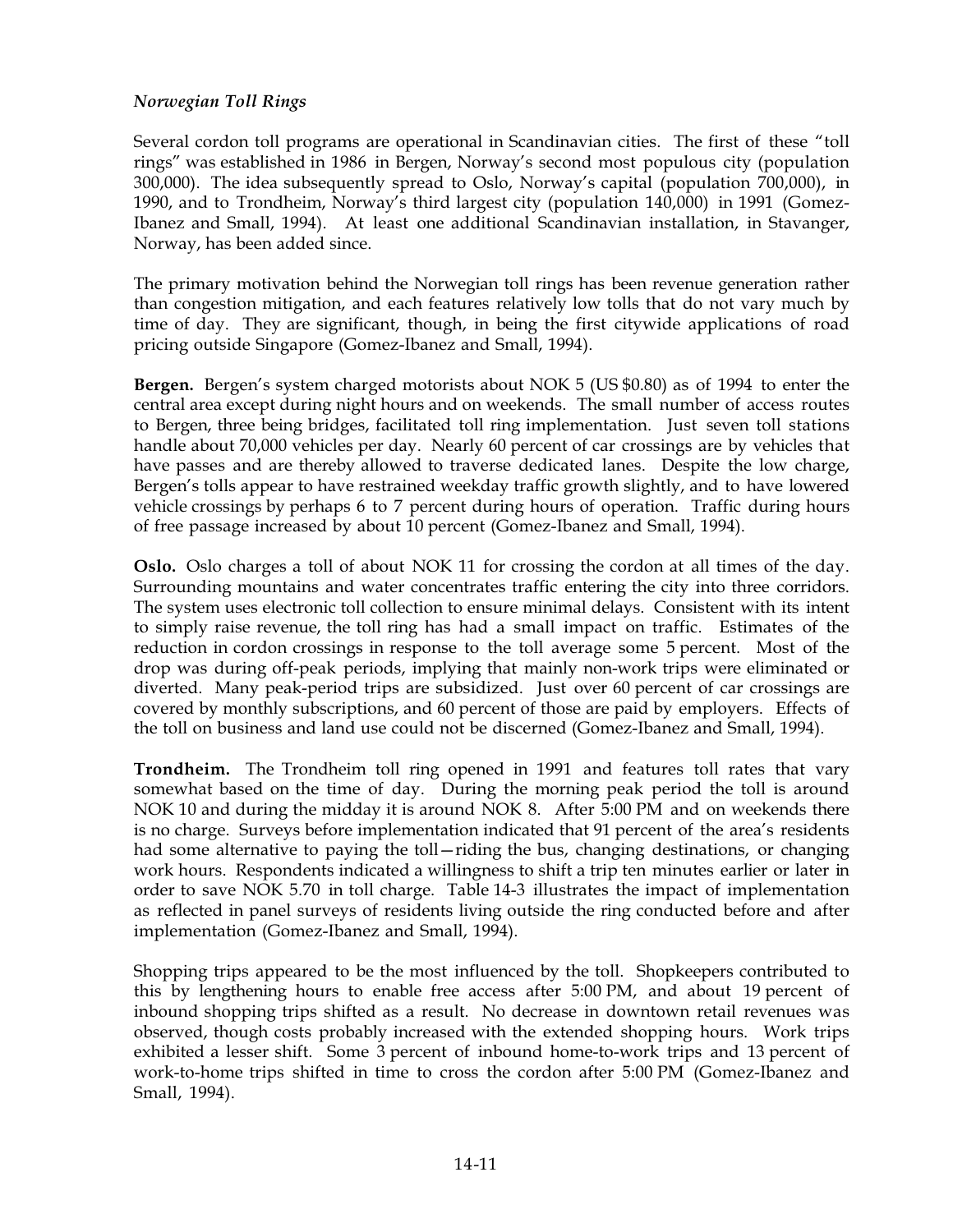| Trip type             | Percentage of respondents<br>reporting a change in behavior | Primary changes in behavior                               |
|-----------------------|-------------------------------------------------------------|-----------------------------------------------------------|
| Work Trips            | 20%                                                         | Mode change<br>Time shift                                 |
| <b>Shopping Trips</b> | 45%                                                         | Time shift<br>Destination change<br>Trip frequency change |
| Other Trips           | 35%                                                         | n/a                                                       |

#### **Table'14-3 Trondheim Panel Survey: Change in Behavior Due to Toll**

**Source:** Gomez-Ibanez and Small (1994).

Overall, inbound traffic during the toll period declined by 10 percent, while traffic during the non-toll period increased by 9 percent. Weekday bus travel increased by 7 percent (Federal Highway Administration, 1996). According to the panel surveys, the toll ring impacted the frequency of use of the automobile as the commute mode for residents outside the cordon (see Table  $14-4$ ). While a small portion of commuters shifted completely away from the car, a large portion began using alternatives some of the time.

### **Table'14-4 Trondheim Panel Survey: Frequency of Use of Automobile to Commute**

|                                                          | <b>Before Toll Ring</b><br>(1990) | <b>After Toll Ring</b><br>(1992) |
|----------------------------------------------------------|-----------------------------------|----------------------------------|
| Commuters never using the car                            | 5%                                | 7%                               |
| Commuters using a mode other than car at least some days | 63%                               | 89%                              |

**Source:** Gomez-Ibanez and Small (1994).

### *United Kingdom City Center Congestion Charging*

The first application of city center congestion charging under the U.K.'s Transport Act of 2000 was in the unique peninsular shopping and historic area of central Durham. Preimplementation surveys had found daily visitation by an average of 17,000 pedestrians and 3,000 cars. Half the autos were serving passengers running quick errands. Early reports indicate the £2.00 (roughly \$3.00) exit fee reduced daily traffic on the first day, October 1, 2002, to some  $1,500$  to  $2,000$  cars  $-$  as expected. By the third day, however, volumes were down 95 percent, to 150 cars (Urban Transportation Monitor, 2002). Subsequent newspaper reports suggest stabilization at a 90 percent traffic reduction, with the project regarded as a success, albeit a money loser. Emulation in U.K. national parks is under consideration.

In London, a congestion charge of  $£5$  (about  $$8$ ) for entering the 8 square mile city center was put into effect on February 17, 2003. The area is the heart of business, government, media and heritage for the United Kingdom, and encompasses roughly 1 million workers. Payment of the charge may be made up through the day of entry via a wide variety of means and for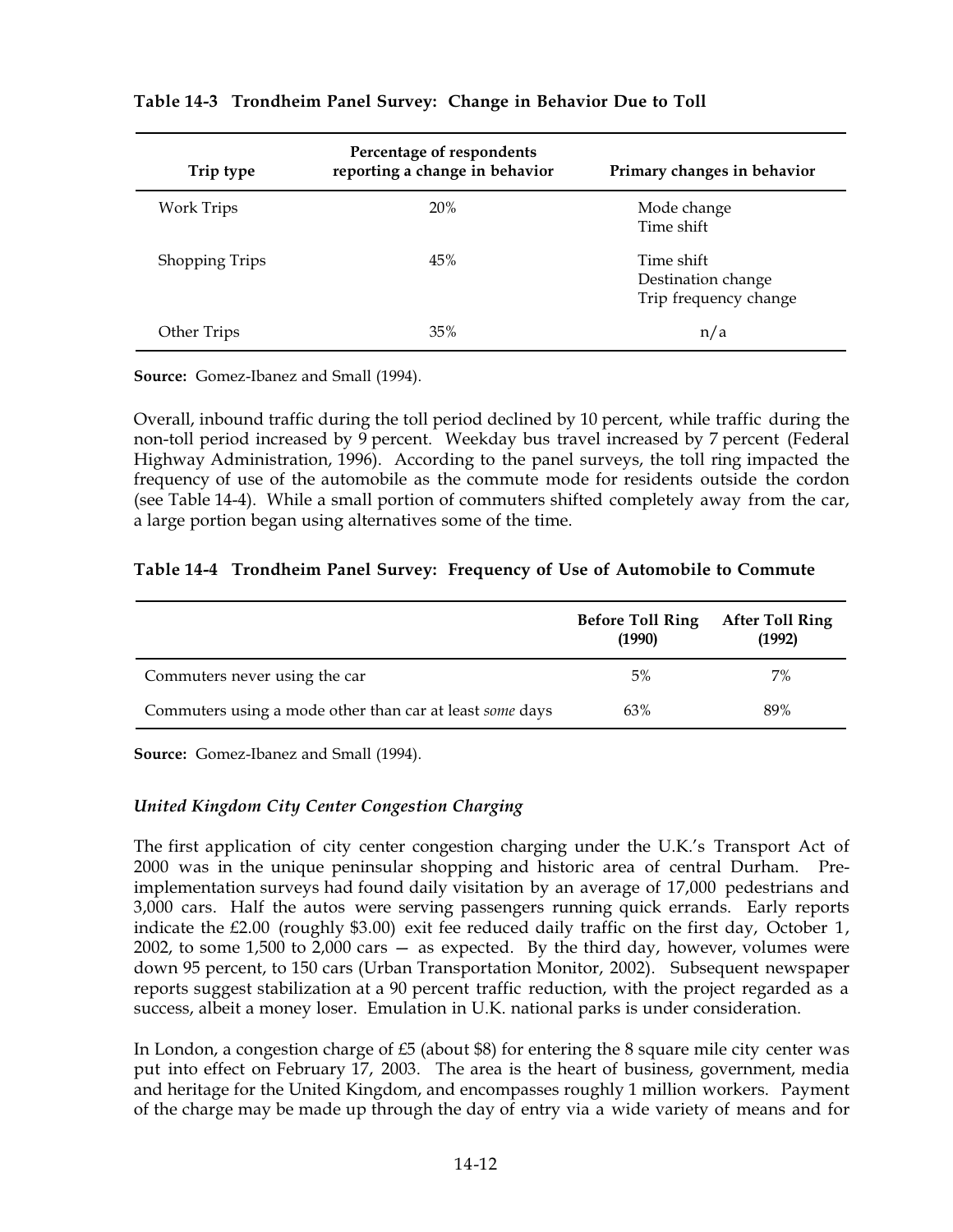several time periods from daily to annual. Residents of the zone receive a 90 percent discount, and total exemptions include disabled persons, motorbikes, taxis, transit vehicles, and certain public service workers/vehicles. The pricing has been supported by addition of 300 buses to the London fleet, a 7 percent increase, along with other transit service enhancements (Urban Transportation Monitor, 2003b; Fairholme, 2003). It should be noted that an emergency closure of the London Underground's Central Line subway extended into the time frame of initial congestion charging application.

Results for the first week (a school holiday) showed a 20 to 25 percent decrease in traffic flowing in, and a revenue take of over £2.5 (\$3.7) million, 92 percent of expectations. A retail monitoring company reported sales down 3 percent within the zone, balanced by gains outside the center. Privatized bus and train operators appeared to be securing increased profits (Urban Transportation Monitor, 2003b).

By the end of the sixth week it appeared that the reduction in traffic entering the zone was stabilizing at about 20 percent, with entry payments per 7:00 AM – 6:30 PM charging day (weekdays only) ranging from 94,000 to 101,000. Access route congestion and payment enforcement reports were mixed at this early stage, but with buses and other traffic clearly moving better within the city center (Transport for London, 2003; Urban Transportation Monitor, 2003a). An opinion survey made at about this time, by the London Chamber of Commerce, has been taken as an indication of negative impact on the retail sector. Threequarters of surveyed businesses reported a sales downturn over the past year. Survey respondents were offered five plausible reasons for the loss of business: the congestion charging, the Central Line closure, terrorism threats, competition, or the general downturn in the economy. Blame was placed on the congestion charge by 60 percent of the businessmen reporting a decline in business (Urban Transportation Monitor, 2003c).

A few additional weeks of experience have confirmed the 100,000 vehicle average entry total and the 20 percent reduction in entry traffic. Sampling indicates a corresponding 16 percent traffic reduction within the zone, with intra-zone general traffic speeds increased by 10 to 15 percent. No increase in Inner Ring Road volumes and no significant change in traffic levels outside the zone have been noted. There has been a 50 percent reduction in scheduled weekday bus-kilometers of service not operated due to traffic delays, both in the zone and on the Inner Ring Road, compared to a year previous. Zone and Inner Ring Road bus speeds are up by some 7 percent, and excess passenger wait time, a measure of reliability problems, is down by about one-third. Peak hour bus patronage has increased by 14 percent, and public transit has been able to handle the load of persons shifting from auto use (Fairholme, 2003).

### *Stuttgart, Germany, Pricing Simulation*

Stuttgart, Germany, an industrial city of 600,000 persons, conducted a real-life areawide value pricing experiment between May 1994 and February 1995. The purpose was to test individual behavioral responses. Participants received a block allocation of funds intended to more than cover any expected toll payments, and could keep any difference. A cordon line was established across the three southern routes into the city center and a varied toll structure was applied to crossing motorists in the program. Toll collection was similar to Singapore's new ERP system, using an on-board unit and a stored value card (Federal Highway Administration, 1997; Small, 1997).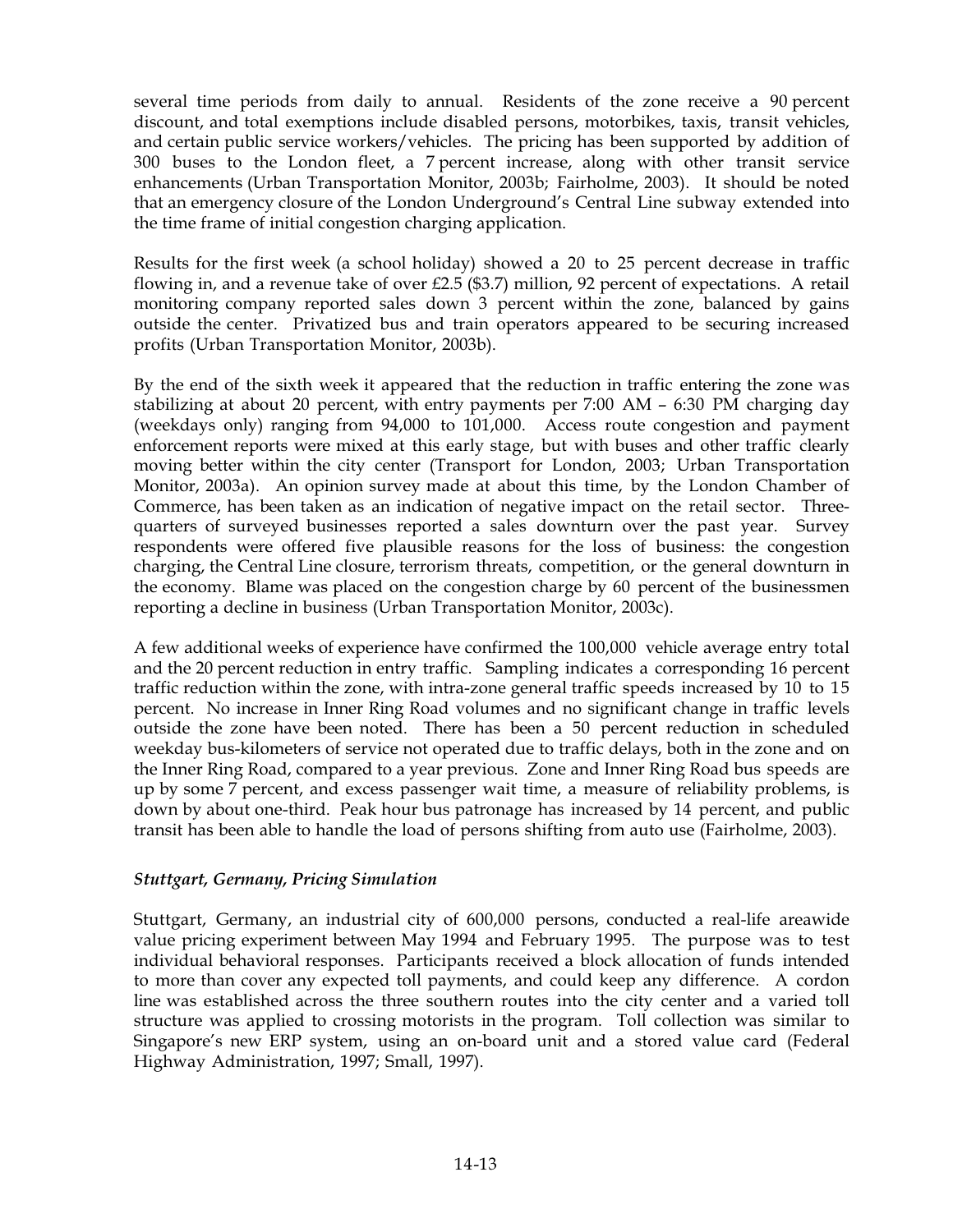When one of the three routes entering the city was charging a differential of up to  $US $2.50$ compared to the other two, about 12.5 percent of drivers switched from their usual route to a cheaper one. A similar proportion shifted from peak to off-peak travel when faced with large price differentials by time of day. Motorists also chose to shift to transit and carpools rather than face the tolls. The shift to transit varied from around 5 percent for weekday trips to up to 15 percent for weekend trips. New carpools garnered about 7 percent of participant trips by the end of the experiment. Trip chaining and destination shifts were less common, occurring more for weekend than weekday trips. Participant responses were sensitive to the magnitude of the automobile tolls, but elasticities were not reported (Small, 1997).

The participants were surveyed from three months prior to the pricing to one month after the pricing. Interestingly, several participants continued their "modified" travel patterns after the trial ended. Thus demand for park and ride facilities and public transit remained higher after the study. The researchers found that simply providing information on alternative transportation options, in conjunction with a reason for trying them out, enhanced their acceptance as viable options (Federal Highway Administration, 1997; Small, 1997). This latter finding meshes with transit marketing experience (See Chapter 11, "Transit Information and Promotion," under "Traveler Response by Type of Program" — most particularly the "Targeted Promotion" section).

## **Response to Value Pricing on a Single Highway Facility, Route or Corridor**

Road value pricing on a single highway facility, route, or corridor is the approach most closely identified with traditional toll facilities. The key difference is that value pricing features different fees depending on the time of day or real-time travel demand. The priced facilities may be within a system context that provides free alternatives, such as on Route 407 in Toronto or the Autoroute in France, or may be the only option — or only reasonable option — for crossing a geographic barrier. Examples of both types are discussed here.

### *Toronto, Canada, Route 407*

Toronto's Route 407ETR is a 108-kilometer (67 mile) toll road project, built and operated as a public-private partnership, that runs through Metropolitan Toronto. The highway, opened in several phases, features electronic road pricing technology enabling it to operate without toll booths — an approach known as "open road tolling." Most cars carry transponders, which allow use of the road without incurring an added fixed charge per trip. Cars without transponders are tracked using digital-video-based technology that matches the license plate against the Motor Vehicle Registry's database and sends a monthly bill (407 International, 2002). Until a change implemented at the start of 2002, the pricing on the road varied by time of day.

Under the variable pricing schedule, road use by passenger cars and other light vehicles cost CAD \$0.10 per kilometer during peak weekday periods, CAD \$0.07 per kilometer during non-peak and weekend daytimes, and CAD \$0.04 per kilometer at nighttime (Shiller, 1998). Effective January 1, 2002, it costs a flat CAD \$0.115 per kilometer (US \$0.12 per mile) at all times, with an added CAD  $$2.65$  (US  $$1.70$ ) per trip processing charge for use without a transponder. Traffic volume has risen steadily since the road opened, and as it has been lengthened, and now stands at over 300,000 trips per weekday (407 International, 2002). When first opened, the highway operated without tolls for about four months, attracting a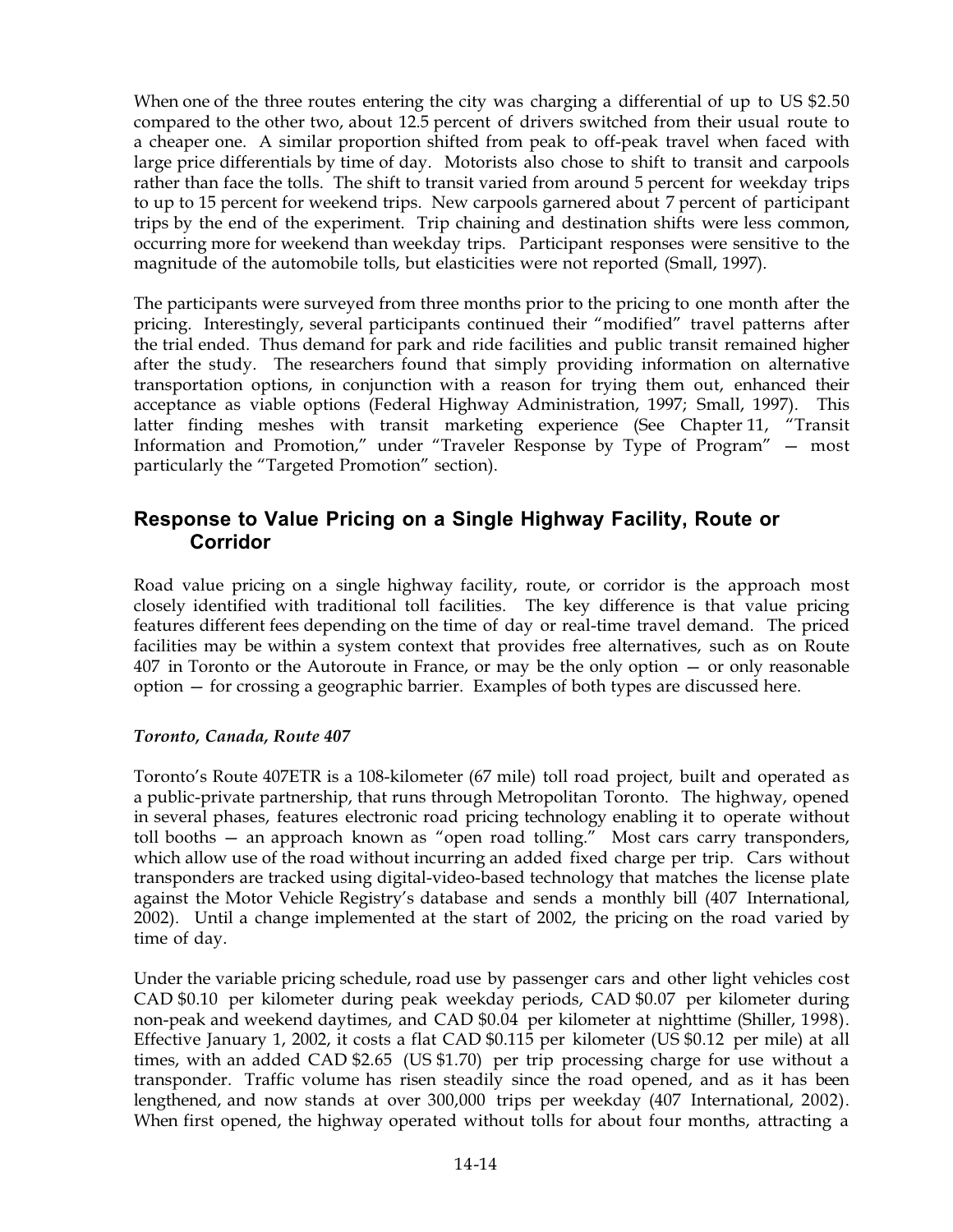daily volume of about 300,000 vehicles to the open segment. When the tolls were first introduced, the traffic declined by over one third to less than 200,000 per day.

## *Intercity Congestion Pricing in France*

Although this chapter is concerned with pricing strategies for urbanized areas, this example is interesting in that it focused on using pricing to spread the peak period of weekend nonwork traffic. It also provides a straightforward example of a successful application of a variable toll schedule for congestion pricing purposes. In 1992, peak-period surcharges were introduced on Autoroute du Nord A1, which connects Paris with Lille, France. On Sunday afternoons, peak prices were set 25 to 50 percent higher than base rates and off-peak rates were reduced by 25 to 50 percent. The differential between the reduced rate and the surcharge rate varied between  $10$  francs (US \$1.90) for the shortest trips and  $26$  francs (US \$4.94) for the longest trips. The pricing schedule was designed to be and is very close to revenue neutral in the sense of not increasing average toll on what was already a toll road.

The toll structure caused traffic to spread out over a much longer peak period and decreased congestion, despite overall growth in weekend traffic since 1992. A comparison of traffic levels on the same 30 Sundays in years before and after variable toll implementation showed a 1.3 percent increase in total daily traffic, but a 4.4 to 8.2 percent decline in peak-period travel. About 20 percent of those traveling in the discount periods said they shifted trip timing in response to the change in tolls. Initially designated as an experiment, the Sunday variable pricing program has been extended, "given its public acceptance and apparent effectiveness in smoothing traffic flow" (Gomez-Ibanez and Small, 1994).

## *Lee County, Florida, Off-Peak Bridge Toll Discount*

From 1980 to 1996, Lee County, Florida, experienced a population growth of 82 percent and now has a population approaching 400,000. Located in southwestern Florida, the county includes the cities of Fort Myers and Cape Coral. Fort Myers is an employment center and Cape Coral is more of a residential community. Separating the cities is the Caloosahatchee River, which most residents cross using either the Midpoint or Cape Coral toll bridges. Free alternatives over the river are US41 and I-75, but both are north of the cities and not as convenient for most residents (Burris and Swenson, 1998).

In 1998, a demonstration program was implemented on both the Midpoint and Cape Coral bridges to encourage users to avoid crossing during the peak period. The bridges carry an average of 75,000 vehicles per day. The pre-existing toll structure encouraged frequent users to purchase a discount pass (\$40.00 per year), offering a toll of \$0.50 per crossing. The majority of users with discount passes were commuters who traveled during peak periods. Thus, planners faced the dilemma that peak-period users were paying the least to use the bridge, and getting them to shift trips from the peak without raising tolls would be difficult (Burris and Swenson, 1998; Center for Urban Transportation Research, 2000).

Planners decided to offer a 50 percent savings for traveling during specific discount periods focused on the shoulders of the peaks. The toll discounts were underwritten by a Federal grant and limited to participants in the LeeWay electronic toll account program. Approximately 25 percent of total bridge traffic became eligible for the variable pricing discount. Of the eligible travelers, 93 percent pay for the annual discount pass. Therefore,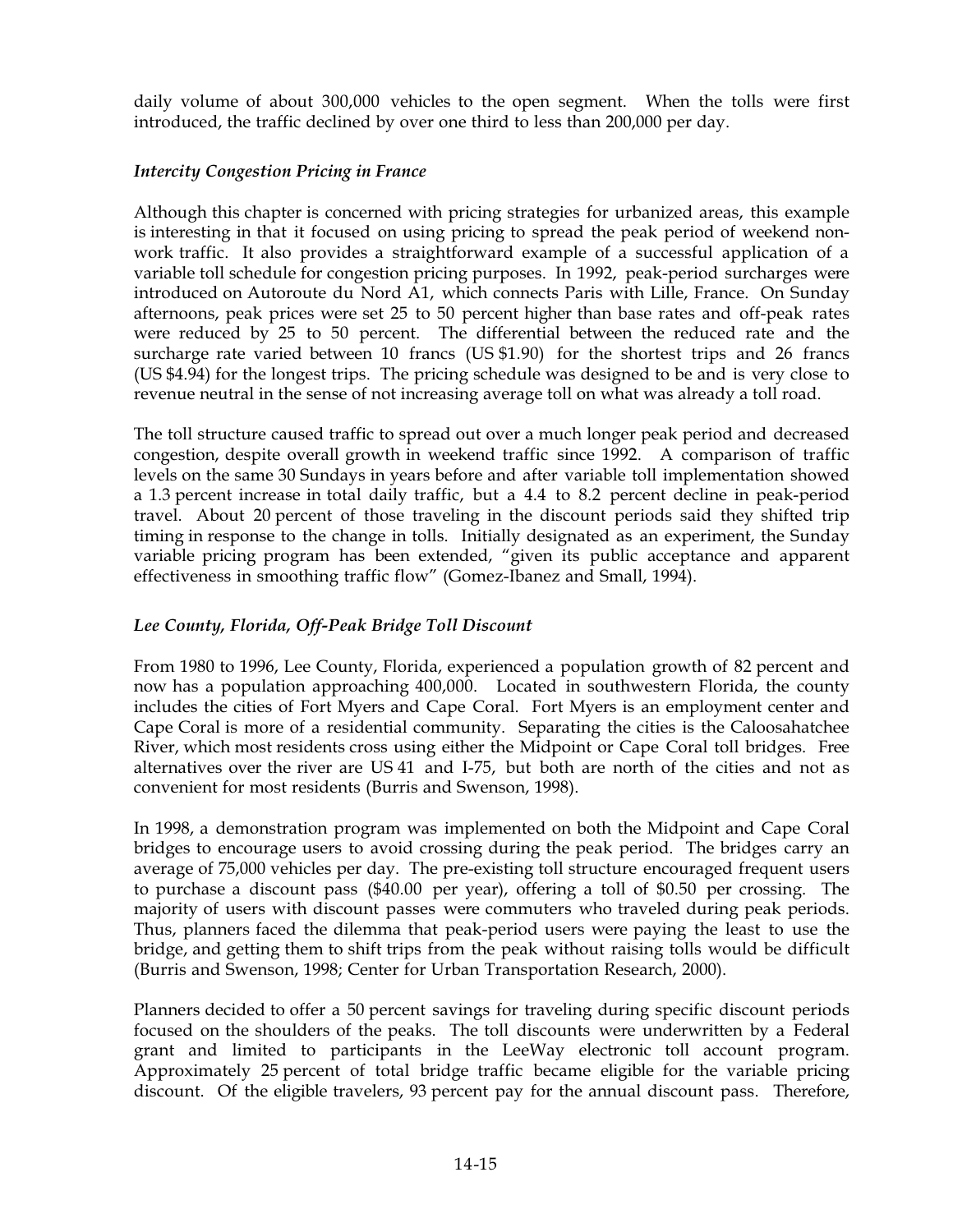the vast majority of eligible users only save \$0.25 by traveling in the discount periods (Cain, Burris and Pendyala, 2001).

Looking at the same six-month period before and after implementation, traffic volume data provided little evidence of any active peak spreading effects at the bridge and the basic patterns of the daily demand profiles remained unchanged. This is best explained by the fact that the number of commuters subject to the discount was small relative to the total number of vehicles crossing the spans. However, at the disaggregate level, among users eligible for the discount, positive shifts in demand were observed within all discount periods, and negative shifts in demand were observed during peak periods. The strongest response occurred in the morning at the Midpoint Bridge, where an 18 percent increase in eligible traffic was observed during the 6:30 to 7:00 AM discount period, associated with a 7 percent decrease during the non-discount period from 7:00 to 9:00 AM. In surveys, approximately 38 percent of eligible bridge travelers indicated that they had altered their travel since the program began to take advantage of the discounts, and 50 percent indicated they took the discounts into consideration when planning trips across the bridges. Of those modifying their travel, 84 percent changed their time of travel, 9 percent changed their route, and 66percent changed their number of trips (Cain, Burris and Pendyala, 2001; Center for Urban Transportation Research, 2000).

Analyses of project data provide estimates of the responsiveness of traffic to the travel cost changes. Because there has been little travel time advantage gained from traveling during the off-peak period, the response likely represents the sensitivity to value pricing toll cost changes alone. The project researchers calculated demand sensitivities (characterized as "elasticities") on the basis of percent change in traffic during the relevant period divided by the percent change in toll cost (Federal Highway Administration, 2001a; Cain, Burris and Pendyala, 2001). These shrinkage-ratio-like sensitivities are shown in Table 14-5 for each of the bridges, along with corresponding log arc elasticities computed by the Handbook authors.

|                           | <b>Midpoint Bridge</b>        |                        |                                              |                              | Cape Coral Bridge             |                        |                                              |                              |
|---------------------------|-------------------------------|------------------------|----------------------------------------------|------------------------------|-------------------------------|------------------------|----------------------------------------------|------------------------------|
| <b>Discount</b><br>Period | Percent<br>Change<br>in Price | Change<br>in<br>Demand | Elastici-<br>ties per<br>source <sup>a</sup> | Log Arc<br>Elastici-<br>ties | Percent<br>Change<br>in Price | Change<br>in<br>Demand | Elastici-<br>ties per<br>source <sup>a</sup> | Log Arc<br>Elastici-<br>ties |
| Pre-AM peak $-50.0\%$     |                               | 17.8%                  | $-0.36$                                      | $-0.24$                      | $-50.0\%$                     | $10.0\%$               | $-0.20$                                      | $-0.14$                      |
| Post-AM peak -50.0        |                               | 5.6                    | $-0.11$                                      | $-0.08$                      | $-50.0$                       | 5.4                    | $-0.11$                                      | $-0.08$                      |
| Pre-PM peak               | $-50.0$                       | 5.6                    | $-0.11$                                      | $-0.08$                      | $-50.0$                       | 5.4                    | $-0.11$                                      | $-0.08$                      |
| Post PM peak -50.0        |                               | 2.7                    | $-0.05$                                      | $-0.04$                      | $-50.0$                       | 1.3                    | $-0.03$                                      | $-0.02$                      |

**Table'14-5 Price Elasticities Observed in Lee County Demonstration Project**

Note: **<sup>a</sup>** Percent change in traffic divided by the percent change in toll cost, a shrinkage-ratio-like measure.

**Source:** Cain, Burris and Pendyala (2001), with log arc elasticities computed by Handbook authors.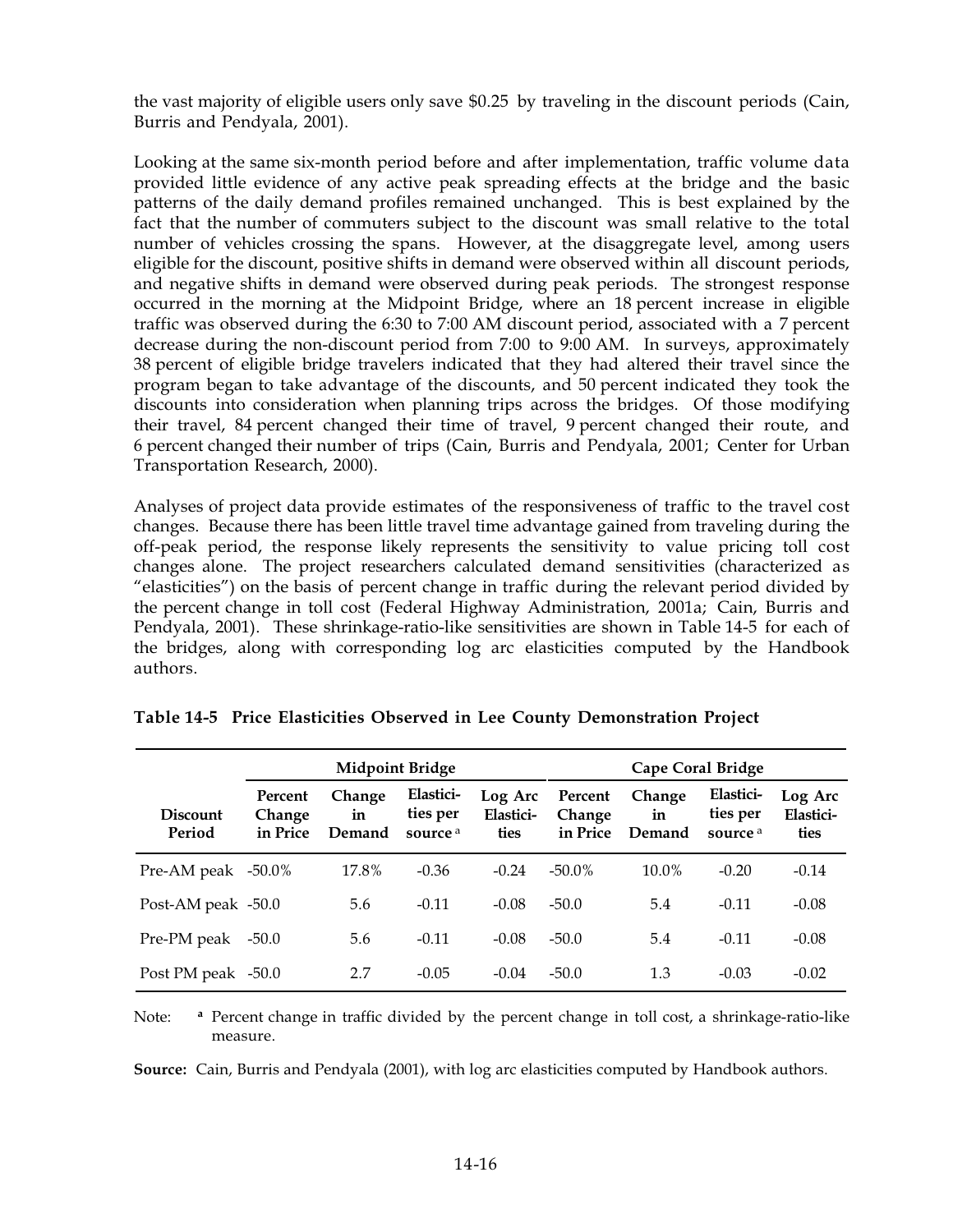#### *Seoul Congestion Charge on Namsan #1 and #3 Tunnels*

Seoul, Korea, is one of the 20 largest cities in the world, with a population of 15 million. In 1996, its metropolitan government implemented congestion pricing on the downtown Namsan #1 and #3 tunnels (Federal Highway Administration, 1998b). Although only about 20 percent of daily trips in Seoul are by passenger car, the road system experiences heavy congestion. Other trips are by bus (32 percent), subway (29 percent), taxi (10 percent), and other modes (9 percent). The pricing approach placed a  $2,000$  won (US \$1.50) toll on one and two occupant vehicles from  $7AM$  to  $9PM$  weekdays and from  $7AM$  to  $3PM$  on Saturdays. For the 20 years prior to this, the toll was 100 won (Son and Hwang, 2001).

The new pricing approach resulted in a significant change in tunnel traffic composition, and a 25 percent initial reduction in daily vehicular volume. Table 14-6 presents highlights from before and after measurements. Travelers reacted to the toll through mode choice, departure time, and route changes (Son and Hwang, 2001; Federal Highway Administration, 1998b).

| <b>Statistic</b>                          | Nov. 1996<br>(Before) | Nov. 1996<br>(After) |                |                | Nov. 1997 Nov. 1998 Nov. 1999 Nov. 2000 |                |
|-------------------------------------------|-----------------------|----------------------|----------------|----------------|-----------------------------------------|----------------|
| Tunnel Performance                        |                       |                      |                |                |                                         |                |
| All-day volume (vehicles)<br>Speed (km/h) | 90,404<br>21.6        | 67,912<br>33.6       | 78,078<br>29.8 | 80,784<br>31.9 | 87,886<br>30.6                          | 94,494<br>37.6 |
| <b>Traffic Composition</b>                |                       |                      |                |                |                                         |                |
| Toll-charged vehicles <sup>a</sup>        | 29,358                | 16,260               | 16,964         | 14,691         | 14,807                                  | 15,370         |
| Toll-free vehicles <sup>a</sup>           | 13,511                | 20,924               | 25,491         | 29,613         | 34,112                                  | 37,229         |
| SOV, HOV 2 vehicles b                     | 17,571                | 9,082                | 10,470         | 9,671          | 9,768                                   | 11,138         |
| HOV 3+ vehicles $b$                       | 1,057                 | 2,792                | 2,598          | 2,589          | 2,151                                   | 1,840          |
| Buses <sup>a</sup>                        | 792                   | 825c                 | 1,148          | 1,285          | 1,592                                   | 1,546          |
| Bus Passengers <sup>b</sup>               | 11,131                | n/a                  | 15,146         | 19,537         | 20,235                                  | 19,566         |
| Time of Traversal                         |                       |                      |                |                |                                         |                |
| Vehicles just before (6-7 AM)             | 5,159                 | 5,773                | 6,472          | 5,812          | n/a                                     | n/a            |
| Vehicles just after (9-10 PM)             | 5,369                 | 7,136                | 6,581          | 7,806          | n/a                                     | n/a            |
| Alternate Routes <sup>d</sup>             |                       |                      |                |                |                                         |                |
| Volume                                    | 11,721                | 12,538               | 12,008         | 12,862         | 11,303                                  | 11,108         |
| Speed (km/h)                              | 24.5                  | 27.4                 | 30.0           | 27.6           | 28.9                                    | 31.6           |

#### **Table'14-6 Traffic in Namsan Tunnels #1 and #3 Before and After Congestion Toll**

Notes: <sup>a</sup> Figures are for period 7 AM to 9 AM and 5 PM to 9 PM.

<sup>b</sup> Figures are for period 7 AM to 9 AM and 5 PM to 7 PM.

<sup>c</sup> Figure is for December 1996.

<sup>d</sup> Figures are for period 7 AM to 9 AM, 1 PM to 3 PM, and 5 PM to 9 PM.

n/a indicates data not available.

**Source:** Son and Hwang (2001).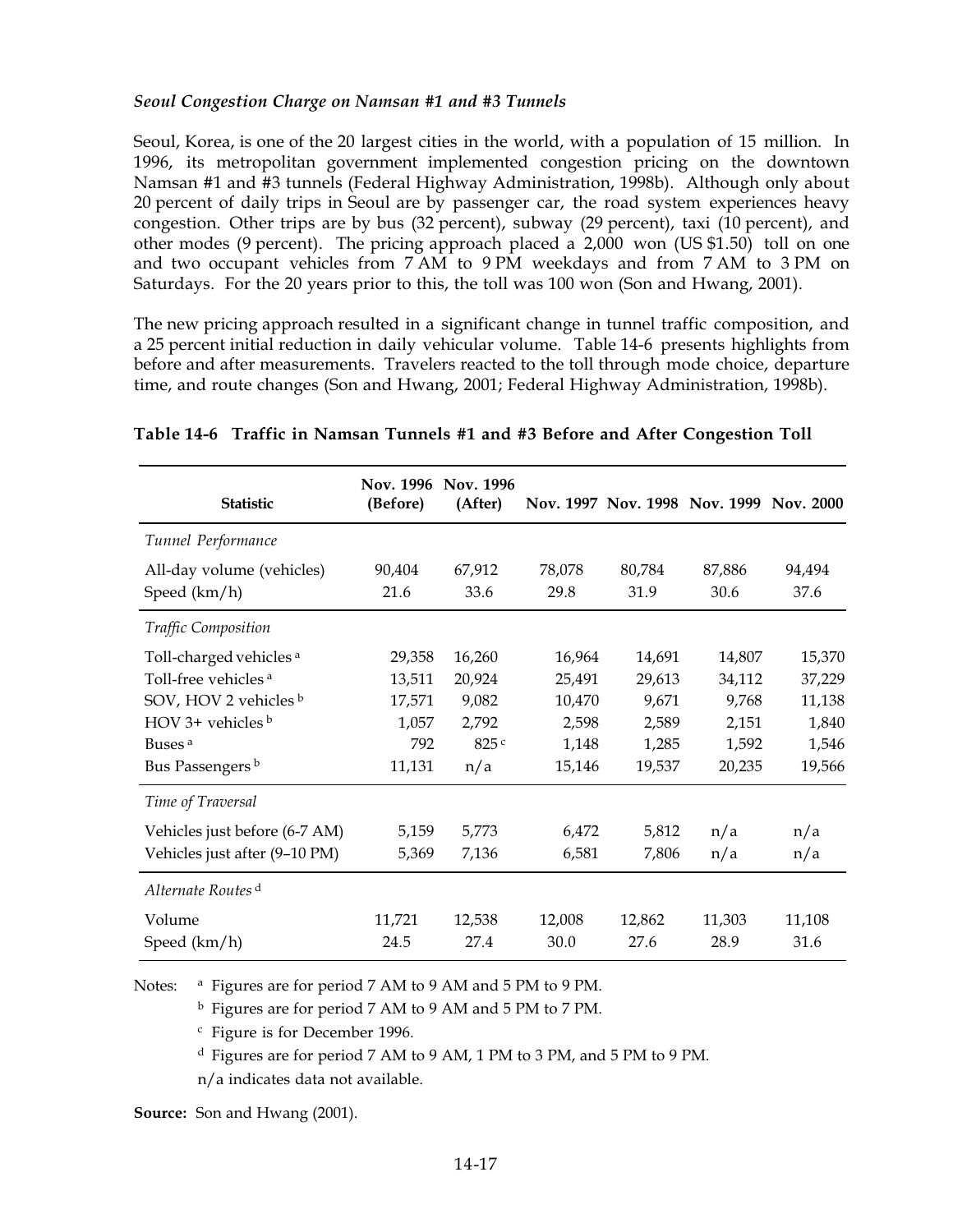Many motorists shifted to transit or  $HOV3+$  carpool alternatives to avoid the toll. In the first year, the peak period volumes of carpools and buses increased by 146 percent and 45 percent, respectively. In the 4 years following implementation, the peak period number of bus passengers increased over 75 percent, with an overall increase in number of persons carried through the tunnels of nearly 58 percent. Table 14-6 also shows modest changes in departure times and route choice resulting from the congestion toll. The larger volume change during the late evening period compared to that during the early morning period can be attributed to differing levels of flexibility in the start versus end time of working hours.

There are several alternative routes for the Namsan #1 and #3 tunnels, so there were some concerns about spillover congestion resulting from the congestion tolls. However, this did not materialize. Instead, the pricing incidentally better distributed traffic at signalized intersections, resulting in more efficient use of the transportation system. Average speeds on alternate routes actually went up. Four years after implementation, the traffic volume on these alternate routes is reported to be less than before the congestion toll was implemented (Son and Hwang, 2001; Federal Highway Administration, 1998b). Information on the possibility of external factors having influenced these results is unavailable.

The before and after data for the Namsan Tunnels may be used to estimate a price elasticity of demand for one and two passenger cars under the local conditions. Even though the elevated toll is applied from 7 AM to 9 PM, the data only allow elasticity computation for the combined 7 AM to 9 AM and 5 PM to 9 PM periods. The result, as computed by the Handbook authors, is a log arc price elasticity of -0.20.

### *New York and New Jersey Value Pricing*

Several entities in New York and New Jersey have begun implementing peak-period pricing programs, including the New York State Thruway Authority, the New Jersey Turnpike Authority, and the Port Authority of New York and New Jersey. Most of these programs have only recently been introduced and so very few results are available. The Federal Highway Administration (FHWA) is funding a comprehensive evaluation of the New Jersey Turnpike and Port Authority programs. It is useful to review each of these efforts, as they are each likely to provide important value pricing lessons in the United States.

**New York State Thruway Authority**. The New York State Thruway Authority (NYSTA) is the operator of the 3.1 mile long Tappan Zee Bridge in Westchester County, over the Hudson River. It carries over 132,000 vehicles per day (New York State Thruway Authority, 2001). The nearest alternative river crossing is 17 miles to the south. In 1997, the Authority initiated a peak-period toll increase for trucks and undertook a study of similar peak-period pricing on the bridge for non-commercial vehicles (Adler, Ristau and Falzarano, 1999).

Although truck travel is generally outside the scope of this Handbook, it is instructive to note the Tappan Zee Bridge truck pricing response. The 1997 increase doubled tolls for trucks, from \$10 to \$20, except for those trucks using electronic toll payment and avoiding the peak period. A modest decrease in truck traffic was observed. A toll plaza survey indicated that improving outreach and achieving higher penetration of electronic toll payment among trucking companies would improve the results. Only 24 percent of cash-paying drivers were aware of the discount program and many said their management was responsible for acquisition of transponders. Some 27 percent of respondents said that they would have changed their travel time if they had known about the discounts and had the transponder (Tri-State Transportation Campaign, 1998).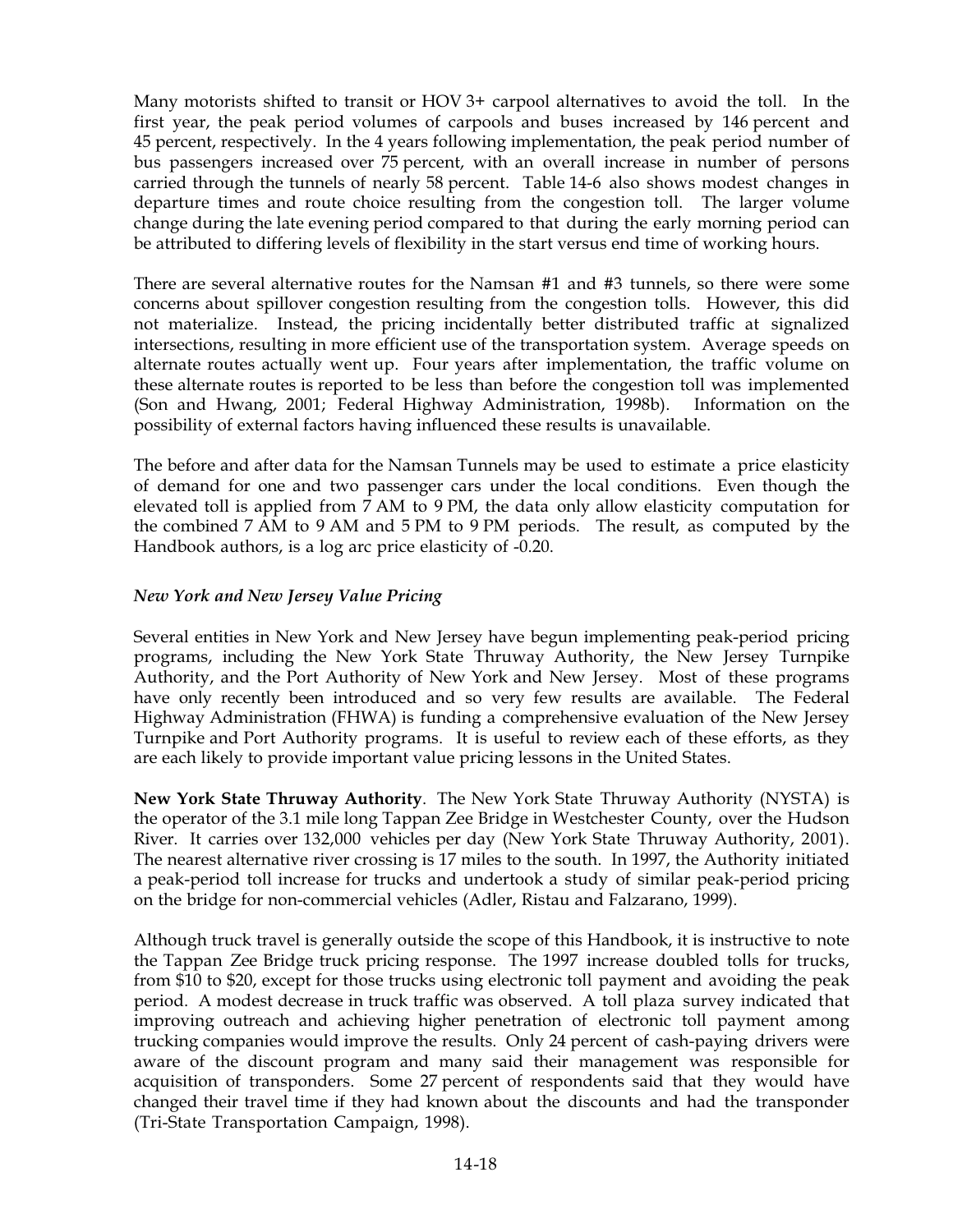The incentive pricing study incorporated a stated preference survey that suggested only 28 percent of automobile travelers had no flexibility in their travel time. Of the remainder, 17 percent could shift their trip either more than 30 minutes later or more than 30 minutes earlier. The survey indicated that many travelers would actively consider time-of-day shifts when peak-period prices increased (Adler, Ristau and Falzarano, 1999).

**New Jersey Turnpike Authority.** In September 2000, the New Jersey Turnpike Authority raised tolls on the Turnpike and implemented a variable pricing program. The new approach increased cash tolls for cars by 20 percent, and by 8 percent for E-ZPass holders that travel during the weekday peak hours of  $7:00$  to  $9:00$  AM or  $4:30$  to  $6:00$  PM, or on weekends. E-ZPass holders traveling during off-peak hours do not pay an increase (Parry, 2000).

Early results show that the toll changes have shifted traffic out of the peak period. Most of the recent growth in traffic on the Turnpike has been in the off-peak hours. Total traffic is up by around 7 percent, but morning peak and afternoon peak traffic is only up by 6 percent and 4 percent, respectively. The proportion of daily traffic accounted for by the morning peak dropped from 14.0 to 13.8 percent, and the afternoon peak's share of traffic dropped from 14.7 to 14.3 percent (Federal Highway Administration, 2001b).

In November 2001, the Garden State Parkway operator, the New Jersey Highway Authority, followed suit and made some movement toward adopting off-peak discounts for its E-ZPass users. However the amount of the discount is very small. The peak-period toll, collected at each of 11 toll plazas up and down the Parkway, is \$0.33 versus \$0.30 for discount off-peak travel (Tri-State Transportation Campaign, 2001). For an E-ZPass user traveling the 173-mile length of the Parkway, the total savings for off-peak travel would be \$0.33. This small change is not expected to have a large effect on behavior.

**Port Authority of New York and New Jersey.** In March 2001, the Port Authority put into place a congestion-pricing system on its bridges and tunnels. About 350,000 vehicles use the six facilities each day, counting only the one direction in which tolls are collected, inbound toward New York City. Passage is free in the return direction. The new toll schedule gives a discounted toll to E-ZPass users of \$5 during peak hours and \$4 during off-peak hours, while applying a \$6 rate at all hours to cash users. The toll changes are intended to speed traffic, spread out the peak traffic flow, and raise funds for capital needs (Smothers, 2001).

Two months after the toll change, preliminary statistics showed greater use of E-ZPass and transit cards and some increases in travel during off-peak hours. During a typical weekday in May 2001, 7 percent more motorists used the facilities between midnight and  $6:00$  AM as compared to a similar day in May 2000. Nearly half this increase was evident in the 5:00 to 6:00 AM hour. In addition, while traffic levels have remained relatively stable overall, traffic reductions were seen in the morning (7 percent) and evening peak periods (4 percent) (Federal Highway Administration, 2001b).

## **Response to Value Pricing on Single or Multiple Highway Lanes**

This type of pricing applies toll charges to the use of specific highway lanes, typically lanes offering a premium service, during (or higher during) peak-traffic periods. In most applications, a free alternative is immediately adjacent, though it generally is operating with more congestion. Two high-profile variable pricing projects of this type are the I-15 Express Lanes in San Diego, a High Occupancy Toll (HOT) lanes project, and the SR 91 Express Lanes tollway in Orange County, California. This section examines these projects and a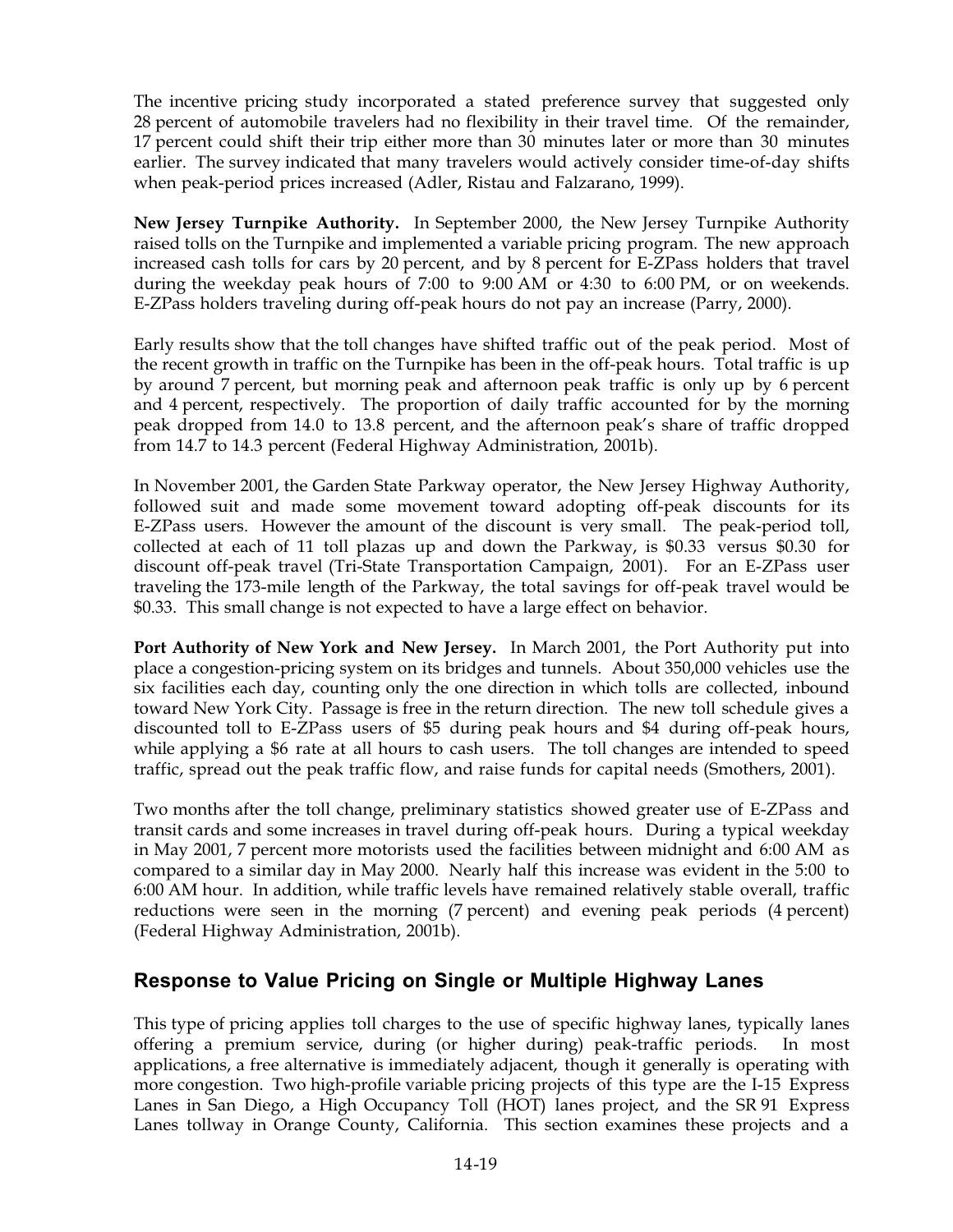HOT program on the HOV facility of Houston's Katy Freeway. Additional background and detail is given on the California projects in the Case Studies "I-15 Value Pricing Demonstration Project, San Diego" and "SR 91 Express Lanes, Orange County, California."

### *San Diego's I-15 "FasTrak" Express Lanes*

Two barrier separated reversible lanes, approximately 8 miles in length, were built in the median of I-15 north of downtown San Diego in 1988. They were opened as peak period, peak direction HOV lanes with a two person (HOV2+) occupancy requirement. The restricted Express Lanes operated with extra capacity, while the regular lanes were highly congested. Air quality concerns, among other issues, led to interest in converting the lanes to HOT lanes allowing HOV lane entry to single occupant vehicles for a fee (Spock, 1998). An added impetus was desire, on the part of an enroute community's representative, to fund bus service between the community and downtown San Diego.

A demonstration project was undertaken in 1996 with objectives that included testing of value pricing as a method of managing demand on the Express Lanes, funding expanded transit and ridesharing services in the corridor, mitigating congestion on the freeway, and enhancing regional air quality (San Diego Association of Governments, 1997). Pricing was introduced to the I-15 Express Lanes in two phases. The first phase, labeled ExpressPass, employed a monthly permit system allowing permit holders to use the lanes in addition to carpools, vanpools and buses, which have continued to have free use throughout. The second phase, dubbed FasTrak, introduced transponders and variable pricing (Hultgren and Kawada, 1999). The project is generally considered a success, attested to by State legislative approval for continued operation of FasTrak following the demonstration period (Supernak et al., 2001a; Federal Highway Administration, 2000a).

**ExpressPass Phase.** During the ExpressPass phase, customers paid a flat monthly fee for unlimited use of the HOV lanes. The program began with a low fee, which was increased as demand indicated. The monthly fee was first set at \$50 in December 1996 when the first 500 permits were offered on a first-come, first-serve basis, all of which were sold. In February 1997, the fee was increased to \$70. Although 115 individuals (16 percent) left the program at the time of the fee increase, there was no trouble finding willing replacement purchasers. A waiting list of 200 to 600 persons desiring permits was maintained during the entire ExpressPass phase (Hultgren and Kawada, 1999).

The preliminary assessment of the ExpressPass portion of the project showed a 12 percent increase in traffic throughput on the lanes in the first three months. The majority of the gains, however, came from new carpools rather than single occupant vehicles. The violation rate for single occupancy vehicles dropped by 85 percent. The weekday traffic composition before ExpressPass was 7,900 HOVs (85 percent) and 1,400 single occupant vehicles (SOVs) illegally using the facility (15 percent). After the ExpressPass program implementation,  $9,300$  HOVs  $(88$  percent),  $1,025$  SOV permit users  $(10$  percent), and 200 illegal SOVs (2 percent) used the facility daily (San Diego Association of Governments, 1997; Federal Highway Administration, 1998c).

Reduction in HOV violations throughout the course of the project has been attributed to increased enforcement paid for by the permit fees (Federal Highway Administration, 2000a). An added factor could well be the availability, which did not previously exist, of a legal SOV option for using the lanes.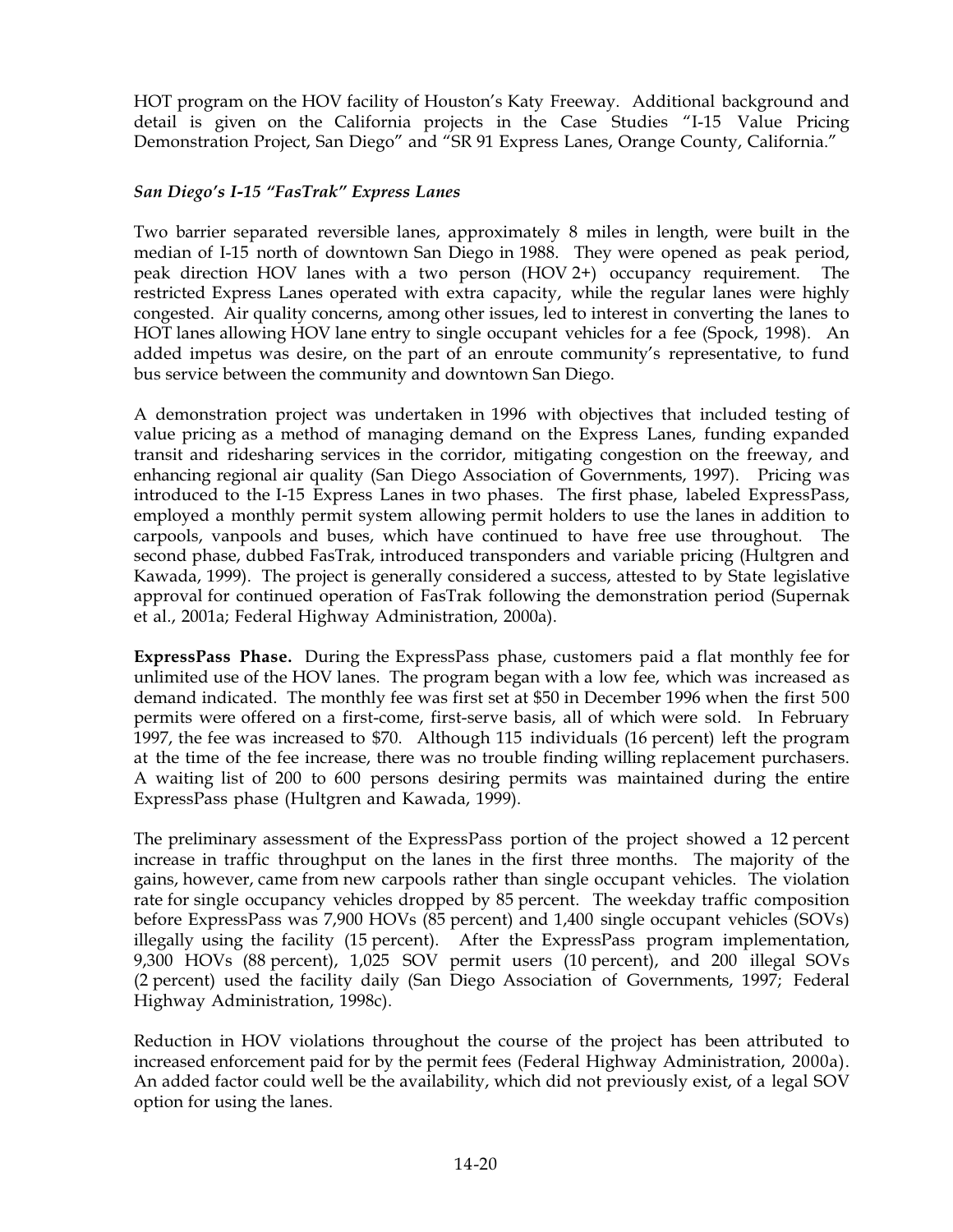Theories have been offered as to why there was an increase in HOV use accompanying the introduction of the pricing program. One explanation is that the increase in carpooling was caused by drivers getting, as a result of the pricing program, a more tangible sense of the cost savings offered by carpooling. Another is that the increased enforcement encouraged drivers to join carpools more than to pay to drive in the lanes. A third explanation is that people were more willing to commit to carpools because they knew they could still occasionally obtain time savings without a passenger by buying into the lanes through a permit purchase (Federal Highway Administration, 2000a). The third explanation meshes with the observation that some 45 percent of the permits were used on a periodic or infrequent basis (Hultgren, Kawada and Lawrence, 1998), but still seems hard to reconcile with the non-availability of a daily permit during the ExpressPass phase.

**FasTrak Phase.** After a transition period, the FasTrak phase began in April 1998. In this phase, variable, electronically collected fees for single occupancy vehicle use of the HOV lanes were tested. The fee was and is related to the quality of traffic flow in the HOV lanes, recalculated every six minutes to maintain Level of Service (LOS) C or better, with a refinement instituted in late 1998 emphasizing shoulder-of-the-peak discounting relative to the peak-of-the-peak. The toll may thus be different at the same time on different days, and is displayed prior to the point where a motorist must decide between using the premium lanes or the free general lanes. The toll generally changes in \$0.25 increments and, under normal traffic conditions, ranges from \$0.50 to \$4.00. Under the demonstration project protocol, the toll did not exceed preset maximums for any time period except during severe congestion, in which case it could go as high as \$8.00 before the lanes were closed to non-HOV traffic (Hultgren, Kawada and Lawrence, 1998; Supernak et al., 2001a).

The FasTrak pricing structure made it much easier and more economical to be an occasional paid SOV user than with the monthly ExpressPass. The usage rate per month per customer dropped to where 53 percent bought their way onto the lane only one to five times per *month*. Survey and focus group results indicated that some registrants use the lanes on a very selective basis, in response to personal needs, traffic levels and other influences. Nevertheless, even by the end of 1988, use of the Express Lanes was well over 30 percent above pre-demonstration volumes (Hultgren, Kawada and Lawrence, 1998; Schumacher, 1999; Kawada, 1998; Hultgren and Kawada, 1999).

The FasTrak program increased the number of single occupant vehicles (and therefore total vehicles) making use of the special lanes with what appeared to be only minor influence, if any, on the number of Express Lane HOV users. During the ExpressPass phase, Express Lane HOV volumes had increased even after the initial jump, and despite a slight decline during FasTrak, they remained higher than both before and after the start of the project. HOV usage of the general purpose lanes, for no clear reason, declined throughout the project (Supernak et al., 2001a). Table  $14-7$  shows the change in Express Lane traffic composition from March 1998, just before FasTrak implementation, to February 1999.

The I-15 project appears to have succeeded in making better use of the existing capacity while maintaining free-flow traffic conditions on the HOV lanes through pricing and the FasTrak use of dynamic pricing. It also generates \$1.2 million in annual revenues, about one-half of which is used to support transit service in the corridor. Daily traffic volumes on the lanes have grown to 16,900 as of February 2000, about 20 percent of which are FasTrak users (Federal Highway Administration, 2001a). That total may include violators. Further project details and results, as already noted, are provided under "Case Studies" — "I-15 Value Pricing Demonstration Project, San Diego."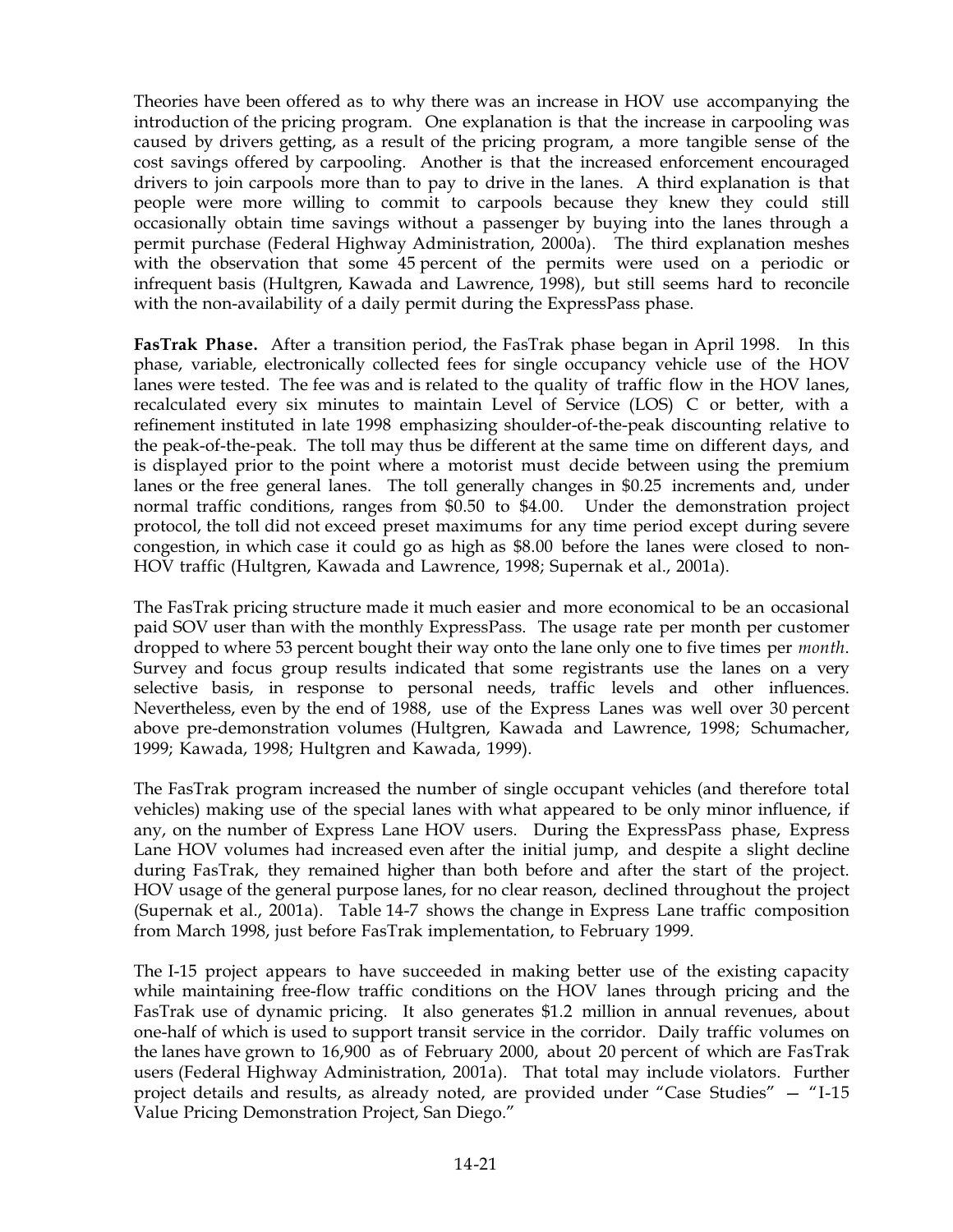| User Type           | <b>March 1998</b> | August 1998 | September 1998 | February 1999 |
|---------------------|-------------------|-------------|----------------|---------------|
| Paid SOV vehicles   | 910               | 1,701       | 2,272          | 3,102         |
| <b>HOV</b> vehicles | 10,790            | 10,785      | 10,629         | 10,652        |
|                     |                   |             |                |               |

Total vehicles **11,700** 12,557 12,990 13,838

#### **Table'14-7 Trends in I-15 Express Lanes Weekday Traffic Composition During FasTrak Implementation**

Notes: FasTrak implemented at the beginning of April 1998. Shoulders-of-the-peak toll reduction at the beginning of September 1998. Violators appear to be wrapped into the HOV volumes.

**Source:** Hultgren and Kawada (1999).

#### *SR791 Express Lanes in Orange County, California*

The SR691 Express Lanes (91X) are ten miles of privately financed four-lane divided express highway built in the median of the Riverside Freeway (SR 91) in Orange County, California. The 91X toll lanes opened December 27, 1995, and feature pricing that varies by time of day and day of week according to a published schedule. The 91X lanes give motorists on the congested parallel roadway the option to pay to use dedicated lanes that normally provide a faster trip. In addition, HOV  $3+$  users can use the  $91X$  lanes at a 50 percent discount (originally for free). There are no on or off ramps on the express facility (Sullivan, 1998).

The toll schedule has been adjusted and has become more complex over time. Since the 91X toll collection system is fully automated, the tolls can be readily varied throughout the day. The private operator, who sets the tolls, has done so in response to demand. As of 2001, 16 different toll amounts were charged based on time of day and day of week. The Eastbound toll at 6:00 PM, for example, was different each weekday. The 2001 tolls ranged from \$1.00 off-peak, to a high of \$4.75 during the evening peak (Sullivan, 1998; California Private Transportation Company, 2001). The operator decided to use a published schedule rather than a dynamic, congestion-based toll because of market research indicating that drivers would prefer the predictable tolls (Spock, 1998). A subscription discount pass became available in January 1997 that reduces the total tolls for persons making more than 25 express lane trips per month, but a survey in June 1997 showed only 5 percent of peak period users had signed up for it (Sullivan, 1998).

The opening of the 91X lanes provided additional capacity in the corridor and resulted in a lessening of congestion on the free lanes as well as a minimization of delays for users of the express facility. Typical peak-hour delays on the original lanes fell from over thirty minutes to less than ten minutes (Small, 2001).

Roadside counts during the period of free passage for HOV  $3+$  vehicles showed a 40 percent increase in the number of carpools and vanpools in the corridor (toll lanes and general purpose lanes) from before the opening of the toll road to June 1997. SOV use increased at a greater rate, however, as a result of both occupancy shifts among SR 91 travelers and SOV diversion from local streets. This produced an initial decline in the average vehicle occupancy of the free and toll lanes together (Sullivan, 1998), which has not been reversed (Sullivan, 2002). Further information on the mode shifts in the corridor is provided under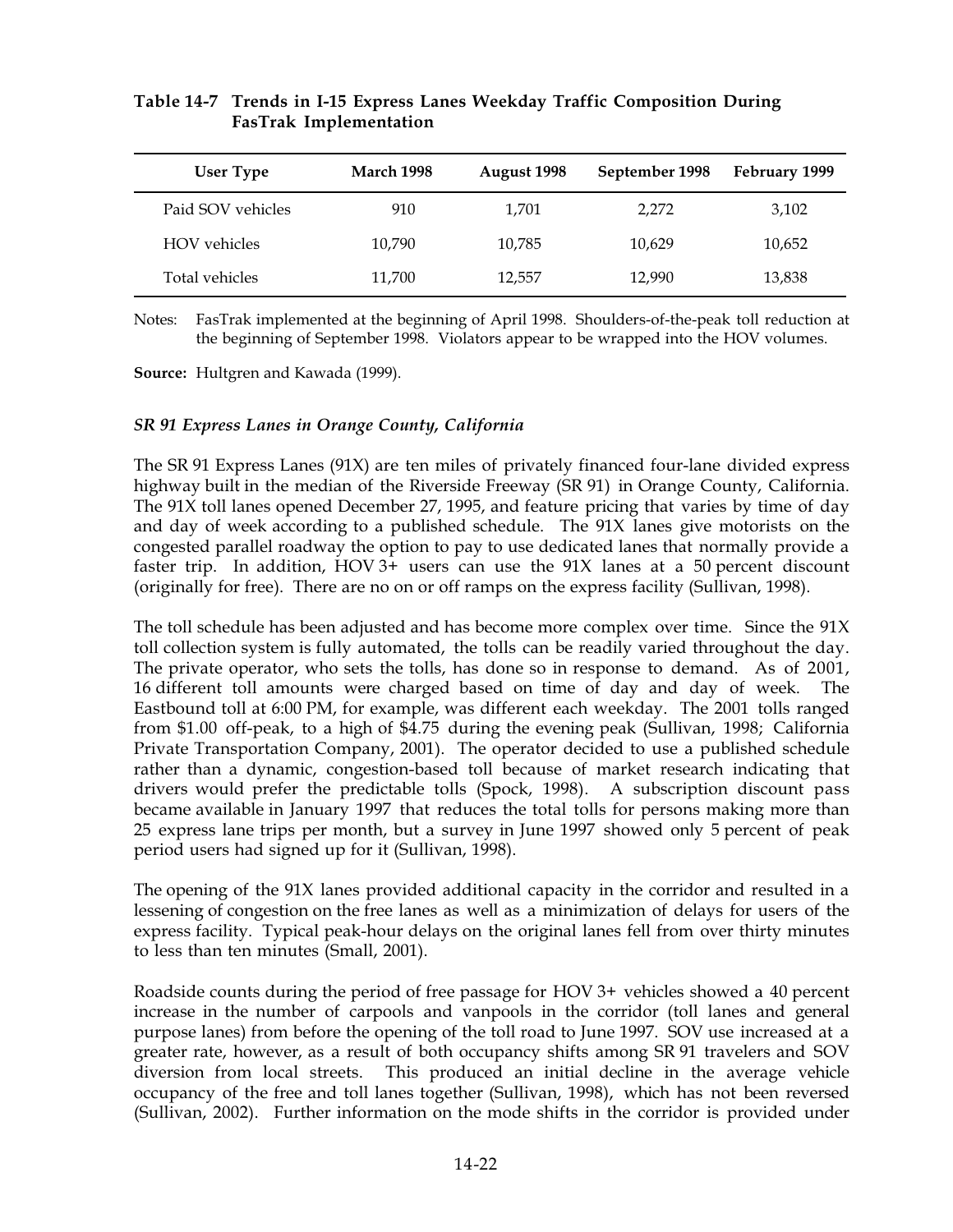"Related Information and Impacts"  $-$  "Travel Mode Impacts and Shifts"  $-$  "SR 91 Express Lanes in Orange County, California." When  $HOV3+$  vehicles began to be charged a 50 percent toll, there was some movement of HOVs between the toll and free roadways, but no change in overall corridor HOV use. Both HOV 2 and HOV 3+ vehicles are more likely to choose the 91X toll lanes than are SOVs (Sullivan, 2002).

Survey results indicate travelers are very selective about using the SR 91 toll lanes. In June 1997, nearly 90 percent of peak-period travelers in the corridor had FasTrak transponders. Almost 80 percent of these obtained their transponders during the first six months of operation. Although most commuters were thus equipped to use the lanes, most did not do so every day. Nearly half of toll lane users drove the lanes once per week or less (Sullivan, 1998). Only one third of commuters used the express lanes on a daily basis (Spock, 1998). Over time, the proportion of commuters reporting use of the 91X lanes has generally increased  $(28)$  percent in 1996, 42 percent in 1999), but among users, the proportion doing so for half or more of their peak trips has declined (Sullivan, 2002).

The frequency of toll lane use is related to, among other things, congestion levels, trip length, and income. The majority of travelers in 1996 indicated choosing to use the express lanes to save time on their commute. Some 45 percent of users said that time savings were the only reason for using the lanes. Travelers with long commutes of 60 to 90 minutes used the toll lanes for a greater proportion of their trips (30 percent) than did travelers with short commutes of up to 30 minutes (20 percent) (Sullivan, 1998).

Users from all income groups regularly make use of the facility, but it is clearly more readily selected as the route of choice by higher-income travelers. Some 70 percent of lower income travelers in the corridor report not having the transponders enabling usage of the 91X toll lanes. Commuters in the high income group (more than \$100,000 annual household income) were two-and-one-half times as likely as commuters in the lower income group (less than  $$40,000$  annual household income) to have used the 91X toll lanes for their most recent SR 91 corridor trip in 1996, or to have used a toll facility (91X or the new Eastern Toll Road) for their most recent comparable trip in 1999. Nevertheless, roughly 20 percent of the lowest income travelers had chosen a tolled route for their most recent trip in both years.

The highly selective use by commuters affects peaking patterns but does not diminish the importance of the SR 91 Express Lanes to corridor carrying capacity. On one hand, the  $91X$ tolled express lanes have half as many lanes as the mixed traffic regular lanes (33 percent of the total) and carried only 14 percent of daily traffic at their highest volumes recorded during evaluation, in September 1998. On the other hand, in peak periods,  $91X$  carries 33 percent of the vehicular traffic — its proportional share, or the same volume per lane as the regular lanes. Moreover, the 91X lanes carry this same peak period volume per lane at free flow speeds, without congestion, while the regular lanes are running at  $30 \text{ mph}$  or less.<sup>4</sup> In terms of peaking, the regular lanes carry 12 to 15 percent of their daily traffic in the 4-hour PM peak. Use of 91X is much more sharply peaked, with about 40 percent of daily traffic occurring during 4-hour PM peak (Sullivan, 2000).

 $4$  The ability of the SR 91X lanes to carry equal volume without congestion presumably results from the deterrence of variable tolls having kept express lane volumes from pushing traffic density out of the realm of stable (and highly efficient) traffic flow. Conversely, unpriced regular lane traffic demand may be presumed to have elevated the traffic density past the critical point and into the inefficient and delay-producing realm of unstable traffic flow where congestion results in both reduced speeds and reduced capacity to carry traffic.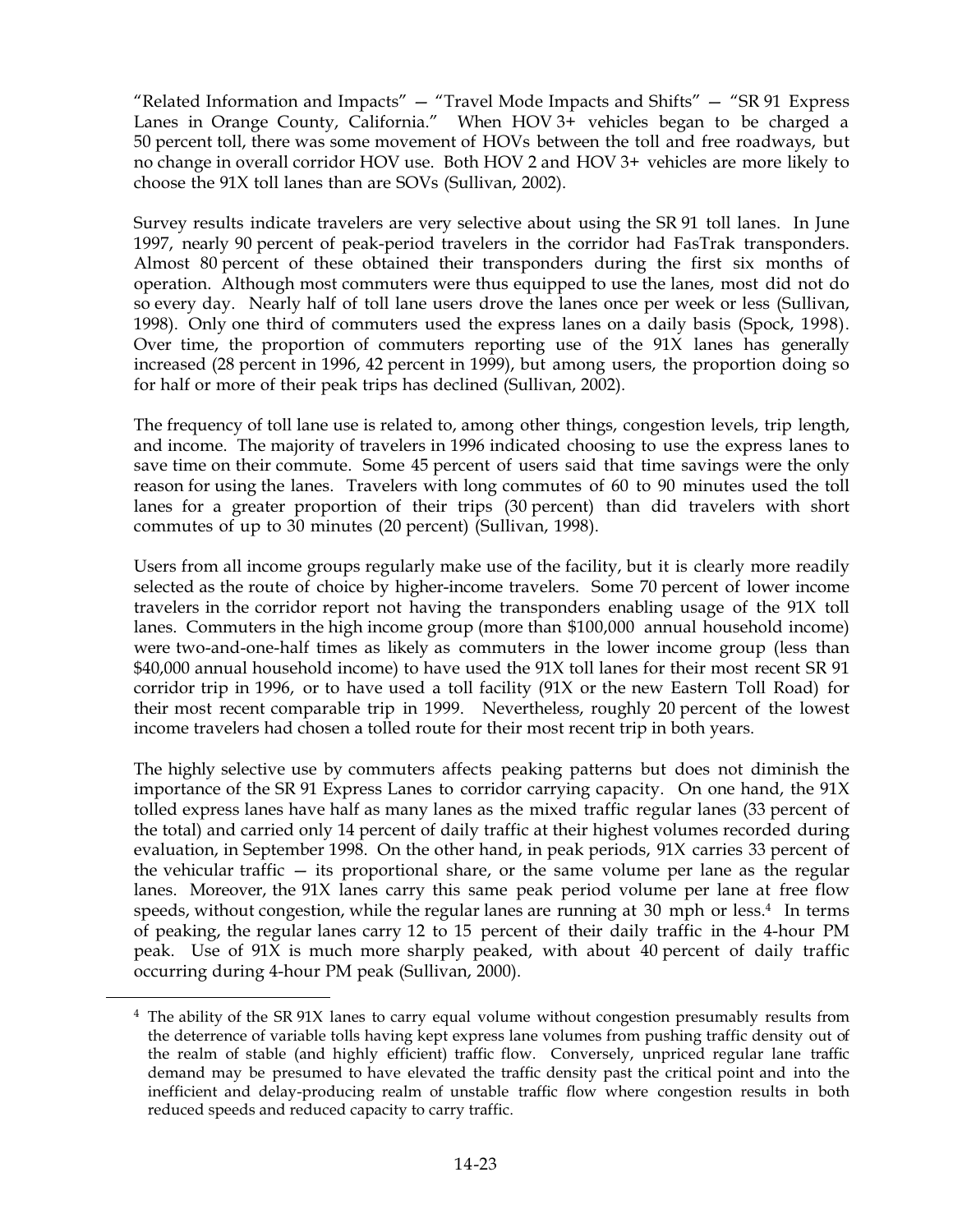As previously noted, additional information is provided under "Case Studies" – "SR 91 Express Lanes, Orange County, California." Price elasticities have been estimated for 91X and the SR 91 corridor that range from effectively zero elasticity to borderline elastic (vicinity of -1.0). These are presented from different perspectives in the case study and in the "User Cost" discussion of the "Underlying Traveler Response Factors" section.

### *Houston's I-10W Katy Freeway QuickRide Program*

The I-10W Katy Freeway HOV facility in Houston is a one-lane, barrier separated, reversible lane located in the freeway median. The facility was opened in stages between 1984 and 1990, and is now 13 miles in length. The vehicle occupancy requirement on the lane was gradually liberalized, stabilizing in 1986 at buses, vanpools, and 2+ carpools. However, in October 1988, a 3+ occupancy requirement was reinstated for the peak of the peak period in response to high volumes and a corresponding decline in speeds and travel time reliability. By late 1991, after fine tuning, the HOV 3+ requirement applied from  $6:45$  to 8:00 AM and from  $5:00$  to  $6:00$  PM.

The I-10W Katy Freeway HOV lane facility is the only HOV lane in the country that uses occupancy requirements that vary by hour (Stockton, McFarland and Ogden, 1998). For more specifics on the lane's eligibility requirements, refer to Chapter 2, "HOV Facilities," under "Traveler Response by Type of HOV Application" — "Response to Changes in Vehicle Occupancy Requirements" — "Katy (I-10W) HOV Lane, Houston." Additional background on the overall I-10W HOV facility is found in the same "Traveler Response by Type of HOV Application" section under "Response to Exclusive HOV Lanes" — "Houston HOV Lanes," and in the "Houston HOV System" case study, also in Chapter 2.

The reinstated HOV  $3+$  restriction resulted in excess lane capacity, and as traffic on the regular lanes of the facility worsened, pricing was considered as a way of making more effective use of the HOV facility. A demonstration project was implemented in January 1998 that allowed a limited number of two person carpools to use the HOV lane for a fee during the HOV 3+ restricted hours. The system uses electronic toll collection and charges a \$2.00 fee for each HOV 2 trip allowed (Shin and Hickman, 1999a).

In little more than a year, 650 transponders were issued and between 150 and 200 tolled trips were made on the facility daily during both peak periods combined. Most people only use the facility occasionally. About 25 percent of the registered *QuickRide* participants used their tag on a given day and only 6.5 percent of enrolled tags produced five or more trips per week (out of a maximum of ten). Six months into the program, approximately 25 percent of the registered tags had never been used at all, but many of these (40 percent) were second tags owned by a single household. Original concerns that the number of potential *QuickRide* participants might need to be capped at 600 were not borne out as a result of the low number of trips per registrant. While it may be inappropriate to draw strong conclusions from a low-key demonstration without strong marketing, it appears that many enrollees view having an electronic tag as insurance for the occasional need and opportunity to ensure a quick trip (Stockton, McFarland and Ogden, 1998; Stockton and Smith, 1998; Shin and Hickman, 1999a and b; Federal Highway Administration, 2000b).

Morning *QuickRide* usage is heavier than evening usage and it builds during the week, with the lightest usage on Mondays, and the heaviest usage on Thursdays and Fridays. Complex travel changes among *QuickRide* participants, involving time, spatial and mode shifts, are outlined under "Related Information and Impacts" — "Travel Mode Impacts and Shifts" —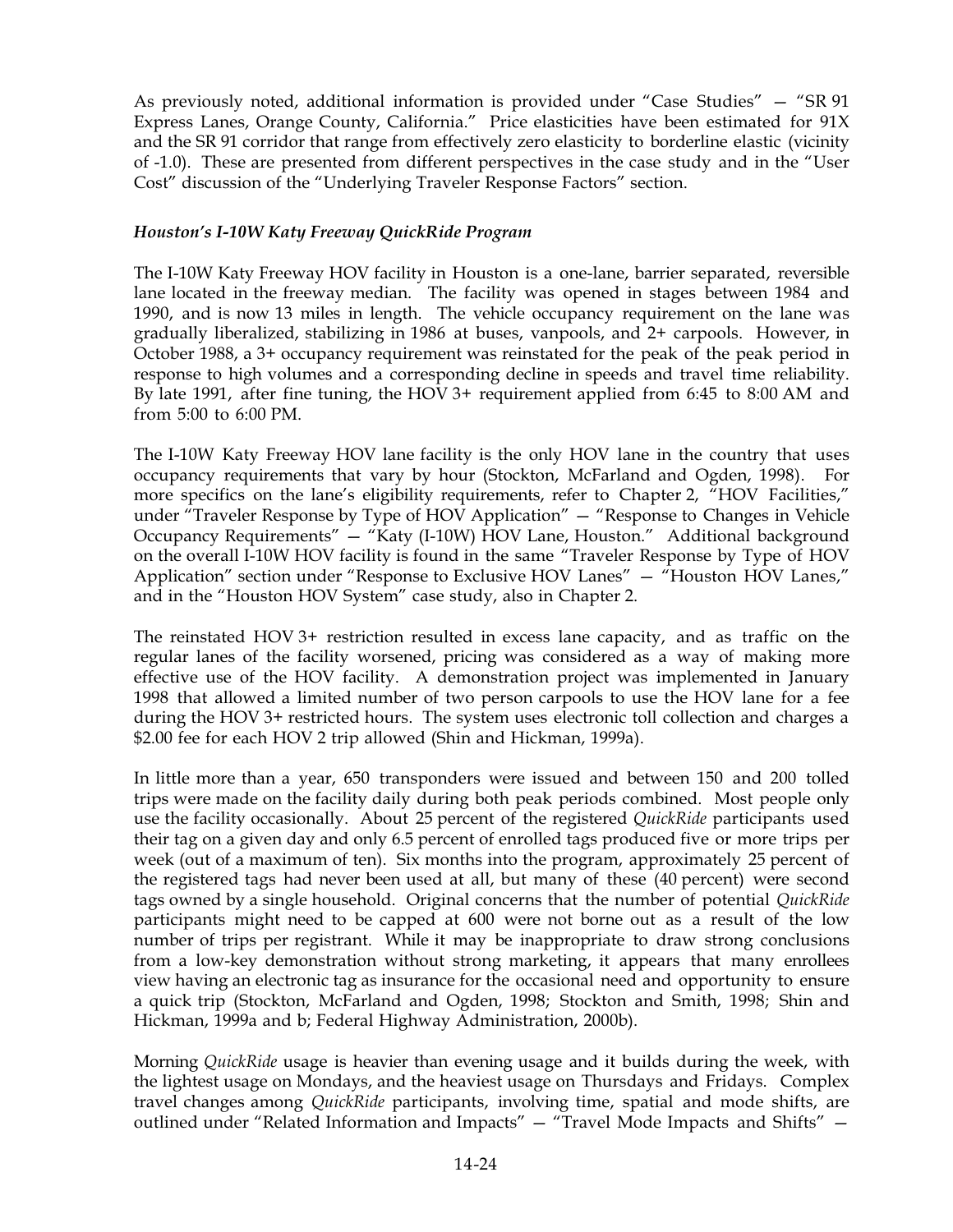"Houston's I-10W Katy Freeway QuickRide Program." *QuickRide* appears to have had some effect in encouraging carpools, but the small number of users has caused observed changes in person throughput to be statistically insignificant and rendered its effect on congestion in the corridor negligible (Shin and Hickman, 1999a). The program continues and consideration has been given to expanding the scope to include other HOV facilities in the area (Federal Highway Administration, 2000b).

## **Response to Vehicle Use Pricing Programs**

A number of innovative value pricing programs are being implemented that do not fit within the toll system classifications above. Each of these programs seeks to convert fixed vehicle costs to variable usage costs. Each thereby holds promise as a travel demand management strategy to reduce vehicle miles traveled. Addressed in this section are a pay-by-the-mile insurance project in Houston, and car sharing projects in Switzerland, Portland, Oregon, and San Francisco.

### *Variable Insurance*

Insurance costs represent about 20 percent of the vehicle expenses associated with operating an automobile in the U.S. on average (Litman, 2001). Although crash risk is related to miles driven, traditional insurance policies currently employ very little variation in rates relative to this metric. Low mileage drivers in effect subsidize the coverage of high mileage drivers in many situations.

In 1998, the Progressive insurance company conducted a pilot project in Houston, Texas, called Autograph. The system used GPS units in cars to track the time, speed and location of miles driven as the basis for calculating insurance billings. Although there was still a fixed component to the insurance cost, the variable component encouraged participants to reduce their mileage more than 13 percent. They thereby saved on insurance relative to conventional pricing (Litman, 2001).

Progressive's pilot project proved the technology could work and that consumers would accept the idea, at least as an opt-in program. However, no real-time "before" data was available for customers of the program, thus its full impact on driving patterns is not known. Further pricing experiments starting with baseline data to facilitate before and after analyses will be required in order to more reliably examine impacts on travel behavior, including trip making by time of day.

Additional approaches considered for possible testing include provision of insurance savings for lowering crash exposure not only by reducing vehicle miles traveled, but also by reducing driving during congested periods, avoiding unsafe driving behavior, and cutting down on driving in dangerous corridors and at risky times. Means considered for transmitting the savings range from pay-as-you-drive insurance to use of payments or fixed premium refunds based on preferred driving performance as measured in practice (Federal Highway Administration, 2001b). The objective shaping such approaches is to make insurance usageand-performance-based so that the insured parties have the option to reduce overall, peakperiod, or unsafe driving to save on insurance costs, and thereby contribute less to congestion and accidents.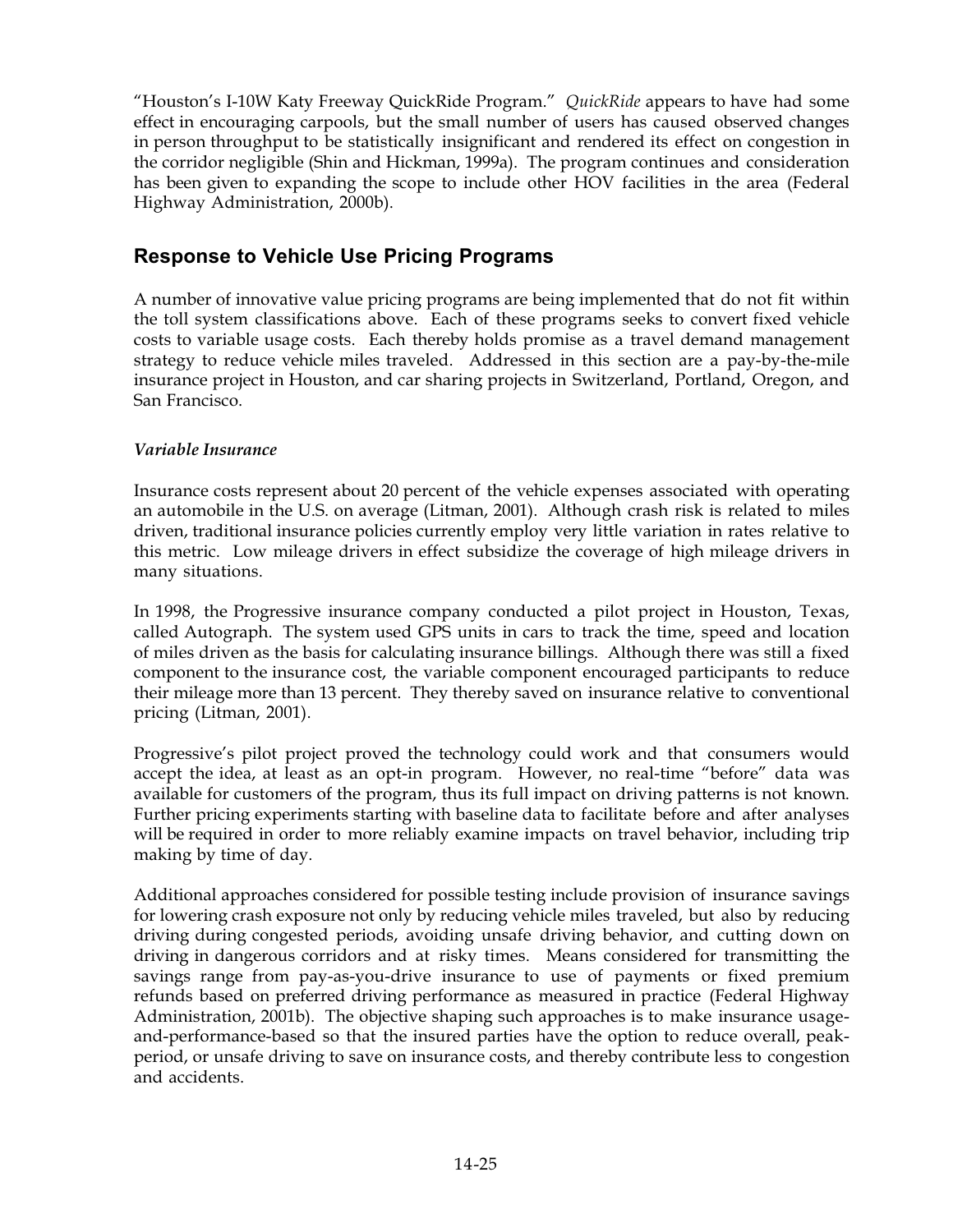#### *Car Sharing*

Car sharing is the term that has been given to automated hourly or mileage-based neighborhood car rentals that can provide a substitute for car ownership. It has been estimated that over 70 percent of the costs of driving a privately owned auto in the United States are fixed (Litman, 2001). Once a person has a car, therefore, there is little incentive not to use it heavily. The presence of car sharing options in a transportation system may reduce the need for car ownership. Moreover, car sharing, as a pay as you go mobility option, converts transportation costs from mostly fixed to mostly variable. Therefore, car sharing could also encourage individuals to reduce their driving, since they would incur costs according to their usage. There is even a built-in congestion charge in that car sharing pricing schemes tend to incorporate a time component, which results in increased user cost for driving in congestion.

Europe has several car sharing operations in place and growing. Mobility CarSharing Switzerland, for example, had 1,700 cars in 900 locations serving 350 communities and 43,000 customers as of October 15, 2001 (Mobility CarSharing, 2001). Asian and North American car sharing activities are more limited, but several cities have car sharing franchises, including Singapore, Montreal, Vancouver, Boston, Portland, San Francisco, and Seattle. Former car owners in Switzerland who became Mobility CarSharing customers reduced their annual miles driven by 72 percent. To meet their travel needs, they use public transportation, bicycling or motorcycling more frequently than before, and they also travel less overall. In general, they have been observed to adopt the same travel behavior as Mobility CarSharing customers who did not own a car before joining the organization. Also, clients who participate longer drive less than new clients, possibly because the transparency of the cost of using a car versus other modes leads participants to constantly search for less expensive transportation alternatives (Muheim, 1998).

Whether car sharing will influence travel behavior on a large scale is unknown. While most studies indicate reductions in per capita driving similar to those reported from Switzerland, typically in the range of 40 to 60 percent, car sharing tends to attract users who are already relatively low mileage drivers. Total travel reductions thus tend to be small (Victoria Transport Policy Institute, 2002a). FHWA's Value Pricing Pilot Program is funding an extensive evaluation of the car sharing program in San Francisco over the next two years to learn more (Federal Highway Administration, 2001b). The San Francisco program charges around \$2.50 per hour and \$0.45 per mile for rentals, insurance and gasoline included. Rentals can usually be arranged as late as one hour in advance. Vehicle reservations and pickups are handled through automated processes (City Car Share, 2001).

# **UNDERLYING TRAVELER RESPONSE FACTORS**

Value pricing can affect  $-$  in the short term  $-$  many dimensions of traveler behavior, including selection of route, mode and time-of-day of travel, and choice of personal activity and destination location (Mastako et al., 2002). Over the long term, it can influence auto ownership, residential and employment location, and land use patterns (Deakin et al., 1996). Although most existing transportation models are not capable of addressing the influence of pricing along all of these dimensions, an understanding of the underlying response factors is nevertheless emerging. Research efforts in this area center on identifying the different formulations and choice sets for modeling priced auto travel environments and on estimating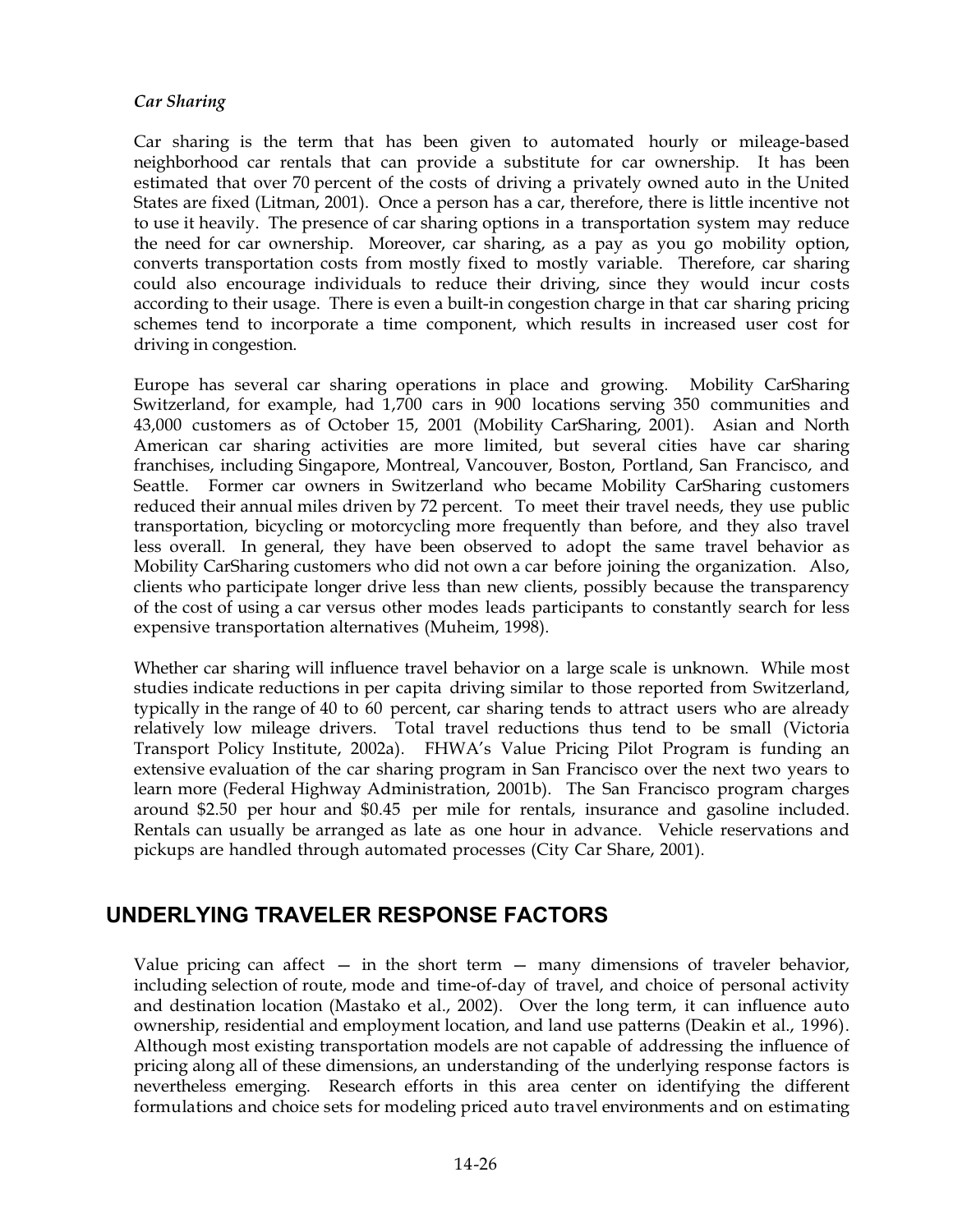income-stratified variable coefficients for research and forecasting models incorporating pricing (Mastako et al., 2002; Deakin et al., 1996).

For priced alternatives in general and for toll lanes in particular, especially where free options exist, the value that travelers place on time is a critical factor in determining the usage (Urban Transportation Monitor, 2000). In the context of areawide, corridor or facility pricing, the user normally gains reduced or more reliable travel times in return for paying the usage fee. In the context of variable insurance and car sharing, some or all of the cost of driving gets converted into a variable cost, which may then be bought into or avoided according to user desires and needs. In the toll lanes context, if the value of the time savings offered by the priced option is greater than its cost, then a user is more likely to choose to use the priced option. The overall cost of passage, anticipated time savings and reliability, trip purpose, demographics and alternatives available all influence the decision to use a priced option or to travel at all when tolls or variable costs must be paid. These factors are the focus of this section. "Travel Mode Impacts and Shifts" are covered, under that subheading, in the "Related Information and Impacts" section which follows.

## **User Cost**

The behavioral options listed at the start of this section allow travel to be responsive to price, and the empirical evidence shows that there is indeed such a response. Even the most rigidly constrained employee has some freedom to modify his or her conditions of travel to avoid an unacceptable toll. There is a significant spread of price elasticities available from analysis of both value-priced highway facilities and conventionally tolled facilities — though most are well within the inelastic range — reflecting different degrees of response among subgroups, transportation system context, and related socioeconomic and locational circumstances (Harvey, 1994).

Tables 14-8 and 14-9 list price elasticities and similar cost sensitivities derived empirically from instances where conventionally priced toll roads have had their tolls increased. The findings in Table 14-8 cover both toll bridges and roads, and are accompanied by identification of key accompanying behavioral responses. Table 14-9 provides additional values for toll bridges, tunnels and roads.

| <b>Type of Price Change (Date)</b>                                                | <b>Accompanying Behavioral Responses</b>                                         | <b>Demand Elasticity</b> |
|-----------------------------------------------------------------------------------|----------------------------------------------------------------------------------|--------------------------|
| Golden Gate Bridge toll increase<br>from \$2.00 to \$3.00 (1992)                  | Some diversion to bus and ferry, and a<br>residual net decline in corridor trips | $-0.15$                  |
| San Francisco Bay Bridge toll in-<br>crease from $$0.75$ to $$1.00$ (date $n/a$ ) | No discernable long-run effect - small<br>drop seen in time series daily volumes | Smaller than -0.05       |
| Everett Turnpike (NH) toll increase<br>from about \$0.04 to \$0.08/mi. (1988)     | Significant diversion to convenient<br>parallel arterials (rural)                | $-0.1$                   |

## **Table'14-8 Automobile Price Elasticity Experience for Conventional Toll Increases**

**Source:** Harvey (1994); dates from Wilbur Smith Associates (2000).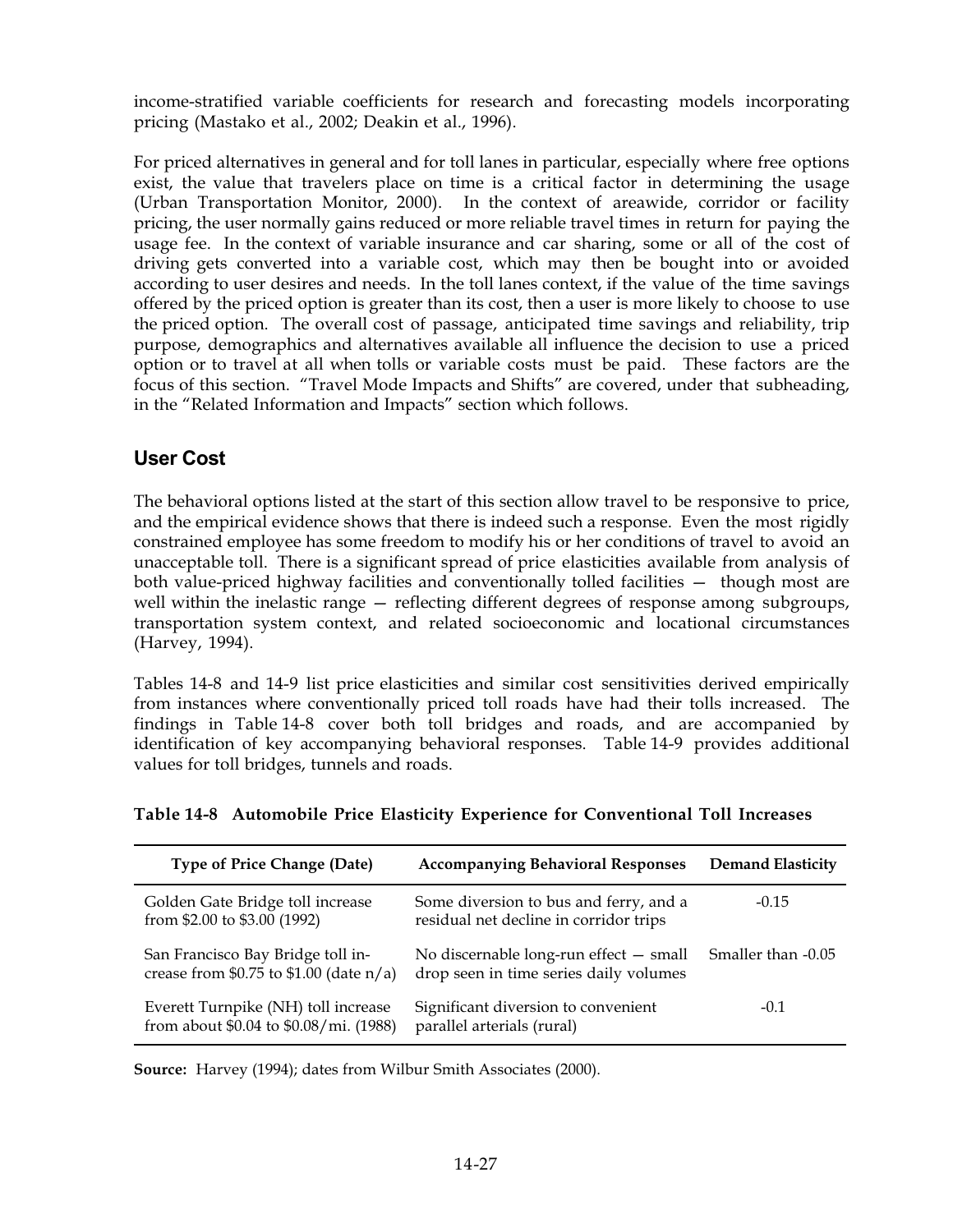| Location                                               | Area and<br><b>Facility Type</b> | Competi-<br>tion | <b>Traffic</b><br>Loss | <b>Normal</b><br>Growth | <b>Net</b><br>Impact | Toll<br><b>Increase</b> | Sensiti-<br>vity |  |  |  |
|--------------------------------------------------------|----------------------------------|------------------|------------------------|-------------------------|----------------------|-------------------------|------------------|--|--|--|
| Triborough Bridge and Tunnel Authority (New York City) |                                  |                  |                        |                         |                      |                         |                  |  |  |  |
| Triborough Bridge                                      |                                  |                  |                        |                         |                      |                         |                  |  |  |  |
| Bronx Plaza                                            | Urban bridge                     | Low              | $-4.7%$                | $-2.0\%$                | $-2.7\%$             | 22.1%                   | $-0.122$         |  |  |  |
| Manhattan                                              | Urban bridge                     | Medium           | $-5.6$                 | $-1.0$                  | $-4.6$               | 22.1                    | $-0.028$         |  |  |  |
| Bronx-Whitestone                                       | Urban bridge                     | Low              | $-2.2$                 | $-0.5$                  | $-1.7$               | 22.1                    | $-0.077$         |  |  |  |
| <b>Throgs Neck</b>                                     | Urban bridge                     | Low              | $-3.2$                 | $-1.3$                  | $-1.9$               | 22.1                    | $-0.086$         |  |  |  |
| Henry Hudson                                           | Urban bridge                     | Medium           | $-2.1$                 | 1.7                     | $-3.8$               | 22.1                    | $-0.172$         |  |  |  |
| Queens Midtown                                         | Urban tunnel                     | High             | $-5.2$                 | $-1.2$                  | $-4.0$               | 22.1                    | $-0.181$         |  |  |  |
| Brooklyn Battery                                       | Urban tunnel                     | High             | $-2.9$                 |                         | $-2.9$               | 22.1                    | $-0.131$         |  |  |  |
| Verrazano-Narrows                                      | Urban bridge                     | Low              | $-1.7$                 | $-0.5$                  | $-1.2$               | 22.1                    | $-0.054$         |  |  |  |
| Marine Parkway                                         | Urban bridge                     | Medium           | $-2.1$                 | 2.5                     | $-4.6$               | 22.1                    | $-0.206$         |  |  |  |
| Urban bridge<br>Cross Bay                              |                                  | Medium           | 0.8                    | 5.0                     | $-4.2$               | 22.1                    | $-0.190$         |  |  |  |
| <b>Massachusetts Turnpike</b>                          |                                  |                  |                        |                         |                      |                         |                  |  |  |  |
| <b>Initial Turnpike</b>                                | 123 mi. rural                    | Low              | $-3.2\%$               | 1.0%                    | $-4.2\%$             | 34.0%                   | $-0.124$         |  |  |  |
| <b>Boston Extension</b>                                | 11 mi. urban                     | Medium           | $-4.9$                 | 1.0                     | $-5.9$               | 41.0                    | $-0.144$         |  |  |  |
| New Jersey<br>Turnpike                                 | 122 mi. rural<br>and urban       | Medium           | $-5.7$                 | 1.6                     | $-7.3$               | 70.0                    | $-0.104$         |  |  |  |
| Richmond, VA<br><b>Expressways</b>                     | 6 mi. urban/<br>suburban         | Medium/<br>High  | $-1.7$                 | 4.0                     | $-5.7$               | 16.7                    | $-0.341$         |  |  |  |

#### **Table'14-9 1988-1992 Conventional Toll Increase Effects, Expressed as Shrinkage Ratios**

Notes: Calculated using annual data for toll transactions and estimated normal growth.

The sensitivity values, reported in the source as "elasticities," were calculated as percent change in transactions divided by percent change in toll, a shrinkage-ratio-like measure.

Only passenger car toll findings are shown for the Massachusetts and New Jersey Turnpikes. All other findings are for passenger cars and commercial vehicles combined.

**Source:** Wilbur Smith Associates (2000).

Available evidence indicates that the value to a potential user of a priced highway option is normally based heavily, although not exclusively, on the time savings it offers (Sullivan, 1998). It is this value that the potential user must balance against the price in making the choice to use or not use. Most toll adjustments on variable-priced facilities have been focused on creating the proper threshold level to ensure smooth-flowing traffic. This requires the price to be high enough to make the lanes or restricted area not so attractive as to become clogged, but low enough so as to not forgo revenue or face political ramifications as a result of overly-reduced usage, giving rise to underutilized capacity and seeming "exclusivity" of the tolled facility.

Table 14-10 summarizes and categorizes the various road value pricing (and conventional toll pricing) elasticities already presented in this chapter. To allow more accurate comparison, log arc elasticities (or mid-point arc elasticities where already available) are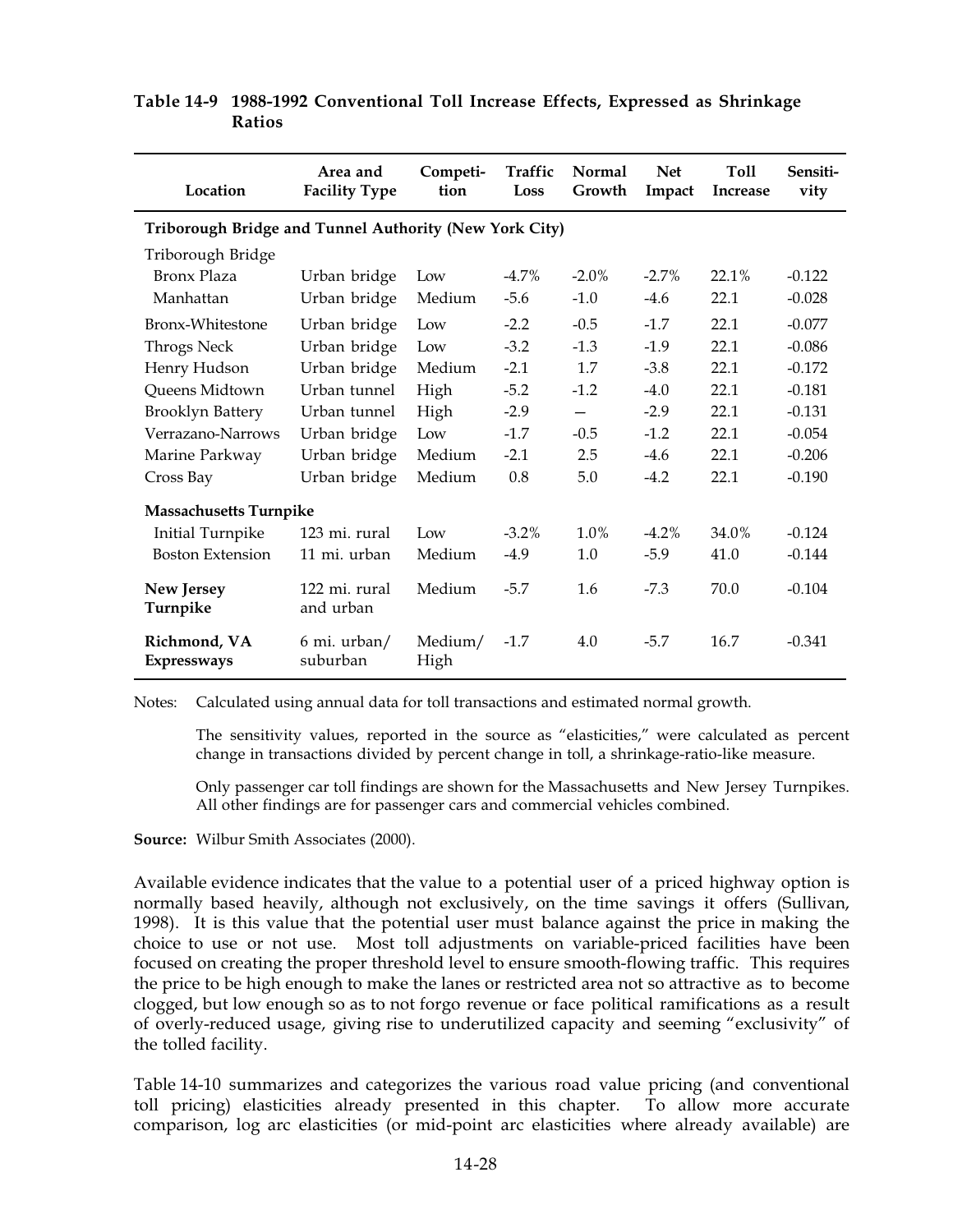provided where possible. In some cases the original manner of "elasticity" computation is not known and the information is not available for a log arc elasticity to be computed. These cases are footnoted.

|                                                   |                                                                        | Source                 | Log Arc Elasticity             |                            |  |
|---------------------------------------------------|------------------------------------------------------------------------|------------------------|--------------------------------|----------------------------|--|
| Category/Instance                                 | Notes/Observations                                                     | Value<br>Range         | Range                          | Median                     |  |
| Areawide Pricing in<br>Singapore Central Area     | First introduction of pricing (all<br>central area drivers affected)   | $-2.95$ <sup>a</sup>   | $-2.95$ <sup>a</sup>           | $-2.95$ <sup>a</sup>       |  |
|                                                   | Toll raised (only drivers already<br>choosing to be tolled affected)   | $-0.33$ <sup>a</sup>   | $-0.33$ <sup>a</sup>           | $-0.33$ <sup>a</sup>       |  |
| Partial Cordon Pricing<br>(bridges) in Lee County | Shoulders-of-peak-toll reduced<br>(previously tolled drivers affected) | $-0.03$ to<br>$-0.36$  | $-0.02$ to<br>$-0.24$          | $-0.08$                    |  |
| Variable Pricing on CA<br>SR 91 Express Lanes     | Estimated using 3 research models<br>(all corridor drivers sampled)    | $-0.72$ to<br>$-0.90$  | $-0.79$ to<br>$-0.99$          | $-0.82$                    |  |
|                                                   | Toll raised (only drivers already<br>choosing to be tolled affected)   | Zero to<br>$-0.5$      | $-$ b                          | $-$ b                      |  |
| Congestion Charge on<br>Namsan Tunnels, Seoul     | 7 AM to 9 PM (drivers affected<br>previously paid a very small toll)   |                        | $-0.20$                        | $-0.20$                    |  |
| Principal San Francisco<br>Bay Area Bridges       | Conventional tolls raised<br>(previously tolled drivers affected)      | $<-0.05$ to<br>$-0.15$ | $\overline{\phantom{0}}^c$     | $\overline{\phantom{0}}^c$ |  |
| New York City Bridges<br>and Tunnels              | Conventional tolls raised<br>(previously tolled drivers affected)      | $-0.05$ to<br>$-0.21$  | $-0.06$ to<br>$-0.24$          | $-0.15$ or<br>$-0.17$      |  |
| Rural, Suburban, and<br>Urban U.S. Toll Roads     | Conventional tolls raised<br>(previously tolled drivers affected)      | $-0.1$ to<br>$-0.34$   | $-$ <sup>d</sup> to<br>$-0.38$ | $-0.15$                    |  |

#### **Table'14-10 Summary of Road Value Pricing and Conventional Toll Pricing Log Arc Price Elasticities**

Notes: <sup>a</sup> Mid-point arc elasticity. These values and the elasticity from the Namsan Tunnels, Seoul, Korea, constitute non-domestic examples. See text for related discussion of Singapore case.

 $<sup>b</sup>$  Method of source elasticity value computation unknown. Reported sensitivities to three</sup> roughly equal toll increases were -0.4 to -0.5 for the first, and indiscernible impact (essentially zero elasticity) for the second and third, an average of -0.15.

 $\epsilon$  Method of source elasticity value computation unknown. The average of the two reported sensitivities, the least being smaller than -0.05, is smaller than -0.1.

 $d$  Method of source elasticity value computation unknown, but the low end of the range expressed as a log arc elasticity must lie between -0.1 and -0.14.

**Sources:** Watson and Holland (1978); Cain, Burris and Pendyala (2001); Yan, Small and Sullivan (2002); Parsons Brinckerhoff, Hunt and Sullivan (2000); Son and Hwang (2001); Harvey (1994); and Wilbur Smith Associates (2000); with log arc elasticities computed by Handbook authors.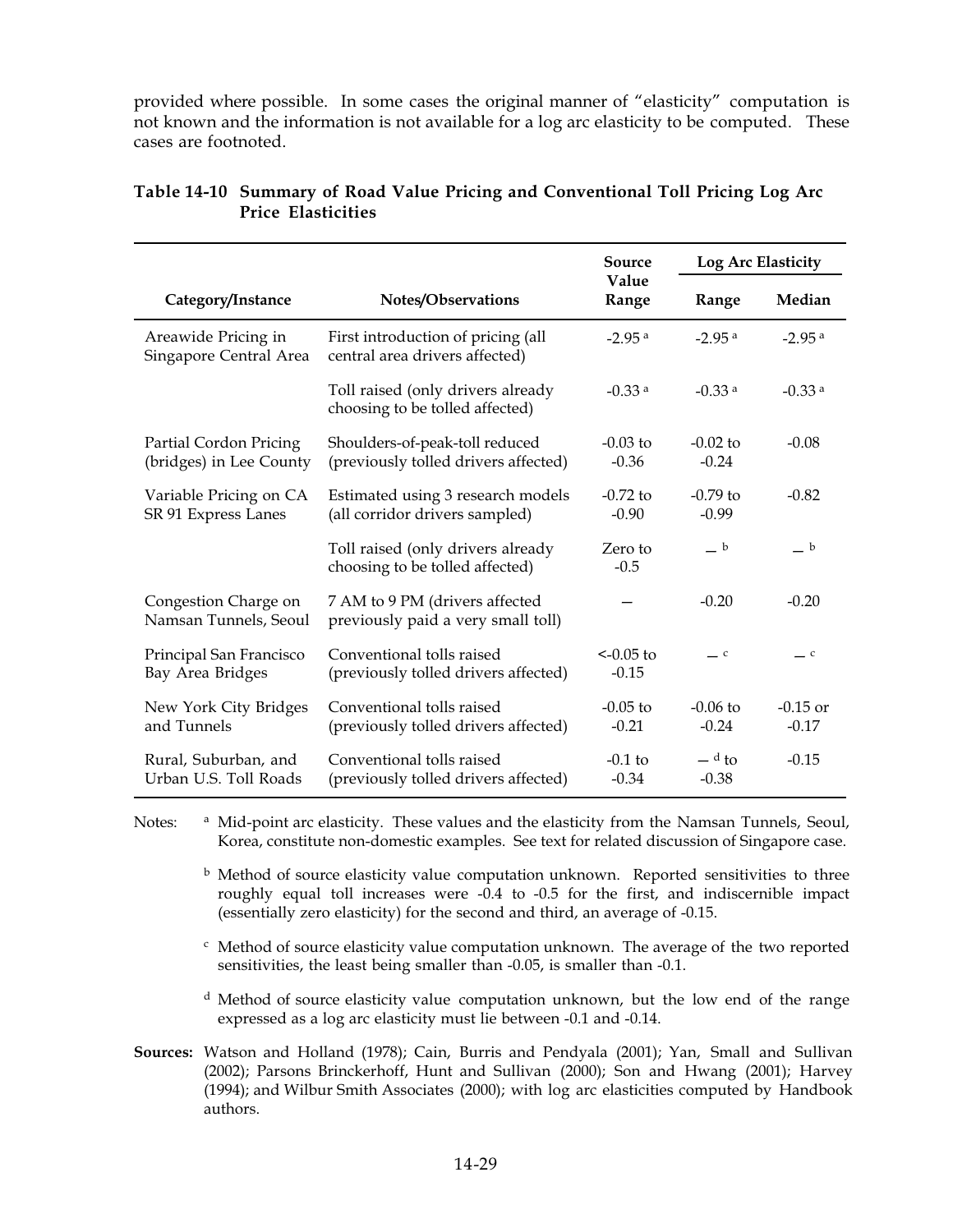The log arc price elasticities presented in Table 14-10 for increasing conventional tolls range from -0.06 to -0.38. This result is comparable to modeling work findings that have suggested road pricing elasticities of "about -0.10 to -0.15 at the low end to -0.30 to -0.40 at the high end depending on the charge, the current costs of travel and the capacity of alternative roads and transit systems" (Bhatt, 1994).

When all instances in Table 14-10 of changing *pre-existing* toll rates are included conventional and value pricing, and increases and decreases, but excluding the first introduction of Singapore pricing and the California SR 91 model results — the elasticity range expands. It becomes zero to approximately -0.5. Even though broader, however, the range remains centered on the results of conventional toll increases and stays solidly in the inelastic domain. It also forms a tighter range than exhibited by price elasticities for transit fare changes. Transit fare elasticities, admittedly from a much larger number of observations, range from nil to on the order of  $-1.0$  (see Chapter 12, "Transit Pricing and Fares").

There are two outliers in Table 14-10. One is the mid-point arc elasticity of -2.95 for initial introduction in 1975 of Singapore's morning peak period areawide pricing for the central area. The other is the set of log arc elasticities, spanning from -0.79 to -0.99, developed from travel behavior models of Orange County, California, SR 91 corridor travelers - toll lane users and non-users alike, for peak period travel. Neither of these instances are based on response to rate changes applied to a pre-existing toll or value pricing system. Both represent substantial pricing relative to the available alternatives, a free HOV  $4+$  carpooling option and extensive, cheap public transit in Singapore, and the parallel freeway lanes alternative in the California SR 91 corridor. In the Singapore instance, the newly imposed monthly fee was also equivalent to almost 5 percent of the average monthly income of carowning households, a far higher proportion than could conceivably be encountered in North American applications.

The two outliers are from such disparate environments and analytical approaches that not too much should be made of them. Still, it is provocative that both are examinations of the actual (Singapore) or estimated (SR 91) response of total peak period populations in a travel market, as compared to populations that have been pre-screened by their willingness to pay a not insubstantial previous toll. Further research might show there are two road pricing elasticity modalities, one  $-$  solidly inelastic  $-$  that pertains to toll-paying populations subjected to a *change* in the toll, and another — approaching elastic response — that pertains to the willingness of the traveling public at large to incur toll costs at all when there are free or comparatively cheap alternatives. There is a possible alternative explanation  $-$  at least in part – for the SR 91 findings, however, which is that they are based on revealed preference disaggregate travel data and modeling as compared to representing aggregate demand elasticity, the case with the rest of the elasticity estimates found in Table 14-10.

The Leeway project in Florida is an example of previously tolled travelers introduced to a value pricing toll adjustment. The demonstration offered an opportunity to observe the importance of cost savings as a fairly isolated traveler response factor. The Leeway bridges are basically uncongested during the peak period as well as during the off-peak. Therefore, any observed change in traveler behavior is more easily attributable to the change in pricing on the facility. As was discussed earlier in this chapter, the monetary incentive was only 25 cents for most participants, a small discount in absolute terms. Nevertheless, significant changes in behavior were observed (Cain, Burris and Pendyala, 2001). Price elasticities varied more by time of day than between the two bridges involved (see Table 14-5), ranging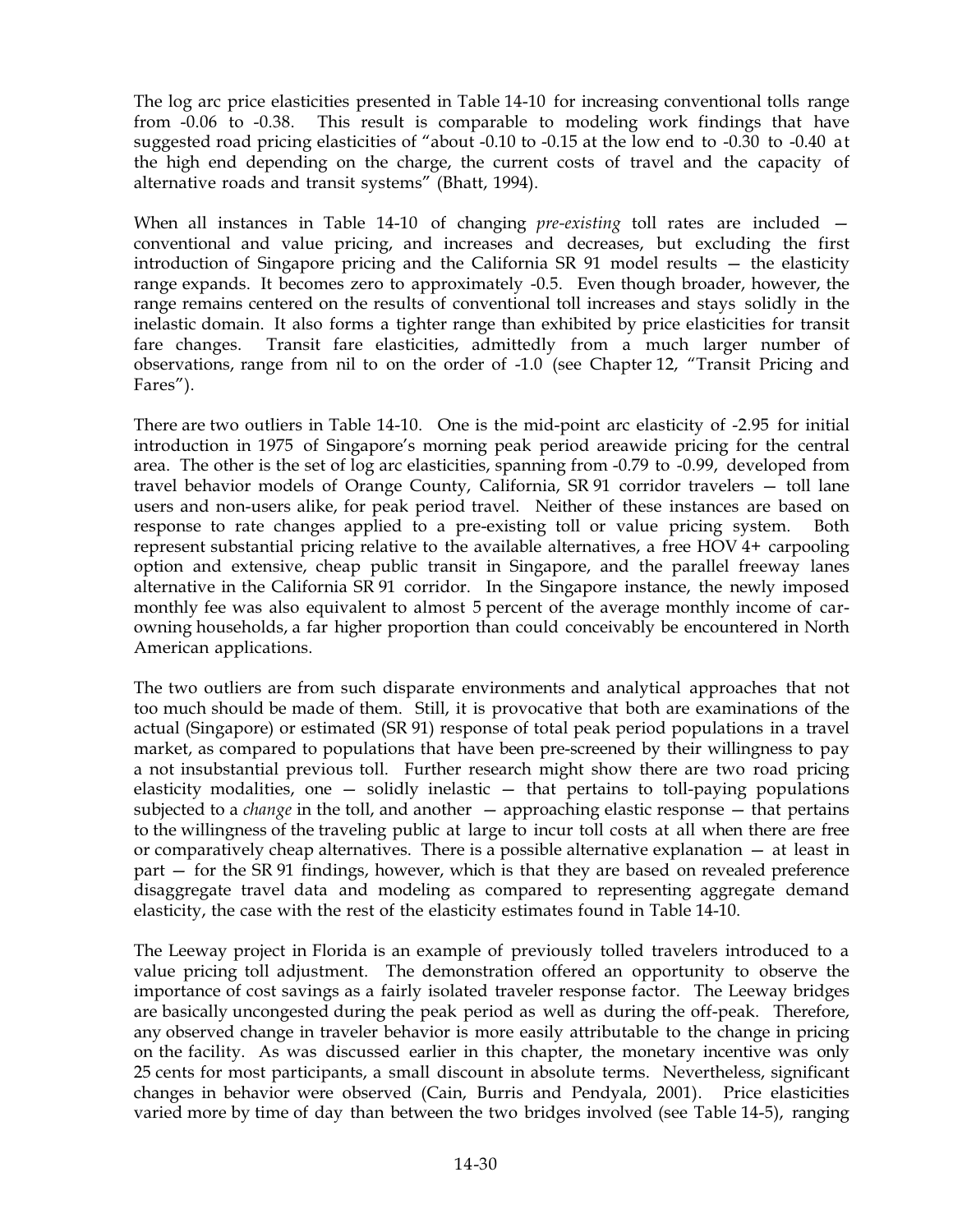from log arc elasticities of -0.02 in the post-PM-peak-hour shoulder of the peak (Cape Coral Bridge) to -0.24 in the pre-AM-peak-hour shoulder (Midpoint Bridge).

A 1999 telephone survey of Leeway demonstration participants explored their motives and travel responses. As detailed earlier under "Response by Type of Strategy" — "Response to Value Pricing on a Single Highway Facility, Route or Corridor" — "Lee County, Florida, Off-Peak Bridge Toll Discount," saving money was their primary reason for participating in the variable pricing demonstration program. Shifting travel times was the most obvious and most frequently chosen means of saving money, as reasonable travel alternatives to use of the Leeway bridges are limited. A few participants reported changing their route or number of trips (Center for Urban Transportation Research, 2000; Cain, Burris and Pendyala, 2001).

The Orange County, California SR 91 Express Lanes research has produced estimates that speak directly to the choice between the priced facility and other options. Based on modeled responses to sensitivity tests of uniform percentage toll changes, as further described under "Case Studies" — "SR691 Express Lanes, Orange County, California," the *approximated* point elasticity to price for using the SR 91 facility during the 3-hour period of heaviest use in each direction was in the range of -0.7 to -0.9 for the three alternative model structures tested and the two directions of travel (Yan, Small and Sullivan, 2002), equating to log arc elasticities of -0.8 to -1.0. For the peak one hour, price elasticities roughly -0.2 greater than for the 3-hour peaks were observed (Sullivan, 2002).

Additional sensitivity test evaluations demonstrated that these high sensitivity estimates, nearing an elastic response, reflect primarily route choice response to toll changes. When the amount of mode shifting amongst different auto occupancy levels was examined, the log arc price elasticity for SOV vehicles in the corridor was a rock bottom -0.01. The comparable elasticity for HOV 3+ vehicles was  $+0.06$  to  $+0.08$  (indicating an increase in HOV 3+ vehicles with increased tolls), still fairly low. Bus and commuter rail options in the SR 91 corridor attract less than one percent mode share each, and were not modeled. Corridor time of day sensitivities were estimated to be similarly muted, with log arc price elasticities for peak hour travel of -0.05 to -0.08 (Yan, Small and Sullivan, 2002; arc elasticity conversions by the Handbook authors). The primary agent in SR 91 Express Lanes price elasticity appears to be choice of route, with very modest contributions by choice of mode and time of day to travel.

The impact on subgroups of users may vary, but the SR 91 observations and research suggest considerable price sensitivity when a free, parallel alternative is available. The price sensitivity would seem closely tied to driver selectivity in their use of value-priced facilities. While the proportion of commuters using the SR 91 Express Lanes has generally increased over time, the proportion who use it for half or more of their peak trips, never particularly high, has actually decreased (Sullivan, 2002).

Both the SR 91 and I-15 projects feature a parallel free roadway as an alternative to the tolled lanes. It has been argued that the success of these facilities depends on the presence of congestion. Indeed, the SR 91 concession agreement included a non-compete clause that restricted the State's ability to build additional capacity in the corridor (Small, 2001). The congestion allows the toll schedule to be set high enough to generate significant revenues while restricting use of the tollway to maintain a service level advantage over the free lanes.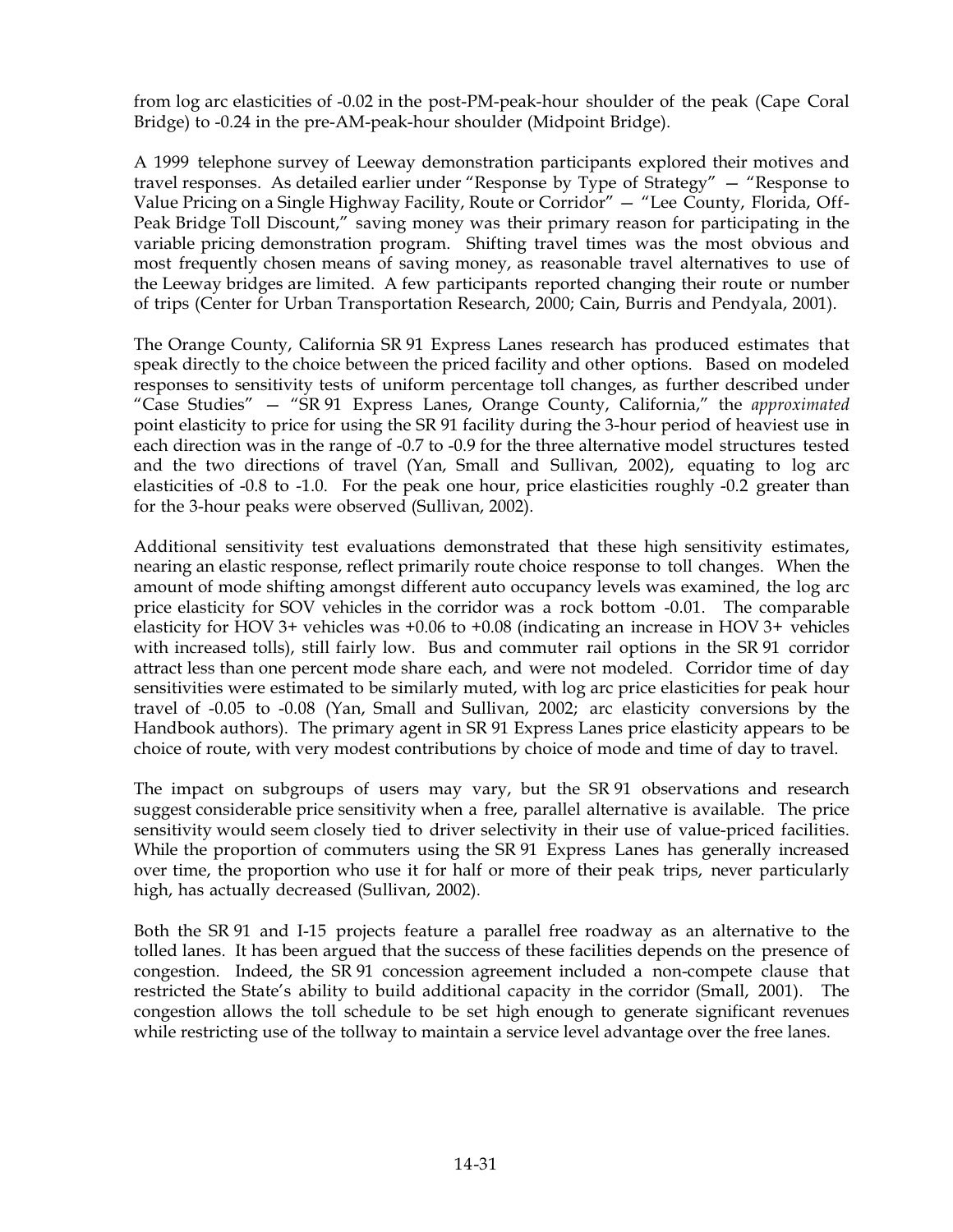# **Travel Time Savings**

Travelers, at least in the case of value-priced highway lanes, have been found to be very selective about using value-priced options. The Orange County, California, SR 91 Express Lanes investigations provide evidence that at any given time of day the likelihood and frequency of use is closely related to perceived travel time savings (Sullivan, 2002). Figure 14-1 illustrates the relationship between choice of the lanes and the actual travel time savings offered.

Although travelers appear to accurately judge the relative magnitude of their travel time savings, they typically overestimate the actual absolute time savings. Numerous examples are given in Chapter 2, "HOV Facilities," within that chapter's "Underlying Traveler Response Factors" — "Travel Time Savings" — "HOV Lanes" discussion. In the case of the SR 91 Express Lanes, the overestimation is generally larger than reported for HOV lanes, namely, in amounts concentrated between 5 and 30 minutes of overestimation. The magnitudes of perceived time savings increased between 1996 and 1999 (Sullivan, 2002).

Some researchers have wondered if HOV and HOT lane user overestimation of travel time savings relates to reliability. Support comes from San Diego I-15 FasTrak findings. In the Fall of 1999, FasTrak users estimated their time savings on the Express Lanes at 16 and 22 minutes for the AM and PM peaks, respectively. On the one hand, relative to average actual conditions, this was another overestimate. On the other hand, the I-15 demonstration project team estimated, based on comprehensive Fall of 1999 speed and delay field observations and analysis, that  $-$  on average  $-$  twice a year total ramp and on-line delays of 14.7 and 20.2 minutes could be expected, AM and PM respectively, on the general purpose lanes (Supernak et al., 2001b). These worst case delays closely match the user estimates of their time savings.

Figure 14-1. SR-91 Express Lanes (91X) time savings versus relative use by hour



**Source:** Sullivan (2002).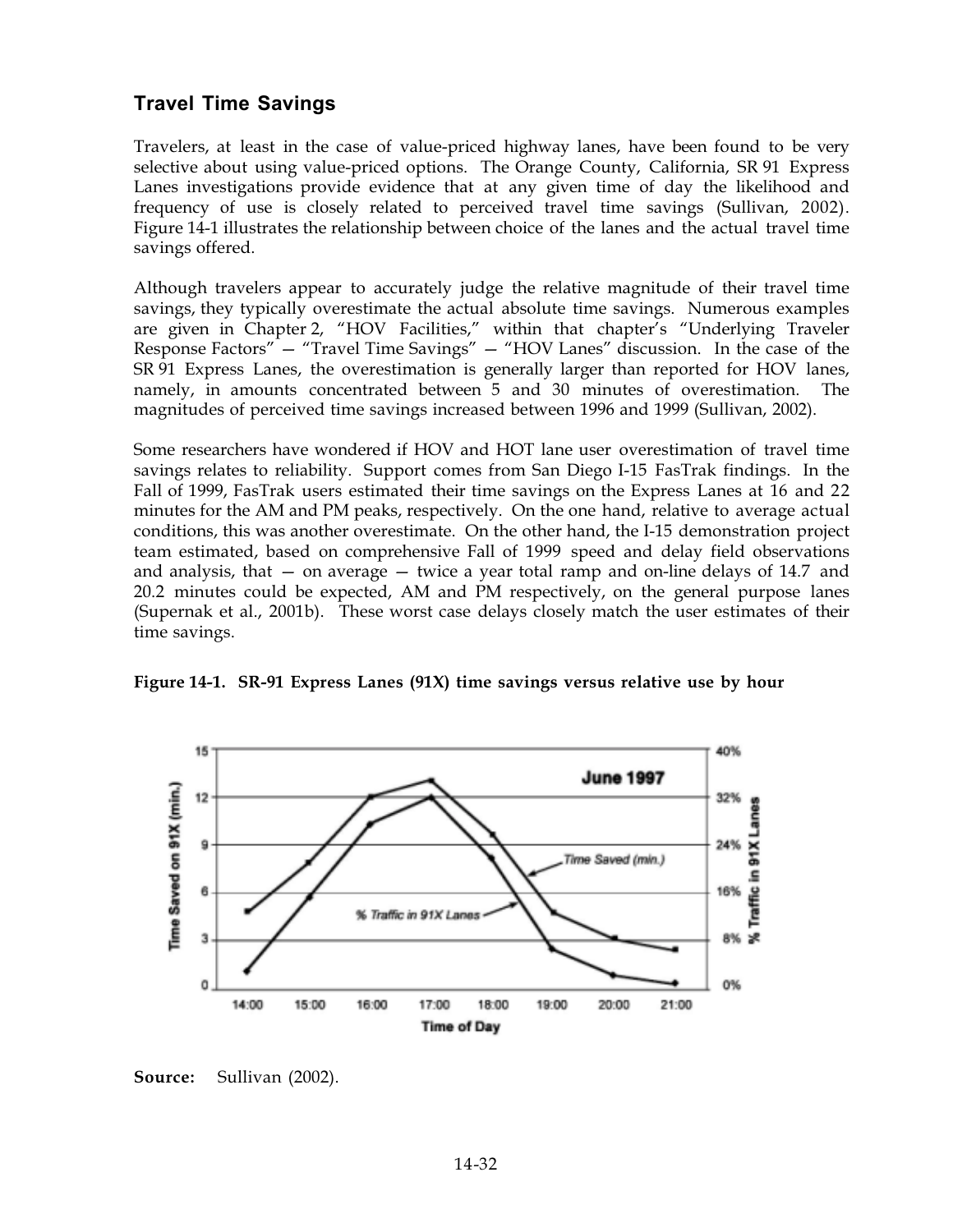Values placed on time have been estimated for users of value-priced facilities. The already discussed SR691 corridor research models have been employed to estimate implied values of time on the order of \$13 to \$16 an hour (Yan, Small and Sullivan, 2002). This is an unusually high value of time estimate for travel choice decisions in general, but the SR 91 corridor is of above-average income, and those who elect to use the 91X toll lanes tend to have higher incomes overall than the average corridor traveler. Many toll project studies employ a value of time for passenger car motorists of 40 to 60 percent of the average wage (Urban Transportation Monitor, 2000).

A study of peak period pricing options for Portland, Oregon, estimated average SOV invehicle values of time to be \$5.34, \$7.36, and \$11.12 per hour for low income (\$0 to \$30,000 annual individual income), medium income (\$30,000 to \$60,000) and high income (over \$60,000) individuals, respectively, based on mid-1990s stated preference experiments. The report notes, however, that considerable variation can be expected within an income class, and further points out that "the value of time that an individual household might apply in a particular circumstance may be different at different times" (Metro and Oregon DOT, 2000). It can readily be imagined that a parent leaving work and rushing to avoid a stiff day-care child pick-up deadline penalty would have a higher value of time than the same parent with no commitment other than to pick up milk on the way home.

It would seem logical that variability in value of time (and thus, presumably, value of travel time reliability as well) is closely tied with the high observed incidence of occasional use of actual facilities such as the SR 91X premium facility and the I-15 HOT lanes. It could also relate in part to the observation reported in the  $SR91X$  studies that some toll lane users chose the 91X under traffic conditions where the "expected value" of their time savings was obviously less than the tolls paid. SR 91X survey responses indicate, however, that the primary factors entering into the choice for these particular users were driving comfort and a perception of greater safety, with travel time reliability a distant third (Sullivan, 2002).

In any case, the avoidance of unexpected delay  $-$  travel time reliability  $-$  is clearly a factor influencing the use of priced facilities. Researchers using stated-preference questions have estimated that travelers value improved travel-time reliability more than twice as much as overall travel time improvements. Trip purpose and income level were found to influence the importance of travel time reliability to individual travelers, as would be expected. Reliability is valued more among higher income travelers, and on work trips as compared to non-work purpose trips (Small et al., 1999).

# **Trip Purpose**

Trip purpose factors into traveler decisions on whether or not to incur priced roadway travel, and on what action to take if the decision is negative. Purpose clearly affects traveler assessments of their value of time. Commute and business trips are generally viewed as more important, less discretionary, and higher valued than non-work trips. Accordingly, individuals are more likely to use a priced option as part of a work-purpose trip than for a non-work trip. In contrast, shopping trips  $-$  as an example  $-$  are more sensitive to price (Deakin, 1994). The destination, timing and possible trip linking of a shopping or other nonwork trip may be much easier to alter than in the case of a work trip. Changes in these travel parameters are thus logical options for response by non-work trip makers to value pricing, the likely underlying cause of higher non-work trip price sensitivity. In the case of a work trip, travelers have less timing flexibility and little immediate choice about their origin and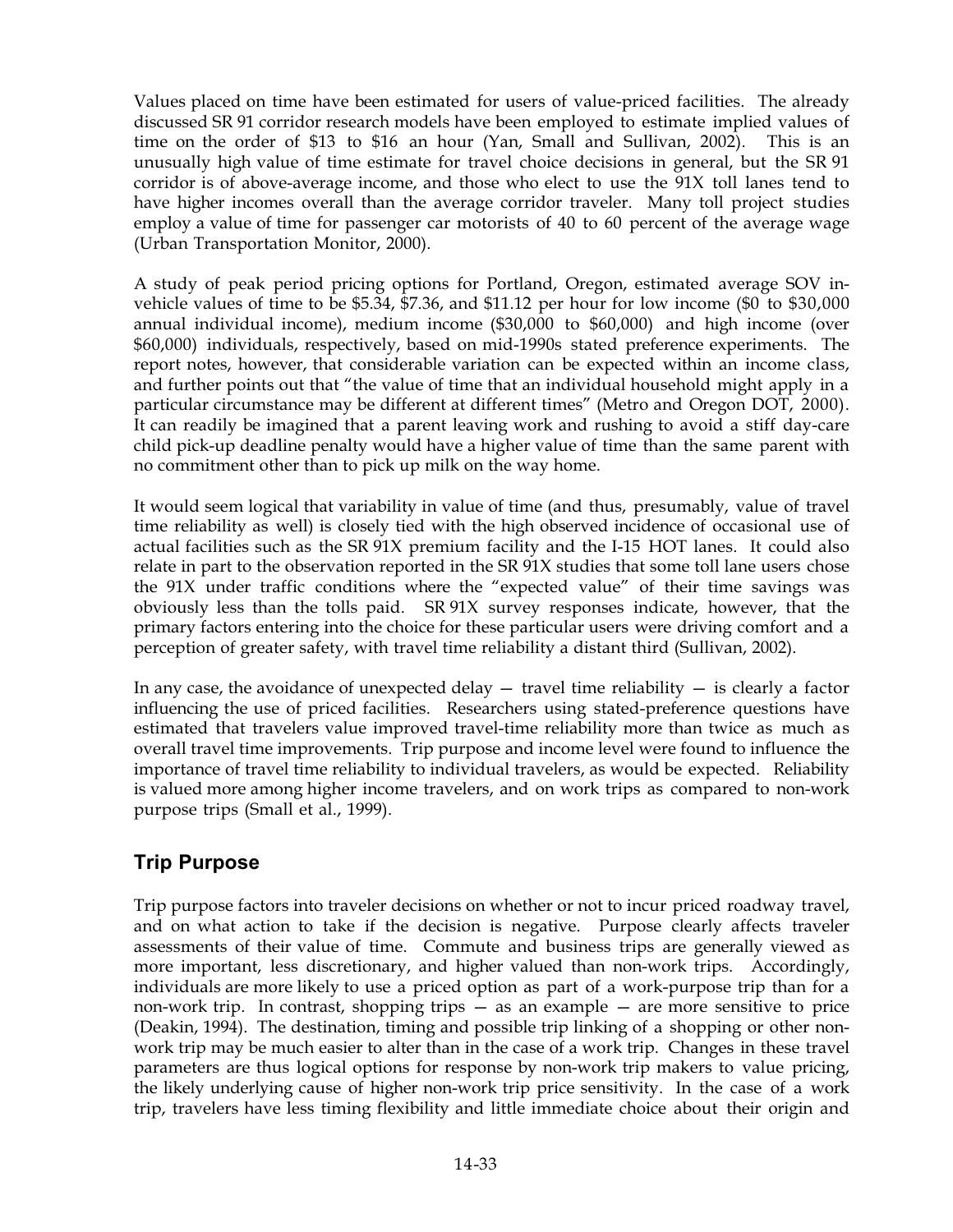destination, and must deal with the priced option head-on. Of course, over time, a worker could move his or her residence or change employers to avoid pricing (Harvey, 1994).

Congestion pricing is a basically peak-period phenomenon. The degree to which it will apply to non-work trips is lessened because many trips made on express highways during congested times are work or work related, particularly during the morning peak period. These are the most inflexible trips. As congestion increases, more flexible trips are diverted to other destinations, routes, or times (Giuliano, 1994), the same as in the face of pricing. Likewise, if congestion is reduced, non-work trips tend to increase. For example, when the Orange County, California, SR 91 Express Lanes opened there was an increase in peakperiod non-work travel in the general purpose free lanes, apparently induced by the increased capacity and reduced congestion. However, as general purpose lane congestion increased over the next several years, particularly in the evening peak, non-work trips decreased (Sullivan, 2002). In Lee County, users making work trips were less likely to time-shift to take advantage of the toll discount, reflecting higher price elasticity for non-work trips (Burris, Pendyala and Swenson, 2002). Finally, business trips are considered even less price sensitive than commute trips (Urban Transportation Monitor, 2000).

Similar observations have been made about the difference between work and non-work elasticities among transit trips. Non-work transit trips are more sensitive to fares than work transit trips. One researcher reports work transit trips as having fare elasticities of between -0.1 and -0.19, with peak fare elasticities in the range of -0.04 to -0.32. In contrast, the corresponding transit shopping trip fare elasticities are identified as being between -0.32 and -0.49, with off-peak fare elasticities between -0.11 and -0.84 (Gillen, 1994). Similar comparisons are reported in Chapter 12, "Transit Pricing and Fares," under "Response by Type of Strategy" — "Changes in General Fare Level" — "Time of Day" and also "Underlying Traveler Response Factors" — "Trip Purpose."

## **Characteristics of Users**

Demographics, most particularly income, strongly influence the decision of whether or not to make use of a priced option. Higher income travelers in particular are more likely to choose tolled routes of travel (Giuliano, 1994). Because demographics and equity — and perceptions thereof — are often closely linked, the characteristics of users of value priced options are discussed jointly with equity issues. This combined discussion is found under the title "Equity and User Characteristics" in the "Related Information and Impacts" compilation to follow.

# **Transportation System Context**

The demand for a priced option depends, to a large extent, on the geographic and transportation system context in which it operates. Congestion on alternatives is a key ingredient to making a less-congested priced option attractive. Obviously the lack or presence of alternatives is a major factor. On the California SR 91 and I-15 projects, motorists could choose to use a parallel free roadway instead of paying for using the express lanes. In cases where no such alternative exists, motorists may seek out different modes or times to travel more readily, or the pricing may simply affect revenue more than travel demand. Singapore saw increases in transit use when pricing was introduced, but in that case, transit service not only existed but was substantial and comprehensive.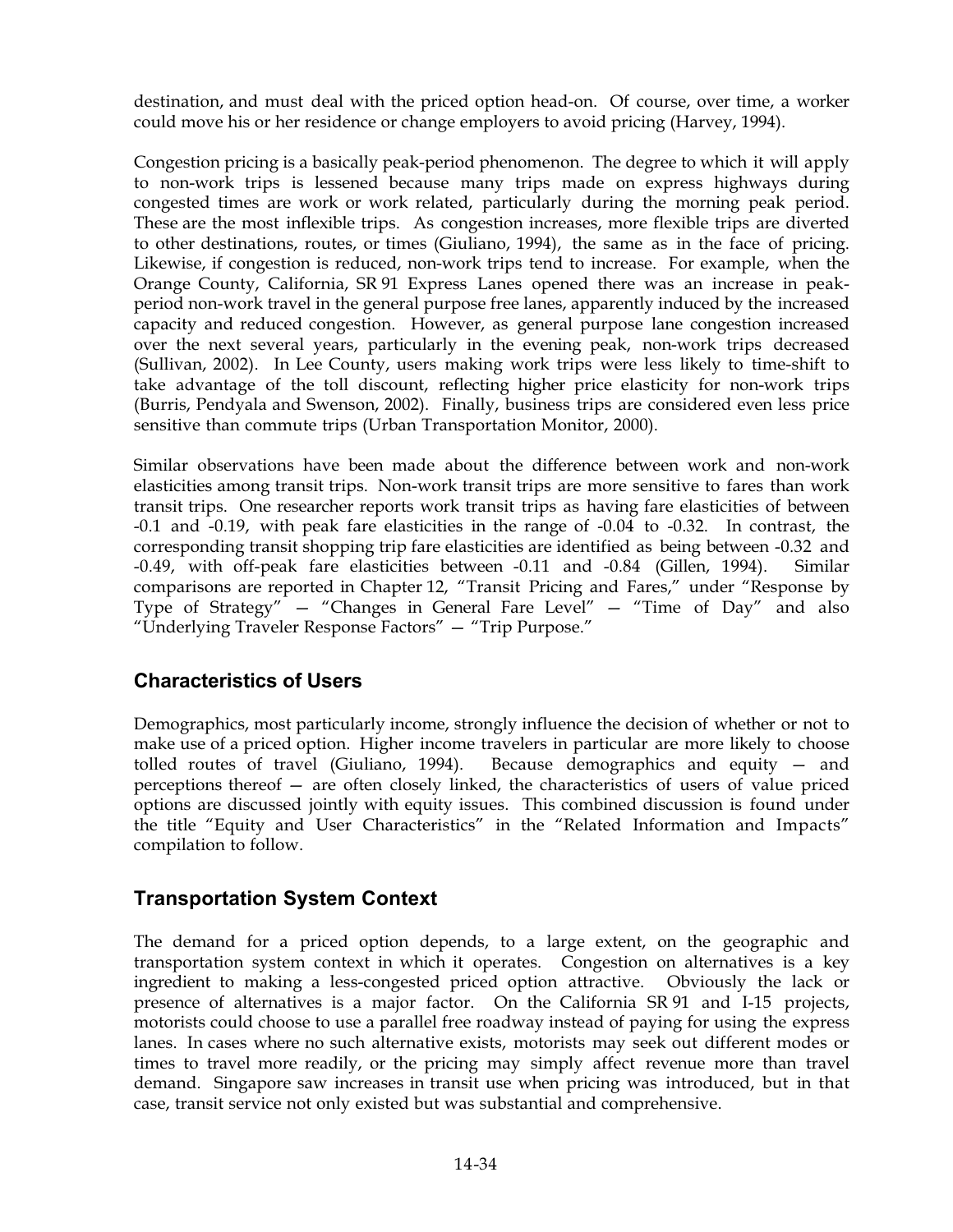In addition to untolled freeway alternatives, the presence of unpriced arterials and local streets may induce motorists to use them instead of the priced option. Although traffic calming strategies could make such alternatives less attractive, the potential for increased travel distance by motorists could have the unintended consequences of poorer air quality (U.S. Environmental Protection Agency, 1998). In the case of SR 91, however, studies suggest that traffic has come to the combined free and toll facilities from parallel city streets rather than vice versa. Over 20 percent of the traffic increase when the Express Lanes opened was attributable to such migration. This trend has not been substantially reversed even as congestion has increased in the corridor (Federal Highway Administration, 2001a; Sullivan, 2002).

# **RELATED INFORMATION AND IMPACTS**

## **Equity and User Characteristics**

Like any transportation strategy, road value pricing applications have equity implications. "Equity" here refers to any change in the distribution of costs and benefits, relative to the existing distribution, resulting from the introduction of pricing options (Giuliano, 1994). The importance of comparing equity implications of a pricing project with alternative approaches to achieving the same objectives is worthy of note. Alternatives may, of course, range all the way from construction of new unpriced highway projects to enhancing alternative travel modes, to a combination of approaches, or doing nothing.

There are some key considerations to keep in mind in discussing equity impacts. It is first of all important to recognize that traditional transportation financing has its own inequities; most commonly used forms of transportation tax revenue generation have been identified as being regressive (Giuliano, 1994). It is then essential to distinguish actual equity impacts the burden of costs and receipt of benefits — from perceptions of equity by individuals. It is also useful to understand the different perspectives of equity. The so-called horizontal equity perspective looks at incidence of costs and benefits by geographic area or by users and non-users. Vertical equity is concerned with differential incidence of benefits and payment burden by advantaged and disadvantaged groups such as those defined by income, race or disability. From either perspective, the equity impacts are real and can be estimated using value-neutral analyses involving estimation of differential incidence of costs and benefits among the subgroups of concern. This process is sometimes referred to as a "winners and losers" analysis.

#### *The "Horizontal" Equity Perspective*

The horizontal equity perspective is concerned with fairness among like individuals and like classes, in other words, persons and groups with similar resources and needs (Litman, 1996). Thus, in the case of a pricing project, concern with horizontal equity leads to examination of costs and benefits by geographic area, or by users and non-users. A geographic view would seek to compare benefits and payment burdens by persons from different geographic locations in the region. A user versus non-user view would aim to estimate what benefits are received and payments made by users of the tolled facility versus those with similar travel needs and desires who opt for alternatives to paying the toll.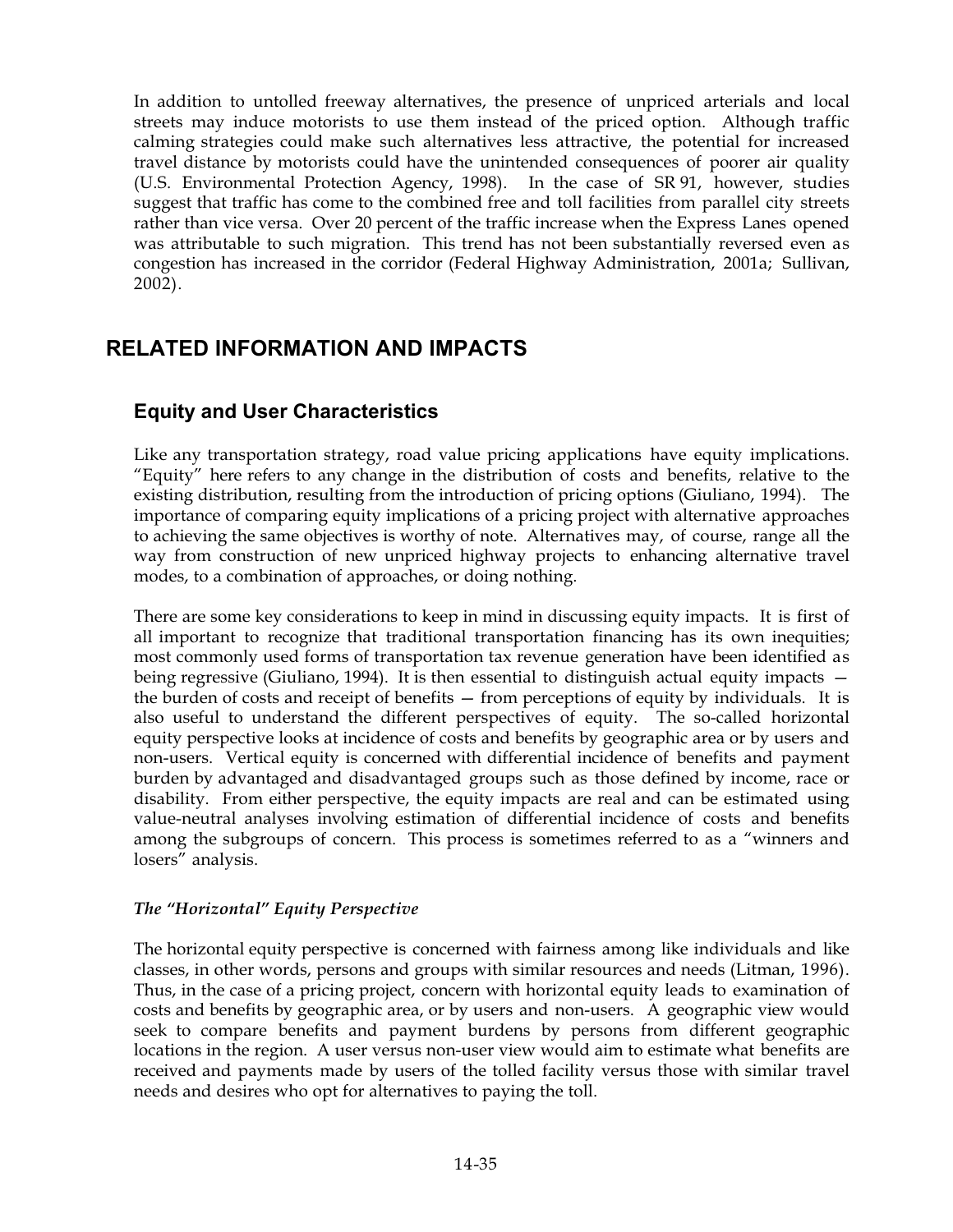Since road pricing typically makes the users who benefit pay for most of (or more of) the costs of improvements, it is inherently likely to be more equitable from the horizontal perspective than most other approaches to congestion reduction or capacity expansion. This type of argument has contributed to generating support for the I-15, SR 91X and Toronto-407 road pricing projects.

### *The "Vertical" Equity Perspective*

The perspective on equity often referred to as vertical equity is the viewpoint concerned with differential effects on groups defined by socioeconomic factors such as income and gender, or other measures of inherently advantaged or disadvantaged status. The associated benefit and cost assessments often turn out to be complex since one must start with current travel behavior and burdens by these different segments of population and then estimate differential impacts of pricing on these same segments. Existing forecasting and accounting methodologies are often incomplete in addressing these issues.

Studies of the equity implications of congestion pricing, an approach with many of the same equity issues as value pricing, make three points. First, the net effect depends on how toll revenues are spent. If revenues are redistributed, congestion tolls need not result largely in gains for higher-income groups and losses for lower-income groups. Second, the net benefits are likely to be greater for higher-income groups under any but the most progressive redistribution schemes. Third, even with a revenue redistribution scheme it is impossible to ensure that all travelers within a particular income class are compensated. Thus, a revenue redistribution scheme cannot completely ensure equity (Giuliano, 1994). Realistically, of course, very little is completely equitable.

## *The Role of User and Non-User Characteristics*

With the preceding points regarding equity in mind, the observations made possible by the various pricing demonstration projects and applications are explored here. Demographics, including income and gender, appear to be a significant factor in the decisions travelers make about whether to and how frequently to make use of a priced option. As a result, equity issues do emerge when dealing with pricing projects. In the basic value pricing scenario, a toll is applied with the intention of shifting low-valued peak trips off of critical facilities or out of critical periods, speeding high-valued trips, and providing new options for all kinds of travel. The equity question is how are the costs and benefits spread across income classes.

**Value of Time.** One expression of a traveler's income is his or her value of time. As stated previously, many toll facility studies employ a value of time for passenger car motorists of 40 to 60 percent of the average wage (Urban Transportation Monitor, 2000). The value of time for individual travelers influences their willingness to pay tolls to save time. Some road pricing equity research has focused on user value of time rather than on income directly.

In one such winners and losers analysis, computer simulations were conducted to evaluate the differential effects of value pricing, relative to a previously free road. The research concluded that people with intermediate values of time, rather than the lowest values, are burdened the most or gain the least. The explanation provided is that a priced option like the Orange County, California, SR 91X Express Lanes offers users only two choices, thereby catering only to people at the high and low ends of the time value distribution. Intermediate value users cannot justify paying for the priced facility, but are forced to sit in greater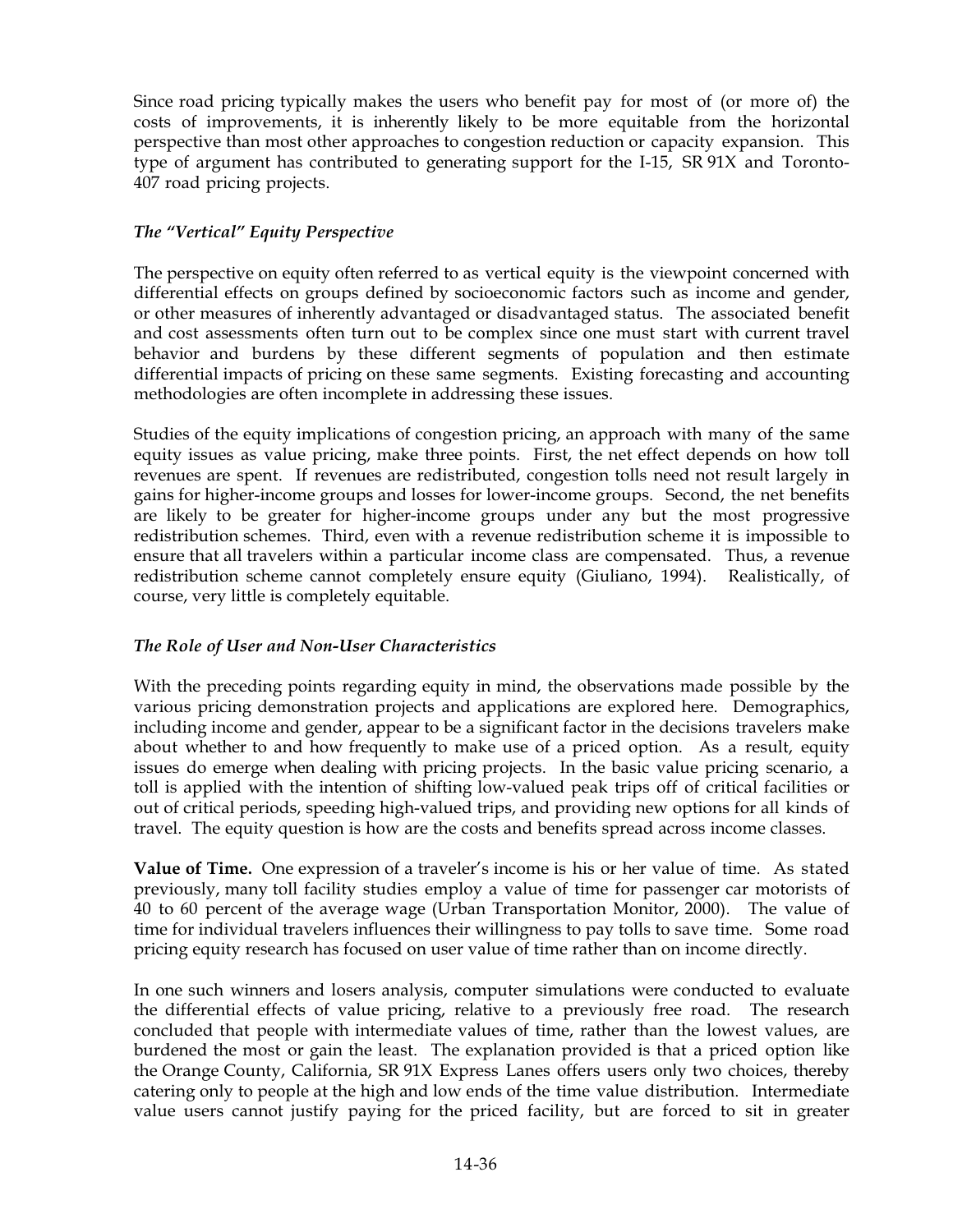congestion as a result of the priced facility having been created (Small, 2001). This last conclusion may be challenged from at least the particular perspective of the SR 91 project by noting that without the added 91X lanes financed by the pricing, the local lanes would be even more congested than they are with the tolled Express Lanes in place. Those not paying to use the 91X lanes may endure more congestion than those who do pay, but they still face less congestion than in the "no build" alternative.

The utilization of the value pricing options in the research simulations was dependent on the presence of congestion. The researchers found that from an equity perspective, the value pricing worked best when "the price charged and the quality offered were both on the low side." In this scenario, lower prices attracted more users to the lanes and lowered the "quality" to the extent of increasing the traffic density of the express lanes. More traffic was attracted away from the main lanes, improving their quality. Overall, the throughput on the corridor was higher than in a scenario where the price and quality of the Express Lanes was higher. Irrespective of price, the benefits of pricing were strongly dependent on the diversity of the users. The more users' time values differed from each other, the more benefits the simulated value pricing scenarios provided. In scenarios where all users had very similar time values, the Express Lanes were either extremely underutilized or overwhelmed, depending on the price charged (Small, 2001).

**Income.** Early 1990s studies suggested that individuals most likely to be negatively affected by value pricing projects would be those in the middle and lower income brackets. These are often the workers and households with the least flexibility to make changes (Giuliano, 1994). In practice a wide range of income groups have been observed to use value priced facilities, though at differing frequencies. Income equity effects depend on project parameters. Arguably the income equity issue may in many cases be more one of higher income individuals receiving greater benefits, than one of negative effects on any group.

In the case of SR 91, an early-on study of socioeconomic characteristics found the profiles of  $91X$  Express Lane users to be similar to those for SR $91$  general-purpose lane users (Ungemah and Baskett, 1999). However, subsequently reported surveys of commuters in the corridor do show a marked difference in 91X usage between high- and low-income travelers. To repeat findings presented earlier, high-income commuters (household income greater than \$100,000) are more than twice as likely to be frequent toll lane users (using the lanes for more than 50 percent of their peak trips) and nearly half as likely to be non-users than are low-income commuters (incomes below \$40,000). Paralleling the usage pattern, 72 percent of low-income commuters lack the transponders that allow them use of the Express Lanes, versus 31 percent of the highest income travelers. Comparing surveys conducted in 1996 and 1999, the association between income and usage of the lanes was found to have remained largely stable. However, relative usage by middle income commuters dropped in the later survey, presumably reflecting a greater sensitivity to the price increases  $-$  for that initially large user group  $-$  compared to other income groups (Sullivan, 2002).

San Diego's I-15 FasTrak project found that FasTrak customers, compared to travelers on the free lanes, were generally from higher income households and were more highly educated, more likely to be home owners, and more likely to be from two vehicle households (Supernak et al., 2001a). Correspondingly, in Lee County, Florida, high-income users exhibited less interest in shifting their travel out of the fully priced peak period to save a few cents (Burris, Pendyala and Swenson, 2002).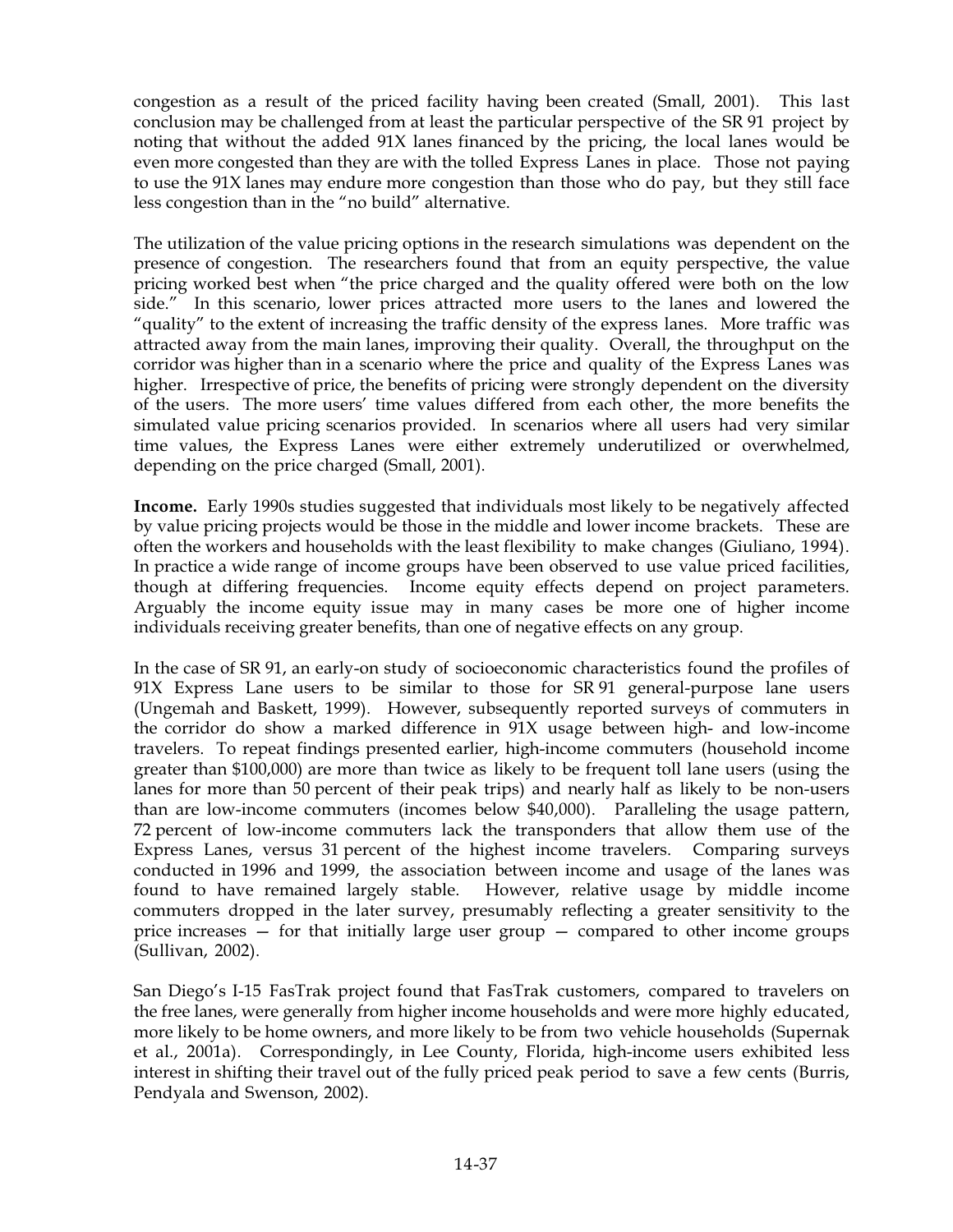Some solutions have already been applied, or proposed, to address fairness concerns. Noted earlier is the use that has been made of revenues from I-15 value pricing in San Diego for express bus service in the corridor. The service attracted 525 daily express bus passengers in 1999, two-thirds of whom were reverse commuters (Federal Highway Administration, 2000a). (For further details see "Underlying Traveler Response Factors" — "Travel Mode Impacts and Shifts" — "San Diego's I-15 'FasTrak' Express Lanes" and the case study "I-15 Value Pricing Demonstration Project, San Diego.") Given that the reverse commute bus riders lack the option of using the reversible, peak direction I-15 HOT lanes, their attraction in effect represents an income transfer to persons otherwise not benefited.

A proposal in the case of the San Francisco-Oakland Bay Bridge was that a lifeline auto toll be provided, whereby low-income travelers would be exempt from higher peak-period tolls. The proposed specifics were to qualify motorists using the same criteria established for the guaranteed service programs of gas and electric utilities (Hattum and Zimmerman, 1996).

Another proposed approach, conceived especially for existing congested freeway facilities, is expected to undergo pilot study under the rubric "Fast and Intertwined Regular (FAIR) lanes." This proposal is a variant of separating lanes into fast lanes and regular lanes. Both fast and regular lanes would be electronically monitored. Pricing would be such that the fast lanes would be electronically tolled with rates set in real time, to ensure free-flowing traffic. Regular lane users, while continuing to face congested conditions, would receive toll credits as long as their vehicles were equipped with electronic toll tags. The credits would compensate for giving up the fast lanes, and could be applied to future toll charges or transit fares. The credits form the basis for the assertion that FAIR lanes would be more publicly acceptable than simply taking existing lanes for tolled use, especially if any net toll revenues were to be applied towards enhanced transportation alternatives in the priced corridor (Federal Highway Administration, 2001b; DeCorla-Souza, 2000).

Studies of road pricing in Portland, Oregon, which after winnowing down alternatives focused primarily on individual facility applications involving new highway capacity, concluded that peak period pricing would in the preferred alternatives provide economic benefits to all income classes, and actually be progressive in its distribution of effects among classes. This study outcome was heavily reliant on the assumption of directing toll revenues toward substantially improved public transit services, which were of greatest benefit to lower income groups.5 Low and middle income groups also received monetary benefit from reduced auto travel, particularly SOV travel. The investigations were not taken to the point of ascertaining the full implications of concomitant choice to take transit or travel less; whether travel and activity needs were satisfactorily accommodated or the change represented loss in quality of life (Metro and Oregon DOT, 2000).

**Gender and Age.** Usage of value-priced facilities has been found to be influenced by driver gender and age, but the implications for equity remain an open question lacking explicit determination of whether the users and non-users within the gender and age classifications

<sup>&</sup>lt;sup>5</sup> In the absence of price changes, when a travel mode is improved the greatest benefits generally accrue to individuals who were prior users of it, with lesser benefits coming to mode shifters attracted to it. With no transit price changes assumed in the Portland studies, full benefit would be gained by persons already using transit before improvement, and the normal lesser benefit would be retained by persons attracted by the improvements themselves independent of road pricing. All transit riders in those categories would be "winners." The road tolls per se would induce even more mode shifters, but this added increment of diverted travelers would be among the "losers."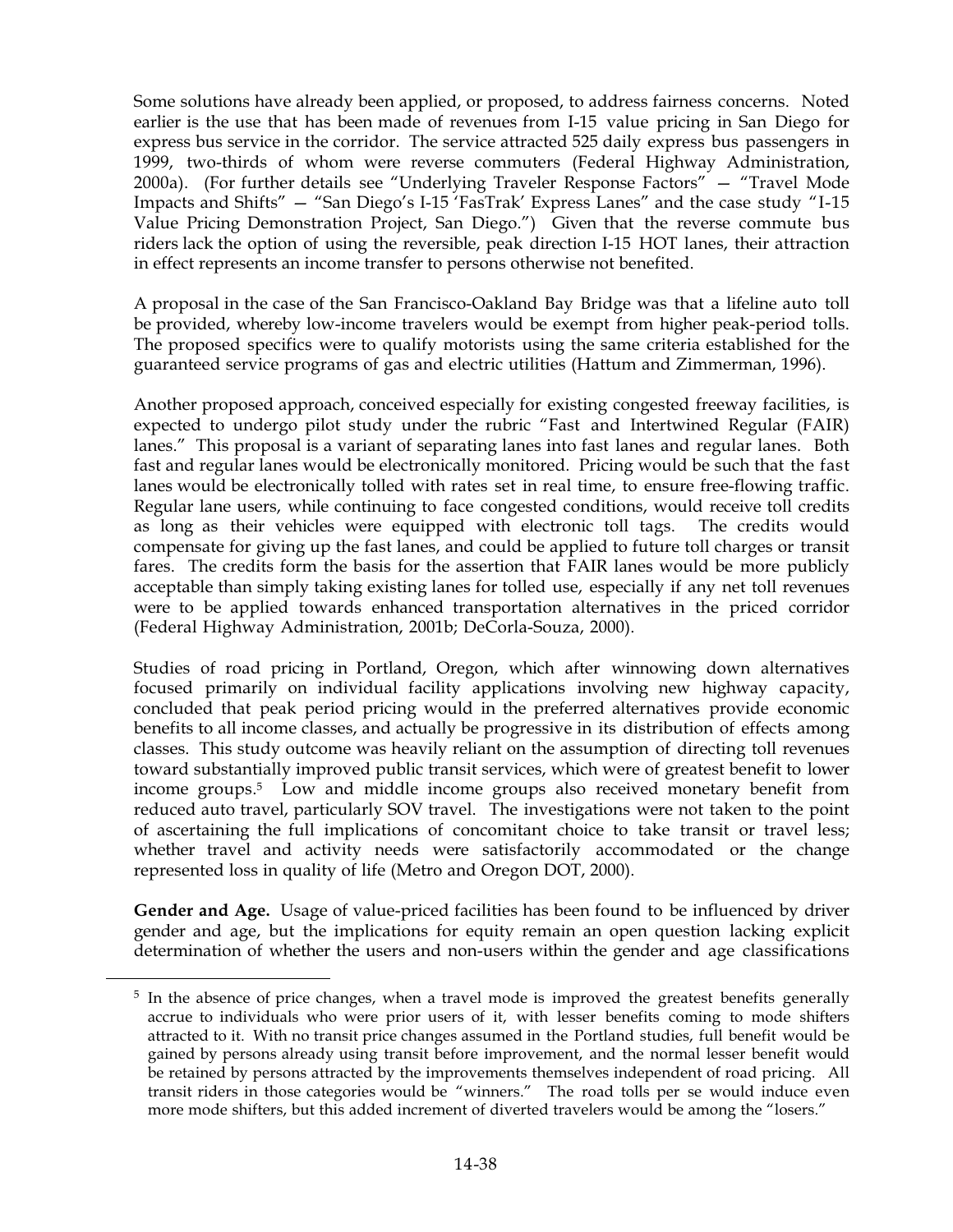are being benefited or disbenefited. Studies have looked at the potential for pricing to have different effects on men and women, and on the young, elderly, and intermediate-aged.

On the SR 91 Express Lanes, 42 percent of female commuters versus 28 percent of male commuters report being frequent users as measured by using the tolled lanes for more than 50 percent of their corridor trips (Sullivan, 1998). One of the modeling efforts based on the SR 91 corridor suggested that gender was a more important variable than income group in predicting whether a traveler will use the Express Lanes (Sullivan, 2000). Several studies have documented women's greater reliance on the automobile as a result of householdrelated constraints on travel choices (Giuliano, 1994). It may be that in certain instances this reliance carries over to heightened interest in securing the travel time savings or reliability offered by the value priced facilities.

Conflicting findings come from the Lee County demonstration. There it was found that female travelers were more likely to take advantage of the off-peak discounts (Center for Urban Transportation Research, 2000), in other words, they were less likely to choose use of fully priced peak hour travel. Another of the modeling efforts that examined the choice sets of commuters in the SR 91 corridor found that 28 percent of women versus 17 percent of men consider all of the available mode, route and time of day alternatives in making travel choices (Mastako et al., 2002).

The I-15, SR 91 and Lee County projects also examined possible association between motorist age and response to pricing options. In each case, intermediate aged travelers were the most willing to pay to travel during the peak period. I-15 FasTrak customers were predominantly 35-54 years old and less likely to be 65 or older (Supernak et al., 2001a). On SR 91, toll lane use appears to increase with age up to the 50-60 age range and then decline, however the relationship was weak and not statistically significant (Sullivan, 2000). In Lee County, the percentage of eligible users not changing their travel time to capture the discount was highest for travelers aged 35-54 (Burris, Pendyala and Swenson, 2002). Again, the equity implications of these findings are not obvious, but the information may have other uses, as in design of promotions.

#### *Individual Perceptions of Equity and Appropriateness*

Individual perceptions about fairness of pricing, in contrast to impacts that can be estimated directly, are subjective and can only be assessed with user and non-user surveys or focus group techniques. This is not to say that perceptions are not important for, indeed, they are. Perceptions will strongly influence whether a project becomes feasible or not. Perceptions can sometimes be changed, however, with education and outreach. In fact, in California's I-15 and SR 91 projects, education and outreach have played a critical role in achieving high rates of favorable views among users and non-users. The high ratings obtained have allowed these projects to continue with public blessings (Regan, 2002). On the other hand, in Minnesota and in the San Francisco area, road pricing projects with promises of large benefits and revenue potential were not allowed to proceed due to negative perceptions, even though actions that should have safeguarded equitable impacts were incorporated.

Demographics, including gender and income, appear to have little to do with whether individuals support congestion pricing concepts (Adler, Ristau and Falzarano, 1999). A late 2001 public opinion survey in San Diego's I-15 corridor, of both users and non-users of FasTrak, showed overwhelming support for the HOT lane operations, pricing, revenue use and facility extension proposals. This support cut across both user and non-user groups, as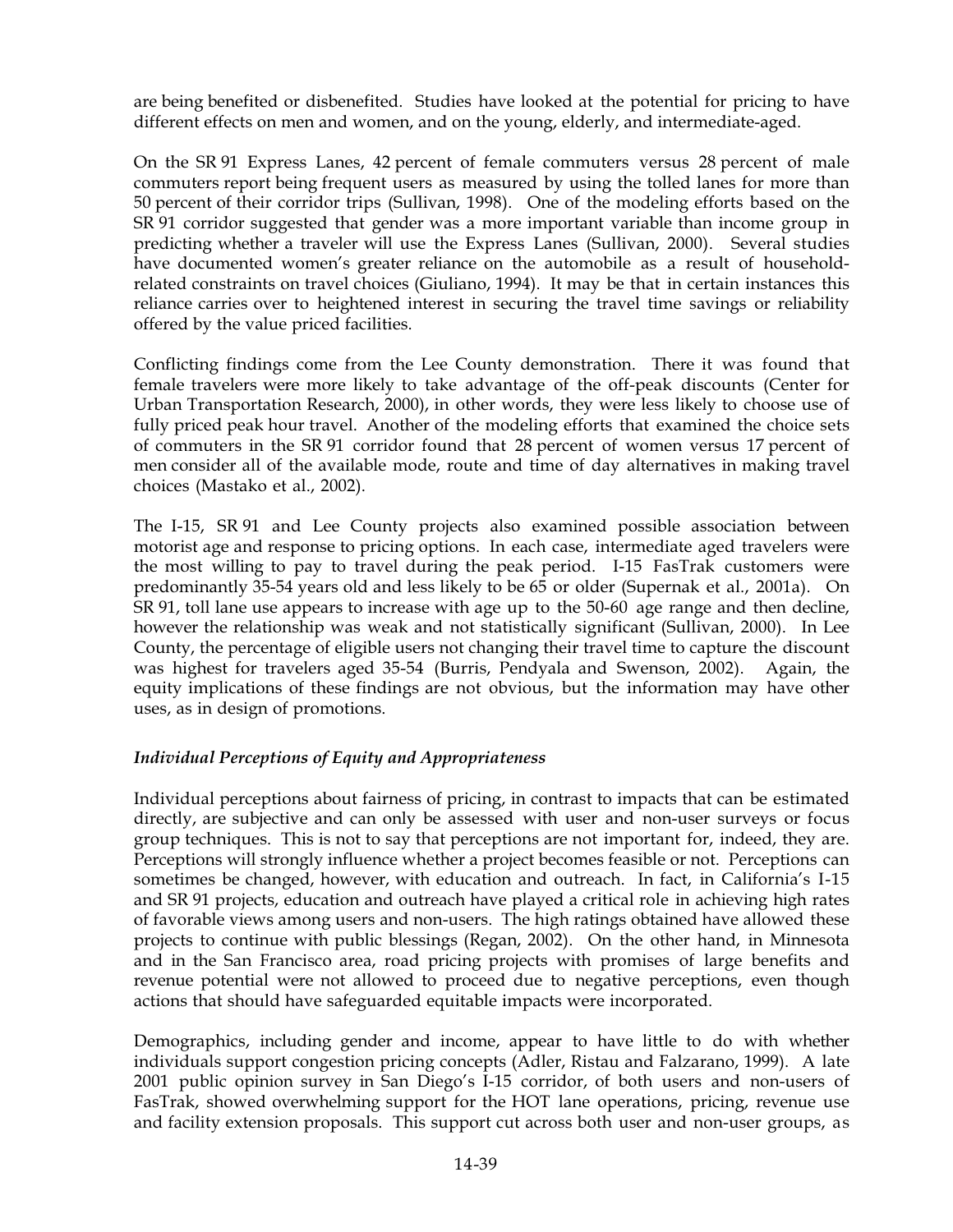well as all socioeconomic groups (Regan, 2002). Among SR 91 corridor commuters (tolled express and free main lanes), no significant difference in the level of approval was recorded among income groups (Sullivan, 2000). A survey of travelers on the mixed (free) traffic lanes of Houston's Katy Freeway (I-10W) revealed low knowledge of the *QuickRide* HOT lane demonstration program, but 55 percent thought the approach was fair, 67 percent viewed it as effective for the HOV lanes, and 85 percent perceived a benefit for the regular lanes. In actuality, the low *QuickRide* usage has not resulted in any significant changes in person throughput on the freeway (LKC Consulting Services, Inc., and Texas Transportation Institute, 1998; Shin and Hickman, 1999a).

Other studies haven't explicitly compared attitudes among user groups, but show a generally high level of approval in the case of HOT lanes and other situations where a free alternative is available. In earlier I-15 corridor attitudinal studies, over 70 percent of commuters indicated a belief that the congestion pricing policies were fair to users of both the FasTrak lanes and the main lanes (Hultgren and Kawada, 1999). In contrast, the Norwegian public's general response to area pricing in the form of toll rings in cities has been quite mixed. In Bergen, public opinion shifted from 13 percent in favor and 54 percent opposed one month before implementation to 50 percent in favor and 36 percent opposed a year later. Public opinion in Oslo was 29 percent for and 65 percent against just before implementation, gradually shifting to a still-negative 39 percent for and 56 percent against four years later.

A key objective in the Norwegian toll ring applications has been revenue generation for transportation improvements. From this perspective, the attitude surveys in Trondheim provide special insight. Public attitudes toward the toll ring per se were worse than in either Bergen or Oslo; 7 percent for and 72 percent against five months prior to implementation, and 20 percent for and 48 percent against two months after. However, when the question was phrased to ask about the package of toll ring and improvements it was designed to finance, positive responses tied negatives before implementation, and shifted to 32 percent positive versus 23 percent negative after start-up (Gomez-Ibanez and Small, 1994).

## **Implementation Challenges and Lessons**

Past value pricing projects have faced substantial technical and political implementation challenges. Now that there are more implemented projects, the technical hurdles have greatly diminished. The current generation of hardware and software, at least, is proven. Singapore has implemented electronic pricing on a sub-regional scale. Toronto and Melbourne have each implemented fully-automated open-road highway-speed tolling systems (DeCorla-Souza, 2000). Only the technology for large-scale mileage charge applications remains lacking, not expected to be ready until 2010 (Castellani et al., 2002).

Aside from the mechanics of toll collection, projects entail a complex process addressing appropriateness for the geographic area and its transportation system, setting of tolls, enforcement, privacy, and estimation of the impacts of alternatives. These items can be addressed, however, with appropriate planning and design efforts (DeCorla-Souza, 1993).

Political hurdles are another matter. Issues such as interjurisdictional cooperation and public acceptance are less easily resolved (DeCorla-Souza, 1993). Important lessons about such implementation challenges can be drawn from both value pricing projects that have been operating successfully over the past several years and from projects that have failed or are waiting for approval. Each of these projects and their pre-implementation studies,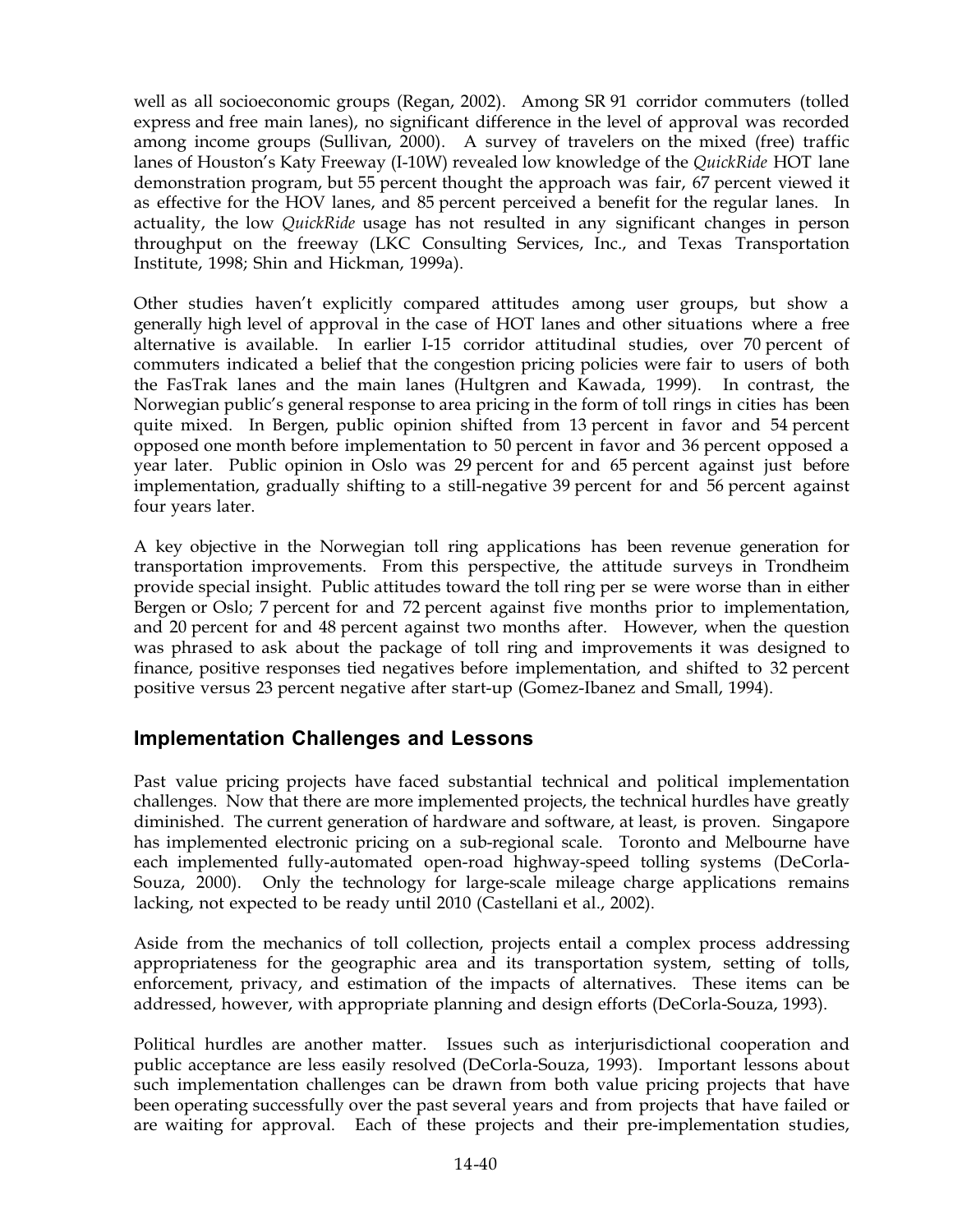whether or not they eventually evolved into operational applications, has made important contributions to the understanding of value pricing and the process of implementation. While it is not the purpose of this particular Handbook to address implementation issues in any detail, a few points and examples from experience and research will serve to illustrate.

### *Concerns of the Public*

Studies sponsored by the European Commission have identified three major groups within the broader public that are the foci of concern about road pricing applications and outcomes (Castellani et al., 2002):

- *Motorists*, as the main group directly affected (Public Acceptability).
- *Politicians*, as key decisionmakers concerned about re-election (Political Acceptability).
- The *business community*, representing private financial interests (Business Acceptability).

These groups are observed not to act in isolation, but to be intertwined in a complex array of interdependent relationships amongst themselves and associated lobbies of persons affected (including automobile and employer associations), environmental groups, other interest groups, and the media. To make matters even more complex, "acceptance" of road pricing in the approval-gaining phase involves target groups who often have not experienced the proposed measures. This requires "the prospective judgment of measures to be introduced in the future" by the target groups, thereby "making 'acceptability' an attitude construct." This is in contrast to "acceptance" after implementation, which then involves informed experience and includes behavioral responses to the pricing.

The same research has delineated seven key issues involved in achieving acceptance of road pricing (Castellani et al., 2002):

- **Perception** (of a current problem) identified as a necessary precondition for regarding corrective actions as important, but not guaranteeing that road pricing will be taken as a suitable approach.
- **Social Norms** found by some but not all researchers to be important, in conjunction with social pressure, for acceptance of road pricing by individuals.
- **Knowledge** believed to be important in heading off opposition, with distribution of information on program objectives, costs, benefits, and distributional effects (winners and losers) particularly influential.
- **Perceived Effectiveness** found by many studies to be an influential predictor of acceptability, but needing to be paired with appropriate goals to minimize unintended individual citizen reactions.
- **Fairness/Equity** viewed as a key issue by most groups (see discussion in the "Equity and User Characteristics" subsection above)
- **Revenue Allocation** closely tied to equity issues, with the potential to influence who are the winners and losers, and to compensate parties disadvantaged by the road pricing.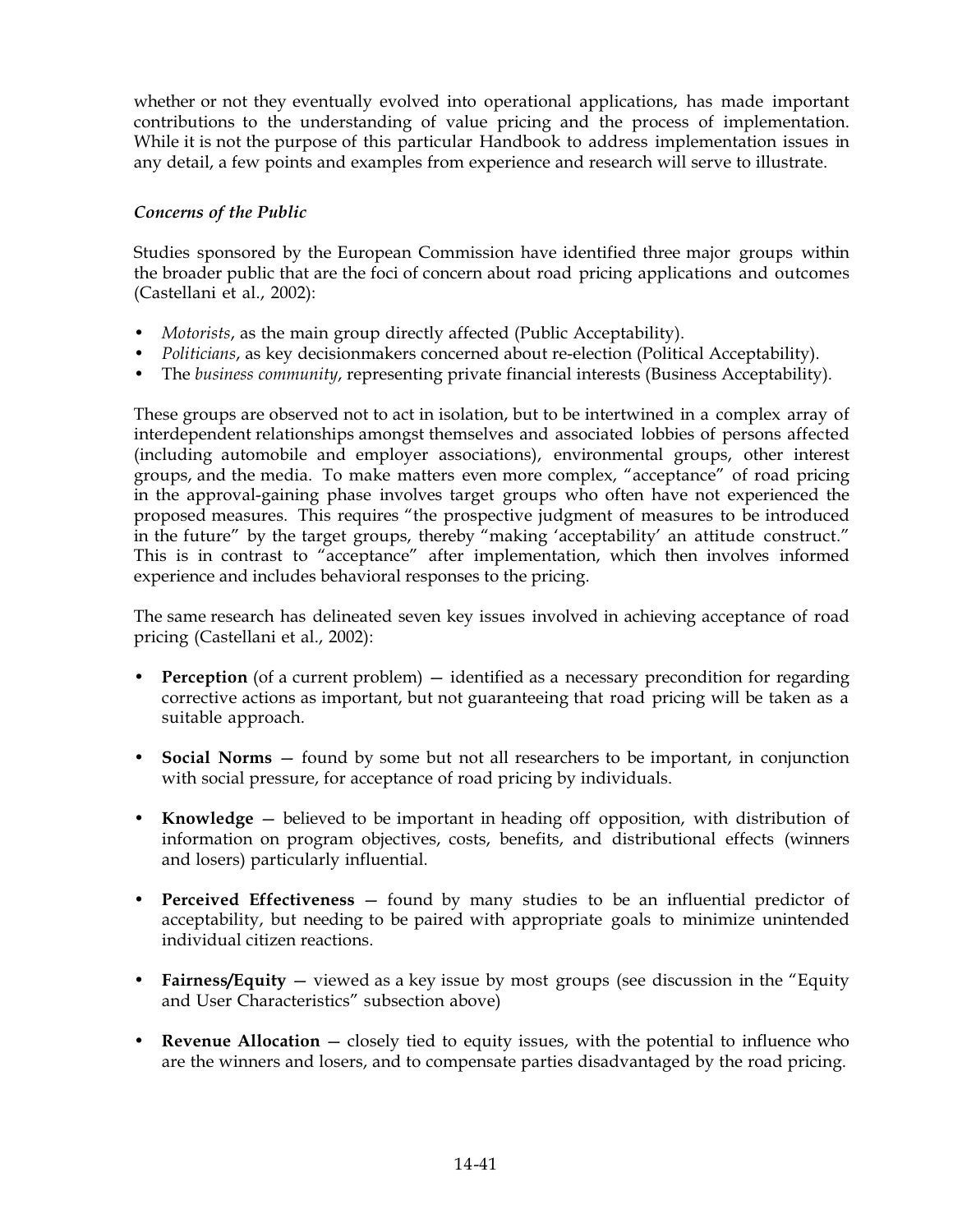• **Case-Specific Characteristics** — clearly crucial to each individual proposal, with specifics including the pricing scheme, accompanying transportation improvements, availability and cost of travel alternatives, and other factors often unique to the project.

Value pricing is frequently objected to over concerns that the tolls are simply a new tax on the citizenry and may go beyond the ability of lower income users to pay the charges. In cases where the proposal is to price existing facilities, there tends to be a feeling among commuters that they are being charged for roads that they have already paid for through their fuel taxes (DeCorla-Souza, 2000). The general public has been found not to believe that pricing and taxation measures will solve congestion, air pollution, and related problems (Castellani et al., 2002). These perceptions are confirmed in the case example of Minnesotans queried in 13 focus groups, including nine held in the Minneapolis-St. Paul metropolitan area. The Minnesota focus group participants also added the concern that pricing would simply divert the congestion problem to unpriced side streets not intended for longerdistance travel (Wilbur Smith Associates, 1997).

The public may have trouble seeing benefits from the charges. Even when funds are dedicated to transportation purposes, public support is far from guaranteed. In the Trondheim, Norway, example, while stated support for their toll rings increased when survey respondents were reminded that the revenues would be used to provide specific facilities, over two out of every five persons with an opinion still opposed the tolls (Wachs, 1994; Gomez-Ibanez and Small, 1994). Public acceptance of various Travel Demand Management (TDM) measures was found in one European survey to be least for road pricing, receiving rankings of 84 to 91 percent "not acceptable" versus 16 to 9 percent "acceptable" (Castellani et al., 2002). In the Minnesota focus groups, however, road pricing — although unpopular — was not tarred with the nearly unanimous unfavorable reaction received by a mileagebased road use tax alternative (Wilbur Smith Associates, 1997).

A synthesis of public opinion polls conducted between 1993 and 1996 provides several observations concerning value pricing support. First is that pricing must be packaged appropriately for public acceptance. Support is lower for pricing projects that are described as simply reducing congestion than for projects whose descriptions also make clear other benefits will occur. Second, support for congestion pricing is greatest when specific rather than general transportation purposes are cited as the use of the revenues. Third, traditional equity concerns, such as income, may be less important than perceived inequities for such groups as people with long commutes and people requiring daytime use of their vehicles. Fourth, support for congestion pricing as a transportation funding mechanism appears lower than for gas taxes (Spock, 1998).

#### *The Boulder, Colorado, Example*

In the mid 1990's, Boulder, Colorado, embarked on a pilot project to demonstrate the application of peak-period pricing. The project was to introduce the concept of value pricing to one neighborhood, simulating an areawide pricing scheme, which would be the longer range objective. The project was modeled after the Stuttgart demonstration discussed earlier, with charges ranging from \$0.50 to \$2.00. As plans to install the equipment for automatic vehicle identification technology were initiated, a media firestorm erupted and city council members failed to express majority support. As a result, the transportation agency decided to abandon the demonstration (Federal Highway Administration, 1998b).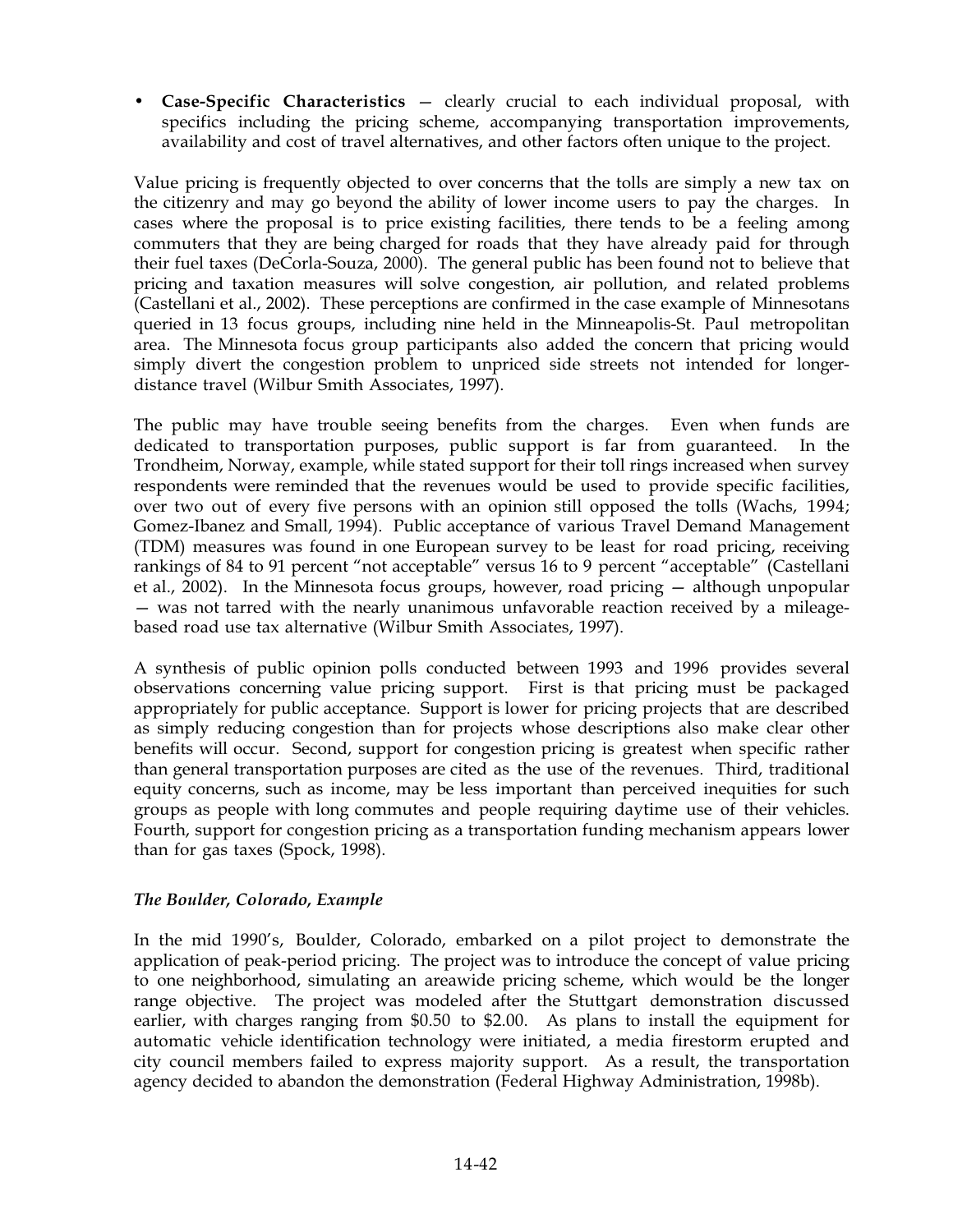The Boulder project's failure offers a number of lessons in navigating the implementation challenges of value pricing. First, internal transportation agency acceptance of pricing as a viable and worthwhile transportation strategy is needed to enable the agency to voice support for the plan. The Boulder effort was not well integrated into the transportation planning process, and thus had few advocates when things did not go well. Second, public outreach and education are critical to achieving buy-in to any program. The project received unexpected negative media coverage and was never able to recover. Third, frequent discussions with elected decision makers are important when dealing with such a politically charged topic as raising user fees. Although some council members thought pricing would make technical sense for Boulder, many did not believe the city was politically ready, even for a pilot demonstration. Finally, thought must be given to the study area's place in the region under a pricing program regimen. Many concerns were expressed about competitiveness within the region were Boulder the only city in the area to adopt such a bold proposal areawide (Ungemah and Baskett, 1999).

#### *Other Implementation Observations*

The European research already noted found institutional barriers to implementation to include fragmented transportation planning, revenue generation mechanisms, stakeholder organizations and decisionmaking; senior government policies in conflict with pricing; insufficient and conflicting legislation; opposition — founded upon contradictory advice from stakeholders, academics, and the like — from interest groups within the government; and opposition from non-government interest groups (Castellani et al., 2002). Parallels with U.S. experience seem fairly evident.

Additional key lessons regarding implementation challenges, derived primarily from U.S. implementation experiences, include the value of:

- Attending to local concerns.
- Bringing all parties to the table.
- Focusing on coalition building.
- Nurturing support from political leaders.
- Finding solutions to address adverse impacts.
- Packaging pricing as part of a program of improvements.

It is also important to recognize the very clear lesson that there will always be political controversy associated with efforts to establish a new way of charging for highway use. This may mean that supporters of pricing need to place special emphasis on educational efforts before value pricing projects are introduced. They may also need to accept gradual introduction of value pricing, perhaps through undertaking a pilot demonstration before launching more comprehensive initiatives. This in turn will introduce a need for maintaining a vision for moving from piecemeal applications to a comprehensive approach. Addressing political concerns may also require that value pricing be combined with some form of compensation to adversely affected travelers (Federal Highway Administration, 1998c).

## **Travel Mode Impacts and Shifts**

Impacts of road value pricing on alternative travel modes such as carpooling and transit, and the travel mode shifts involved, have already been noted in the "Response by Type of Strategy" section. Also reported have been the route choice phenomena in instances where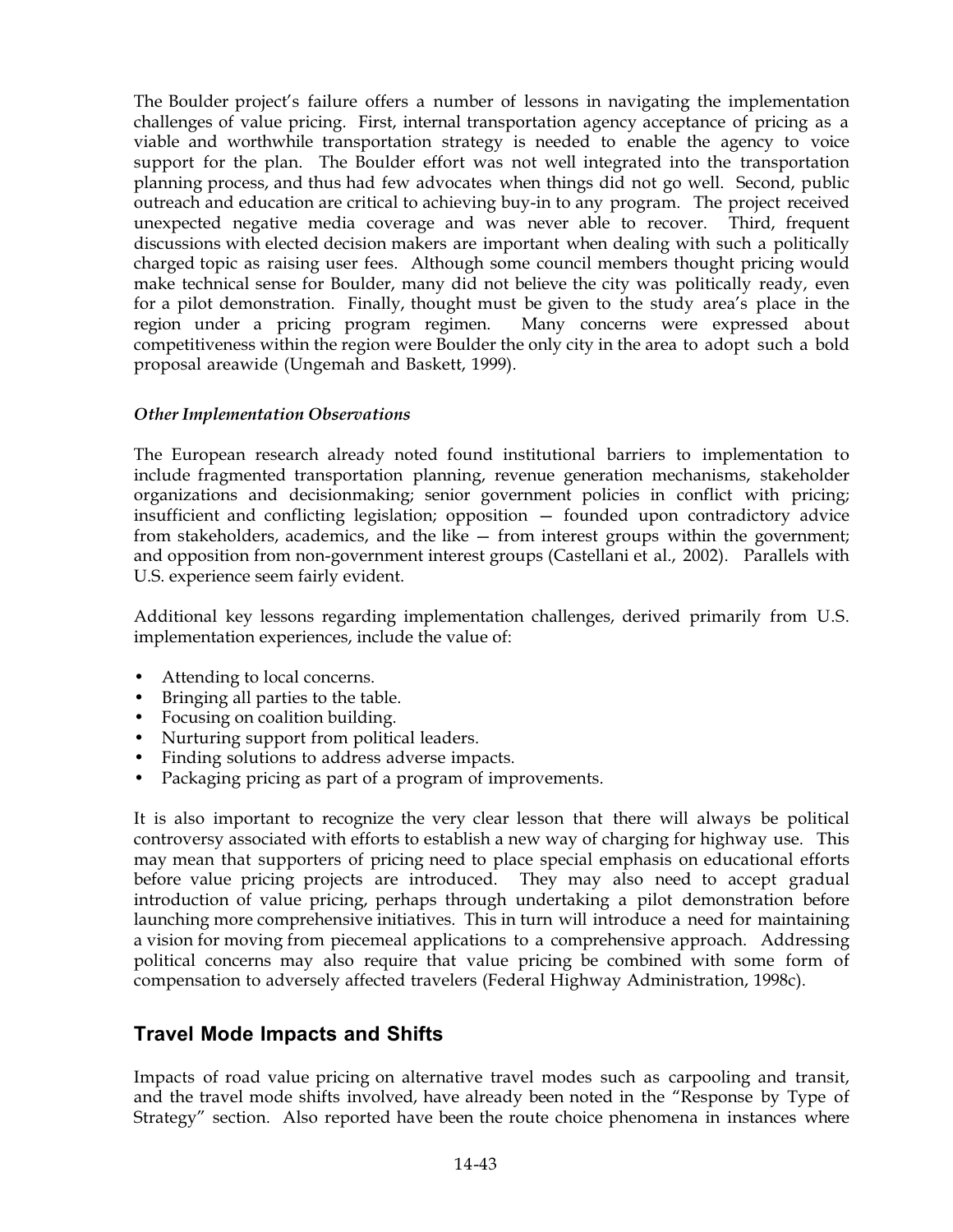unpriced highway alternatives exist. Highway route choice tends to be the travel decision most sensitive to changes in auto travel times and costs (Metro and Oregon DOT, 2000). Normally the predominant travel shifts will be from one highway route to another when new time and cost differentials are introduced in the presence of alternatives. Where there are no or limited highway alternatives, trip makers will turn more to public transit and other options already identified at the start of the "Underlying Traveler Response Factors" section.

It is thought that road pricing in and of itself encourages ridesharing and use of transit in general. In the case of Singapore's central area licensing scheme, where good transit alternatives existed while highway route alternatives were available only to through travel, large increases in ridesharing and transit use were observed. In the United States, where alternatives to auto use are mostly not as well developed, the shift to alternative modes in response to pricing alone has been much less pronounced. For example, no mode shift effects have been noted for the Lee County project in Florida, where the bridge toll discounting could conceivably have engendered shift away from alternative modes.

When in some manner new roadway capacity is made available, the transit use and ridesharing situation becomes less straightforward. Where existing HOV lanes are opened to lower occupancy tolled vehicles, applying the HOT lane concept, the possibility of negative transit and HOV use impacts seems logical. There have been some not easily attributable changes in HOV use, ranging from near-neutral to positive on the priced facilities themselves, to near-neutral to negative on parallel general purpose lanes.

It is therefore noteworthy that transit ridership has apparently not been hurt by these types of projects. Over the long term, as congestion increases, the specific impact of pricing on transit usage in the corridors involved may become more apparent. The fact that transit results have not been more marked may in part be attributable to the location of all of the U.S. facility-related projects in suburban areas that tend to be more affluent, with ready access to automobiles. It may be found, however, that there is a more fundamental determinant of transit ridership's resiliency in the form of low sensitivity of mode shifts to road pricing, relative to travel options such as choice of route. Low sensitivities are hinted at by commonly encountered demand model structures and the partial change of mode findings (no results for the transit mode per se) of SR 91 corridor modeling (see "Underlying Traveler Response Factors" — "User Cost").

This subsection focuses on those situations where new roadway capacity is opened up for priced travel, either by means of new construction or through opening HOV lanes to tolled lower occupancy vehicles. In these cases a new premium service has been offered to priced vehicles, such as in provision of new tolled highway capacity, or the opening of an HOV lane to priced SOVs or LOVs, as in HOT lane applications to existing HOV facilities. The three projects examined further are San Diego's I-15 "FasTrak" Express Lanes; Orange County, California's SR691 Express Lanes; and Houston's *QuickRide* Program on the I-10W Katy Freeway HOV facility. In addition, modeled results from the Portland, Oregon, peak period pricing studies are reported.

#### *San Diego's I-15 "FasTrak" Express Lanes*

In the I-15 corridor, opening of the HOV lanes to priced SOVs had no apparent impacts on park and ride lot use. HOV usage on the HOT lanes increased some 16 percent immediately upon introduction of pricing accompanied by increased enforcement. Express Lanes HOV usage then grew another 7 percent overall during the 3-year demonstration, actually growing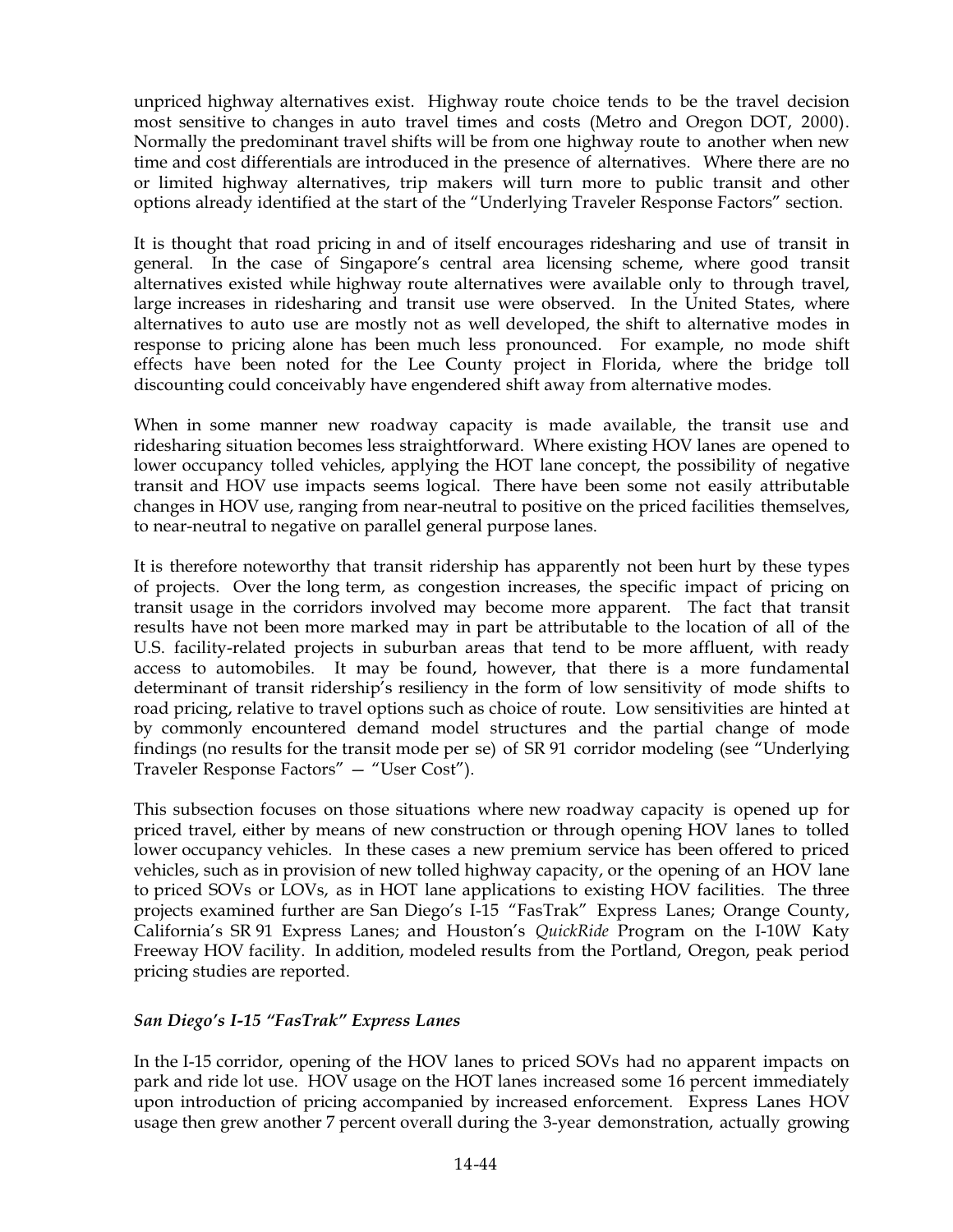faster during the initial ExpressPass phase, followed by a slight decline during the FasTrak phase. During the same three years, however, there was a major decline noted in the AM peak period share of HOVs in the general purpose lanes (Supernak et al., 2001a and b), an observation with no really satisfactory explanation. Phase I surveys in the Fall of 1997 indicated only 5 percent of ExpressPass users had shifted from HOVs, as compared to 95 percent from SOVs (Hultgren and Kawada, 1999).

The I-15 project, alone among the U.S. value pricing demonstrations, reports some success in actually promoting bus usage. Surplus Express Lane revenues provide funding for express bus service in the corridor. In April 1999, this service averaged 525 daily passengers, twothirds riding in the reverse commute direction. The new route gave faster service to existing transit users, but did not attract much ridership from peak direction travelers in the I-15 main lanes (Federal Highway Administration, 2000a). The new ridership was not enough to keep this corridor from falling behind the region in transit ridership expansion. Corridor ridership grew 9 percent over the span of the demonstration project, compared to 23 percent for the region (Supernak et al., 2001a). Clearly, that bus use growth which occurred was largely a second-order effect. The value pricing has provided revenues, for new service, and it is the new service that has attracted most riders.

#### *SR791 Express Lanes in Orange County, California*

In the Orange County, California SR 91 corridor, opening of the Express Lanes did not produce the degree of negative effect on ridesharing that some feared (Sullivan, 2002; Federal Highway Administration, 2001a), but there was some net loss in the proportion of persons carpooling. On the one hand, when the toll lanes opened with free HOV $3+$  passage, HOV  $3+$  vehicles in the corridor (free and toll lanes) jumped more than 40 percent, albeit from a small base number. The fall 1996 survey (the 91X lanes were opened at the end of 1995) found that among corridor travelers in the survey sample, about 25 percent of HOV commuters had switched from SOV, and about 15 percent of SOV commuters had switched from HOV. On the other hand, because there were many more SOVs than LOVs, the net effect was actually  $7$  percent reduction in the use of the HOV mode on a commuter count basis (Sullivan, 1998). The 1999 surveys showed no further significant shifts (Sullivan, 2000). Correspondingly, but involving additional factors as discussed in the Case Study "SR 91 Express Lanes, Orange County, California," opening the 91X lanes led to a decrease in average vehicle occupancy (AVO), which stabilized and has remained thus since (Sullivan, 2002).

HOV commuters are more likely than SOV commuters to use the Express Lanes, perhaps as a result of the combined effect of the HOV3+ toll relief and the opportunity to split the toll among occupants (Sullivan, 2002). When the 50 percent toll was added for HOV 3+ users, carpooling in the corridor did not decline, but fewer carpools chose to use the toll lanes (Federal Highway Administration, 2001a).

The SR 91 Express Lanes have had no discernable effect on either commuter bus or commuter rail ridership (Federal Highway Administration, 2000a). Analysis is clouded by events, including the opening of Metrolink commuter rail service in the corridor two months prior to opening of the 91X lanes, and an unrelated sharp reduction in express bus frequency at about the same time (Sullivan, 2000). The 1996 survey of SR 91 corridor free and toll lane users found essentially no shifts from transit modes to highway use during the year. Transit surveys also taken in 1996 showed, in contrast, that over 95 percent of Metrolink commuters had been attracted from highway use. A third of the riders on the express bus  $-$  not a new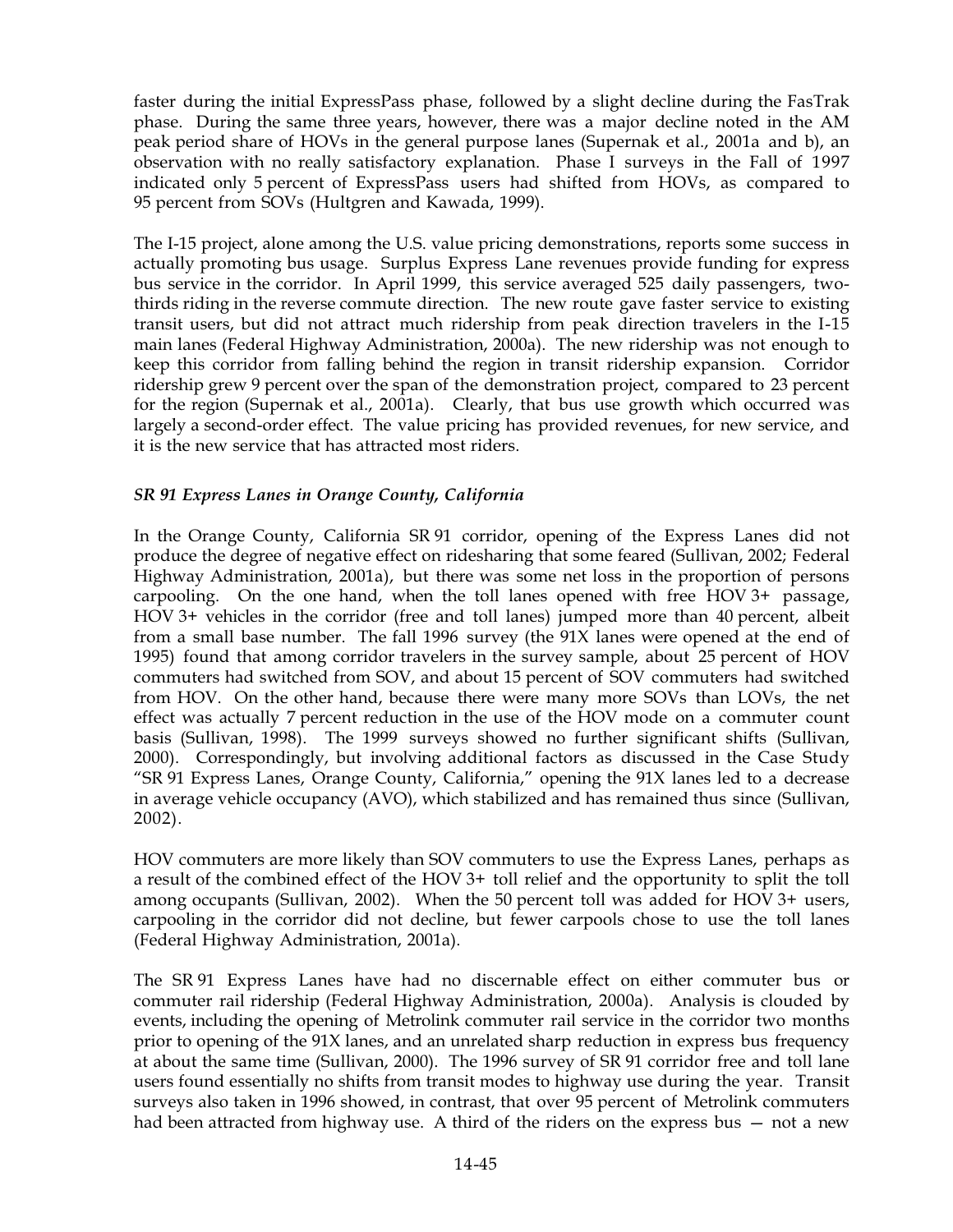service — reported being highway users the year before. Of the Metrolink riders shifting from highway, seven out of ten had been SOV drivers, as had three out of four shifting from highway to bus (Sullivan, 1998). Subsequent bus ridership tracked frequency of the express service provided about as one would expect. Metrolink ridership grew as the commuter rail operation became established (Sullivan, 2000), but whether and how much it might have grown faster without the 91X lanes is of course unknown.

### *Houston's I-10W Katy Freeway QuickRide Program*

The *QuickRide* program on Houston's I-10W Katy Freeway HOV facility appears to have had some effect in encouraging carpools, and negligible adverse impact on usage of higher occupancy vehicles including public transit. *QuickRide* registrants — persons "buying in" for two person carpool use of the lane during periods of  $3+$  occupant eligibility requirement  $$ were surveyed in the initial months of the pricing demonstration (Shin and Hickman, 1999a and b; LKC Consulting Services, Inc., and Texas Transportation Institute, 1998). The small number of *QuickRide* trips involved raises questions about transferability of findings, but the exploration of prior modes of travel provided is the only such information presently available for HOV lanes having a value pricing application differentiated by HOV occupancy level.

Complex travel changes among *QuickRide* participants, involving time, spatial and mode shifts, are indicated by the survey results. Some two-person *QuickRide* carpoolers went from using the HOV lane in the shoulders of the peak (2+ occupant eligibility requirement) to the peak (3+ occupant normal requirement). This and other options open to *QuickRide* trip makers apparently contributed to roughly a 20 percent increase in peak trips by *QuickRide* participants. There was also significant movement of two-person carpools from the general purpose lanes to the HOV lane. New carpools were also formed. Survey responses suggest that a quarter to a third of *QuickRide* trips on any given day were previously drive alone trips on the freeway. In contrast, diversion of bus, vanpool and  $3+$  occupant carpoolers to *QuickRide* usage appeared to be limited in total to approximately 5 percent, and certainly no more than 8 percent, of the small number of *QuickRide* trips (Shin and Hickman, 1999a and b; LKC Consulting Services, Inc., and Texas Transportation Institute, 1998).

*QuickRide* registrant carpool composition was among the data obtained in the early surveys. Family members comprised 49 percent of reported members (37 percent adults and 12 percent children). Co-workers accounted for 41 percent of carpool members, followed by neighbors at 6 percent, and other at 4 percent (LKC Consulting Services, Inc., and Texas Transportation Institute, 1998). These results, representing carpools prepared to pay \$2.00 for entry onto the HOV lanes during the periods of HOV  $3+$  occupancy requirement, exhibited lower percentages of family members and higher percentages of co-workers than typical of Houston HOV lane users (see Chapter 2, "HOV Facilities" — "Underlying Traveler Response Factors" — "Carpool Composition and Longevity") and differed from those obtained in previous surveys of Katy carpoolers and vanpoolers. The 1990 survey indicated that 56 percent of Katy HOV lane carpools were formed with family members, 32 percent with co-workers, and 12 percent with friends and neighbors (Bullard, 1991).

#### *Portland, Oregon, Peak Period Pricing Studies*

Results from peak period pricing studies for Portland, Oregon, are of special interest among estimated impacts because of the extensive travel demand modeling underlying them. A complete set of new activity based travel demand models structured around trip maker tours and day-long activity patterns was developed in cooperation with FHWA's Travel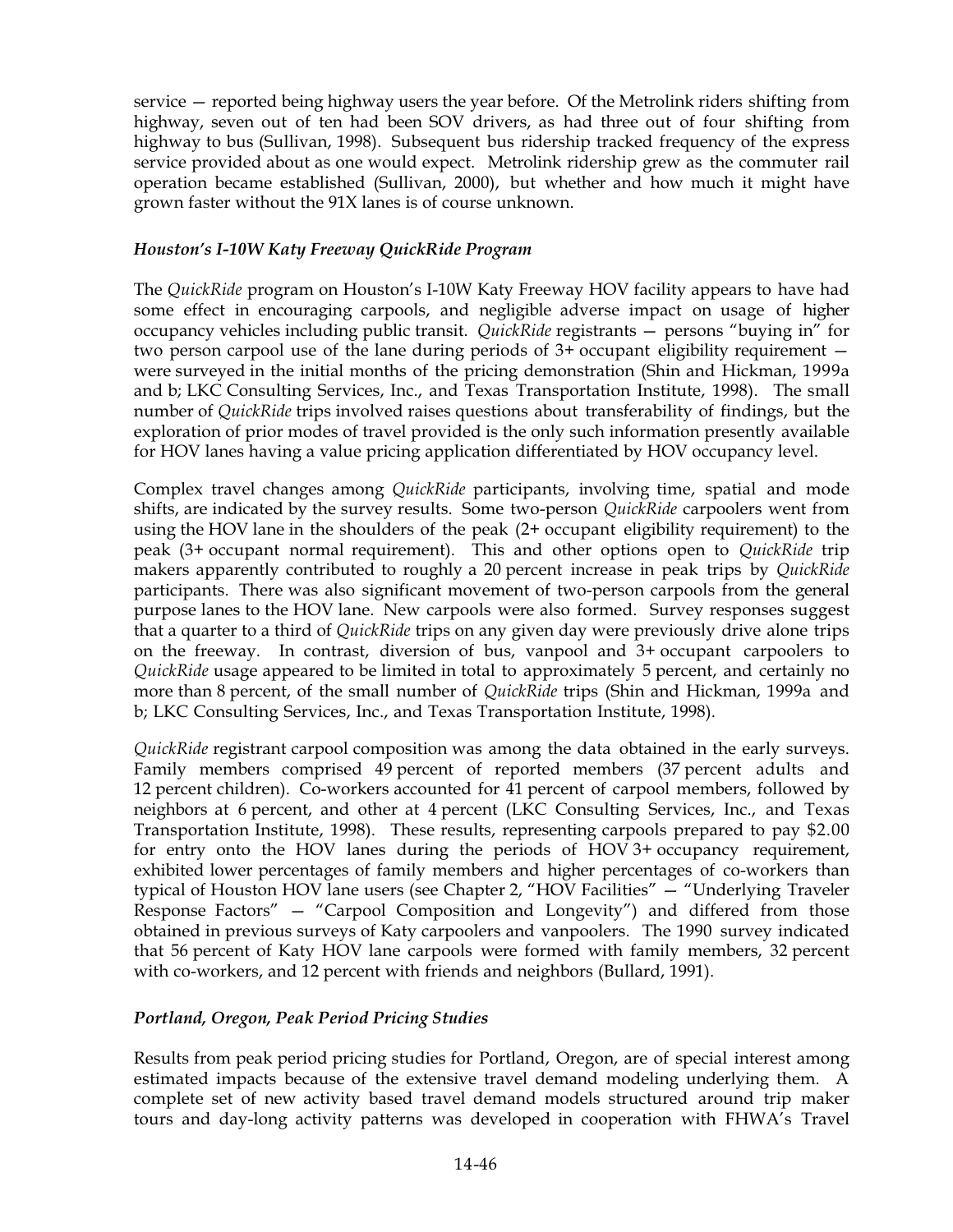Model Improvement Program (TMIP). They were based on a 1994 large-scale household survey plus stated preference experiments designed with road pricing evaluation in mind. Tests were run to explore model elasticities.

The test parameters did not allow computation of elasticities for shifts in route choice in response to pricing, expected to exhibit the highest sensitivity. Elasticity to 24-hour pricing for mode shifts away from SOV driving was estimated to be a relatively low -0.06 for work/school-based tours and -0.10 for non-work tours. These values are actually somewhat higher than estimated for actual response in the case of California  $SR91X$  (see "Underlying Traveler Response Factors" — "User Cost."). Corresponding Portland elasticities for reductions in vehicle miles of travel (VMT) for the SOV mode were -0.15 for work-based tours and -0.21 for non-work tours, interpreted as implying changes in destination choice, which could fully occur only as a long-term effect.

In the tests, all day and peak period SOV driving (VMT) were reduced by roughly 14 percent in the case of work/school tours for a universal doubling of total automobile variable costs. When the cost doubling was applied only in the peak periods, the equivalent peak period SOV VMT reductions stayed roughly the same, but 24-hour SOV VMT decreased only 8 percent. The corresponding reductions for non-work tours were greater by about one-half in the case of 24-hour cost doubling, but less in the case of peak period only application, with only a 3 percent SOV VMT reduction over the full day. No elasticities were reported for applying the cost doubling in peak periods only (Cambridge Systematics, Inc., and Mark Bradley, 1997).

Later in the study process the effect on mode shares during the PM peak one hour, measured on the basis of person-miles of travel (PMT) within defined intra-regional travel sheds, was estimated for using peak period pricing to fund Regional Transportation Plan improvements as compared to conventional funding (no road pricing). The peak period pricing was projected to reduce peak SOV PMT (including trucks and external traffic) by one percent (71.7 to 71.0 percent SOV share). The corresponding transit and HOV PMT increases were 1.5 percent (12.9 to 13.1 percent transit share) and 3 percent (15.4 to 15.9 percent HOV share), respectively. Given focusing of the pricing on providing new capacity in problem areas, PM peak hour speeds on new lanes were estimated to be almost 40 percent higher with the peak period pricing, and reductions in hours driven in congestion were estimated at 5.4 percent (Metro and Oregon DOT, 2000).

## **Impacts on Land Use**

The design of a value pricing system and the use of its revenues may each influence the extent to which changes in land use, development and urban form occur in response (Deakin, 1994). Congestion or value pricing that produces travel time decreases could lead to more dispersed new development, or allow better access to currently congested centralized developments, or both (U.S. Environmental Protection Agency, 1998). The manner in which revenues from pricing strategies are applied could alter the magnitude and distribution of these effects (Deakin, 1994). For example, using pricing revenues to fund superior transit options could serve to focus development around activity nodes.

Pricing may affect short term travel patterns and thus land rents through trip maker decisions such as whether or not to make trips, and what destinations to travel to. It may also affect land use in the long term through home and employment location decisions.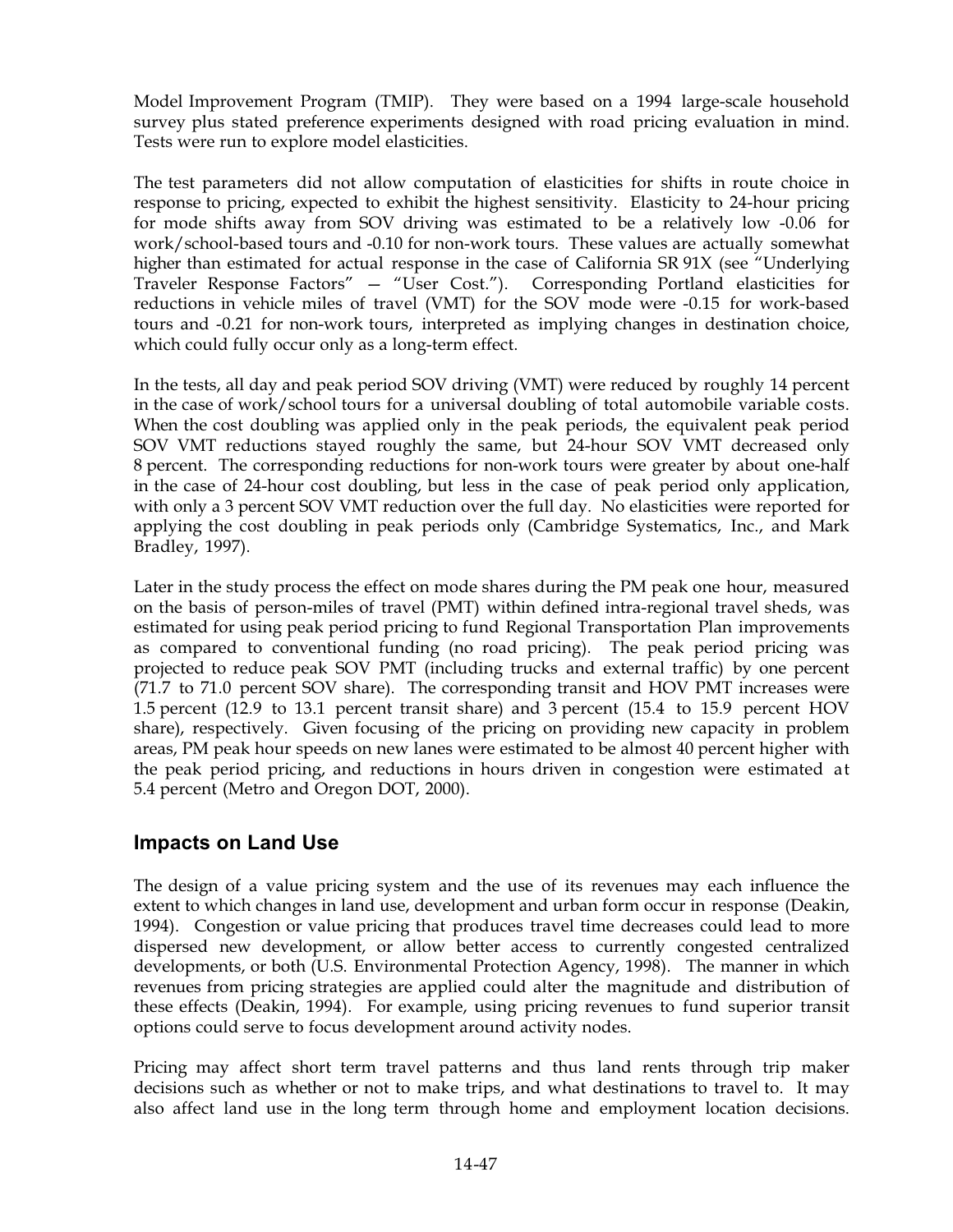When and to what degree highway improvements in general induce trips, shift modes, and alter destination choices is still a matter of much discussion, but it is certain that there is a connection (Deakin, 1994). The relationship is made more complex in the case of value pricing, in that the deterrent of the toll should operate counter to the inducement of less congested travel.

Along San Diego's I-15 corridor, researchers found that housing decisions for residents were being positively influenced by the existence of the I-15 pricing project, but that it is a secondary factor in the location choice decision. The top three factors in residence choice were still the quality of the neighborhood, proximity to good schools, and the cost of the residence (Supernak et al., 2001a). Whether pricing in the corridor with its higher cost serves as a deterrent to sprawl that is stronger or weaker than the inducement of faster travel times remains to be seen. In any case, it would seem logical that to some degree pricing would at least dampen impacts that would otherwise occur with added capacity.

## **Impacts on Air Quality**

Several papers and models developed before actual projects were implemented in the United States focused on expected emissions reductions as justification for pursuing road value pricing projects. For example, congestion pricing has been included in Transportation System Management alternatives in regional transportation studies. This section examines the mechanisms through which value pricing can affect air quality and then looks at one recent set of estimated impacts plus the experience of two major value pricing projects. The experience appears to be neutral or positive.

## *Underlying Mechanisms*

Congestion, particularly stop and go traffic, significantly increases vehicle emissions. As an example, one California Air Resources Board report estimates that a 10-mile trip, using an average 1987 automobile, results in three times more hydrocarbon emissions at an average speed of 20 mph than at 55 mph (Poole, 1992). The optimal operating speed is closer to 40 mph. In addition to vehicle operating speed, vehicle emission rates are a function of vehicle fleet parameters (age, emission control technology, and fuel types) and other operating characteristics such as the acceleration profile. Total emissions are also dependent on VMT (Guensler and Sperling, 1994).

Roadway pricing strategies would not be expected to have an impact on the types of vehicles used by households and, therefore, regional vehicle fleet distribution (U.S. Environmental Protection Agency, 1998). Pricing's main impacts on vehicle emissions would be expected through effects on vehicle operating speeds, speed variations and VMT. As traffic congestion is reduced and operating conditions move closer to free flow, emission rates per mile of travel would be expected to decrease (Guensler and Sperling, 1994).

In the case of pricing a single facility, it becomes more difficult to predict the overall impact on air quality. While it is likely that improvements in emissions on the priced facility would result through the mechanisms outlined above, it is unclear how VMT, and thus total emissions, would be impacted. Estimates of emission reductions from pricing individual facilities are highly dependent on the availability of alternative routes and on how much traffic would shift to such routes (Wachs, 1994).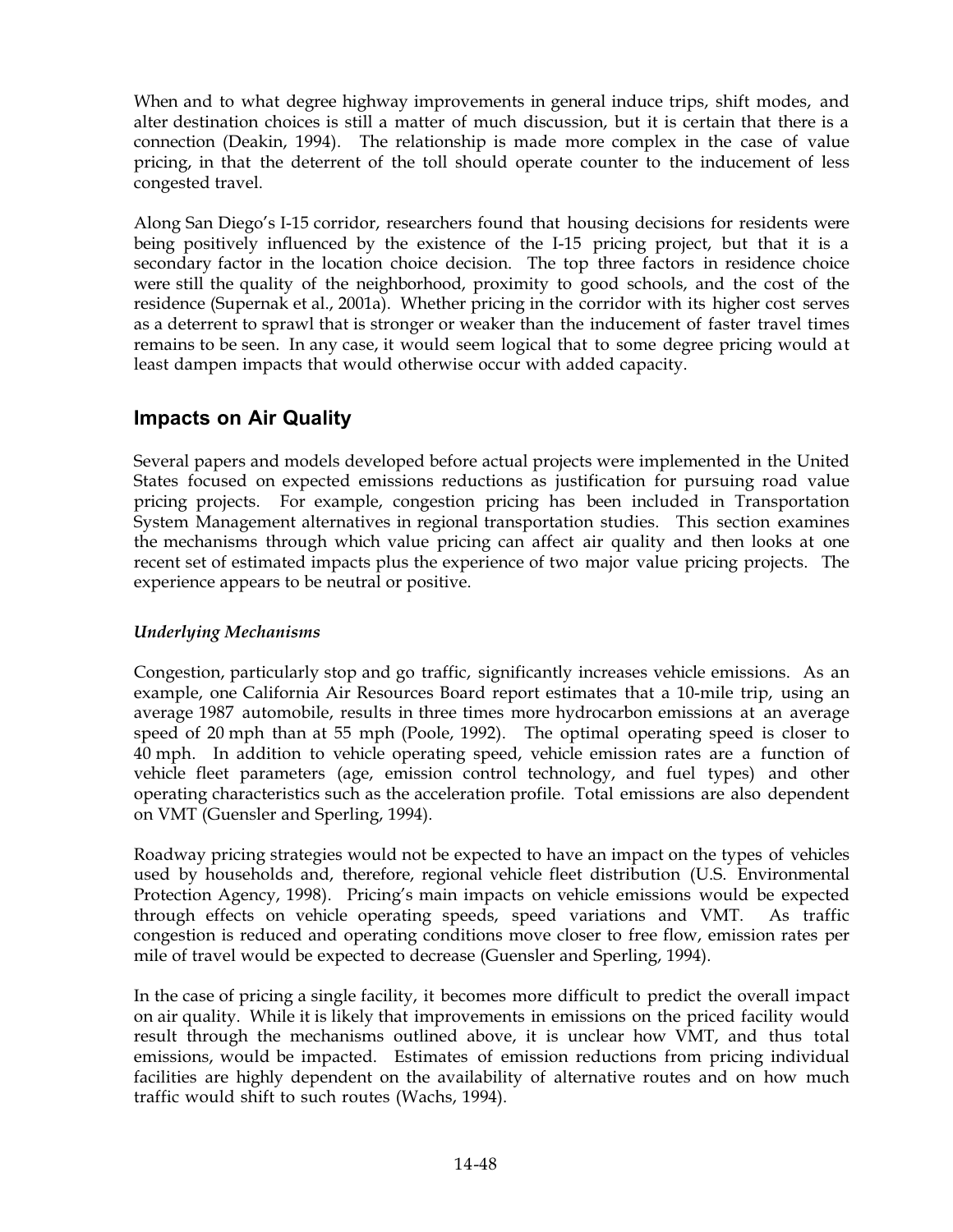Reduced emissions could result if facility value pricing reduces trip making or causes mode shifts into higher occupancy modes. Reduced emissions could also result if pricing simply causes motorists to shift the time of their trips, thereby lowering emissions as a result of higher average operating speeds. Increased emissions might result if value pricing has the effect of shifting motorists to longer alternative routes bypassing priced facilities (Guensler and Sperling, 1994). However, if such longer diversions take motorists away from air quality "hot spots" and "hot periods" they could still result in improvements at the worst locations and times (Wilbur Smith Associates, 1994). It is clear that the net impact is difficult to forecast except through detailed analysis of a variety of scenarios.

Studies on I-35W in the Twin Cities region showed that traffic diversions to local streets were likely to occur under priced scenarios, even with incentives for mode shifting. Air quality on the local streets would then be adversely affected as a function of traffic volume, travel speed and intersection delays (Wilbur Smith Associates, 1994). Researchers have pointed out that in order to improve air quality, value pricing policies need to be designed not only to increase average speeds on congested routes, but also to avoid creating congestion on arterial unpriced routes (Guensler and Sperling, 1994).

#### *Modeled Impact Estimates*

Table 14-11 sets forth impacts of congestion pricing as estimated for four major urban areas in California. These forecasts illustrate the relationship of large congestion delay reductions being associated with small overall reductions in peak traffic volumes (Victoria Transport Policy Institute, 2002b). They predict congestion delay reductions roughly 10 times the extent of the estimated VMT reductions, fuel consumption reductions about 3 times VMT reductions, and key pollutant reductions approximately 2-1/2 times VMT reductions.

| Region        | Average<br>Fee | VMT       | <b>Trips</b> | <b>Delay</b> | Fuel<br>Consumed | <b>ROG</b><br><b>Emissions</b> |
|---------------|----------------|-----------|--------------|--------------|------------------|--------------------------------|
| S.F. Bay Area | 13¢            | $-2.8\%$  | $-2.7\%$     | $-27.0\%$    | $-8.3\%$         | $-6.9\%$                       |
| Sacramento    |                | $8¢ -1.5$ | $-1.4$       | $-16.5$      | $-4.8$           | $-3.9$                         |
| San Diego     | 9¢             | $-1.7$    | $-1.6$       | $-18.5$      | $-5.4$           | $-4.2$                         |
| South Coast   | 19¢            | $-3.3$    | $-3.1$       | $-32.0$      | $-9.6$           | $-8.1$                         |

#### **Table'14-11 Estimated Year 2010 Impacts of Road Pricing on California Urban Regions**

Notes: Average Fee = average congestion fee per mile in 1996 dollars applied to vehicle travel on congested roads. VMT = change in total vehicle mileage. Delay = change in congestion delay. Fuel = change in fuel consumption. ROG = reduction in a criteria air pollutant.

**Source**: Harvey, G. and Deakin, E., "The STEP Analysis Package: Description and Application Examples." Appendix B, in *Technical Methods for Analyzing Pricing Measures to Reduce Transportation Emissions*. U.S. Environmental Protection Agency (1998) as presented in Victoria Transport Policy Institute (2002b).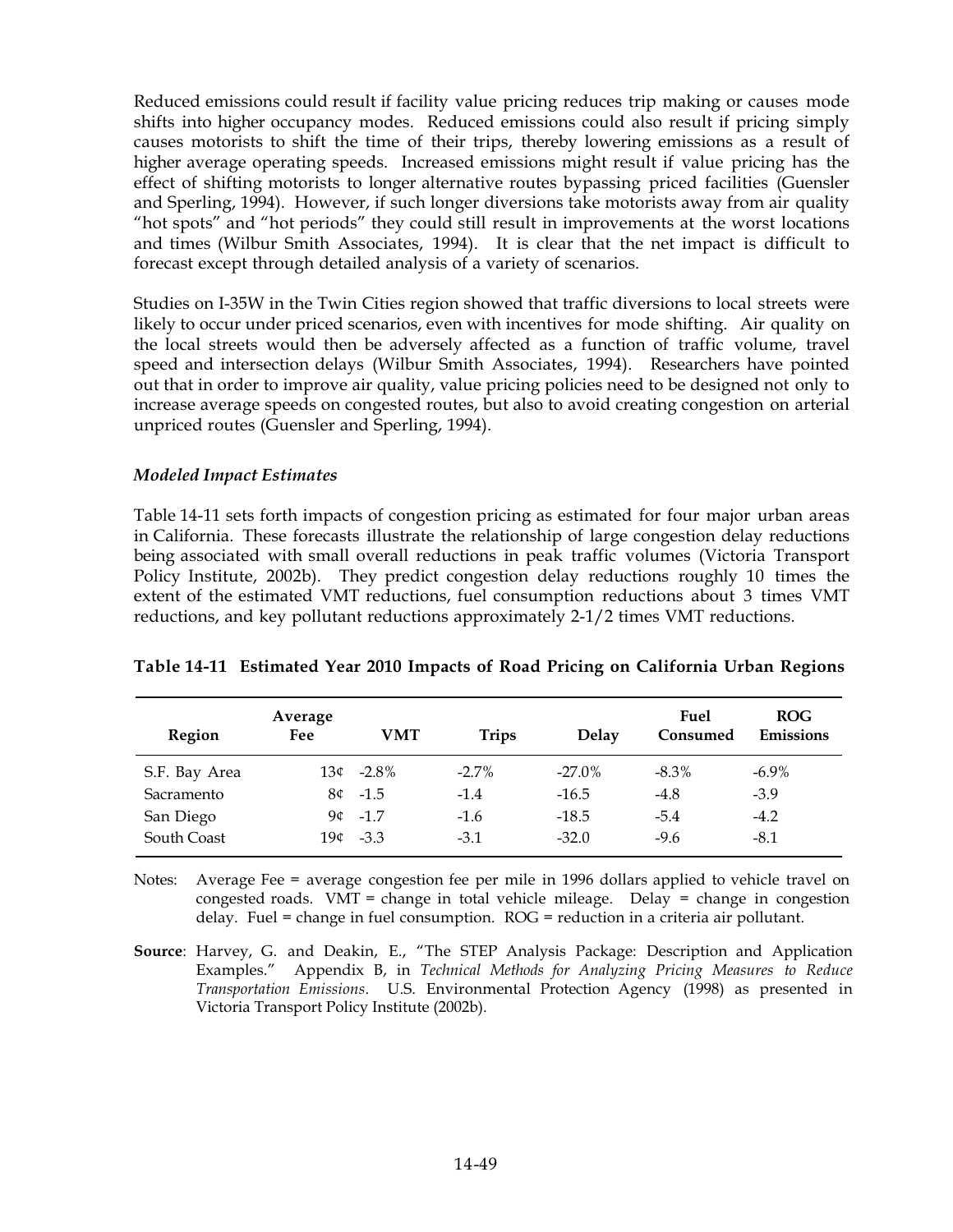#### *Analyses Based on Project Experience*

In the Orange County, California, SR 91 corridor, researchers calibrated an aggregate emissions model capable of estimating the emission impacts of the SR 91X Express Lanes. It was then used to project that if dual HOV lanes had been constructed instead, overall emissions would have been approximately the same. Similarly, it was estimated that additional general use lanes would have induced a 7 percent increase in VMT and resulted in emissions from 6 percent less to 4 percent higher than the existing conditions. A no build analysis scenario suggested that if nothing had been done, VMT would be 8 percent less and that emissions would be 18 percent less than the existing situation in which two priced lanes had been added in each direction (Sullivan, 2000).

In the case of the I-15 corridor, a comparison was made with the relatively nearby I-8 control corridor to arrive at findings of emissions impacts. From 1997 to 1999, the average relative increases in morning peak period emission levels along the I-8 corridor were three times larger than the average relative increases along the I-15 corridor. During the evening peak period the I-8 emissions were five times greater. Since no other factors other than the FasTrak program were identified that could have been responsible for the mitigated emission levels on the I-15 corridor, researchers concluded that the program likely moderated emission levels during the period (Supernak et al., 2001a). Unfortunately, the findings are not quite as conclusive as if it had been possible to select a comparison corridor with reversible HOV lanes, an original characteristic of the I-15 corridor, along with more equivalent geographic orientation.

In neither case was any measurement of region-wide air quality impacts taken, nor would there be any reasonable expectation of a significant effect on a large scale. Clearly, the longterm effects of the projects on air quality depend on a number of factors, including the effects on land use and use of alternative modes (Federal Highway Administration, 2000a). However, it is useful to note that in each case the immediate air quality impacts were apparently neutral or positive when compared with other build scenarios.

## **Impacts on Revenue**

The revenue generation of road pricing projects depends on the scope and scale of the project including the geographic coverage, population of vehicles affected, operating hours, fee schedules, and technology adopted. In addition, the equity implications of pricing projects depend in significant measure on the use of revenues generated by the project. Recent operating projects as well as feasibility studies here and overseas indicate that road pricing can generate substantial revenues, enabling collateral or mitigating actions to be funded (Federal Highway Administration, 1998a, 1998c and 2000a). In assessing net revenue potential, however, it is essential to distinguish between projects involving existing facilities and projects where the pricing is expected to fund new construction, to take into account project policy ramifications, and to recognize the crucial importance of the existence of and interplay between alternative toll-free routes and levels of congestion.

#### *Revenue Aspects of Pricing Existing Facilities*

Pricing project financial demands, although significant, will under almost any circumstances be inherently less when it is existing facilities being priced. Implementing pricing technology can have substantial costs, and operating expenses are not insignificant, but construction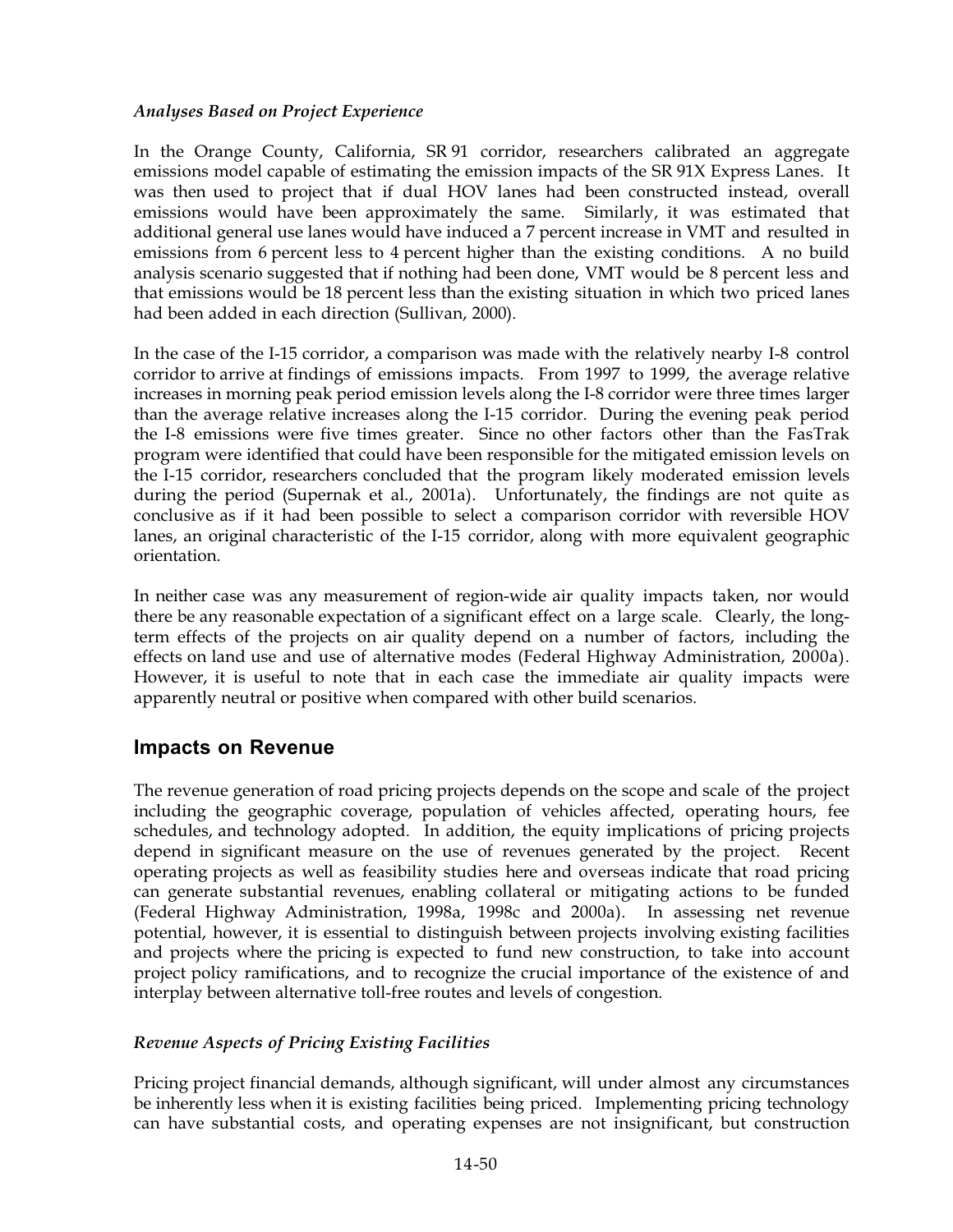costs of new highway capacity are not part of the financial equation. Even so, examples exist of both revenue positive and revenue negative results.

U.S. applications of pricing existing facilities fall into both categories. Among revenue positive examples, income of approximately \$1.2 million per year from San Diego's I-15 corridor HOT lane pricing allows the project to be "fully self sufficient" including support of a new express bus service. In Houston, revenues from QuickRide are "defraying the cost of operating the express lane service" (Federal Highway Administration, 2000a).

In existing revenue-negative examples involving pre-existing facilities, it has been by design that the negative revenue has occurred. The shoulder-of-the-peak price discount project on the Lee County bridge crossings in Florida does not generate positive cash flow. The Garden State Parkway discounts are revenue negative also. In both cases the negative revenue impact on pre-existing toll collections was expected, since no other tolls were raised when the discounts were put into place. In contrast, the Tappan Zee truck toll project is revenue positive since the discount was packaged with an increase in the peak toll, and demand was relatively inelastic.

#### *Revenue Aspects of Pricing New Construction*

Expecting pricing to cover all or part of highway construction costs, in the case of new construction, puts project financial demands into a wholly different arena. Prospective bondholders rely on expert projections of traffic, revenues and costs for assurance that their investment will be protected. In the case of conventional toll bridges, tunnels and intercity roads, 20<sup>th</sup> Century investors in U.S. projects usually but not always found them to be good investments.

Pricing a highway facility to be built in an urban environment involves a whole new level of complexity, relative to most intercity roads and crossings of geographic barriers, because of the multiplicity of alternative travel routes and options available to the motorist. Sometimes the availability of untolled alternatives is by design, as in the case of placement of the California's SR 91X express toll lanes in the middle of an untolled freeway.

Orange County, California's SR 91X and Toronto's 407ETR projects are North American examples of corridor pricing applications where revenues do fully cover operating expenses and debt service costs. On SR-91X, pricing revenues are part of the financial package that made construction and operation of the new road capacity possible (Federal Highway Administration, 2000a). These projects are in mega-metropolises, however, with few or highly congested alternative express highway routes. Net revenues from the SR 91X facility have benefited from a unique combination of intense corridor congestion, few alternative routes through a geographic barrier, and easily developed underutilized right-of-way, that make the situation not comparable to most urban applications.

There are urban toll roads in the United States, with conventional pricing, where revenues have contributed importantly to the construction financing packages. There is no reason to believe the same cannot be the case with variable pricing. In Portland, Oregon, a mid-sized city with medium congestion, extensive study of applying peak period pricing incentives has led to a finding that some 30 to 40 percent of highway construction capital costs could be covered during the lifecycle of the improvements. This particular study looked almost exclusively at options where unpriced alternative routes would remain available (Metro and Oregon DOT, 2000).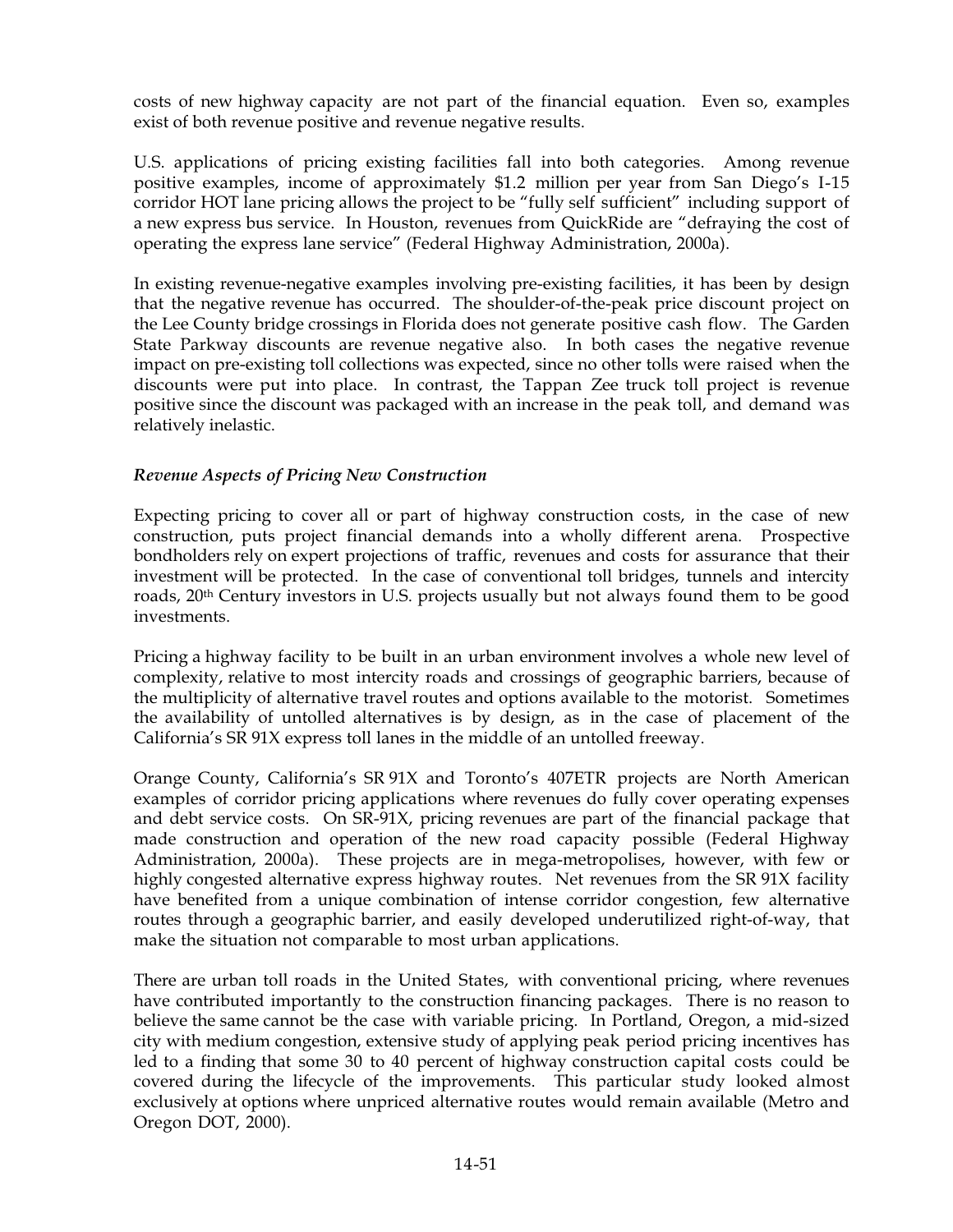# **ADDITIONAL RESOURCES**

Transportation Research Board (TRB) *Special Report 242*, "Curbing Gridlock," prepared by TRB and the Commission on Behavioral and Social Sciences and Education, focuses on congestion pricing. Although its 1994 issuance predates most of the actual value pricing demonstration projects in the United States, the report provides a broad range of perspectives on the subject, and discusses topics from the policy basis for congestion pricing to impact estimates from travel models. Volume 2 contains 18 commissioned papers (for example, Bhatt, 1994). FHWA's *Value Pricing Notes* is a periodic publication of the Value Pricing Pilot Program that gives regular updates on demonstration projects (for example, Federal Highway Administration, 2000b).

The State and Local Policy Program of the Hubert H. Humphrey Institute of Public Affairs at the University of Minnesota provides outreach activities for the FHWA value pricing program, and maintains a website on the subject. The MC-ICAM (Implementation of Marginal Cost Pricing in Transport – Integrated Conceptual and Applied Model Analysis) research funded by the European Commission is producing a series of relevant research efforts (for example, Castellani et al., 2002). Portland's Traffic Relief Options Study and companion documents illustrate a particularly comprehensive analysis of urban road pricing and its likely impacts, costs and benefits (Metro and Oregon DOT, 2000). Finally, there are the extensive studies of the California SR 91 and I-15 projects. The project reports contain exhaustive coverage of traffic, travel demand and related findings (Sullivan, 1998 and 2000; Supernak et al., 2001b and companion reports).

# **CASE STUDIES**

# **Singapore Electronic Road Pricing**

**Situation.** Singapore, an Asian island city-state with a total population of nearly four million, has long used pricing to control congestion in its central area. The Singapore Area License Scheme (ALS) was originally put into place in 1975 when the population was closer to two million and there was about one car for every 16 persons. As covered earlier under "Response by Type of Strategy" — "Response to Areawide Value Pricing" — "Singapore's Area Licensing Scheme," the windshield-license-based ALS was very effective in reducing traffic, and over the years was enhanced and modified. In 1998, the paper-based system was converted into the fully automated Electronic Road Pricing (ERP) system. As of 2000, there is about one car for every nine persons, but the pricing system still effectively mitigates congestion.

Singapore's Land Transport Authority intends the ERP system to be a traffic management tool rather than a revenue generator. Tolls are reviewed every three months to ensure the program objectives are being met. Traffic flows on selected routes are reviewed quarterly and may be adjusted up or down depending upon degree of congestion. As long as speeds do not drop below a 20 to 30 km/h range, pricing is not increased.

**Action.** In 1998, Singapore launched an extensive and ambitious ERP-based value pricing system as a replacement for the paper-based ALS in the central area, and added a series of radial and peripheral highways in the metropolitan region into the pricing scheme. The ERP utilizes in-vehicle transponder units (IUs) that accept stored-value smart cards for payment.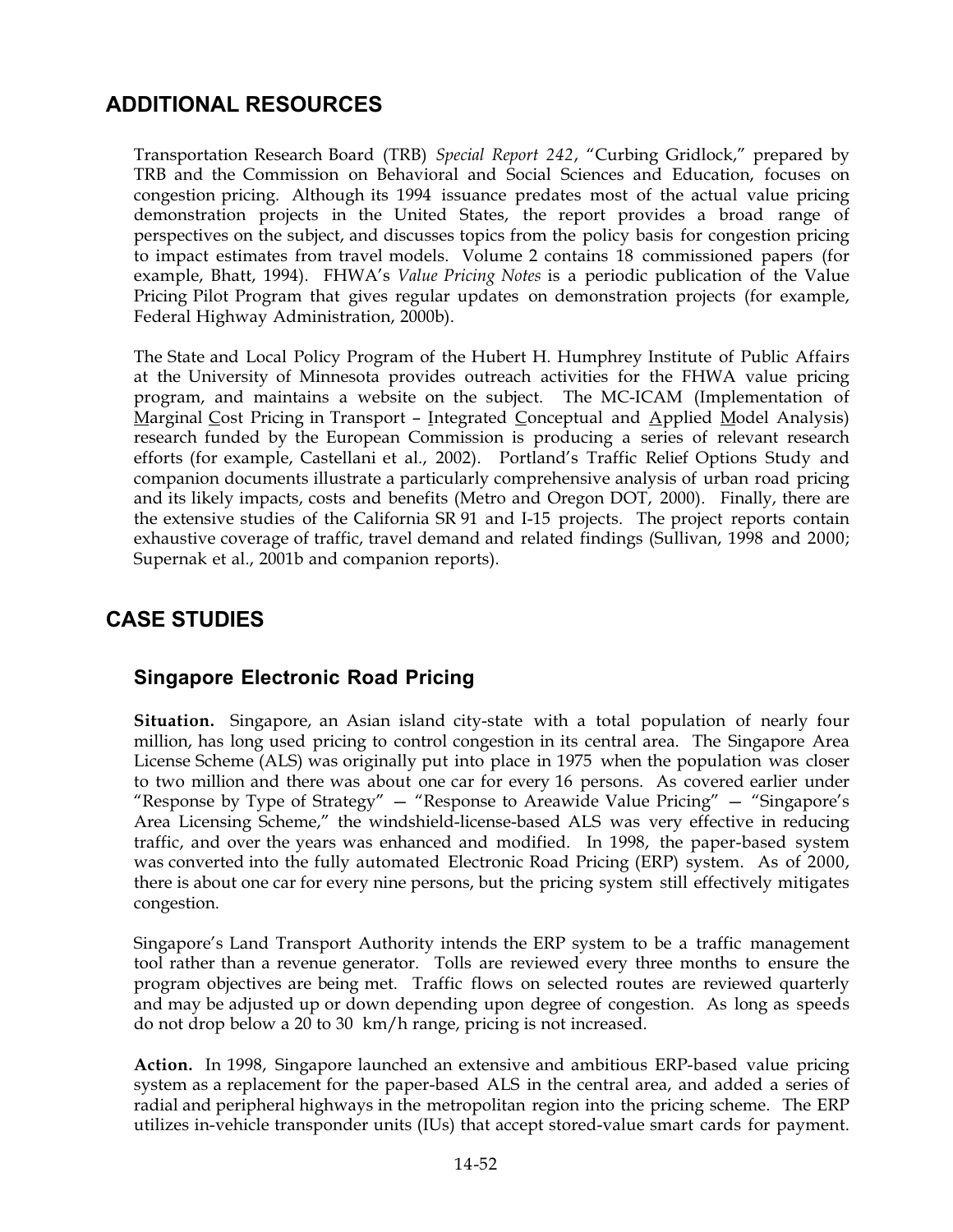The stored value card system was preferred over a standard billing system because it offered better privacy protection. Enforcement is handled using video cameras.

The new electronic pricing system allows motorists much more flexibility in choosing whether and when to enter the restricted zone. Monthly commitments are no longer involved and lower tolls are charged at off-peak times. Under ERP, restricted zone entry tolls apply on weekdays from 7:30 AM to 7:00 PM. They range, for private autos, from free (10:00 AM to 12:00 PM) to  $S$2.50$  (8:30 AM to 9:00 AM at most entry points), according to a fixed schedule keyed to the time of day. Previously the ALS applied tolls of S\$3.00 throughout the entire morning and evening peak periods. Pricing under ERP covers not only more routes, with different prices along expressways according to location, but also more hours for restricted zone entry, than under the ALS.

**Analysis.** There has been comprehensive analytical treatment of Singapore's original ALS, and the reader is referred to *NCHRP Synthesis 210* as a first stop in learning more. Coverage of traveler response to the ERP scheme is as yet more limited. A recent Discussion Paper from the World Bank's Transport Division includes some post-ERP results. The key analyses were based on before and after observations conducted in accordance with a comprehensive study design.

**Results.** After the new traffic patterns stabilized, measurements showed that the weekday traffic volume entering the Restricted Zone had dropped by 20 to 24 percent, from 271,000 vehicles per day in 1997, to between 206,000 and 216,000. With the lower traffic volume, average traffic speeds in the zone increased from 30-35 km/h to 40-45 km/h. These changes are relative to conditions under the previous ALS pricing scheme. Some peak spreading within the former peak periods has occurred as motorists take advantage of lower tolls on either side of the peak hour. The authorities have had to enforce a no stopping rule near the toll gantries to prevent motorists from waiting on the shoulder for scheduled toll reductions.

**More...** On the technical side, the system works even when vehicles pass at 120 km/h. The CashCard, which is used to store the prepaid value used for tolls, is also accepted as a means of payment at stores, government agencies, and Internet sites. The Singapore government views it as an important step in becoming a cash free society. The card can be recharged at automatic teller machines, special kiosks, and gas stations. With violations recorded by video cameras for later enforcement, the ERP violation rate is only 0.3 percent.

The ERP system costs are high, but still much less than the cost of building new capacity. The Singapore system cost  $\frac{1}{5}$  \$200 million (about US \$110 million on the basis of 2002 exchange rates) to implement, including equipment for up to 60 overhead gantry points and nearly 1.1 million IUs. Half of the  $\frac{1}{200}$  million cost was for the fitting of IUs, provided free to vehicles that came forward at the time requested.

**Sources:** Dupont Teijin Films, "CashCards Take the Heat." http://www.DupontTeijinFilms.com/news/article35.html (Webpage dated 2000). • Gomez-Ibanez, J. A., and Small, K. A., "Road Pricing for Congestion Management: A Survey of International Practice." *NCHRP Synthesis 210* (1994). • Willoughby, C., *Singapore's Experience in Managing Motorization and Its Relevance to Other Countries.* Discussion Paper TWU-43. The World Bank, Washington, DC (April, 2000). • World Bank, *Study On World Transport Development.* The World Bank, Washington, DC (August, 2000). • Zen, I. T., "Hints to Successful Implementation of Electronic Road Pricing Systems — The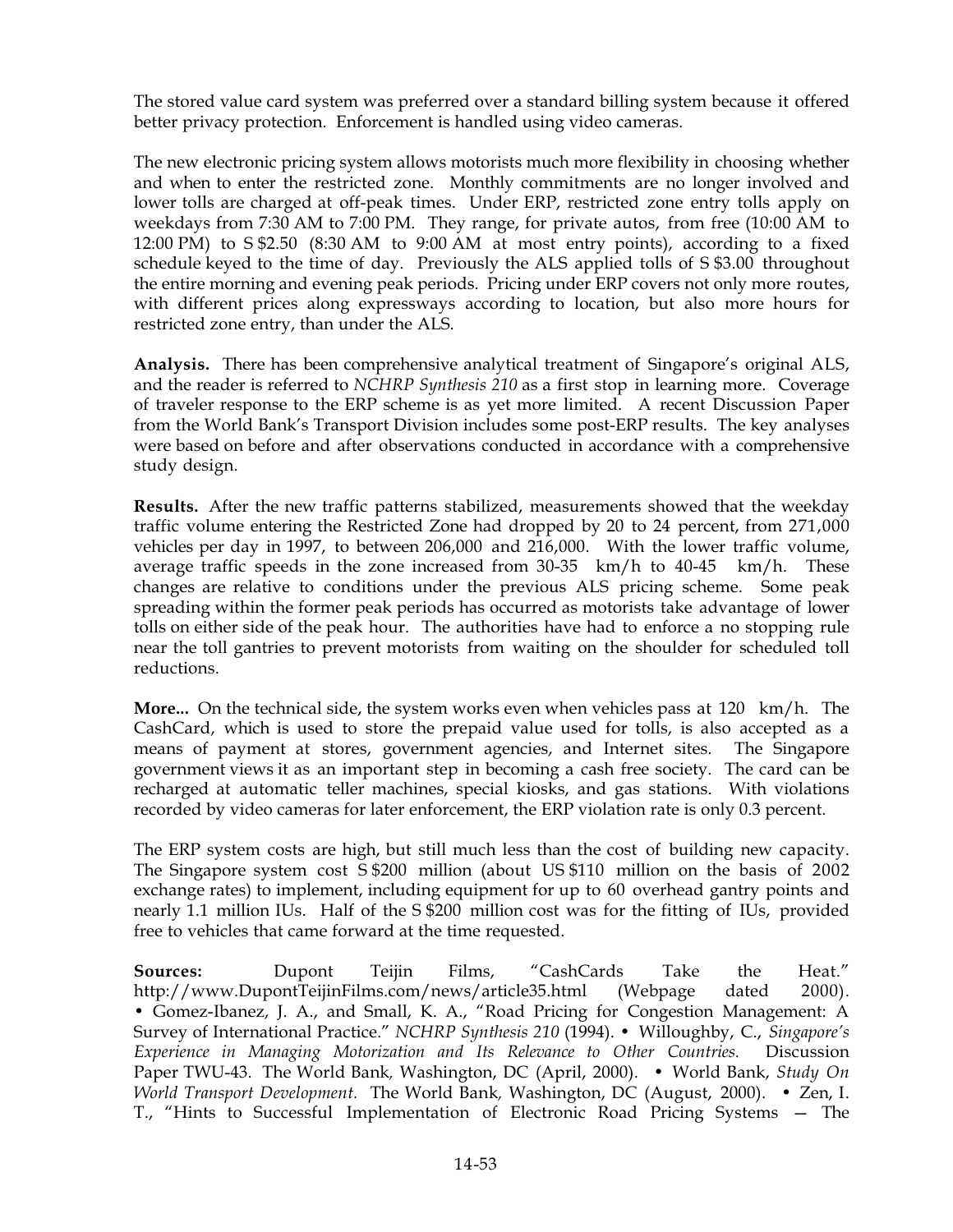Singapore Experience." Hong Kong Institution of Engineers. http://www.itshongkong.com/report/erp.html (November, 1999). • Land Transport Authority, "Electronic Road Pricing – Passenger Cars (with effect from 05 August 2002)." http://traffic.smart.lta.gov.sg/erprates.htm, Singapore (Webpage accessed October 22, 2002).

# **I-15 Value Pricing Demonstration Project, San Diego**

**Situation**. The two-lane exclusive HOV facility on I-15 in the northeast side of San Diego is approximately 8 miles in length. It was opened in 1988 with a two person per vehicle  $(2+)$ occupancy requirement. The lanes operate in the southbound direction from 5:45 to 9:156AM and in the northbound direction from 3:00 to 7:00 PM, and are closed at other times. There is one entry point and one exit point. In light of unused available capacity in the HOV lanes, a value pricing demonstration was considered as one potential transportation control measure for the regional air quality plan, and emerged as one of the preferred alternatives for the I-15 corridor. The ultimate primary goals of the demonstration, as per the "Phase II Year Three Overall Report," were to maximize use of the existing express lanes, fund new I-15 corridor transit and HOV improvements, test whether allowing priced SOVs to use the HOV lanes can help freeway main line congestion, and set tolls on the basis of a market-based approach.

**Actions**. The I-15 Freeway HOV Pricing project was a congestion pricing demonstration funded through the ISTEA of 1991, with the FHWA as the primary funding agency. The two phase project provided a test of allowing single occupant vehicles to use the I-15 HOV lanes for a fee. Funding for express bus service in the corridor and a freeway service patrol was provided locally. Private enterprise was used for operations and marketing, and the California Highway Patrol (CHP) was paid for enforcement during the project.

ExpressPass, the Interim Operations phase of the demonstration, was in operation from December 1996 to March 1998. During this phase, a limited number of monthly permits were sold to motorists on a first-come, first-serve basis. Drivers with permits could use the HOV lanes during all operating hours without meeting the vehicle occupancy requirement. Carpools and vanpools with 2 or more persons continued to use the lanes for free. Initially, the monthly fee was set at \$50, and permits sold were held to 500 in number. In February 1997, the limit was increased to 700 monthly passes, and in March the monthly fee was raised to \$70. The number of available monthly permits was increased to 1,000 by the end of the Interim Operations Phase in March 1998.

The full Implementation phase, or FasTrak, started on March 30, 1998. This second phase ended December 1999, but FasTrak continues in use as of 2002. FasTrak tested variable fees with electronic toll collection for single occupant vehicle use of the HOV lanes. The fees were based on congestion levels in the general purpose lanes, and ranged from \$0.50 to \$4.00 under normal traffic conditions. During severe traffic, the fees could go as high as \$8.00. Variable message signs are used to display the fees in effect to motorists approaching the lanes. As of July 1998, all 5,000 of the initial transponders had been distributed to 3,700 customers and a waiting list was being maintained. By December 1999, 11,091 transponders had been issued.

New bus service, called the Inland Breeze, was implemented in March 1997 as part of the demonstration. The route connected to the San Diego LRT system at the Fashion Valley Mall Transit Center. During the demonstration peak period service headways were 30 minutes and midday and off-peak service was provided every 60 minutes.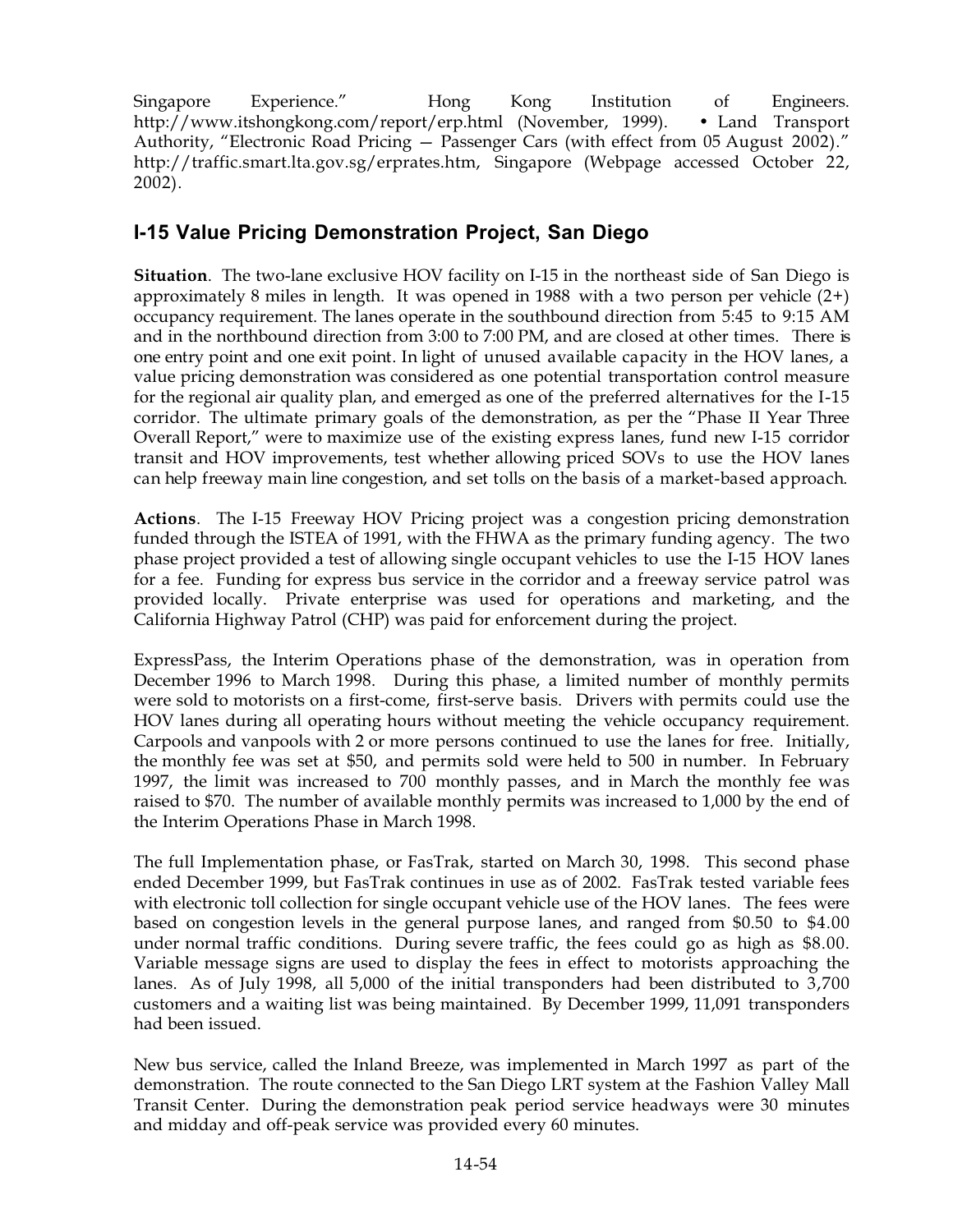**Analysis**. A monitoring and evaluation program continued throughout the demonstration phases. The "Traffic Study" collected and analyzed data on traffic volumes and speeds, travel modes and times, violations of the exclusive lanes, and associated quantitative information. The "Attitudinal Panel Study," covering three different commuter groups, surveyed 1,500 persons every six months. The overall evaluation also addressed air quality, delay, business impacts, bus ridership, bus and carpool park-and-ride lot occupancy, media response, public acceptance, marketing and institutional issues. For certain analyses, the nearby I-8 corridor was selected as a control corridor. Comparisons were hampered by that corridor's lack of freeway express lanes, and differing geographic orientation and socioeconomic makeup, but it did serve a similar travel function and offered an indication of which effects were external to the demonstration project.

**Results**. During Phase I, the total vehicles using the HOV lane increased by approximately 27 percent. Carpools comprised a large share of this increase in vehicles. Use of the HOV lanes by ExpressPass permit holders was less than expected. Fewer than 55 percent of the permits were used on a regular basis. The remainder were used periodically or infrequently. In March 1998, the last month of Phase I operation, pass holders comprised approximately 10 percent of vehicles using the HOV lanes on any given day.

This periodic use by paying customers continued in Phase II, with the majority of FasTrak participants becoming occasional users. From April through September 1998, 53 percent of the FasTrak transponders were used one to five times a month, 18 percent were used six to ten times, 11 percent were used 11 to 15 times, and 19 percent were used 16 to 40 times. Revenues have been lower than projected, but successfully funded operating expenses and the Inland Breeze bus service. During the ExpressPass phase, monthly revenues started at \$25,000 and plateaued — after five months — at about \$65,000. Revenues during the FasTrak phase at first quickly stabilized at roughly \$80,000 a month, and then in 1999, rose to over \$100,000 per month.

More use of the Express Lanes was achieved as desired, without detriment to HOV lane level of service. Total I-15 peak period vehicular volumes increased correspondingly, while volumes and traffic conditions on the main general purpose freeway lanes held fairly steady throughout, meeting additional project objectives. These relationships may be seen in Table 14-12 for the years 1996 (before implementation) through 1999 (last demonstration year). Volumes for 1991 are also shown for a sense of trends. Overall I-15 traffic growth during the demonstration proper was about three quarters that of the I-8 control corridor.

Table 14-13 gives October and April Express Lanes volumes with category breakouts. The totals roughly correspond to the express lanes totals in Table 14-12, although the time spans effectively covered do not exactly match, and the original count sources are different. HOV volumes on the Express Lanes jumped when value pricing started, an unexpected phenomenon. Perhaps potential carpoolers better saw the value of free Express Lane travel when others paid for it, or chose carpooling when enforcement was increased. During-project average rates of change (after the initial shifts), determined by regression analysis using the more extensive original data set, were: HOV volumes during Phase I, 81 vehicle growth per month; HOV during the Phase II, 27 vehicle shrinkage per month (ending up well above the starting point). Paid SOV volumes during Phase I, 17 vehicle growth per month; Paid SOV during Phase II, 125 vehicle growth per month. The growth in total Express lane volume averaged about 125 vehicles per month throughout. No major changes in travel speed or travel time were recorded on either the Express Lanes or the general purpose main lanes.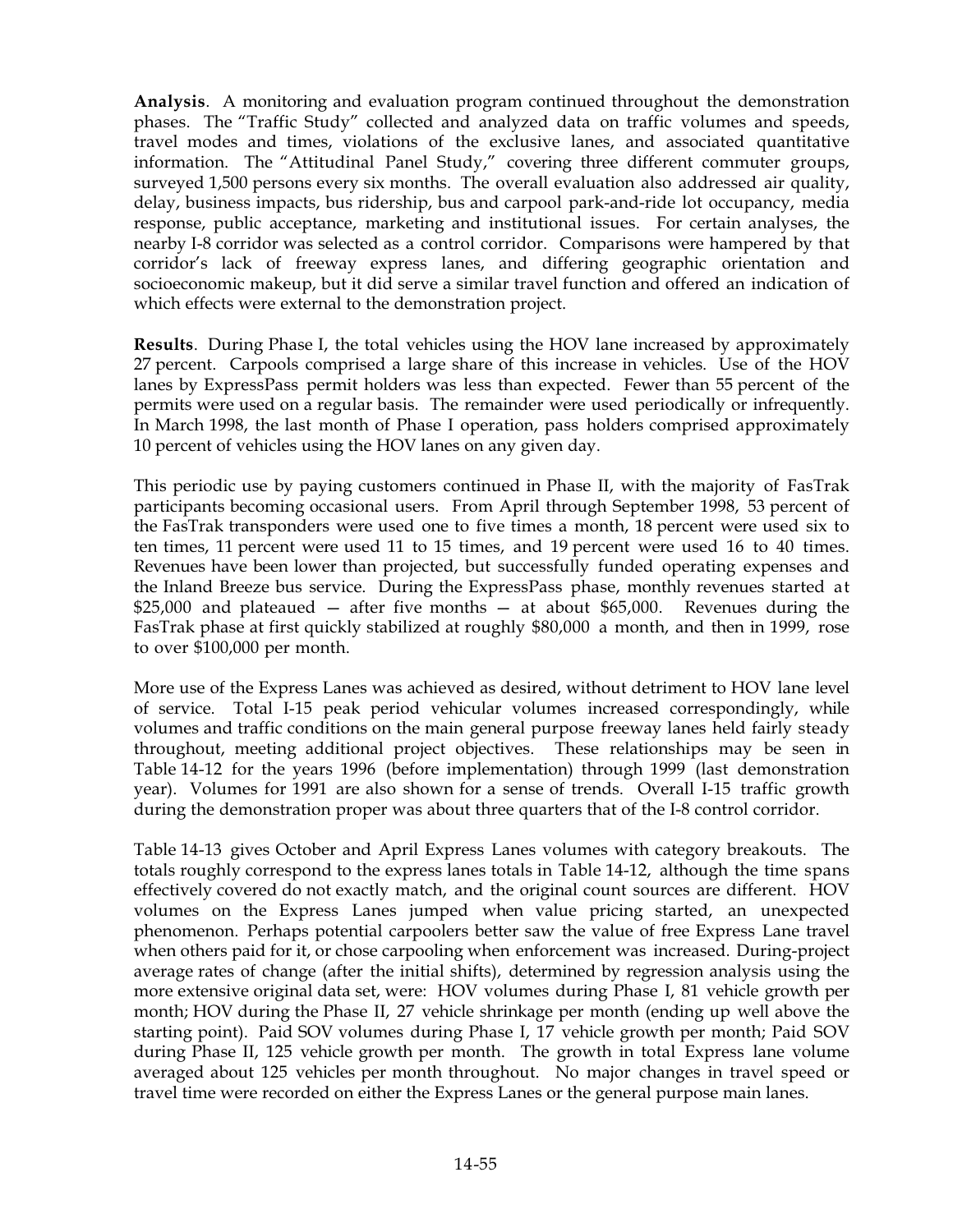|                          | 6 to 9 AM Peak Period SB |               |              |               |               |              | 3 to 7 PM Peak Period NB |               |              |  | <b>Total Peak Period/Direction</b> |  |
|--------------------------|--------------------------|---------------|--------------|---------------|---------------|--------------|--------------------------|---------------|--------------|--|------------------------------------|--|
| <b>Spring</b><br>of Year | Main<br>Lanes            | Exp.<br>Lanes | All<br>Lanes | Main<br>Lanes | Exp.<br>Lanes | All<br>Lanes | Main<br>Lanes            | Exp.<br>Lanes | All<br>Lanes |  |                                    |  |
| 1991                     | 30,400                   | 3.809         | 34.209       | 33,797        | 4.946         | 38,743       | 64,197                   | 8.755         | 72.952       |  |                                    |  |
| 1996                     | 30.834                   | 3.754         | 34,588       | 36,893        | 5,512         | 42.405       | 67,727                   | 9.266         | 76,993       |  |                                    |  |
| 1997                     | 31,561                   | 4,600         | 36,161       | 37,397        | 5,840         | 43.237       | 68,958                   | 10.440        | 79,398       |  |                                    |  |
| 1998                     | 30.548                   | 4,880         | 35,428       | 36,653        | 6,831         | 43.484       | 67,201                   | 11,711        | 78,912       |  |                                    |  |
| 1999                     | 30,909                   | 5,668         | 36,577       | 36,624        | 7.268         | 43,892       | 67,533                   | 12,936        | 80,469       |  |                                    |  |

**Table'14-12 I-15 Average Peak Period, Peak Direction Vehicular Volumes by Type of Lane Before and During Value Pricing**

Note: Express Lanes were HOV lanes through November 1996, and HOT lanes thereafter. HOT lane value pricing was initiated under the Phase I ExpressPass program (see "Actions"), transitioning to the Phase II FasTrak program in the Spring of 1997, with April as the first month of FasTrak.

| Table 14-13 I-15 Express Lanes Average Daily Vehicular Volumes by Category Before |  |  |  |  |
|-----------------------------------------------------------------------------------|--|--|--|--|
| and During Value Pricing                                                          |  |  |  |  |

| Month        | <b>Operating Phase</b> | <b>HOVs</b> | <b>SOV Violators</b> | <b>SOV Paid</b> | Total  |
|--------------|------------------------|-------------|----------------------|-----------------|--------|
| October 1996 | <b>Before Pricing</b>  | 7,865       | 1,351                | 0               | 9,216  |
| April 1997   | I. ExpressPass         | 9,141       | 194                  | 1,018           | 10,352 |
| October 1997 | I. ExpressPass         | 10,172      | 250                  | 1.070           | 11,492 |
| April 1998   | II. FasTrak            | 9,686       | 881                  | 1,460           | 12,027 |
| October 1998 | II. FasTrak            | 9,087       | 1,093                | 2,435           | 12,614 |
| April 1999   | II. FasTrak            | 9,651       | 444                  | 2,900           | 12,995 |
| October 1999 | II. FasTrak            | 9,836       | 723                  | 3,604           | 14,164 |

Source: Both Case Study tables — Supernak et al. (2001b).

One phenomenon not captured in the above tables, and difficult to explain satisfactorily, was a major decline observed during the demonstration proper in the HOV share of AM peak period, main lane, general purpose traffic. The missing main lane HOV vehicles were in effect replaced by SOVs. Either as a result, or perhaps reflecting an oddity of the final demonstration year count, I-15 did not see a net increase in AM peak period person throughput from the initial to the final counts during the demonstration.

Counts of the corridor park-and-ride lots, including both those with bus service and lots serving park-and-pool activity only, showed large fluctuations in utilization. Overall trends, however, first down and then up, tracked similar trends exhibited by park-and-ride lots in the I-8 control corridor. There was no indication that the value pricing project had been a significant influence on I-15 corridor park-and-ride lot usage.

In August through October 1998, a little over halfway through the demonstration, ridership on the Inland Breeze bus service was averaging between 475 and 500 passengers daily. The new bus line attracted more reverse commute ridership than commuting into San Diego.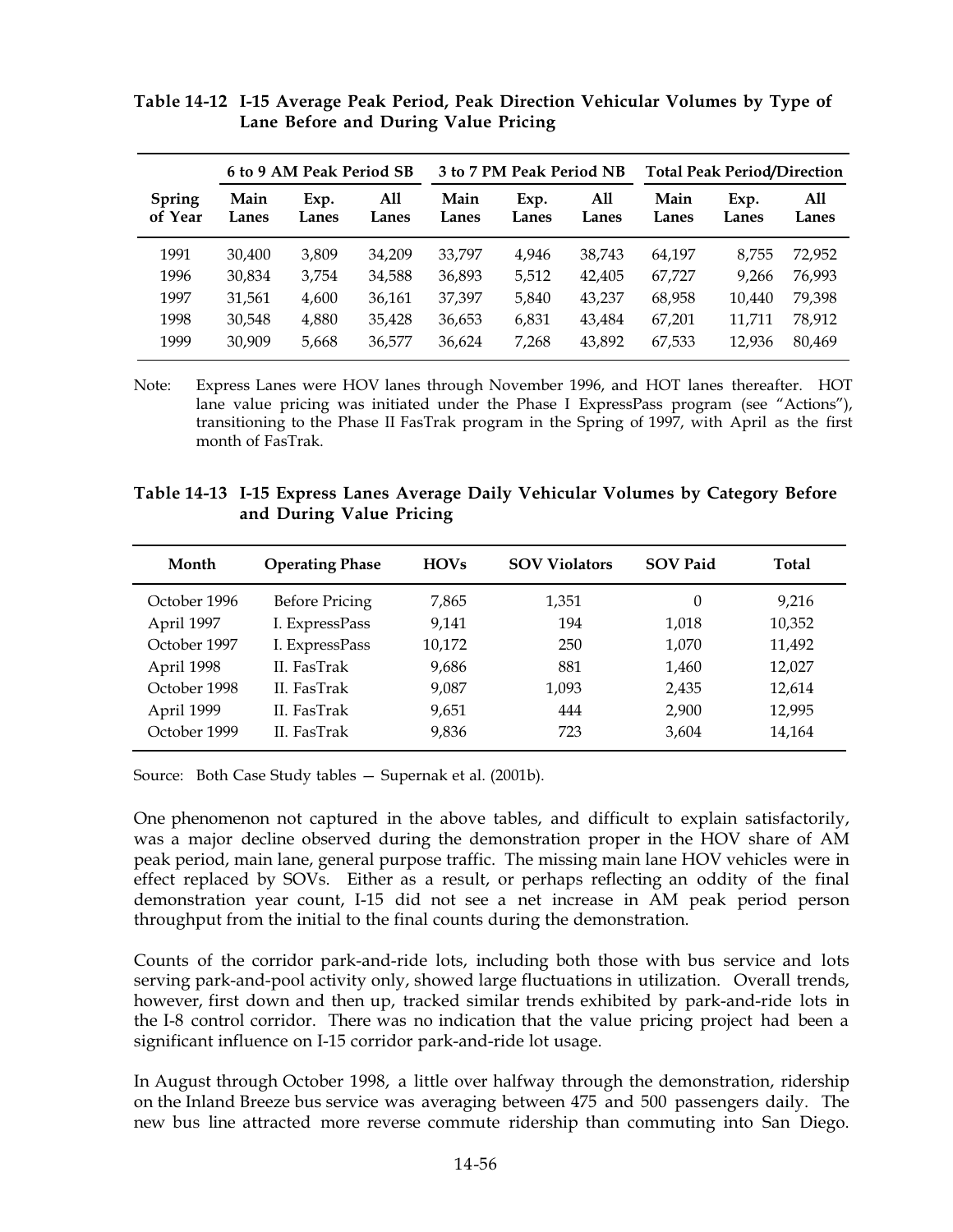March 1998 AM peak period counts showed 99 boardings northbound (the reverse commute direction) and 59 southbound (toward San Diego). Overall I-15 corridor bus ridership grew 9 percent between the Fall of 1996 and the Fall of 1999, compared to a 23 percent growth for the entire San Diego region.

**More...** An Attitudinal Panel survey covering Phase I, of 500 ExpressPass participants and 1,000 other I-15 commuters, indicated general support for the demonstration. Some 70 percent of I-15 commuters responded that the program was fair to travelers in the HOV lanes and the general purpose lanes. Approximately 95 percent of the ExpressPass respondents drove alone before they purchased a permit, while 5 percent were carpoolers. In the final Fall of 1999 panel survey, over 90 percent of FasTrak customers, over 50 percent of carpoolers, and almost 40 percent of I-15 solo drivers judged the program a success. Customers tended to be middle-aged (more women than men) and to be from two-vehicle households, and to have higher incomes, more years of work experience, more education, and higher levels of home ownership than the general population.

In September 1998, the FasTrak pricing structure was further refined by reducing per trip fees during the shoulders of the peak periods. This was done to create an incentive for users to travel outside of the peak of the peak, and thereby distribute traffic volumes more evenly throughout the peak periods. This change was responded to by FasTrak customers. The average toll paid for inbound morning trips dropped from \$2.25 in the Spring of 1998 to \$1.77 in the Fall of 1999. FasTrak's variable pricing was able to redistribute some of the paid component of HOV lane traffic from the middle of the peak into the shoulders. Carpoolers reported satisfaction throughout with travel conditions, and Level of Service C was indeed maintained throughout virtually all of the demonstration project.

A post-demonstration public opinion survey of users and non-users of FasTrak conducted in late 2001 revealed overwhelming support for the HOT lanes including operating policies, toll rates, the technology, use of revenues, and proposals for facility extension. These results pertained across users and non-users, and all socioeconomic groups.

**Sources**. Hultgren, L., Kawada, K., and Lawrence, S., *San Diego's Interstate 15 Value Pricing Project.* Institute of Transportation Engineers 68th Annual Meeting. Toronto, ON (1998). • San Diego Association of Governments, "I-15 Congestion Pricing Project." San Diego, CA,  $(1997)$ . • Kawada, K., San Diego Association of Governments. Telephone Interview. (August 5, 1998). • Supernak, J., et al., *Phase II Year Three Overall Report: I-15 Congestion Pricing Project Monitoring and Evaluation Services.* San Diego Association of Governments. Prepared by San Diego State University Foundation*,* San Diego, CA (September 24, 2001a). •66Supernak, J., Kaschade, C., Steffey, D., and Kubiak, G., *I-15 Congestion Pricing Project Monitoring and Evaluation Services: Year Three Traffic Study.* San Diego Association of Governments. Prepared by San Diego State University Foundation*,* San Diego, CA (September 24, 2001b). • Regan, E., *I-15 Managed Lanes Expansion Program: Public Opinion Research.* Presentation to the Pricing Subcommittee meeting, 81<sup>st</sup> Annual Transportation Research Board Meeting. Washington, DC (2002).

## **SR 91 Express Lanes, Orange County, California**

**Situation.** The SR 91 Express Lanes (91X) are ten miles of four-lane divided toll highway built in the median of the Riverside Freeway (SR91) in Orange County, California, in the form of barrier-separated express lanes. There are no on or off ramps on the express facility. The location, which includes passage through suburbs of Anaheim and Yorba Linda,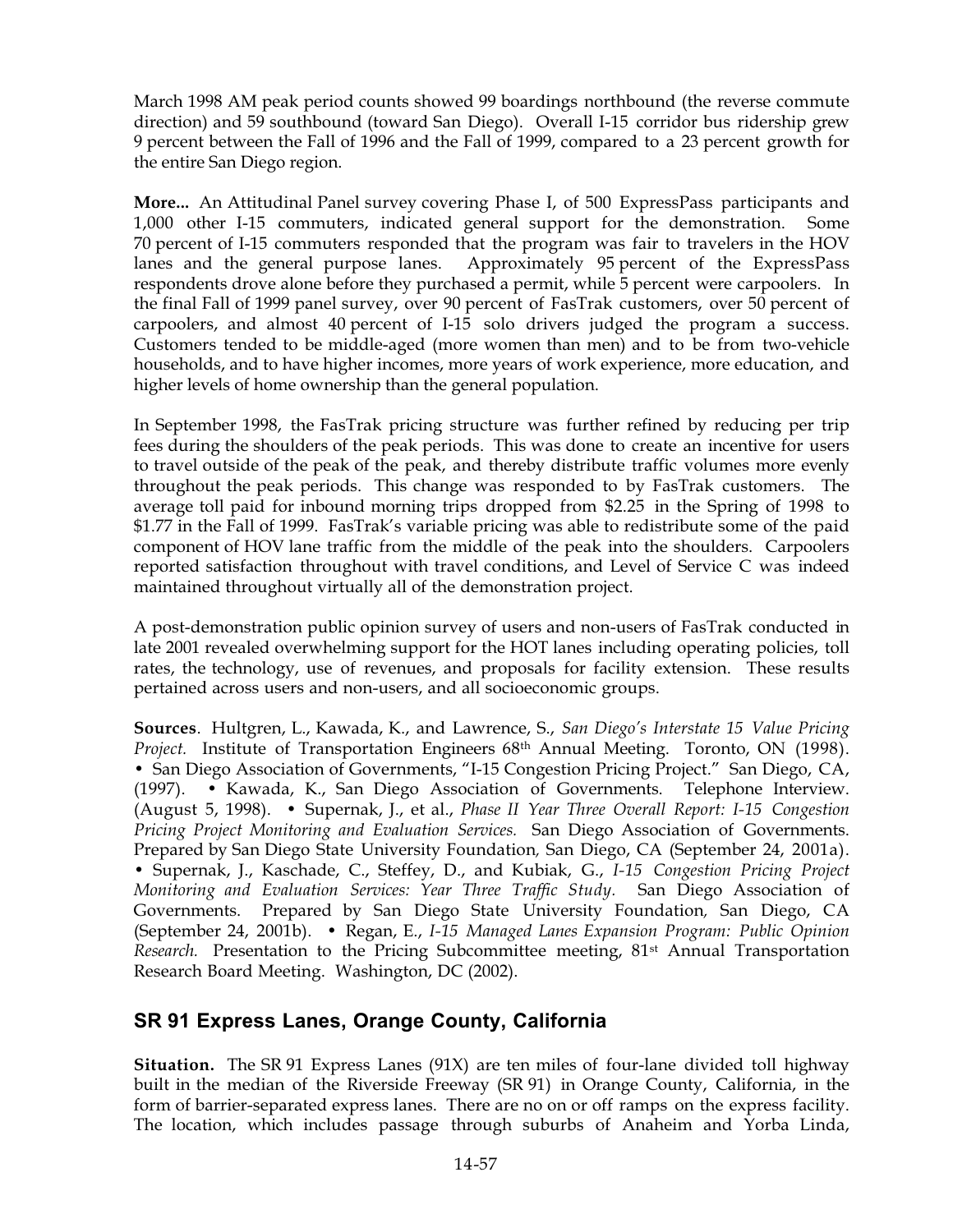California, is within the westerly half of the only freeway connector across the topographic barrier between heavily suburbanized Orange and Riverside Counties. This is a rapidly growing area. The affected portion of SR 91 was formerly one of the most heavily congested freeway sections in the state, with typical peak period delays of 20 to 40 minutes.

The \$134 million project is one of four private, for profit investments of the type authorized by the California Legislature during the 1990s, selected for this location because of an inability to fund improvements quickly through the public sector. The lanes give motorists on the parallel freeway lanes, still significantly congested, the option to pay to use dedicated lanes that normally provide a faster trip. In addition,  $HOV3+$  users can use the lanes at a 50 percent discount (initially for free).

**Action.** The 91X Express Lanes opened December 27, 1995, and feature tolls that vary by time of day and day of week. The private operator, free to set tolls within the constraints of a maximum financial return, elected to employ a published schedule. The toll schedule has been adjusted and has become more complex over time. Since the 91X toll collection system is fully automated, it is not difficult to have the tolls changing throughout the day. The range of tolls in 1996 was from \$0.25 off-peak to \$2.50 during the peak. As of 2001, the tolls ranged from \$1.00 off-peak to a high of \$4.75 during the evening peak. In 1996, only five different toll amounts were charged. They were based on time of day and whether the trip was made Monday through Thursday, Friday, or on the weekend. In 2001 (taking an example) the Eastbound toll at 6:00 PM was different each weekday, ranging from \$3.50 on Monday to \$4.25 on Friday, and 16 different toll amounts were charged based on time of day and day of week.

**Analysis.** There is an extensive data set collected as part of Federally funded evaluations of the SR 91 project. Cal Poly State University has provided the Principal Investigator for these evaluation efforts and produced two major reports which, along with several papers on the subject, describe the observed effects of the Express Lanes. Much of the data is from traffic observations including classification counts collected both before and after the Express Lanes were built, along with results of telephone and other surveys conducted between 1995 and 1999 of highway users, randomly sampled households, and panel samples. Two separate modeling efforts have provided estimates of elasticities. Note that the "corridor," for which selected findings are reported, is not a broad swath. The "corridor" as defined consists of only the SR691 Riverside Freeway, inclusive of the 91X Express Lanes located in its median.

**Results.** The 91X Express Lanes provided two additional highway lanes of capacity in each direction, priced to maintain uninterrupted traffic flow. Motorists report being attracted to the toll lanes by the travel time savings, improved driving comfort, and perceptions of improved safety. The result has been improved travel conditions overall, albeit dissipating as traffic grows. The 91X tolls have been maintained at levels sufficient to preserve good levels of service during even the peak periods. For discussion of the actual and perceived travel time savings see the "Underlying Traveler Response Factors" section under "Travel Time Savings" including Figure 14-1.

In the first few months of operation, SOV traffic increased because of mode shifts among prior users of SR691, traffic moving over to the freeway from city streets and local roads, induced demand — primarily discretionary non-work purpose travel, and continuing development growth in the area. HOV traffic also grew significantly, in part due to direct toll incentives for HOV3+ motorists, and the opportunity to split tolls for HOV2 commuters. The initial overall change in average vehicle occupancy (AVO) was downward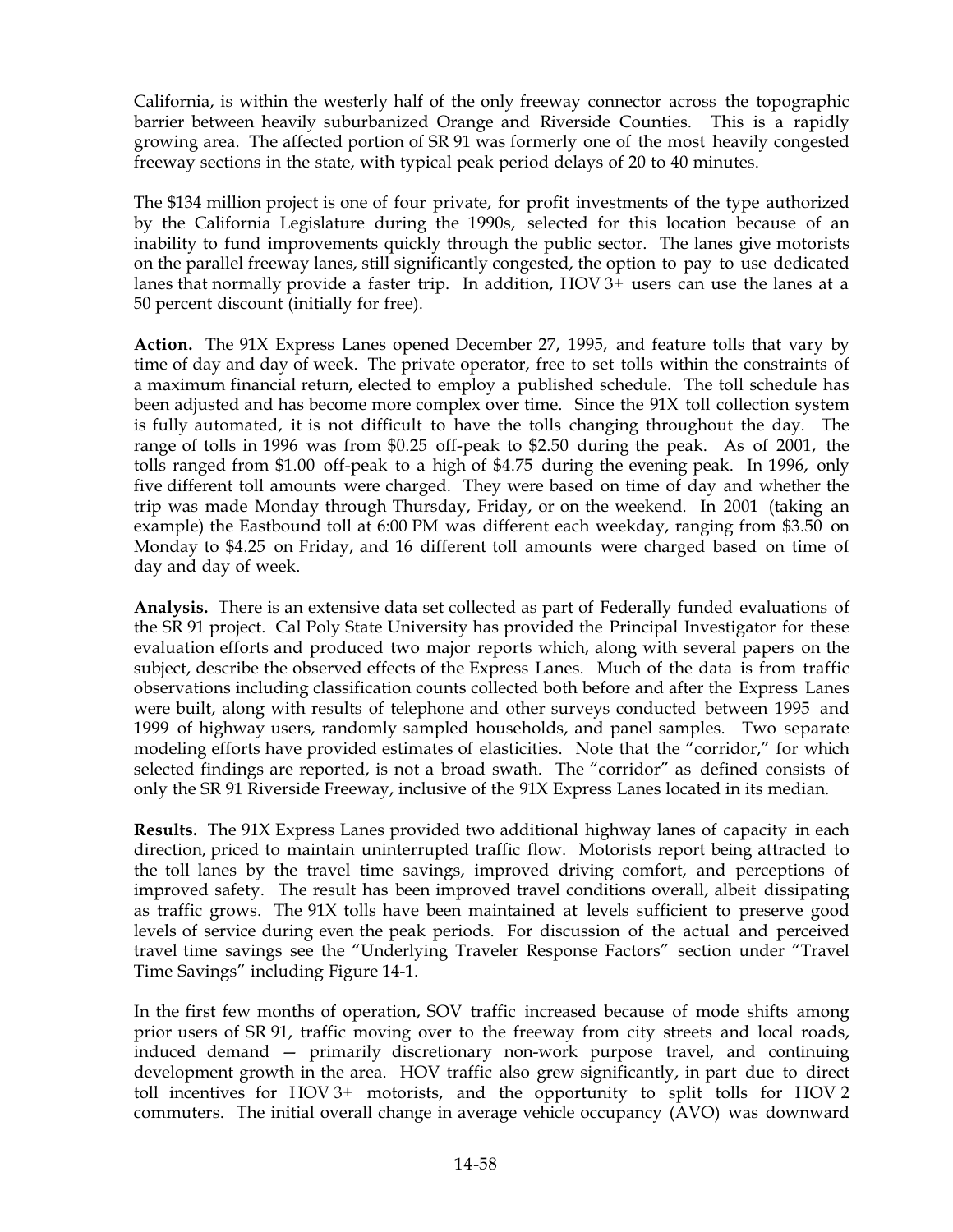because of the large number of new SOV users in the narrowly defined travel corridor. Over time the new lower AVO has not changed much, and not much traffic has returned to local roads, but the peak-period non-work travel has declined toward prior levels as congestion has gradually returned to the SR 91 free lanes. The commute trip mode shares on SR 91 (free and toll) in 1999 were 73 percent SOV, 19 percent HOV 2, 7 percent HOV 3+, and 1 percent motorcycle and other.

There were five general toll increases on the Express Lanes between the time that they opened and the Summer of 2000. The first general toll increase, which occurred in January 1997, was followed by a significant and permanent reduction in the rate of Express Lanes traffic growth. Subsequent toll increases, which were less substantial and focused on fine-tuning of the hour-by-hour toll schedule, were not followed by perceptible changes in traffic trends. Opening of an alternative route for some through Orange County, the Eastern Toll Corridor, initiated a decline in 91X traffic that lasted about 9 months. Trends from 1996 into 1999 are shown in Figure 14-2.



**Figure'14-2. Traffic growth on SR'91 Express Lanes**

Notes: Average weekday traffic (ADT) trend lines shown were developed with regression analysis. "ETC" is the Eastern Toll Corridor, a nearby toll highway corridor which, for some, is an alternate route.

**Source:** Sullivan (2000).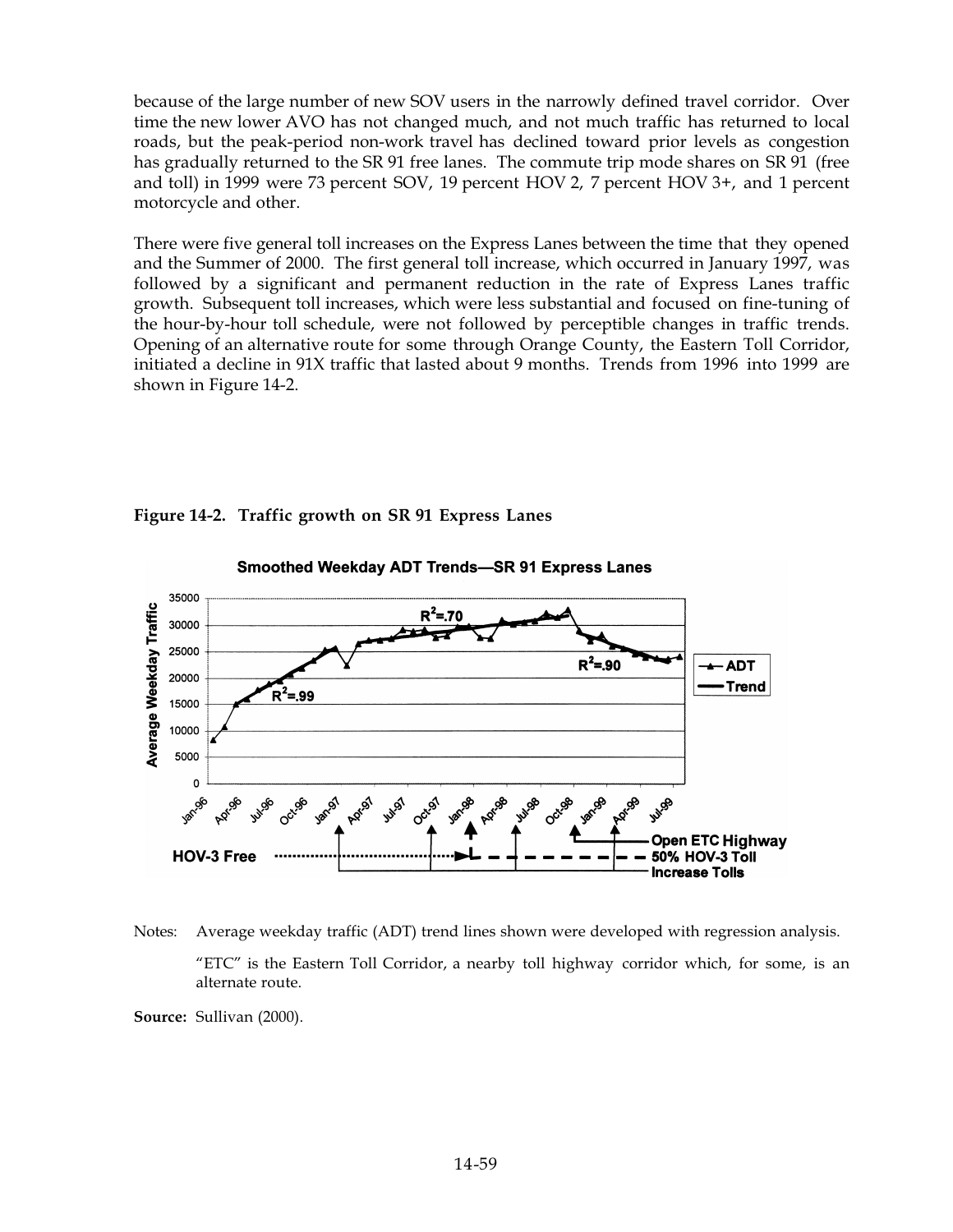It has been argued that the financial success of facilities such as the SR-91 project, where the toll lanes are paralleled by free lanes, depends on the presence of congestion on parallel facilities to induce toll lane use. Indeed, the SR-91 concession agreement includes a noncompete clause that has severely restricted the State's ability to build additional capacity in the corridor. It appears that the ultimate resolution to this and other conflicts is the purchase of the privately owned 91X facility and franchise agreement by a public entity, the Orange County Transportation Authority.

**More...** Use of the priced lanes has been found to be highly selective. Half of the toll lane users choose to do so once per week or less. The decision to use the lanes is largely related to travel conditions, but other factors contribute. Motorists on business or traveling to or from work are more likely to use the lanes than motorists traveling for non-work purposes. Travelers with higher incomes and education use the lanes more frequently than those with lower incomes and education. Female commuters are about a third more likely than men to make frequent use of the express lane option. The youngest and oldest travelers are less likely than others to be frequent toll facility users.

Demographic information obtained through the project evaluation surveys allows findings concerning the distribution of use across different traveler groups. In this relatively affluent area, the 1999 income distribution of 91X users was 19 percent users from households with less than  $$40,000$  annual income, 23 percent  $$40,000$  to  $$60,000$ , 37 percent 60,000 to \$100,000 and 21 percent over \$100,000. Commuters in the high income group were twoand-one-half times as likely as commuters in the "low" income group to have used the 91X toll lanes for their most recent SR 91 corridor trip in 1996, or to have used a toll facility  $(91X)$ or the new Eastern Toll Road) for their most recent comparable trip in 1999. Nevertheless, roughly 20 percent of the lowest income travelers had chosen a tolled route for their most recent trip in both years.

The basic associations between income and use of the tolled lanes remained stable between 1996 and 1999, with one notable change: there was a decline from 40 to 25 percent in the percentage of trips by travelers in the \$40,000 to \$60,000 middle income category made on toll facilities. This suggests a particular sensitivity to the toll increases among these middle income travelers. It should be noted that commuters in the corridor overall are more affluent than the overall urban population of Southern California, and thus caution should be applied in generalizing the results to areas with different demographics.

Price elasticities have been estimated for  $91X$  and the SR $91$  corridor based on two separate methodologies and contexts. Observed traffic volume time series trend data have been used to compute elasticities of -0.4 (eastbound) to -0.5 (westbound), based on dampening of traffic growth at the time of the first toll increase. No traffic growth effects of subsequent toll increases prior to opening of the Eastern Toll Corridor highway could be discerned, implying zero elasticity. These elasticities of  $-0.5$  to zero apply to the segment of SR91 corridor travelers already having chosen to use the 91X toll lanes.

Assembly of SR 91 corridor traveler survey and network data has allowed calibration of travel demand models, including nested logit models of "mode" (SOV, HOV 2, HOV 3+), transponder (to have or not to have) and route choice; and of time of day, transponder and route choice. Approximated point elasticities [shrinkage-ratio-like formulation] for choice of travel via the 91X toll lanes have been derived from the models, ranging from -0.8 to -0.9 for the afternoon eastbound to -0.7 to -0.8 for the morning westbound. These values of -0.7 to -0.9 apply to all SR691 corridor travelers irrespective of route choice at the time of the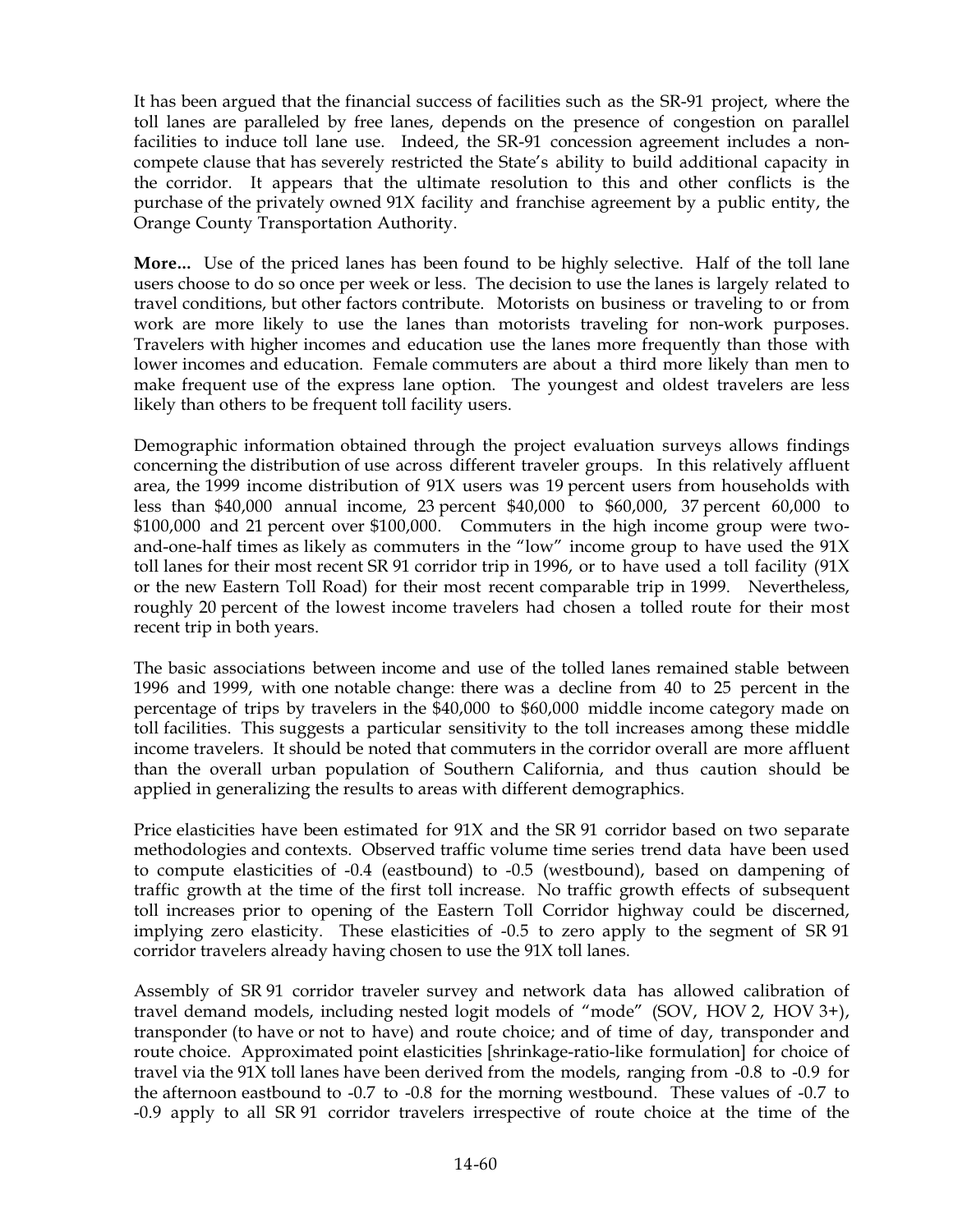surveys, and reflect the response of a broader cross-section of travelers than the segment already having chosen to use the 91X lanes. The relatively high elasticities also reflect the availability of an adjacent freeway alternative, and a high willingness to alter route in response to cost. The same analysis found a quite low sensitivity of mode choice and time of day choice to cost, as was discussed in the "Underlying Traveler Response Factors" section under "User Cost."

**Sources:** Sullivan, E. C., *Updated Observations from the State Route 91 Value Priced Express* Lanes. 81<sup>st</sup> Annual Transportation Research Board Meeting, Preprint Paper No. 02-2554. Washington, DC (2002). • Sullivan, E. C., *Continuation Study to Evaluate the Impacts of the SR991 Value-Priced Express Lanes: Final Report.* California Polytechnic State University, prepared for California Department of Transportation*,* Sacramento, CA (December, 2000). •66Sullivan, E. C., *Evaluating the Impacts of the SR991 Variable-Toll Express Lane Facility: Final Report.* California Polytechnic State University, prepared for California Department of Transportation, Sacramento, CA (May, 1998). • Small, K. A., "The Value of Value Pricing." *Access No. 18.* University of California Transportation Center (Spring, 2001). • California Private Transportation Company, "Eastbound Toll Schedule/Westbound Toll Schedule." http://www.91expresslanes.com (Webpages dated November 1, 2001). • Parsons Brinckerhoff Quade & Douglas, Inc., Hunt, J. D., and Sullivan, E. C., "Toll Road Forecasting Methodology Findings Report." Prepared for Orange County Transportation Authority*,* Orange, CA (September, 2000). • Yan, J., Small, K. A., and Sullivan, E. C., *Choice Models of Route, Occupancy and Time-of-Day with Value Priced Tolls.* Transportation Research Board 81st Annual Meeting, Preprint Paper No. 02-2617. Washington, DC (2002). • Orange County Transportation Authority, "Orange County Transportation Authority Reaches Agreement with CPTC to Purchase 91 Express Lanes Toll Road and Franchise Agreement." http://www.octa.net/news/late/042302.asp (Webpage dated April 23, 2002).

# **REFERENCES**

407 International, Inc., "407 Express Toll Route (ETR)." http://www.407etr.com (Website accessed January 5, 2002).

Adler, T., Ristau, W., and Falzarano, S., "Traveler Reactions to Congestion Pricing Concepts for New York's Tappan Zee Bridge." *Transportation Research Record 1659* (1999).

Bhatt, K., "Potential of Congestion Pricing in the Metropolitan Washington Region." *Curbing Gridlock: Peak-Period Fees to Relieve Traffic Congestion. Special Report 242, Vol. 2.* Transportation Research Board, Washington, DC (1994).

Bullard, D. L., *An Assessment of Carpool Utilization of the Katy High-Occupancy Vehicle Lane and Characteristics of Houston's HOV Lane Users and Non-Users.* Texas Transportation Institute*,* College Station, TX (1991).

Burris, M. W., Pendyala, R. M., and Swenson, C., *Discrete Choice Models of Traveler Participation in Differential Time of Day Pricing Programs.* Transportation Research Board 81st Annual Meeting, Preprint Paper No. 02-2088. Washington, DC (2002).

Burris, M. W., and Swenson, C., "Planning Lee County's Variable-Pricing Program." *Transportation Research Record 1617* (1998).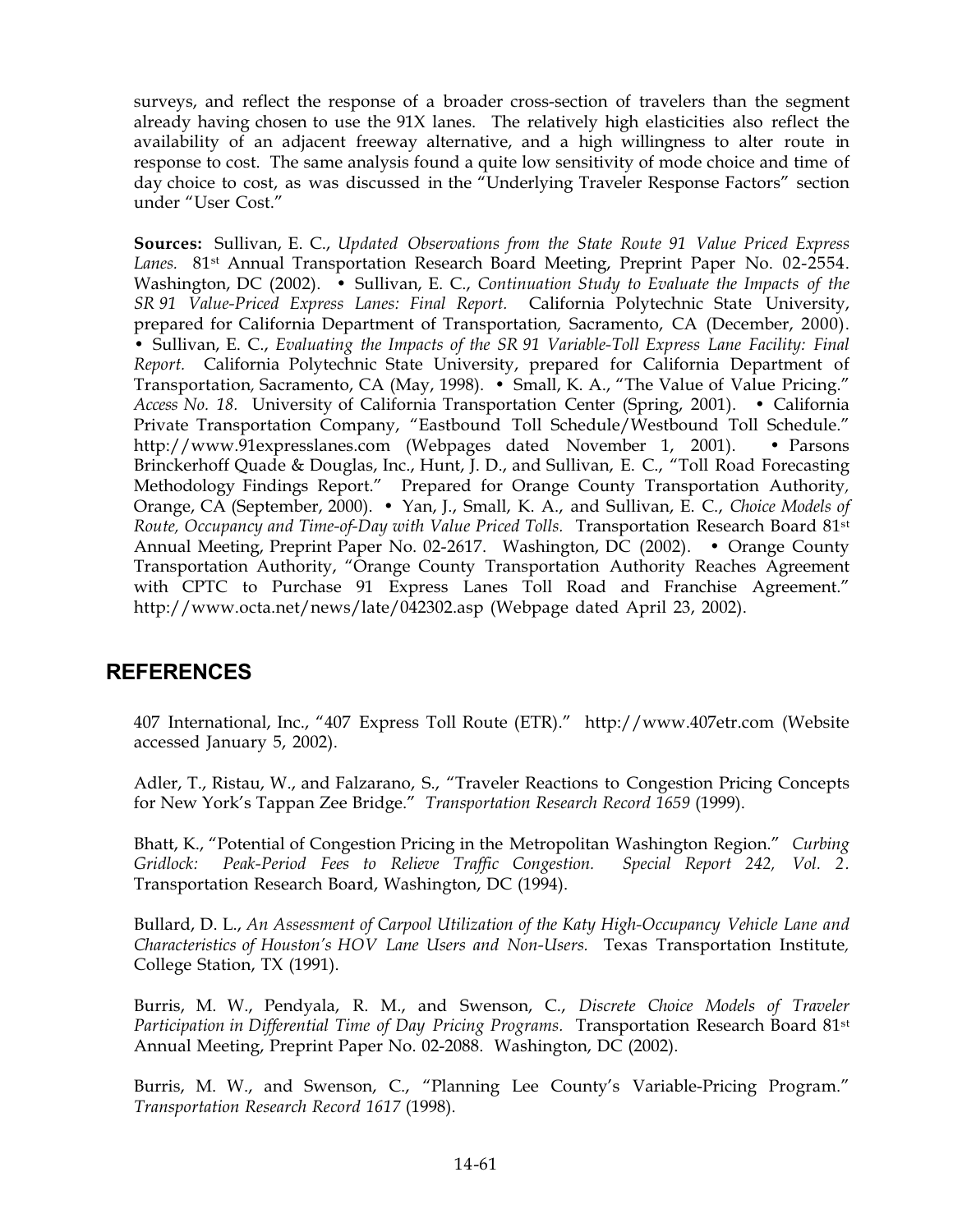Cain, A., Burris, M. W., and Pendyala, R. M., "Impact of Variable Pricing On Temporal Distribution of Travel Demand." *Transportation Research Record 1747* (2001).

Cambridge Systematics, Inc., and Mark Bradley Research and Consulting, "A System of Activity-Based Models for Portland, Oregon." Draft Final Report. Portland, OR (December, 1997).

Castellani, R., Matthews, B., de Palma, A., Lindsey, R., Janse, M., Schade, J., and Marler, N., *Implementation of Marginal Cost Pricing in Transport — Integrated Conceptual and Applied Model Analysis. Deliverable 4. Draft 3b.* Funded by the European Commission. Project Coordinator: Institute for Transport Studies, University of Leeds, UK (July 17, 2002).

Center for Urban Transportation Research, "The Lee County Variable Pricing Project." Prepared for U.S. Federal Highway Administration. University of Southern Florida, Tampa, FL (2000).

California Private Transportation Company, "Eastbound Toll Schedule/Westbound Toll Schedule." http://www.91expresslanes.com (Webpages dated November 1, 2001).

City Car Share, "Membership Documents." http://www.sfcarshare.org (2001).

Deakin, E., "Urban Transportation Congestion Pricing: Effects On Urban Form." *Curbing Gridlock: Peak-Period Fees to Relieve Traffic Congestion. Special Report 242, Vol. 2.* Transportation Research Board, Washington, DC (1994).

Deakin, E., Harvey, G., Pozdena, R., and Yarema, G., *Transportation Pricing Strategies for California: An Assessment of Congestion, Emissions, Energy and Equity Impacts. Final Report.* Prepared for California Air Resources Board. Deakin Harvey Skabardonis*,* Hillsborough, NH (1996).

DeCorla-Souza, P., "Congestion Pricing: Issues and Opportunities." *ITE Journal, Vol. 63, No. 12* (December, 1993).

DeCorla-Souza, P., "FAIR Lanes: A New Approach to Managing Traffic Congestion." *ITS Quarterly, Vol. 8, No. 2* (2000).

Dupont Teijin Films, "CashCards Take the Heat." http://www.DupontTeijinFilms.com/news/article35.html (Webpage dated 2000).

Fairholme, N., "Central London Congestion Charging," *Pricing* session. Presentation visuals. 2003 Conference on Mobility Management, Karlstad, Sweden (May 23, 2003).

Federal Highway Administration, "Congestion Pricing: Guidelines for Project Development, Revised Interim Report." U.S. Department of Transportation, Washington, DC (August, 1998a).

Federal Highway Administration, "Congestion Pricing Notes No. 1" (Spring, 1996).

Federal Highway Administration, "Congestion Pricing Notes No. 3" (Fall, 1997).

Federal Highway Administration, "Congestion Pricing Notes No. 4" (Spring, 1998b).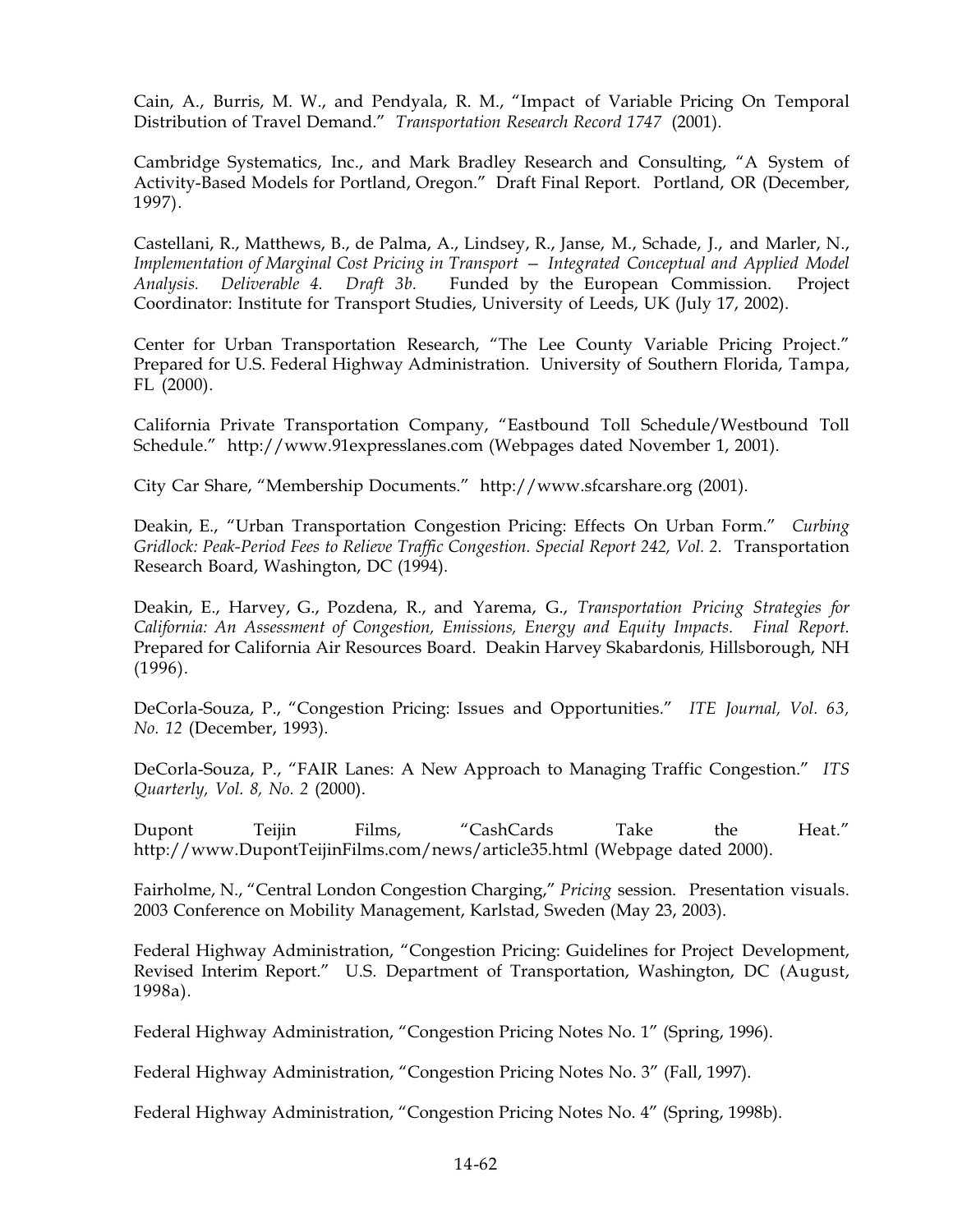Federal Highway Administration, "Report to Congress 2000: Report On the Value Pricing Pilot Program*.*" U.S. Department of Transportation*,* Washington, DC (2000a).

Federal Highway Administration, "Report to Congress: Reducing Traffic Congestion Using Market Prices to Enhance Mobilit*y.*" U.S. Department of Transportation, Washington, DC (1998c).

Federal Highway Administration, "Value Pricing Notes No. 5" (Fall, 2000b).

Federal Highway Administration, "Value Pricing Notes No. 6" (Summer, 2001a).

Federal Highway Administration, "Value Pricing Notes No. 7" (Fall, 2001b).

Federal Highway Administration, "Value Pricing Pilot Program." Brochure. U.S. Department of Transportation*,* Washington, DC (1999).

Gillen, D., "Peak Pricing Strategies in Transportation, Utilities, and Telecommunications: Lessons for Road Pricing." *Curbing Gridlock: Peak-Period Fees to Relieve Traffic Congestion. Special Report 242, Vol. 2.* Transportation Research Board, Washington, DC (1994).

Giuliano, G., "Equity and Fairness Considerations of Congestion Pricing." *Curbing Gridlock: Peak-Period Fees to Relieve Traffic Congestion. Special Report 242, Vol. 2.* Transportation Research Board, Washington, DC (1994).

Gomez-Ibanez, J. A., and Small, K. A., "Road Pricing for Congestion Management: A Survey of International Practice." *NCHRP Synthesis 210* (1994).

Guensler, R., and Sperling, D., "Congestion Pricing and Motor Vehicle Emissions: An Initial Review." *Curbing Gridlock: Peak-Period Fees to Relieve Traffic Congestion. Special Report 242, Vol.92.* Transportation Research Board, Washington, DC (1994).

Harvey, G., "Transportation Pricing and Travel Behavior." *Curbing Gridlock: Peak-Period Fees to Relieve Traffic Congestion. Special Report 242, Vol. 2.* Transportation Research Board, Washington, DC (1994).

Hattum, D. V., and Zimmerman, M., *Buying Time: Guidebook — A Guidebook for Those Considering Congestion Relief Tolls in Their Communities.* Hubert Humphrey Institute of Public Affairs, University of Minnesota, prepared for Federal Highway Administration*,* Washington, DC (1996).

Hultgren, L., and Kawada, K., "San Diego's Interstate 15 High-Occupancy/Toll Lane Facility Using Value Pricing." *ITE Journal, Vol. 69, No. 6* (June, 1999).

Hultgren, L., Kawada, K., and Lawrence, S., *San Diego's Interstate 15 Value Pricing Project.* Institute of Transportation Engineers 68th Annual Meeting. Toronto, ON (1998).

Kawada, K., San Diego Association of Governments. Telephone Interview. (August 5, 1998).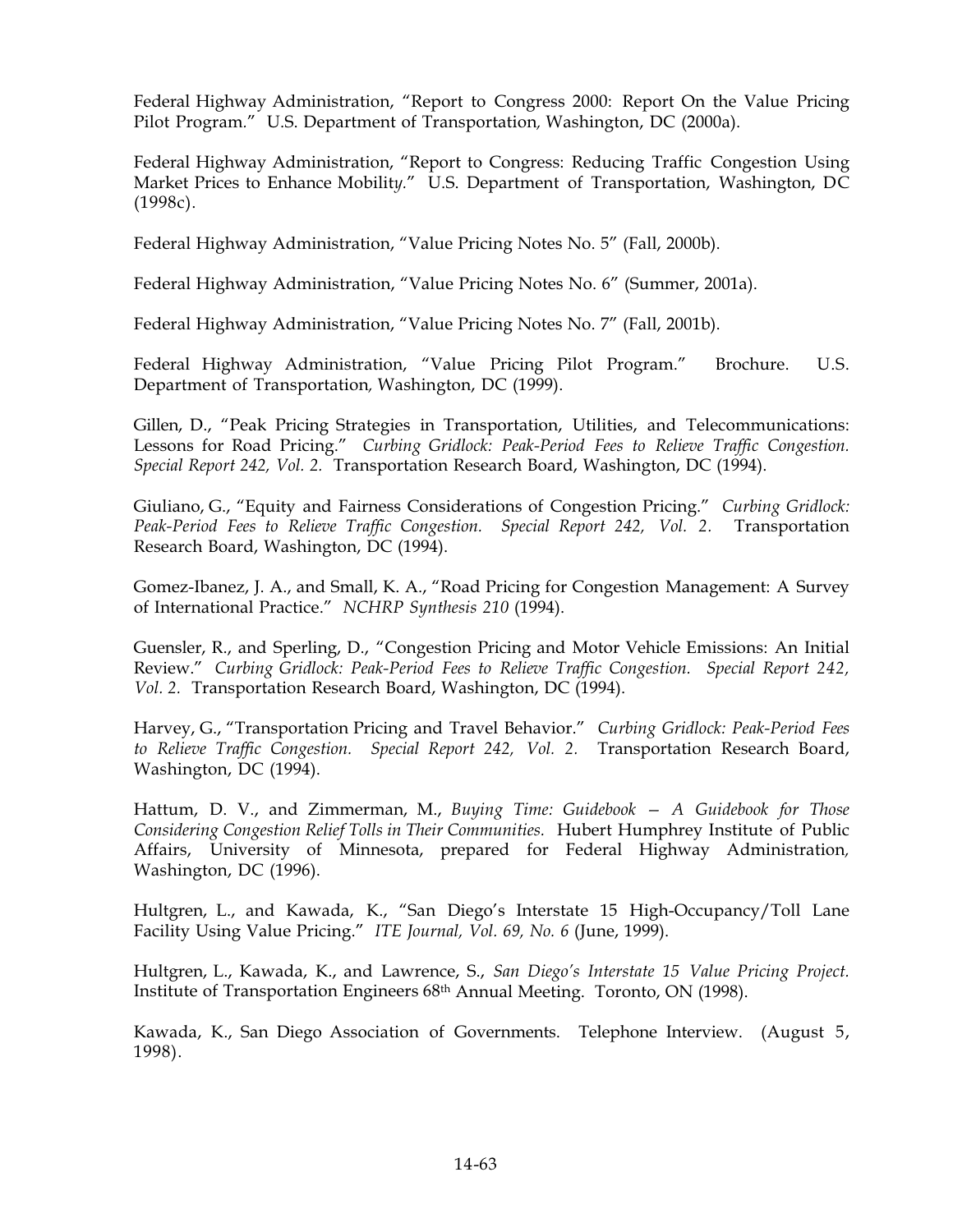Land Transport Authority, "Electronic Road Pricing — Passenger Cars (with effect from 05 August 2002)." http://traffic.smart.lta.gov.sg/erprates.htm, Singapore (Webpage accessed October 22, 2002).

Litman, T. A., *Distance-Based Vehicle Insurance: As a TDM Strategy.* Victoria Transport Policy Institute*,* Victoria, BC (2001).

Litman, T., "Using Road Pricing Revenue: Economic Efficiency and Equity Considerations." *Transportation Research Record 1558* (1996).

LKC Consulting Services, Inc., and Texas Transportation Institute, "Public Acceptance of QuickRide: Draft Final Report." Prepared for Houston Metro, Houston, TX (December, 1998).

Mastako, K. A., Rilett, L. R., Hickman, M. D., and Sullivan, E. C., *Choice Set Estimation for a Value-Priced Corridor.* Transportation Research Board 81st Annual Meeting, Preprint Paper No. 02-3764. Washington, DC (2002).

Menon, A. P. G., Lam, S. H., and Fan, H. S. L., "Singapore's Road Pricing System: Its Past, Present and Future." *ITE Journal, Vol. 63, No. 12* (December, 1993).

Metro and Oregon Department of Transportation, "Traffic Relief Options Study," with Technical Appendix. Portland, OR (November, 2000).

Mobility CarSharing, "About Us." http://www.mobility.ch (Webpage dated October 15, 2001).

Muheim, P., *Mobility at Your Convenience.* Energie 2000. Berne, Switzerland (1998).

Orange County Transportation Authority, "Orange County Transportation Authority Reaches Agreement with CPTC to Purchase 91 Express Lanes Toll Road and Franchise Agreement." http://www.octa.net/news/late/042302.asp (Webpage dated April 23, 2002).

New York State Thruway Authority, "Facts and Features." http://www.tzbsite.com/history/present/index.html (Webpages accessed December 15, 2001).

Parry, W.*,* "Winners & Losers As E-Z Pass, Toll Hike Debut On N.J. Turnpike." *Associated Press State & Local Wire* (September 30, 2000).

Parsons Brinckerhoff Quade & Douglas, Inc., Hunt, J. D., and Sullivan, E. C., "Toll Road Forecasting Methodology Findings Report." Prepared for Orange County Transportation Authority*,* Orange, CA (September, 2000).

Poole, R. W., Jr., *Introducing Congestion Pricing On a New Toll Road.* White paper. Reason Foundation*,* Los Angeles, CA (1992).

Pratt, R. H., Pedersen, N. J., and Mather, J. J., *Traveler Response to Transportation System Changes — A Handbook for Transportation Planners* [first edition]*.* Federal Highway Administration*,* U.S. Department of Transportation, Washington, DC (1977).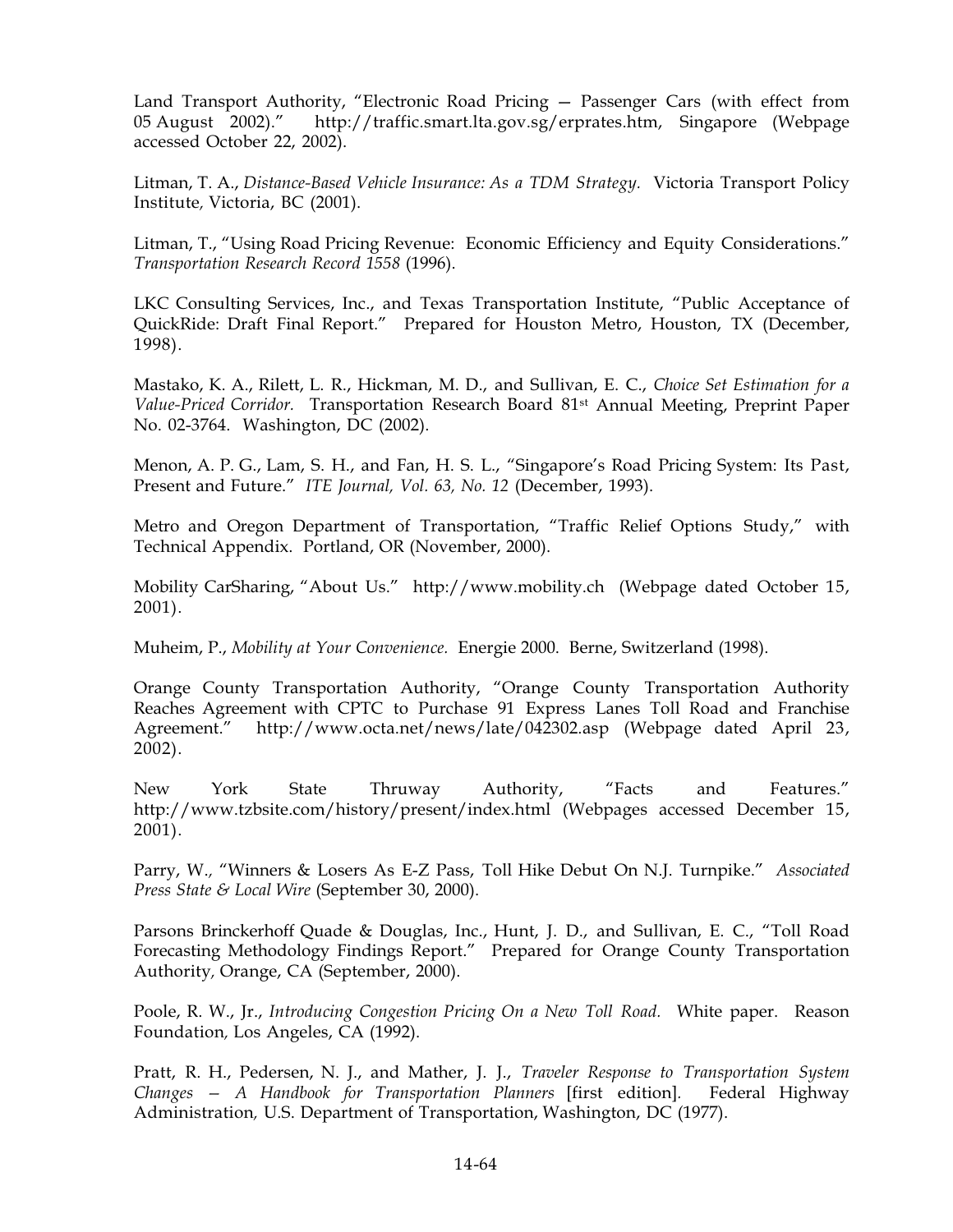Regan, E., *I-15 Managed Lanes Expansion Program: Public Opinion Research.* Presentation to the Pricing Subcommittee meeting, 81<sup>st</sup> Annual Transportation Research Board Meeting. Washington, DC (2002).

San Diego Association of Governments, "I-15 Congestion Pricing Project." San Diego, CA (1997).

Schumacher, D., "Update on San Diego I-15 Value Pricing Demonstration." *Session 94: Hot News on Hot Lanes.* Oral Presentation. Transportation Research Board 78th Annual Meeting. Washington, DC (1999).

Shiller, E., *THE ROAD AHEAD: The Economic and Environmental Benefits of Congestion Pricing.* Pacific Research Institute*,* Santa Cruz, CA. Briefing (February, 1998).

Shin, S. W., and Hickman, M. D., "Effectiveness of the Katy Freeway HOV-Lane Pricing Project: Preliminary Assessment." *Transportation Research Record 1659* (1999a).

Shin, S. W., and Hickman, M. D., "The Effectiveness of the Katy Freeway HOV Lane Pricing Project." *Session 94: Hot News on Hot Lanes.* Oral Presentation. Transportation Research Board 78th Annual Meeting. Washington, DC (1999b).

Singapore Shuttle Bus, "SSB Story." Singapore Shuttle Bus, Ltd. http://www.tibs.com.sg/ssb/shistory.htm (Webpages accessed February 19, 2002).

Small, K. A., *Worldwide Experience With Congestion Pricing.* Prepared for San Diego Association of Governments, I-15 Congestion Pricing Project*,* San Diego, CA (1997).

Small, K. A., "The Value of Value Pricing." *Access No. 18.* University of California Transportation Center (Spring, 2001).

Small, K. A., Noland, R., Chu, X., and Lewis, D., "Valuation of Travel-Time Savings and Predictability in Congested Conditions for Highway User-Cost Estimation." *NCHRP Report 431* (1999).

Smothers, R.*,* "Grumbling, But Still Moving Under Rush Hour Tolls." *New York Times* (March 27, 2001).

Son, B., and Hwang, K. Y., *Seoul Experience with Congestion Pricing.* 9th World Conference on Transportation Research. Seoul, Korea (2001).

Spock, L. M., "Tolling Practices for Highway Facilities." *NCHRP Synthesis 262* (1998).

Stockton, B., McFarland, F., and Ogden, M., *Feasibility of Priority Lane Pricing On the Katy HOV Lane: Feasibility Assessment.* Texas Transportation Institute*,* College Station, TX (1998).

Stockton, B., and Smith, L., *Implementing a High-Occupancy Toll (HOT) Lane — The Houston Experience.* Institute of Transportation Engineers 68<sup>th</sup> Annual Meeting. Toronto, ON (1998).

Sullivan, E. C., *Evaluating the Impacts of the SR991 Variable-Toll Express Lane Facility: Final Report.* California Polytechnic State University, prepared for California Department of Transportation*,* Sacramento, CA (May, 1998).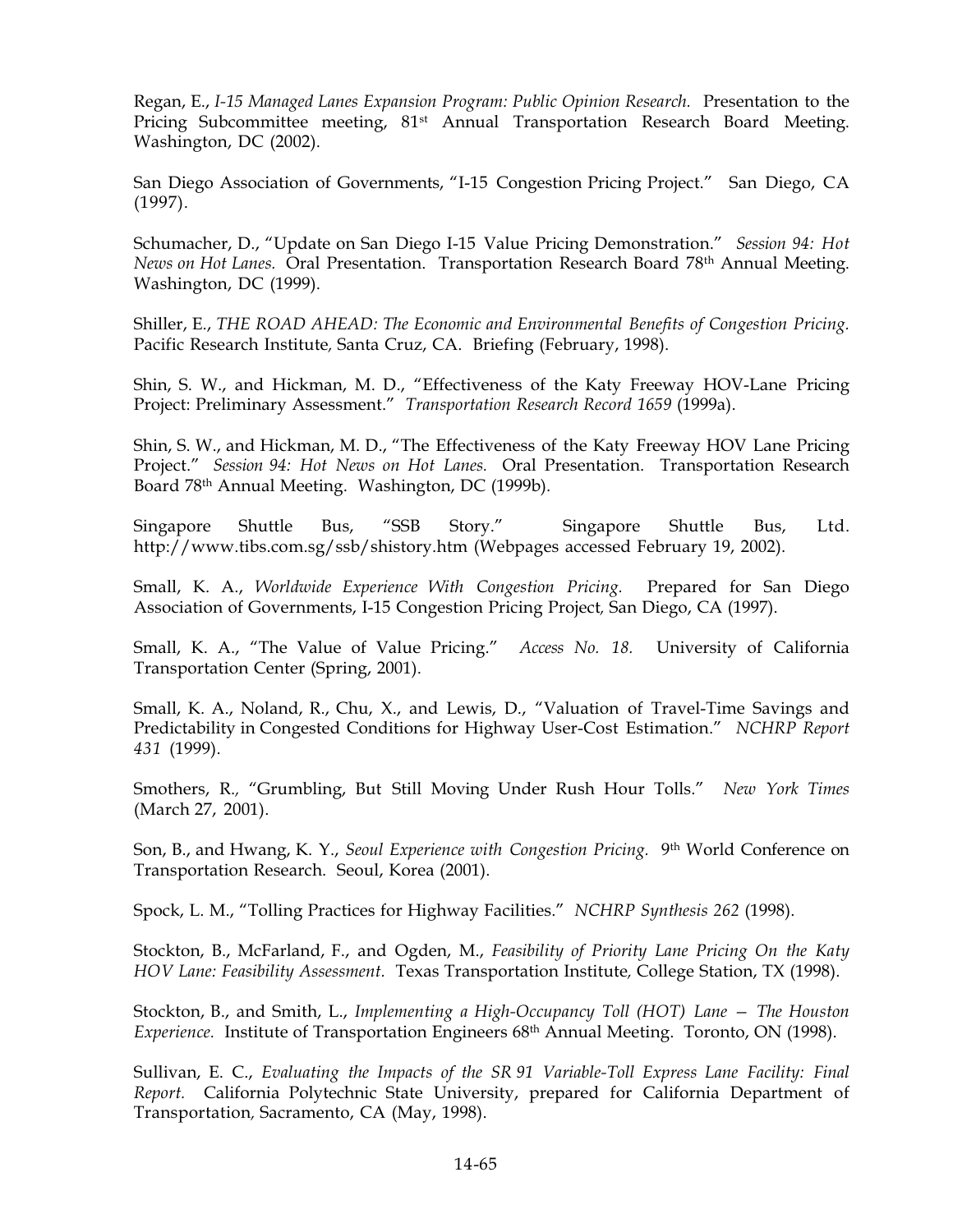Sullivan, E. C., *Continuation Study to Evaluate the Impacts of the SR991 Value-Priced Express Lanes: Final Report.* California Polytechnic State University, prepared for California Department of Transportation*,* Sacramento, CA (December, 2000).

Sullivan, E. C., *Updated Observations from the State Route 91 Value Priced Express Lanes.* 81st Annual Transportation Research Board Meeting, Preprint Paper No. 02-2554. Washington, DC (2002).

Supernak, J., Golob, J., Golob, T. F., Kaschade, C., Kazimi, C., Schreffler, E., and Steffey, D., *Phase II Year Three Overall Report: I-15 Congestion Pricing Project Monitoring and Evaluation Services.* San Diego Association of Governments. Prepared by San Diego State University Foundation*,* San Diego, CA (September 24, 2001a).

Supernak, J., Kaschade, C., Steffey, D., and Kubiak, G., *I-15 Congestion Pricing Project Monitoring and Evaluation Services: Year Three Traffic Study.* San Diego Association of Governments. Prepared by San Diego State University Foundation*,* San Diego, CA (September 24, 2001b).

Transport for London, "Press Release – 01 April 2003, Congestion Charging – Summary of Week Six," "…21 March 2003…Week Five," "…Week Four," "…Week Three," "…Week Two," "…Week One." http://www.transportforlondon.gov.uk/tfl/press\_cc\_news\_latest.shtml#11 (Website accessed April 24, 2003).

Tri-State Transportation Campaign, "Tappan Zee Congestion Relief Pricing Program Shows Promising Start." *Mobilizing the Region, Issue 196.* Newsletter. New York, NY (November 13, 1998).

Tri-State Transportation Campaign, "Parkway Begins Congestion Pricing." *Mobilizing the Region, Issue 343.* Newsletter. New York, NY (November 19, 2001).

U.S. Environmental Protection Agency, "Technical Methods for Analyzing Pricing Measures to Reduce Transportation Emissions." Washington, DC (1998).

Ungemah, D. W., and Baskett, D. A., *City of Boulder Congestion Relief Program — Final Report.* Prepared for Federal Highway Administration and Colorado Department of Transportation*,* Washington, DC (March, 1999).

Urban Transportation Monitor, "Durham, U.K., Implements Congestion Charging Scheme in City Center." Vol. 16, No. 20 (November 1, 2002).

Urban Transportation Monitor, "Estimating Toll Traffic and Revenue: An Ongoing Challenge." Vol. 14, No. 15 (August 18, 2000).

Urban Transportation Monitor, "Intelligence — City-Center Traffic Levels Creep up Despite London's Congestion Charge." Vol. 17, No. 5 (March 21, 2003a).

Urban Transportation Monitor, "London Congestion Charge Reduces Traffic 25 Percent in First Week." Vol. 17, No. 4 (March 7, 2003b).

Urban Transportation Monitor, "London's Congestion Charge Impacts Retailers Negatively." Vol. 17, No. 11 (June 13, 2003c).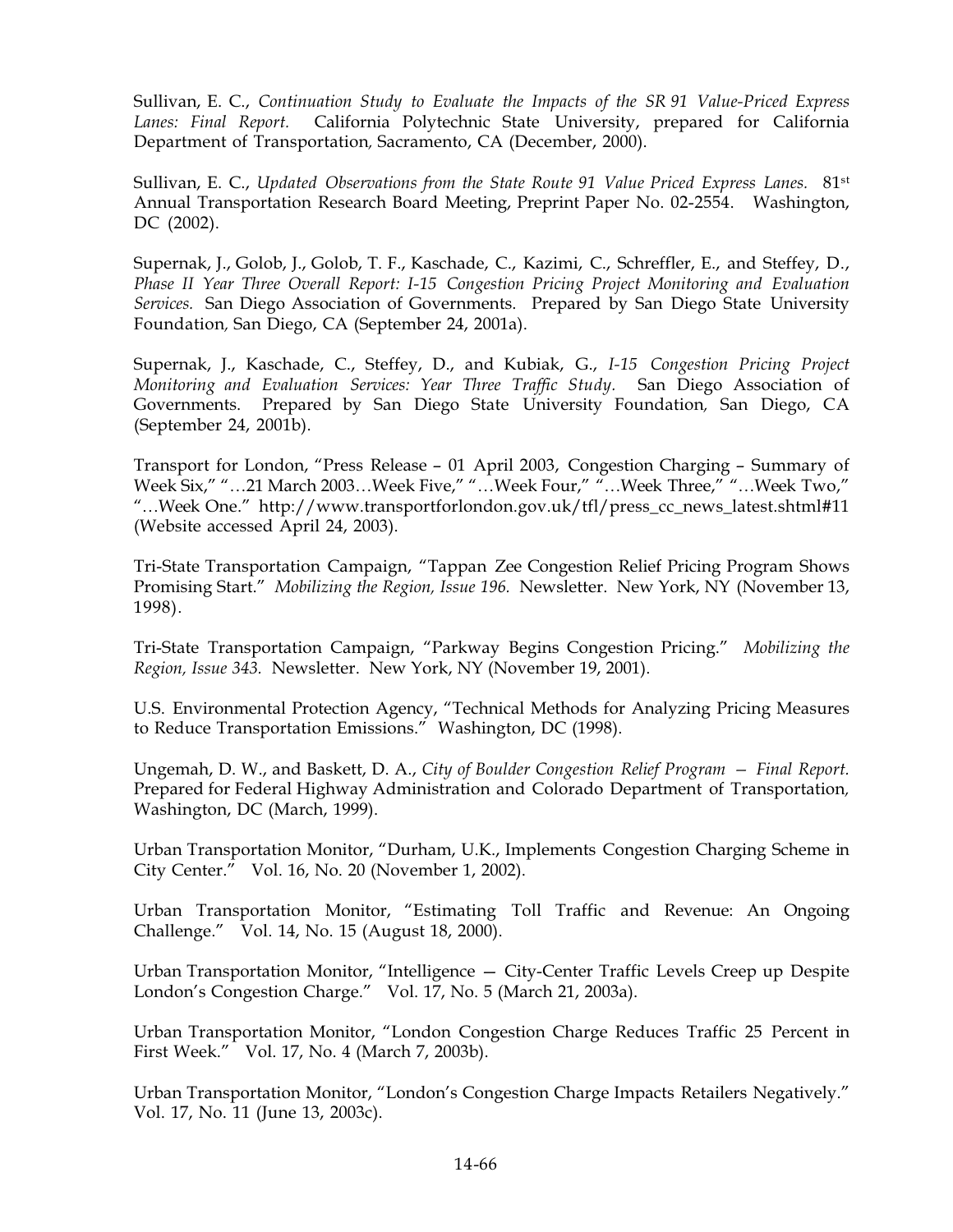Vickrey, W., *Principles of Efficient Congestion Pricing.* Columbia University*,* New York, NY (June 8, 1992).

Victoria Transport Policy Institute, "Carsharing — Vehicle Rental Services that Substitute for Private Vehicle Ownership." *TDM Encyclopedia*. http://www.vtpi.org/tdm/tdm7.htm (Webpages updated September 25, 2002a).

Victoria Transport Policy Institute, "Road Pricing — Congestion Pricing, Value Pricing, Toll Roads and HOT Lanes." *TDM Encyclopedia*. http://www.vtpi.org/tdm/tdm35.htm (Webpages updated October 22, 2002b).

Wachs, M., "Committee Report and Recommendations." *Curbing Gridlock: Peak-Period Fees to Relieve Traffic Congestion. Special Report 242, Vol. 2.* Transportation Research Board, Washington, DC (1994).

Watson, P. L., and Holland, E. P., *Relieving Traffic Congestion: The Singapore Area License Scheme.* Staff Working Paper 281. The World Bank*,* Washington, DC (June, 1978).

Watson, P. L., and Holland, E. P., *Singapore Traffic Restraint Scheme: Evaluation Program with Annex 1, Description of the Singapore Traffic Restraint Scheme: Background Design and Preliminary Results.* International Bank for Reconstruction and Development*,* Washington, DC (October, 1975).

Wilbur Smith Associates, "Road Pricing Study." Final Report. Prepared for Minnesota Department of Transportation and Metropolitan Council, St. Paul, MN (March, 1997).

Wilbur Smith Associates, "Technical Report: Congestion/Road Pricing Study — Metropolitan Area of Minneapolis and St. Paul." Metropolitan Council, St. Paul, MN (June, 1994).

Wilbur Smith Associates, "Toll Elasticity/Sensitivity Information." Memorandum to OCTA (June 6, 2000).

Willoughby, C., *Singapore's Experience in Managing Motorization and Its Relevance to Other Countries.* Discussion Paper TWU-43. The World Bank*,* Washington, DC (April, 2000).

World Bank, *Study On World Transport Development.* The World Bank*,* Washington, DC (August, 2000).

Yan, J., Small, K. A., and Sullivan, E. C., *Choice Models of Route, Occupancy and Time-of-Day with Value Priced Tolls.* Transportation Research Board 81st Annual Meeting, Preprint Paper No. 02-2617. Washington, DC (2002).

Zen, I. T., "Hints to Successful Implementation of Electronic Road Pricing Systems - The Singapore Experience." Hong Kong Institution of Engineers. http://www.itshongkong.com/report/erp.html (November, 1999).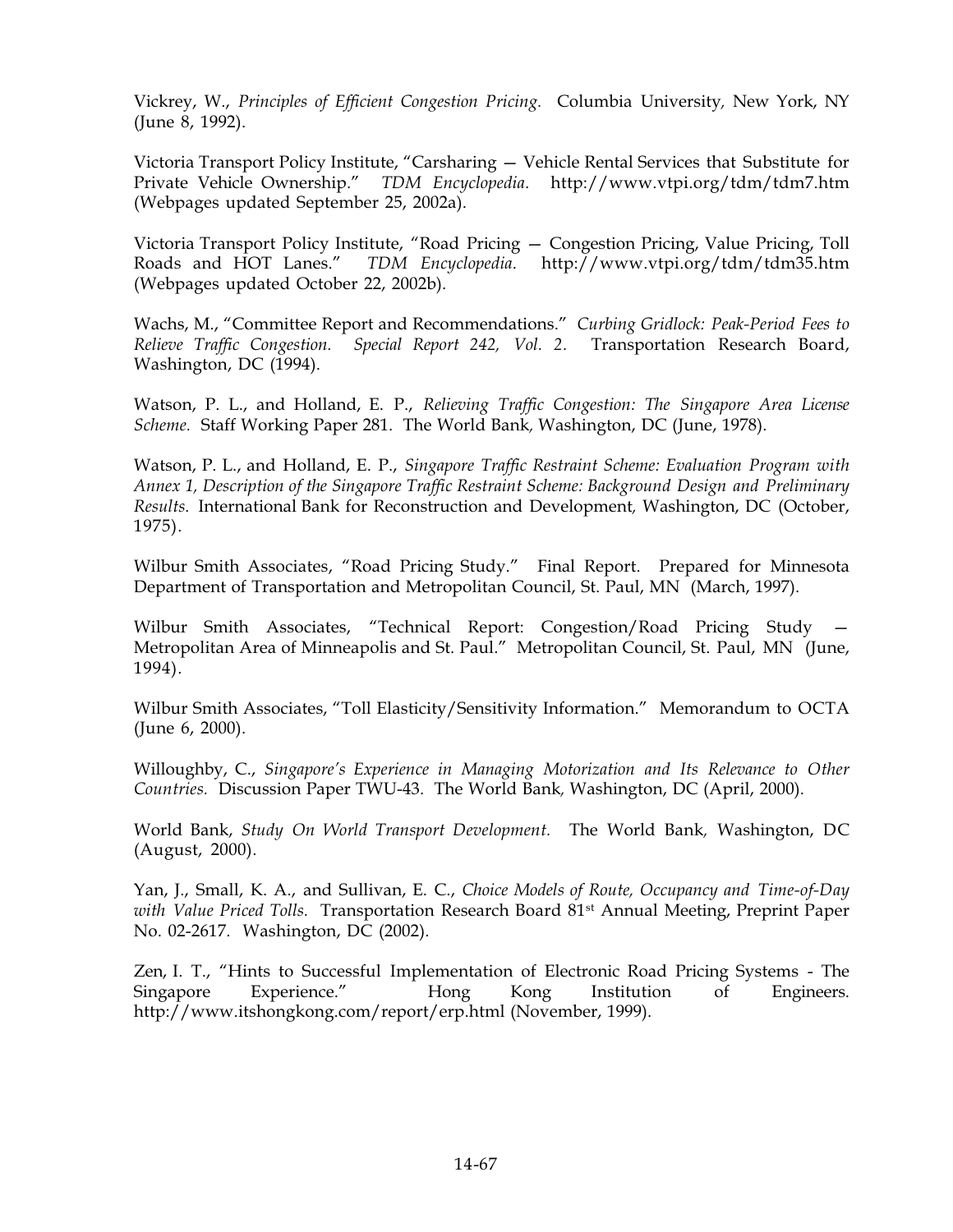# **HOW TO ORDER TCRP REPORT 95\***

## $Ch. 1 - Introduction (Fall 04)$

## **Multimodal/Intermodal Facilities**

## Ch. 2 – HOV Facilities (Spring 04)

Ch. 3 – Park-and-Ride and Park-and-Pool (Fall 04)

### **Transit Facilities and Services**

- Ch. 4 Busways, BRT and Express Bus (Fall 04)
- Ch. 5 Vanpools and Buspools (Spring 04)
- Ch. 6 Demand Responsive/ADA (Spring 04)
- Ch. 7 Light Rail Transit (Fall 04)
- Ch. 8 Commuter Rail (Fall 04)

### **Public Transit Operations**

- Ch. 9 Transit Scheduling and Frequency (Spring 04)
- Ch. 10 Bus Routing and Coverage (Spring 04)
- Ch. 11 Transit Information and Promotion (Fall 03)

## **Transportation Pricing**

- Ch. 12 Transit Pricing and Fares (Spring 04)
- Ch. 13 Parking Pricing and Fees (Spring 04)
- Ch. 14 Road Value Pricing (Fall 03)

### **Land Use and Non-Motorized Travel**

- Ch. 15 Land Use and Site Design (Fall 03)
- Ch. 16 Pedestrian and Bicycle Facilities (Fall 04)
- Ch. 17 Transit Oriented Design (Fall 04)

### **Transportation Demand Management**

- Ch. 18 Parking Management and Supply (Fall 03)
- Ch. 19 Employer and Institutional TDM Strategies (Fall 04)

*\* TCRP Report 95* chapters will be published as stand-alone volumes. Estimated publication dates are in parentheses. Each chapter may be ordered for \$20.00. *Note:* Only those chapters that have been released will be available for order.

To order TCRP publications on the Internet, use the following address:

#### **www.trb.org/trb/bookstore/**

At the prompt, type in TC095 and the follow the online instructions. Payment must be made using VISA, MasterCard, or American Express.